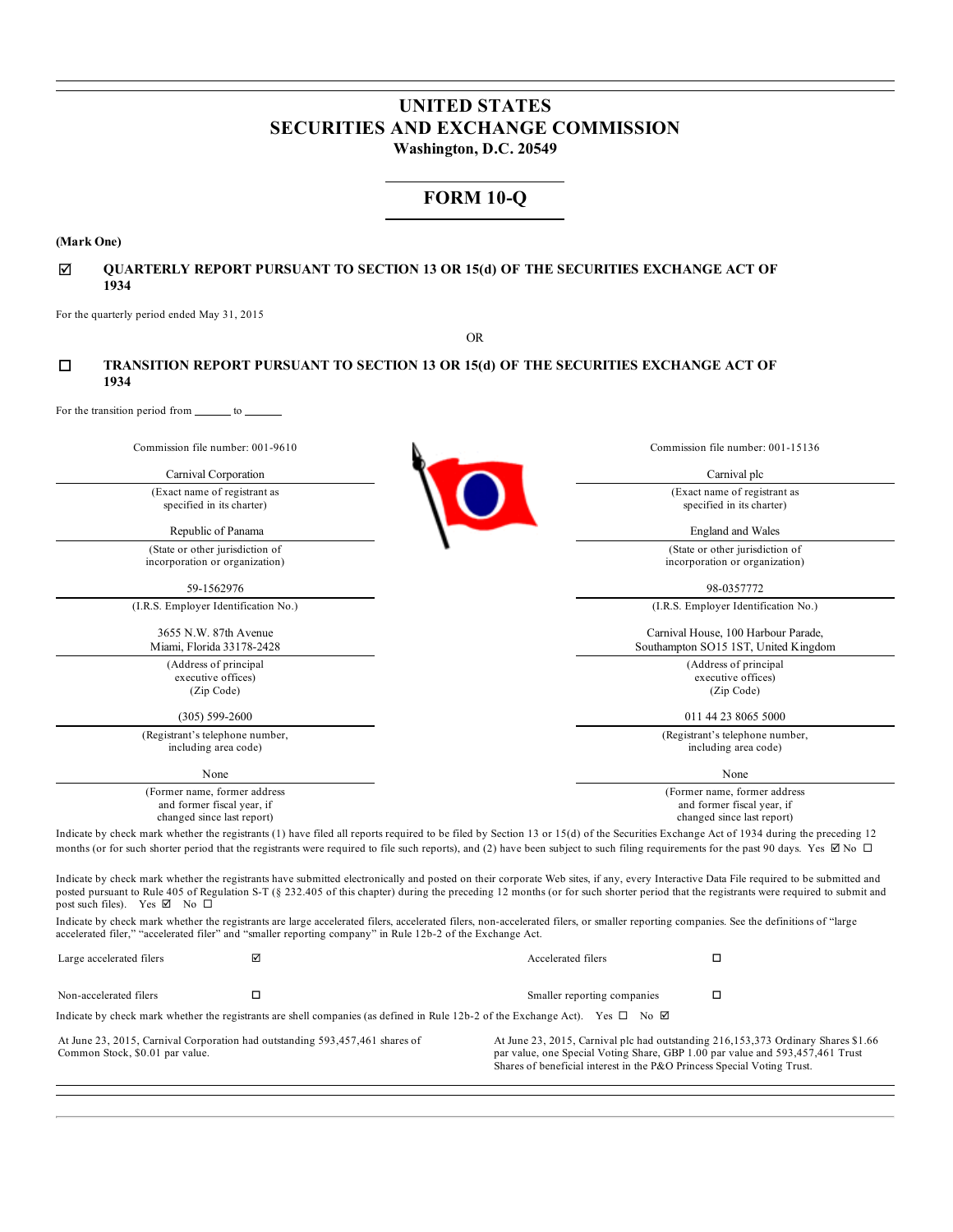# **CARNIVAL CORPORATION & PLC**

# **TABLE OF CONTENTS**

<span id="page-1-0"></span>

|                   |                                                                                        | Page           |
|-------------------|----------------------------------------------------------------------------------------|----------------|
|                   | <b>PART I - FINANCIAL INFORMATION</b>                                                  |                |
| Item 1.           | <b>Financial Statements</b>                                                            | $\overline{3}$ |
| Item 2.           | Management's Discussion and Analysis of Financial Condition and Results of Operations. | 20             |
| Item 3.           | <b>Quantitative and Qualitative Disclosures About Market Risk.</b>                     | 38             |
| Item 4.           | <b>Controls and Procedures.</b>                                                        | 38             |
|                   | <b>PART II - OTHER INFORMATION</b>                                                     |                |
| Item 1.           | <b>Legal Proceedings.</b>                                                              | <u>39</u>      |
| Item 1A.          | <b>Risk Factors</b>                                                                    | 39             |
| Item 2.           | Unregistered Sales of Equity Securities and Use of Proceeds.                           | 39             |
| Item 6.           | Exhibits.                                                                              | 41             |
| <b>SIGNATURES</b> |                                                                                        | 43             |
|                   | 2                                                                                      |                |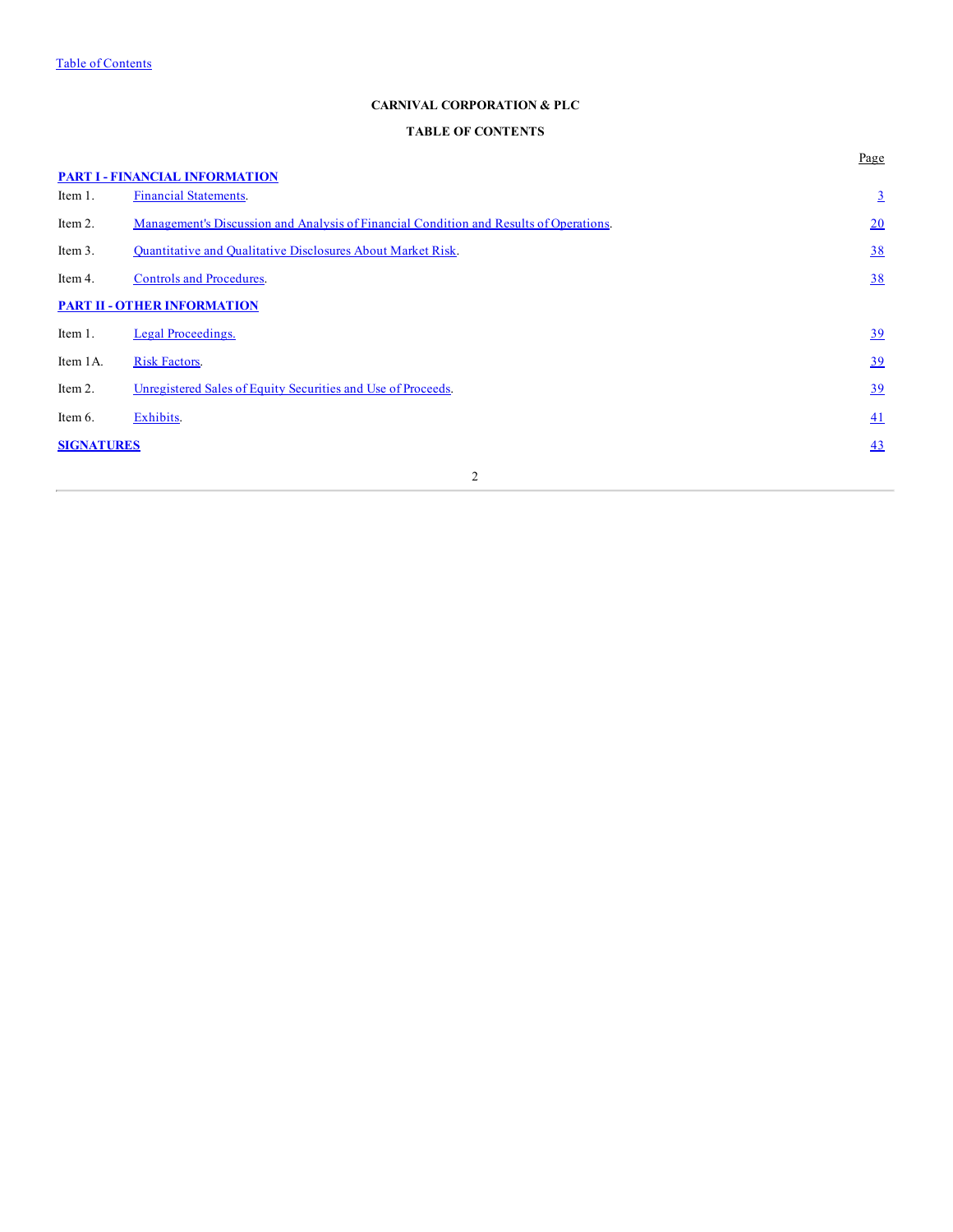# **PART I - FINANCIAL INFORMATION**

# **Item 1. Financial Statements.**

# **CARNIVAL CORPORATION & PLC CONSOLIDATED STATEMENTS OF INCOME (UNAUDITED)**

(in millions, except per share data)

|                                               |              | <b>Three Months Ended</b> | May 31,       |                |              | <b>Six Months Ended</b> | May 31,       |                |      |
|-----------------------------------------------|--------------|---------------------------|---------------|----------------|--------------|-------------------------|---------------|----------------|------|
|                                               |              | 2015<br>2014<br>2015      |               |                |              |                         |               |                | 2014 |
| <b>Revenues</b>                               |              |                           |               |                |              |                         |               |                |      |
| Cruise                                        |              |                           |               |                |              |                         |               |                |      |
| Passenger tickets                             | $\mathbb{S}$ | 2,628                     | $\mathbb{S}$  | 2,698          | $\mathbb{S}$ | 5,260                   | $\mathbb{S}$  | 5,425          |      |
| Onboard and other                             |              | 927                       |               | 905            |              | 1,816                   |               | 1,755          |      |
| Tour and other                                |              | 35                        |               | 30             |              | 44                      |               | 38             |      |
|                                               |              | 3,590                     |               | 3,633          |              | 7,120                   |               | 7,218          |      |
| <b>Operating Costs and Expenses</b>           |              |                           |               |                |              |                         |               |                |      |
| Cruise                                        |              |                           |               |                |              |                         |               |                |      |
| Commissions, transportation and other         |              | 481                       |               | 520            |              | 1,067                   |               | 1,141          |      |
| Onboard and other                             |              | 114                       |               | 115            |              | 225                     |               | 228            |      |
| Payroll and related                           |              | 469                       |               | 485            |              | 936                     |               | 965            |      |
| Fuel                                          |              | 333                       |               | 527            |              | 650                     |               | 1,050          |      |
| Food                                          |              | 242                       |               | 251            |              | 482                     |               | 496            |      |
| Other ship operating                          |              | 734                       |               | 642            |              | 1,332                   |               | 1,238          |      |
| Tour and other                                |              | 31                        |               | 32             |              | 47                      |               | 46             |      |
|                                               |              | 2,404                     |               | 2,572          |              | 4,739                   |               | 5,164          |      |
| Selling and administrative                    |              | 491                       |               | 504            |              | 1,020                   |               | 1,025          |      |
| Depreciation and amortization                 |              | 406                       |               | 410            |              | 807                     |               | 815            |      |
|                                               |              | 3,301                     |               | 3,486          |              | 6,566                   |               | 7,004          |      |
| <b>Operating Income</b>                       |              | 289                       |               | 147            |              | 554                     |               | 214            |      |
| <b>Nonoperating (Expense) Income</b>          |              |                           |               |                |              |                         |               |                |      |
| Interest income                               |              | $\overline{2}$            |               | $\overline{2}$ |              | 4                       |               | $\overline{4}$ |      |
| Interest expense, net of capitalized interest |              | (57)                      |               | (72)           |              | (114)                   |               | (143)          |      |
| (Losses) gains on fuel derivatives, net       |              | (13)                      |               | 11             |              | (181)                   |               | (6)            |      |
| Other income, net                             |              | $\sqrt{5}$                |               | 11             |              | 15                      |               | 11             |      |
|                                               |              | (63)                      |               | (48)           |              | (276)                   |               | (134)          |      |
| <b>Income Before Income Taxes</b>             |              | 226                       |               | 99             |              | 278                     |               | 80             |      |
| <b>Income Tax Expense, Net</b>                |              | (4)                       |               | (1)            |              | (7)                     |               | (2)            |      |
| <b>Net Income</b>                             | $\mathbb{S}$ | 222                       | $\mathbb{S}$  | 98             | $\mathbb S$  | 271                     | $\mathcal{S}$ | 78             |      |
| <b>Earnings Per Share</b>                     |              |                           |               |                |              |                         |               |                |      |
| <b>Basic</b>                                  | $\mathbb S$  | 0.29                      | $\mathcal{S}$ | 0.13           | $\mathbb{S}$ | 0.35                    | $\mathcal{S}$ | 0.10           |      |
| Diluted                                       | \$           | 0.29                      | \$            | 0.13           | \$           | 0.35                    | \$            | 0.10           |      |
| <b>Dividends Declared Per Share</b>           | $\mathbb{S}$ | 0.25                      | $\mathbb{S}$  | 0.25           | $\mathbb{S}$ | 0.50                    | $\mathbb{S}$  | 0.50           |      |

The accompanying notes are an integral part of these consolidated financial statements.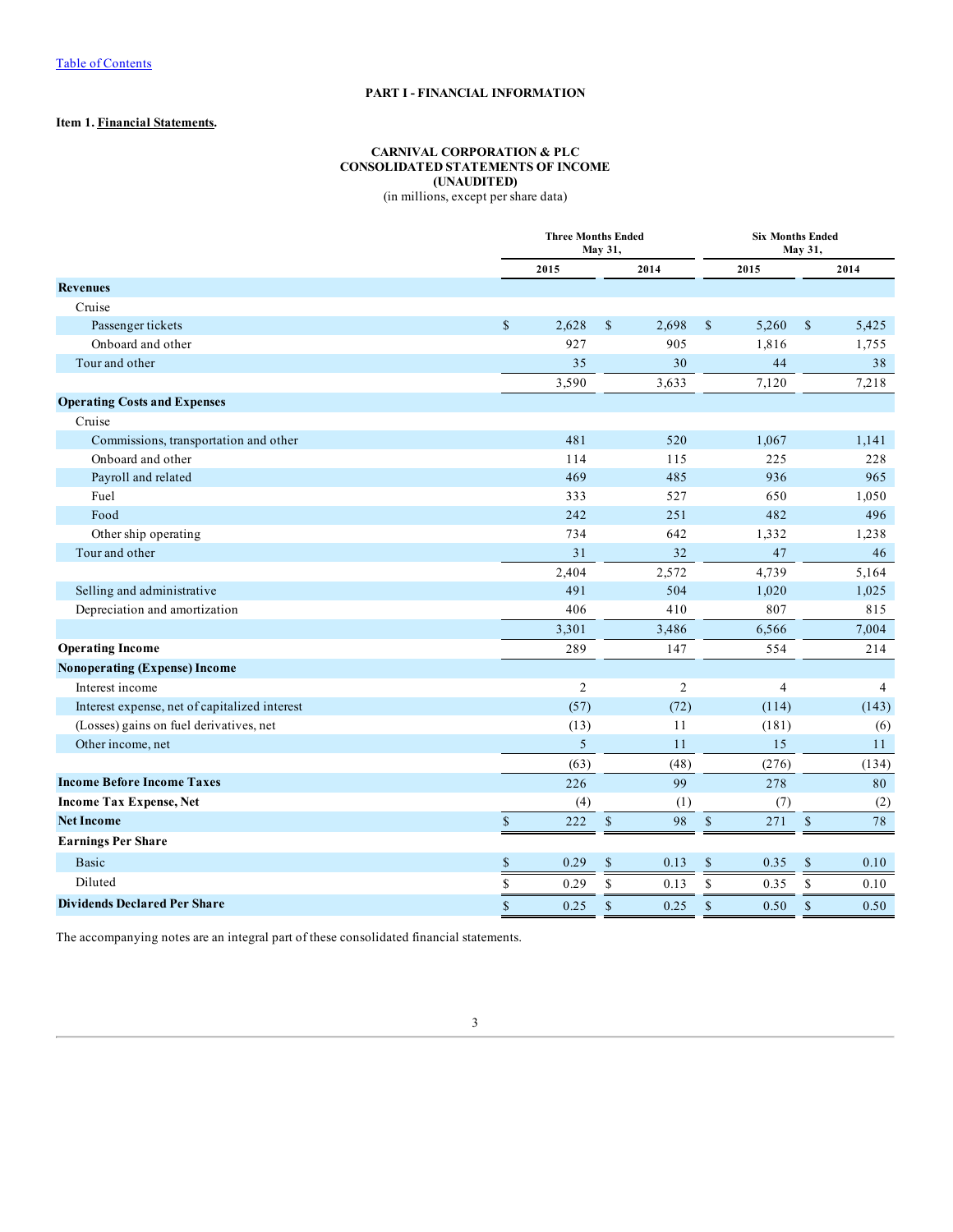## **CARNIVAL CORPORATION & PLC CONSOLIDATED STATEMENTS OF COMPREHENSIVE INCOME (LOSS) (UNAUDITED)** (in millions)

|                                                     | Three Months Ended May 31, |      |      |  | <b>Six Months Ended</b> | May 31, |      |
|-----------------------------------------------------|----------------------------|------|------|--|-------------------------|---------|------|
|                                                     | 2015                       | 2014 |      |  | 2015                    |         | 2014 |
| <b>Net Income</b>                                   | 222                        |      | 98   |  | 271                     |         | 78   |
| Items Included in Other Comprehensive (Loss) Income |                            |      |      |  |                         |         |      |
| Change in foreign currency translation adjustment   | (135)                      |      | (17) |  | (818)                   |         | 100  |
| Other                                               | (5)                        |      | (13) |  | (45)                    |         | (18) |
| <b>Other Comprehensive (Loss) Income</b>            | (140)                      |      | (30) |  | (863)                   |         | 82   |
| <b>Total Comprehensive Income (Loss)</b>            | 82                         |      | 68   |  | (592)                   |         | 160  |

The accompanying notes are an integral part of these consolidated financial statements.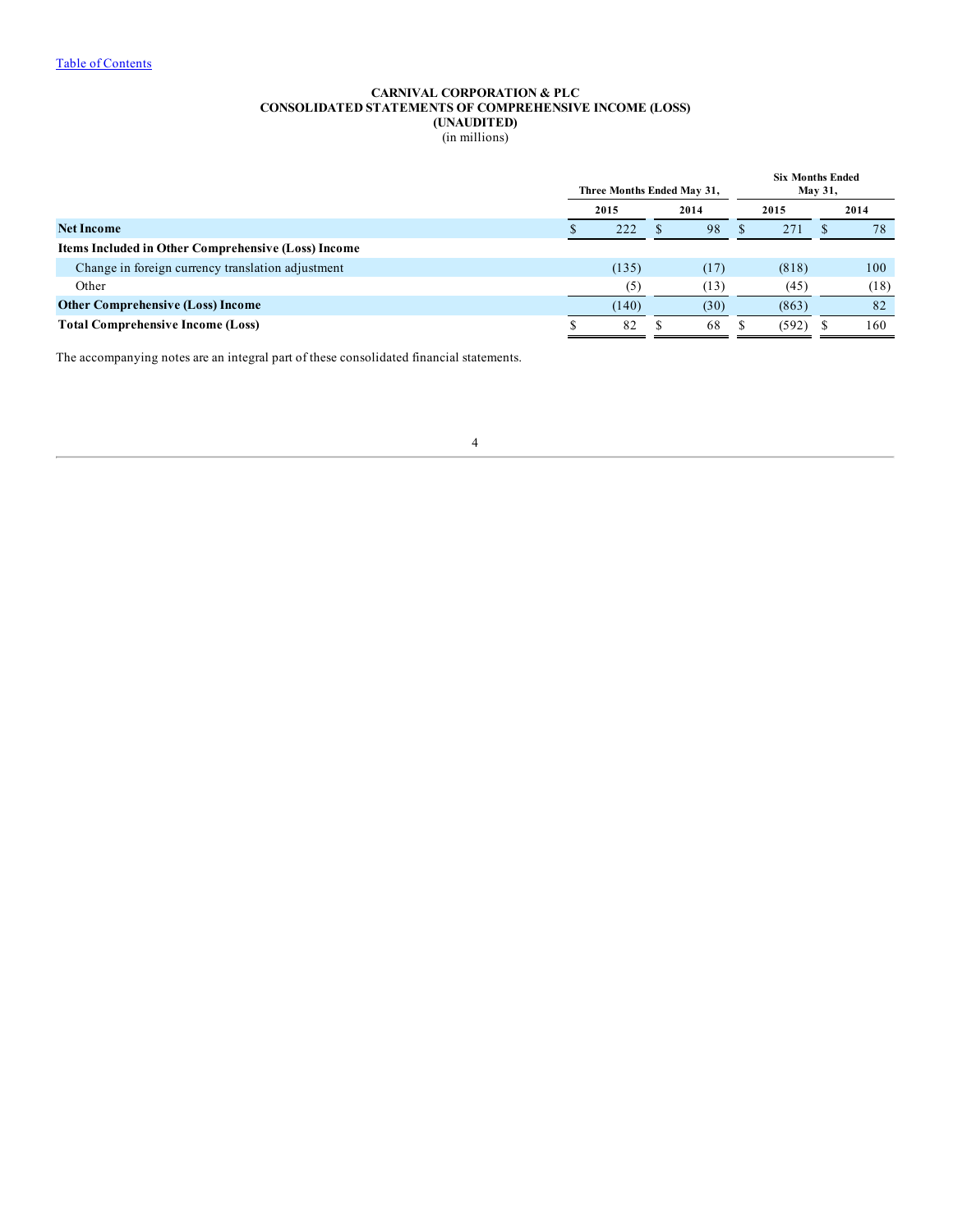## **CARNIVAL CORPORATION & PLC CONSOLIDATED BALANCE SHEETS (UNAUDITED)** (in millions, except par values)

| <b>ASSETS</b><br><b>Current Assets</b><br>$\mathbb{S}$<br>298<br>$\mathcal{S}$<br>Cash and cash equivalents<br>331<br>Trade and other receivables, net<br>380<br>332<br>Insurance recoverables<br>176<br>154<br>Inventories<br>327<br>349<br>Prepaid expenses and other<br>298<br>322<br>Total current assets<br>1,479<br>1.488<br><b>Property and Equipment, Net</b><br>32,179<br>32,819<br>Goodwill<br>3,041<br>3,127<br><b>Other Intangibles</b><br>1,247<br>1,270<br><b>Other Assets</b><br>665<br>744<br>$\mathbb{S}$<br>38,611<br>$\mathcal{S}$<br>39,448<br><b>LIABILITIES AND SHAREHOLDERS' EQUITY</b><br><b>Current Liabilities</b><br>\$<br>305<br><sup>\$</sup><br>666<br>Short-term borrowings<br>Current portion of long-term debt<br>1,316<br>1,059<br>637<br>Accounts payable<br>626<br>Claims reserve<br>295<br>262<br>Accrued liabilities and other<br>1,223<br>1,276<br>Customer deposits<br>3,907<br>3,032<br>Total current liabilities<br>7,683<br>6,921<br><b>Long-Term Debt</b><br>6,648<br>7,363<br><b>Other Long-Term Liabilities</b><br>960<br>1,028<br>Contingencies<br><b>Shareholders' Equity</b><br>Common stock of Carnival Corporation, \$0.01 par value; 1,960 shares authorized; 653<br>shares at 2015 and 652 shares at 2014 issued<br>$\overline{7}$<br>$7\phantom{.0}$<br>358<br>358<br>Ordinary shares of Carnival plc, \$1.66 par value; 216 shares at 2015 and 2014 issued<br>Additional paid-in capital<br>8,412<br>8,384<br>Retained earnings<br>19,041<br>19,158<br>Accumulated other comprehensive loss<br>(1, 479)<br>(616)<br>Treasury stock, 59 shares at 2015 and 2014 of Carnival Corporation and 32<br>shares at 2015 and 2014 of Carnival plc, at cost<br>(3,087)<br>(3,087) |  | May 31,<br>2015 | November 30,<br>2014 |
|--------------------------------------------------------------------------------------------------------------------------------------------------------------------------------------------------------------------------------------------------------------------------------------------------------------------------------------------------------------------------------------------------------------------------------------------------------------------------------------------------------------------------------------------------------------------------------------------------------------------------------------------------------------------------------------------------------------------------------------------------------------------------------------------------------------------------------------------------------------------------------------------------------------------------------------------------------------------------------------------------------------------------------------------------------------------------------------------------------------------------------------------------------------------------------------------------------------------------------------------------------------------------------------------------------------------------------------------------------------------------------------------------------------------------------------------------------------------------------------------------------------------------------------------------------------------------------------------------------------------------------------------------------------------------------------------------------------------------------|--|-----------------|----------------------|
|                                                                                                                                                                                                                                                                                                                                                                                                                                                                                                                                                                                                                                                                                                                                                                                                                                                                                                                                                                                                                                                                                                                                                                                                                                                                                                                                                                                                                                                                                                                                                                                                                                                                                                                                |  |                 |                      |
|                                                                                                                                                                                                                                                                                                                                                                                                                                                                                                                                                                                                                                                                                                                                                                                                                                                                                                                                                                                                                                                                                                                                                                                                                                                                                                                                                                                                                                                                                                                                                                                                                                                                                                                                |  |                 |                      |
|                                                                                                                                                                                                                                                                                                                                                                                                                                                                                                                                                                                                                                                                                                                                                                                                                                                                                                                                                                                                                                                                                                                                                                                                                                                                                                                                                                                                                                                                                                                                                                                                                                                                                                                                |  |                 |                      |
|                                                                                                                                                                                                                                                                                                                                                                                                                                                                                                                                                                                                                                                                                                                                                                                                                                                                                                                                                                                                                                                                                                                                                                                                                                                                                                                                                                                                                                                                                                                                                                                                                                                                                                                                |  |                 |                      |
|                                                                                                                                                                                                                                                                                                                                                                                                                                                                                                                                                                                                                                                                                                                                                                                                                                                                                                                                                                                                                                                                                                                                                                                                                                                                                                                                                                                                                                                                                                                                                                                                                                                                                                                                |  |                 |                      |
|                                                                                                                                                                                                                                                                                                                                                                                                                                                                                                                                                                                                                                                                                                                                                                                                                                                                                                                                                                                                                                                                                                                                                                                                                                                                                                                                                                                                                                                                                                                                                                                                                                                                                                                                |  |                 |                      |
|                                                                                                                                                                                                                                                                                                                                                                                                                                                                                                                                                                                                                                                                                                                                                                                                                                                                                                                                                                                                                                                                                                                                                                                                                                                                                                                                                                                                                                                                                                                                                                                                                                                                                                                                |  |                 |                      |
|                                                                                                                                                                                                                                                                                                                                                                                                                                                                                                                                                                                                                                                                                                                                                                                                                                                                                                                                                                                                                                                                                                                                                                                                                                                                                                                                                                                                                                                                                                                                                                                                                                                                                                                                |  |                 |                      |
|                                                                                                                                                                                                                                                                                                                                                                                                                                                                                                                                                                                                                                                                                                                                                                                                                                                                                                                                                                                                                                                                                                                                                                                                                                                                                                                                                                                                                                                                                                                                                                                                                                                                                                                                |  |                 |                      |
|                                                                                                                                                                                                                                                                                                                                                                                                                                                                                                                                                                                                                                                                                                                                                                                                                                                                                                                                                                                                                                                                                                                                                                                                                                                                                                                                                                                                                                                                                                                                                                                                                                                                                                                                |  |                 |                      |
|                                                                                                                                                                                                                                                                                                                                                                                                                                                                                                                                                                                                                                                                                                                                                                                                                                                                                                                                                                                                                                                                                                                                                                                                                                                                                                                                                                                                                                                                                                                                                                                                                                                                                                                                |  |                 |                      |
|                                                                                                                                                                                                                                                                                                                                                                                                                                                                                                                                                                                                                                                                                                                                                                                                                                                                                                                                                                                                                                                                                                                                                                                                                                                                                                                                                                                                                                                                                                                                                                                                                                                                                                                                |  |                 |                      |
|                                                                                                                                                                                                                                                                                                                                                                                                                                                                                                                                                                                                                                                                                                                                                                                                                                                                                                                                                                                                                                                                                                                                                                                                                                                                                                                                                                                                                                                                                                                                                                                                                                                                                                                                |  |                 |                      |
|                                                                                                                                                                                                                                                                                                                                                                                                                                                                                                                                                                                                                                                                                                                                                                                                                                                                                                                                                                                                                                                                                                                                                                                                                                                                                                                                                                                                                                                                                                                                                                                                                                                                                                                                |  |                 |                      |
|                                                                                                                                                                                                                                                                                                                                                                                                                                                                                                                                                                                                                                                                                                                                                                                                                                                                                                                                                                                                                                                                                                                                                                                                                                                                                                                                                                                                                                                                                                                                                                                                                                                                                                                                |  |                 |                      |
|                                                                                                                                                                                                                                                                                                                                                                                                                                                                                                                                                                                                                                                                                                                                                                                                                                                                                                                                                                                                                                                                                                                                                                                                                                                                                                                                                                                                                                                                                                                                                                                                                                                                                                                                |  |                 |                      |
|                                                                                                                                                                                                                                                                                                                                                                                                                                                                                                                                                                                                                                                                                                                                                                                                                                                                                                                                                                                                                                                                                                                                                                                                                                                                                                                                                                                                                                                                                                                                                                                                                                                                                                                                |  |                 |                      |
|                                                                                                                                                                                                                                                                                                                                                                                                                                                                                                                                                                                                                                                                                                                                                                                                                                                                                                                                                                                                                                                                                                                                                                                                                                                                                                                                                                                                                                                                                                                                                                                                                                                                                                                                |  |                 |                      |
|                                                                                                                                                                                                                                                                                                                                                                                                                                                                                                                                                                                                                                                                                                                                                                                                                                                                                                                                                                                                                                                                                                                                                                                                                                                                                                                                                                                                                                                                                                                                                                                                                                                                                                                                |  |                 |                      |
|                                                                                                                                                                                                                                                                                                                                                                                                                                                                                                                                                                                                                                                                                                                                                                                                                                                                                                                                                                                                                                                                                                                                                                                                                                                                                                                                                                                                                                                                                                                                                                                                                                                                                                                                |  |                 |                      |
|                                                                                                                                                                                                                                                                                                                                                                                                                                                                                                                                                                                                                                                                                                                                                                                                                                                                                                                                                                                                                                                                                                                                                                                                                                                                                                                                                                                                                                                                                                                                                                                                                                                                                                                                |  |                 |                      |
|                                                                                                                                                                                                                                                                                                                                                                                                                                                                                                                                                                                                                                                                                                                                                                                                                                                                                                                                                                                                                                                                                                                                                                                                                                                                                                                                                                                                                                                                                                                                                                                                                                                                                                                                |  |                 |                      |
|                                                                                                                                                                                                                                                                                                                                                                                                                                                                                                                                                                                                                                                                                                                                                                                                                                                                                                                                                                                                                                                                                                                                                                                                                                                                                                                                                                                                                                                                                                                                                                                                                                                                                                                                |  |                 |                      |
|                                                                                                                                                                                                                                                                                                                                                                                                                                                                                                                                                                                                                                                                                                                                                                                                                                                                                                                                                                                                                                                                                                                                                                                                                                                                                                                                                                                                                                                                                                                                                                                                                                                                                                                                |  |                 |                      |
|                                                                                                                                                                                                                                                                                                                                                                                                                                                                                                                                                                                                                                                                                                                                                                                                                                                                                                                                                                                                                                                                                                                                                                                                                                                                                                                                                                                                                                                                                                                                                                                                                                                                                                                                |  |                 |                      |
|                                                                                                                                                                                                                                                                                                                                                                                                                                                                                                                                                                                                                                                                                                                                                                                                                                                                                                                                                                                                                                                                                                                                                                                                                                                                                                                                                                                                                                                                                                                                                                                                                                                                                                                                |  |                 |                      |
|                                                                                                                                                                                                                                                                                                                                                                                                                                                                                                                                                                                                                                                                                                                                                                                                                                                                                                                                                                                                                                                                                                                                                                                                                                                                                                                                                                                                                                                                                                                                                                                                                                                                                                                                |  |                 |                      |
|                                                                                                                                                                                                                                                                                                                                                                                                                                                                                                                                                                                                                                                                                                                                                                                                                                                                                                                                                                                                                                                                                                                                                                                                                                                                                                                                                                                                                                                                                                                                                                                                                                                                                                                                |  |                 |                      |
|                                                                                                                                                                                                                                                                                                                                                                                                                                                                                                                                                                                                                                                                                                                                                                                                                                                                                                                                                                                                                                                                                                                                                                                                                                                                                                                                                                                                                                                                                                                                                                                                                                                                                                                                |  |                 |                      |
|                                                                                                                                                                                                                                                                                                                                                                                                                                                                                                                                                                                                                                                                                                                                                                                                                                                                                                                                                                                                                                                                                                                                                                                                                                                                                                                                                                                                                                                                                                                                                                                                                                                                                                                                |  |                 |                      |
|                                                                                                                                                                                                                                                                                                                                                                                                                                                                                                                                                                                                                                                                                                                                                                                                                                                                                                                                                                                                                                                                                                                                                                                                                                                                                                                                                                                                                                                                                                                                                                                                                                                                                                                                |  |                 |                      |
|                                                                                                                                                                                                                                                                                                                                                                                                                                                                                                                                                                                                                                                                                                                                                                                                                                                                                                                                                                                                                                                                                                                                                                                                                                                                                                                                                                                                                                                                                                                                                                                                                                                                                                                                |  |                 |                      |
| Total shareholders' equity<br>23,252<br>24,204                                                                                                                                                                                                                                                                                                                                                                                                                                                                                                                                                                                                                                                                                                                                                                                                                                                                                                                                                                                                                                                                                                                                                                                                                                                                                                                                                                                                                                                                                                                                                                                                                                                                                 |  |                 |                      |
| \$<br><sup>\$</sup><br>38,611<br>39.448                                                                                                                                                                                                                                                                                                                                                                                                                                                                                                                                                                                                                                                                                                                                                                                                                                                                                                                                                                                                                                                                                                                                                                                                                                                                                                                                                                                                                                                                                                                                                                                                                                                                                        |  |                 |                      |

The accompanying notes are an integral part of these consolidated financial statements.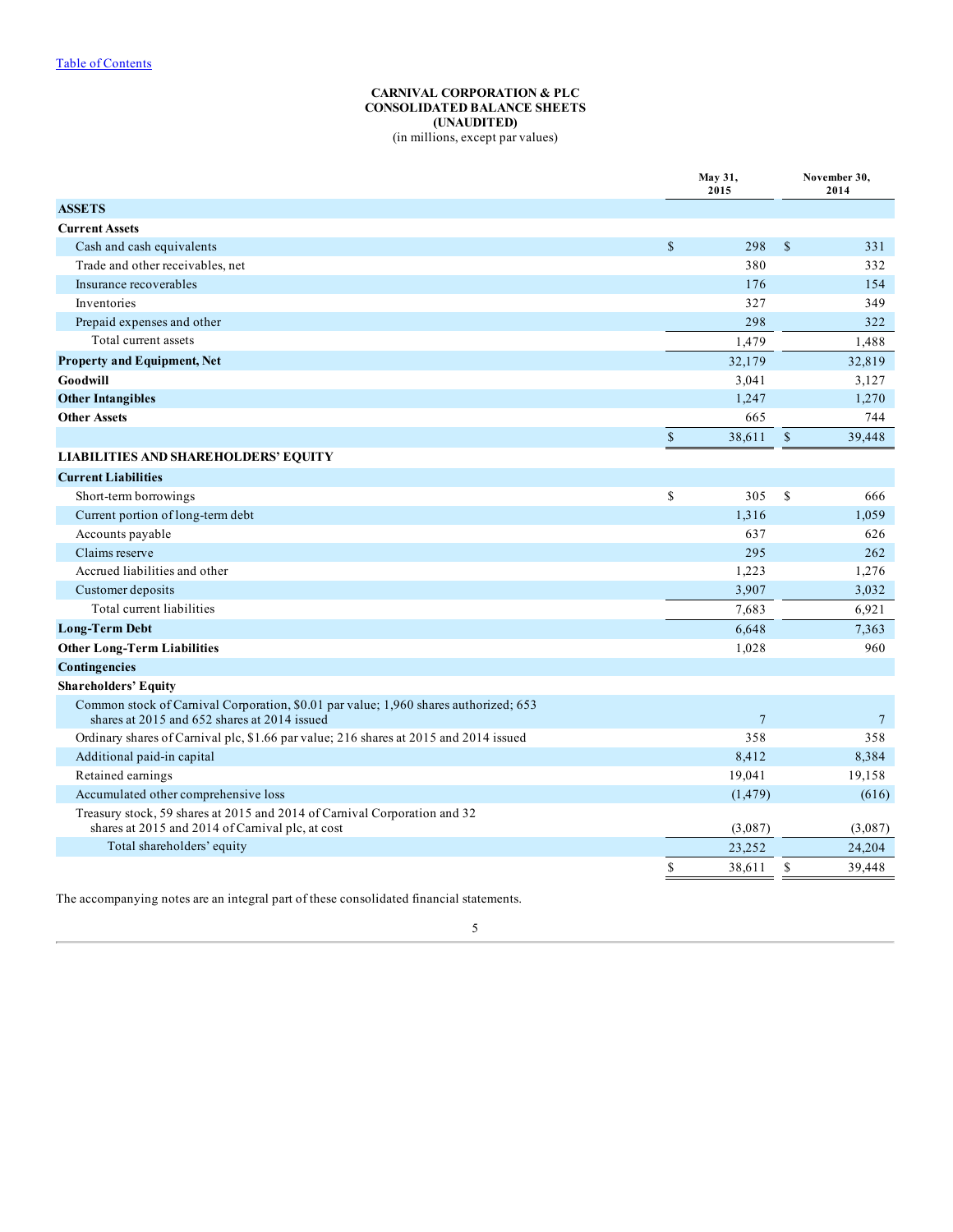## **CARNIVAL CORPORATION & PLC CONSOLIDATED STATEMENTS OF CASH FLOWS (UNAUDITED)** (in millions)

|                                                                                  | <b>Six Months Ended</b><br>May 31, |                      |  |  |  |  |  |
|----------------------------------------------------------------------------------|------------------------------------|----------------------|--|--|--|--|--|
|                                                                                  | 2015                               | 2014                 |  |  |  |  |  |
| <b>OPERATING ACTIVITIES</b>                                                      |                                    |                      |  |  |  |  |  |
| Net income                                                                       | \$<br>271                          | \$<br>78             |  |  |  |  |  |
| Adjustments to reconcile net income to net cash provided by operating activities |                                    |                      |  |  |  |  |  |
| Depreciation and amortization                                                    | 807                                | 815                  |  |  |  |  |  |
| (Gains) on ship sales and ship impairment, net                                   | (4)                                | (15)                 |  |  |  |  |  |
| Losses on fuel derivatives, net                                                  | 181                                | 6                    |  |  |  |  |  |
| Share-based compensation                                                         | 25                                 | 26                   |  |  |  |  |  |
| Other, net                                                                       | 16                                 | 9                    |  |  |  |  |  |
| Changes in operating assets and liabilities                                      |                                    |                      |  |  |  |  |  |
| Receivables                                                                      | (85)                               | 105                  |  |  |  |  |  |
| Inventories                                                                      | 11                                 | (9)                  |  |  |  |  |  |
| Insurance recoverables, prepaid expenses and other                               | 61                                 | 216                  |  |  |  |  |  |
| Accounts payable                                                                 | 39                                 | (13)                 |  |  |  |  |  |
| Claims reserves and accrued and other liabilities                                | (5)                                | (221)                |  |  |  |  |  |
| Customer deposits                                                                | 969                                | 676                  |  |  |  |  |  |
| Net cash provided by operating activities                                        | 2,286                              | 1.673                |  |  |  |  |  |
| <b>INVESTING ACTIVITIES</b>                                                      |                                    |                      |  |  |  |  |  |
| Additions to property and equipment                                              | (1, 381)                           | (1,329)              |  |  |  |  |  |
| Proceeds from sales of ships                                                     | 25                                 | 42                   |  |  |  |  |  |
| (Payments) receipts of fuel derivative settlements                               | (95)                               | -1                   |  |  |  |  |  |
| Other, net                                                                       | 24                                 | 18                   |  |  |  |  |  |
| Net cash used in investing activities                                            | (1, 427)                           | (1,268)              |  |  |  |  |  |
| <b>FINANCING ACTIVITIES</b>                                                      |                                    |                      |  |  |  |  |  |
| (Repayments of) proceeds from short-term borrowings, net                         | (357)                              | 448                  |  |  |  |  |  |
| Principal repayments of long-term debt                                           | (584)                              | (1,401)              |  |  |  |  |  |
| Proceeds from issuance of long-term debt                                         | 472                                | 829                  |  |  |  |  |  |
| Dividends paid                                                                   | (388)                              | (388)                |  |  |  |  |  |
| Other, net                                                                       | (4)                                | (7)                  |  |  |  |  |  |
| Net cash used in financing activities                                            | (861)                              | (519)                |  |  |  |  |  |
| Effect of exchange rate changes on cash and cash equivalents                     | (31)                               | (5)                  |  |  |  |  |  |
| Net decrease in cash and cash equivalents                                        | (33)                               | (119)                |  |  |  |  |  |
| Cash and cash equivalents at beginning of period                                 | 331                                | 462                  |  |  |  |  |  |
| Cash and cash equivalents at end of period                                       | $\mathcal{S}$<br>298               | $\mathcal{S}$<br>343 |  |  |  |  |  |

The accompanying notes are an integral part of these consolidated financial statements.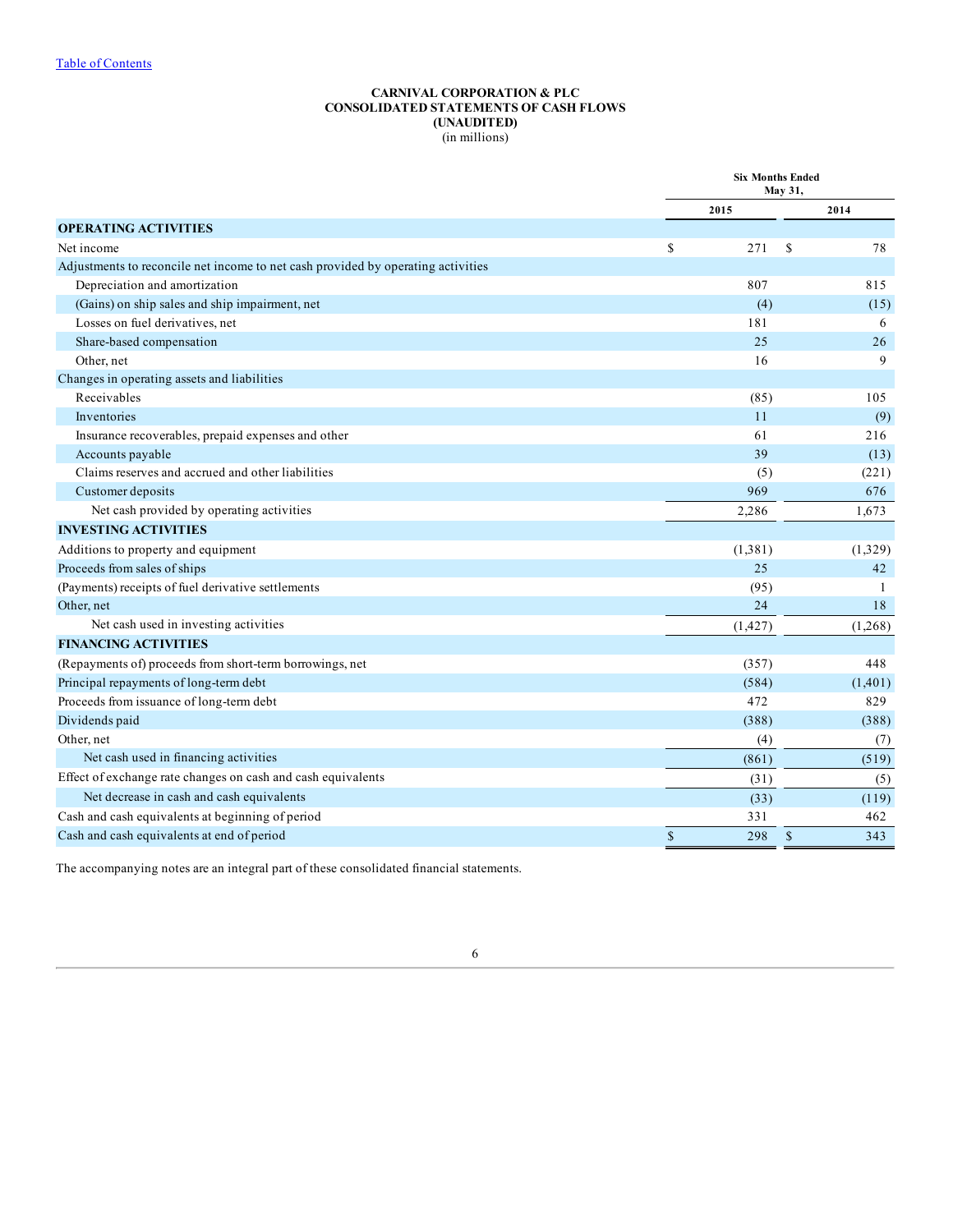## **CARNIVAL CORPORATION & PLC NOTES TO CONSOLIDATED FINANCIAL STATEMENTS (UNAUDITED)**

#### **NOTE 1 – General**

The consolidated financial statements include the accounts of Carnival Corporation and Carnival plc and their respective subsidiaries. Together with their consolidated subsidiaries, they are referred to collectively in these consolidated financial statements and elsewhere in this joint Quarterly Report on Form 10- Q as "Carnival Corporation & plc," "our," "us" and "we."

## *Basis of Presentation*

The Consolidated Balance Sheet at May 31, 2015, the Consolidated Statements of Income and the Consolidated Statements of Comprehensive Income (Loss) for the three and six months ended May 31, 2015 and 2014 and the Consolidated Statements of Cash Flows for the six months ended May 31, 2015 and 2014 are unaudited and, in the opinion of our management, contain all adjustments, consisting of only normal recurring adjustments, necessary for a fair presentation. Our interim consolidated financial statements should be read in conjunction with the audited consolidated financial statements and the related notes included in the Carnival Corporation & plc 2014 joint Annual Report on Form 10-K ("Form 10-K") filed with the U.S. Securities and Exchange Commission on January 29, 2015. Our operations are seasonal and results for interim periods are not necessarily indicative of the results for the entire year.

#### *Revision of Prior Period Financial Statements*

In the first quarter of 2015, we revised and corrected the accounting for one of our brands' marine and technical spare parts in order to consistently expense and classify them fleetwide. We evaluated the materiality of this revision and concluded that it was not material to any of our previously issued financial statements. However, had we not revised, this accounting may have resulted in material inconsistencies to our financial statements in the future. Accordingly, we revised previously reported results for the three months ended February 28, 2014 and as of November 30, 2014 in our Form 10-Q for the quarter ended February 28, 2015. In addition, we revised previously reported results for the three and six months ended May 31, 2014 in this Form 10-Q. We will revise all other previously reported results as such financial information is included in future filings.

The effects of this revision on our Consolidated Statements of Income were as follows (in millions, except per share data):

|                               |                                  |      |               | Three Months Ended May 31, 2014 |      |                      |               |                                  | Six Months Ended May 31, 2014 |            |      |                      |
|-------------------------------|----------------------------------|------|---------------|---------------------------------|------|----------------------|---------------|----------------------------------|-------------------------------|------------|------|----------------------|
|                               | <b>As Previously</b><br>Reported |      | Adjustment    |                                 |      | As<br><b>Revised</b> |               | <b>As Previously</b><br>Reported |                               | Adjustment |      | As<br><b>Revised</b> |
| Other ship operating          | ъ                                | 635  | \$            |                                 | \$   | 642                  | \$            | .226                             | -S                            | 12         | S    | 1,238                |
| Depreciation and amortization | D                                | 409  | S             |                                 | S    | 410                  | S             | 814                              | S                             |            | S    | 815                  |
| Operating income              | \$                               | 155  | <sup>\$</sup> | (8)                             | - \$ | 147                  | \$            | 227                              | -S                            | (13)       | -S   | 214                  |
| Income before income taxes    | ъ                                | 107  | <sup>\$</sup> | (8)                             | -S   | 99                   | S             | 93                               | S                             | (13)       | -S   | 80                   |
| Net income                    | \$                               | 106  | -S            | (8)                             | -\$  | 98                   | <sup>\$</sup> | 91                               | <sup>\$</sup>                 | (13)       | - \$ | 78                   |
| Earnings per share            |                                  |      |               |                                 |      |                      |               |                                  |                               |            |      |                      |
| <b>Basic</b>                  | \$                               | 0.14 | \$.           | (0.01)                          | - \$ | 0.13                 | S             | 0.12                             | <sup>\$</sup>                 | (0.02)     | S    | 0.10                 |
| Diluted                       | \$                               | 0.14 | \$.           | (0.01)                          | -S   | 0.13                 | S             | 0.12                             |                               | (0.02)     | -S   | 0.10                 |

The effects of this revision on our Consolidated Statements of Comprehensive Income were as follows (in millions):

|                            |                                  |     |  | Three Months Ended May 31, 2014 |  |    |  |  |  | Six Months Ended May 31, 2014 |  |                      |  |                                  |            |  |                      |  |
|----------------------------|----------------------------------|-----|--|---------------------------------|--|----|--|--|--|-------------------------------|--|----------------------|--|----------------------------------|------------|--|----------------------|--|
|                            | <b>As Previously</b><br>Reported |     |  | Adiustment                      |  |    |  |  |  |                               |  | As<br><b>Revised</b> |  | <b>As Previously</b><br>Reported | Adiustment |  | As<br><b>Revised</b> |  |
| Net income                 |                                  | 106 |  | (8)                             |  | 98 |  |  |  | (13)                          |  | 78                   |  |                                  |            |  |                      |  |
| Total comprehensive income |                                  | 76  |  | (8)                             |  | 68 |  |  |  | (13)                          |  | 160                  |  |                                  |            |  |                      |  |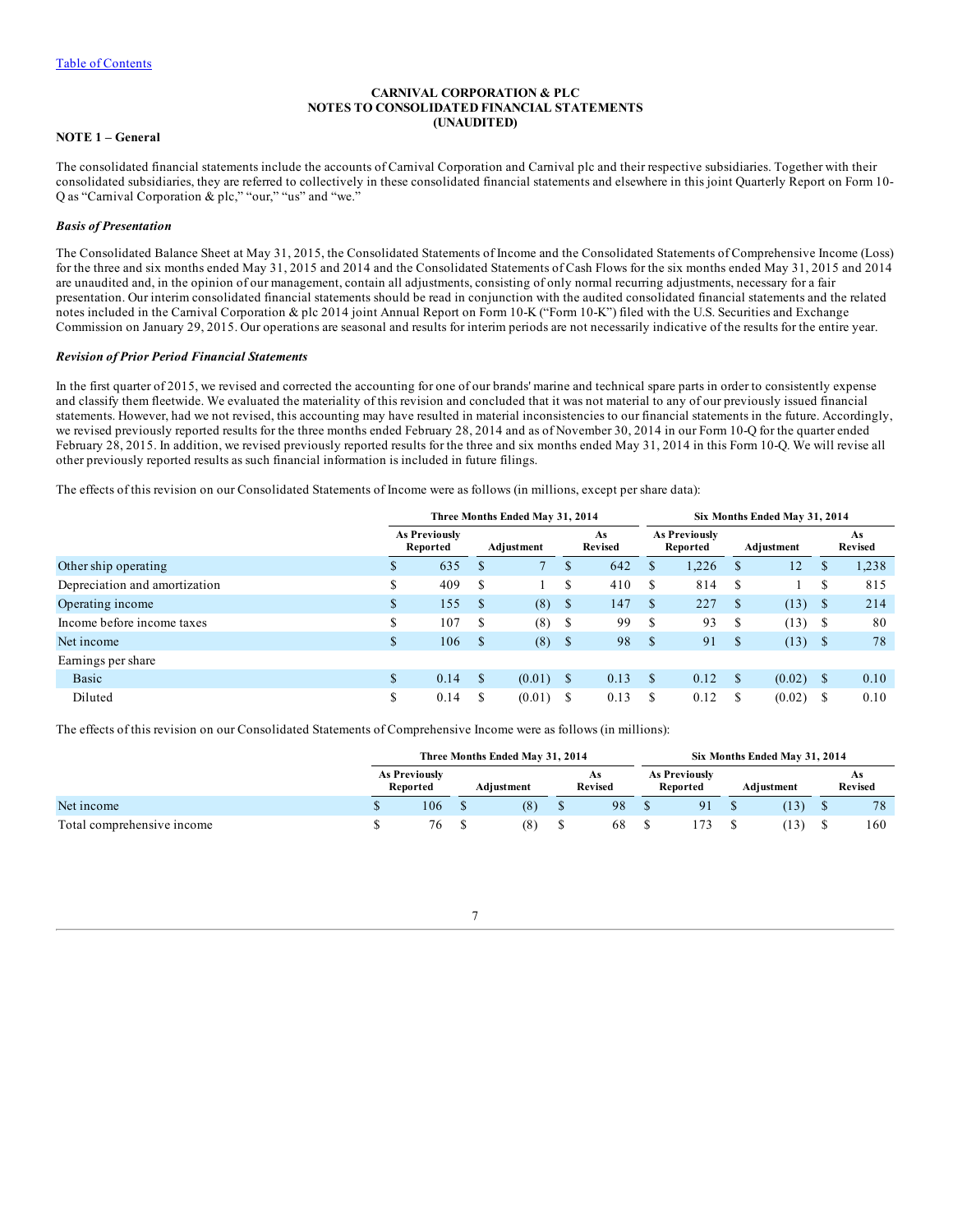The effects of this revision on our Consolidated Balance Sheet were as follows (in millions):

|                                            | November 30, 2014                |      |             |    |                      |  |  |  |  |  |  |
|--------------------------------------------|----------------------------------|------|-------------|----|----------------------|--|--|--|--|--|--|
|                                            | <b>As Previously</b><br>Reported |      | Adjustment  |    | As<br><b>Revised</b> |  |  |  |  |  |  |
| Inventories                                | 364                              | -S   | (15)        | S  | 349                  |  |  |  |  |  |  |
| Total current assets                       | \$<br>1,503                      | -S   | (15)        | \$ | 1,488                |  |  |  |  |  |  |
| Property and equipment, net                | \$<br>32,773                     | - \$ | 46          | \$ | 32,819               |  |  |  |  |  |  |
| Other assets                               | \$<br>859                        | - S  | (115)       | \$ | 744                  |  |  |  |  |  |  |
| Total assets                               | \$<br>39,532                     | - \$ | (84)        | \$ | 39,448               |  |  |  |  |  |  |
| Retained earnings                          | \$<br>19,242                     | - S  | (84)<br>(a) | \$ | 19,158               |  |  |  |  |  |  |
| Total shareholders' equity                 | \$<br>24,288                     | - \$ | (84)        | \$ | 24,204               |  |  |  |  |  |  |
| Total liabilities and shareholders' equity | 39,532                           | - \$ | (84)        | S. | 39,448               |  |  |  |  |  |  |

(a) As of November 30, 2014, the cumulative impact of this revision was an \$84 million reduction in retained earnings. The diluted earnings per share decreases were \$0.03 for each of 2014 and 2013, \$0.02 for 2012, \$0.03 for pre-2010 and \$0.11 in the aggregate. There was no annual diluted earnings per share impact for 2011 and 2010.

This non-cash revision did not impact our operating cash flows for any period. The effects of this revision on the individual line items within operating cash flows on our Consolidated Statement of Cash Flows were as follows (in millions):

|                                                    |                                  |      | Six Months Ended May 31, 2014 |      |                      |
|----------------------------------------------------|----------------------------------|------|-------------------------------|------|----------------------|
|                                                    | <b>As Previously</b><br>Reported |      | Adiustment                    |      | As<br><b>Revised</b> |
| Net income                                         | 91                               |      | (13)                          |      | 78                   |
| Depreciation and amortization                      | 814                              | -8   |                               |      | 815                  |
| Inventories                                        | (8)                              | - 55 | T)                            | - 55 | (9)                  |
| Insurance recoverables, prepaid expenses and other | 201                              | -8   |                               |      | 216                  |
| Claims reserves and accrued and other liabilities  | (219)                            |      | (2)                           | Ъ.   | (221)                |

#### *Other*

Cruise passenger ticket revenues include fees, taxes and charges collected by us from our guests. The portion of these fees, taxes and charges included in passenger ticket revenues and commissions, transportation and other costs were \$123 million and \$125 million and \$257 million and \$262 million for the three and six months ended May 31, 2015 and 2014, respectively.

During the three and six months ended May 31, 2015 and 2014, repairs and maintenance expenses, including minor improvement costs and dry-dock expenses, were \$352 million and \$274 million and \$603 million and \$526 million, respectively, and are substantially all included in other ship operating expenses.

#### *Accounting Pronouncement*

In 2014, amended guidance was issued by the Financial Accounting Standards Board regarding the accounting for service concession arrangements. The new guidance defines a service concession as an arrangement between a public-sector grantor, such as a port authority, and a company that will operate and maintain the grantor's infrastructure for a specified period of time. In exchange, the company may be given a right to charge the public, such as our cruise guests, for the use of the infrastructure. The guidance will prohibit us from recording the infrastructure we have constructed to be used by us pursuant to the service concession arrangement within property and equipment. This guidance is required to be adopted by us in the first quarter of 2016 on a modified retrospective basis, however, early adoption is permitted. The adoption of this guidance will not have a material impact to our consolidated financial statements.

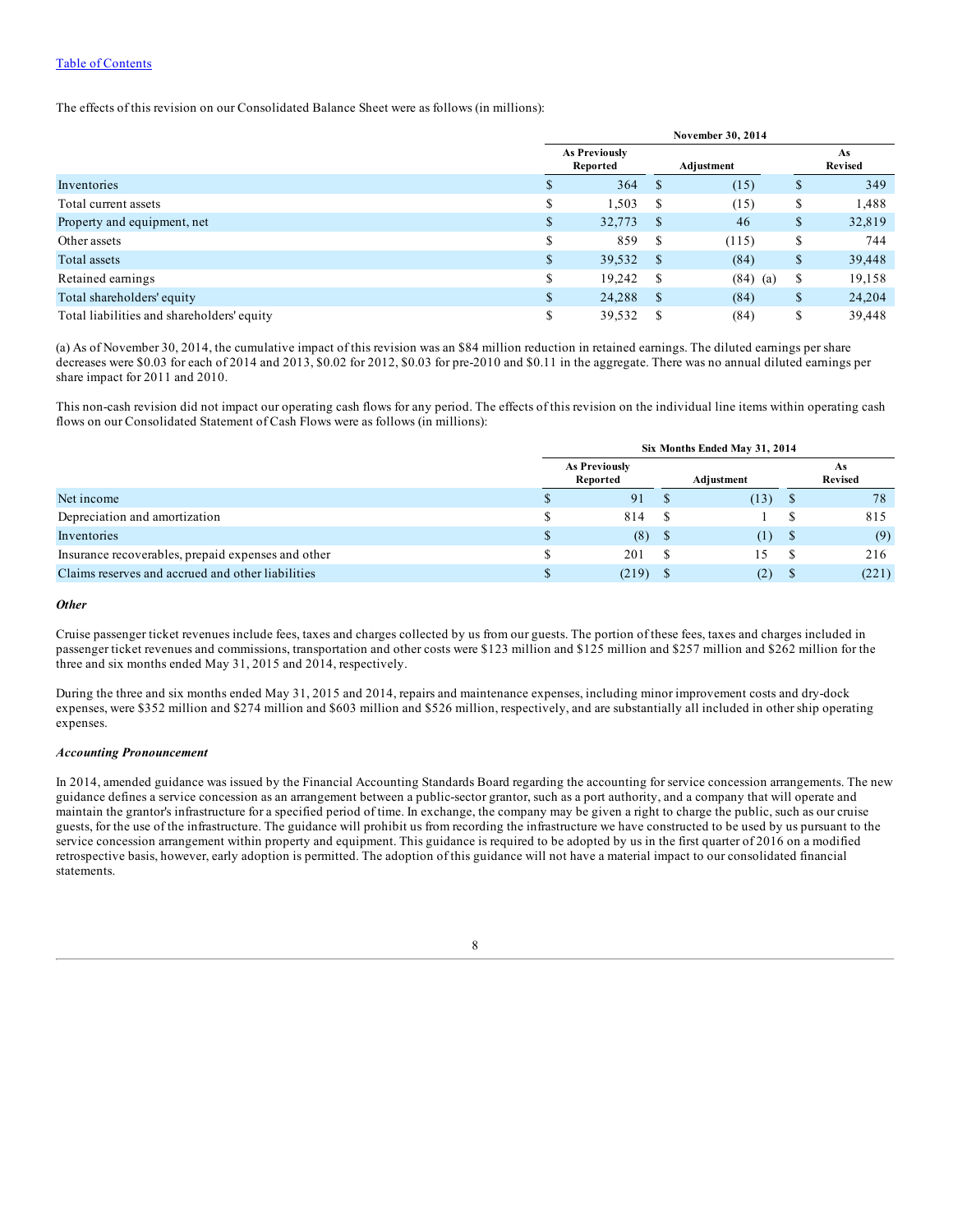#### **NOTE 2 – Unsecured Debt**

At May 31, 2015, our short-term borrowings consisted of commercial paper of \$261 million and euro-denominated bank loans of \$44 million with an aggregate weighted-average floating interest rate of 0.6%.

In February 2015, we entered into an export credit facility that will provide us with the ability to borrow up to an aggregate of \$505 million. Proceeds from this facility will be used to pay for a portion of the purchase price of a Princess Cruises' ("Princess") ship, which is expected to be delivered in March 2017. If drawn, this borrowing will be due in semi-annual installments through March 2029.

In February 2015, we borrowed \$472 million under a euro-denominated export credit facility, the proceeds of which were used to pay for a portion of P&O Cruises (UK)'s *Britannia* purchase price. The floating rate facility is due in semi-annual installments through February 2027.

In April 2015, Carnival Corporation, Carnival plc, and certain of Carnival Corporation and Carnival plc's subsidiaries exercised their option to extend the termination date of their five-year multi-currency revolving credit facility from June 2019 to June 2020, which was approved by each bank.

## **NOTE 3 – Contingencies**

#### **Litigation**

As a result of the January 2012 ship incident, litigation claims and investigations, including, but not limited to, those arising from personal injury, loss of or damage to personal property, business interruption losses or environmental damage to any affected coastal waters and the surrounding areas, have been and may be asserted or brought against various parties, including us. The ultimate outcome of these matters cannot be determined at this time. However, we do not expect these matters to have a significant impact on our results of operations because we have insurance coverage for these types of third-party claims.

The UK Maritime & Coastguard Agency and the U.S. Department of Justice are investigating allegations that *Caribbean Princess* breached international pollution laws. We are cooperating with the investigations, including conducting our own internal investigation into the matter. The ultimate outcome of this matter cannot be determined at this time. However, we do not expect it to have a significant impact on our results of operations.

Additionally, in the normal course of our business, various claims and lawsuits have been filed or are pending against us. Most of these claims and lawsuits are covered by insurance and, accordingly, the maximum amount of our liability, net of any insurance recoverables, is typically limited to our self-insurance retention levels. Management believes the ultimate outcome of these claims and lawsuits will not have a material adverse impact on our consolidated financial statements.

## **Contingent Obligations – Lease Out and Lease Back Type ("LILO") Transactions**

At May 31, 2015, Carnival Corporation had estimated contingent obligations totaling \$376 million, excluding termination payments as discussed below, to participants in LILO transactions for two of its ships. At the inception of these leases, the aggregate of the net present value of these obligations was paid by Carnival Corporation to a group of major financial institutions, who agreed to act as payment undertakers and directly pay these obligations. As a result, these contingent obligations are considered extinguished and neither the funds nor the contingent obligations have been included in our Consolidated Balance Sheets.

In the event that Carnival Corporation were to default on its contingent obligations and assuming performance by all other participants, we estimate that it would, as of May 31, 2015, be responsible for a termination payment of \$22 million. In 2017, Carnival Corporation has the right to exercise options that would terminate these LILO transactions at no cost to it.

If the credit rating of one of the financial institutions who is directly paying the contingent obligations falls below AA-, or below A- for the other financial institution, then Carnival Corporation will be required to replace the applicable financial institution with another financial institution whose credit rating is at least AA or meets other specified credit requirements. In such circumstances, it would incur additional costs, although we estimate that they would not be significant to our consolidated financial statements. The financial institution payment undertaker subject to the AA- credit rating threshold has a credit rating of AA, and the financial institution subject to the A- credit rating threshold has a credit rating of A+. If Carnival Corporation's credit rating, which is BBB+, falls below BBB, it will be required to provide a standby letter of credit for \$31 million, or, alternatively, provide mortgages for this aggregate amount on these two ships.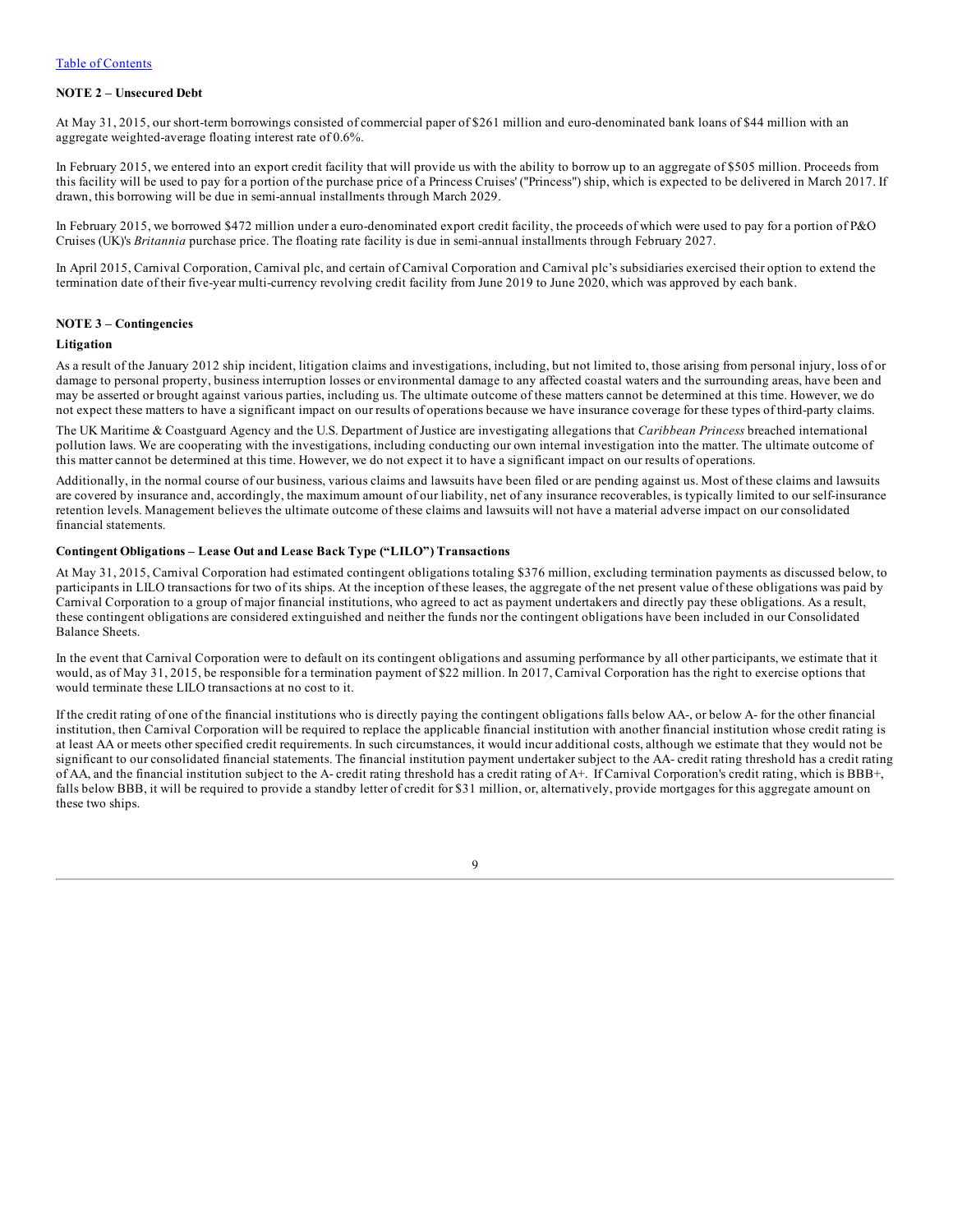## **Contingent Obligations – Indemnifications**

Some of the debt contracts that we enter into include indemnification provisions that obligate us to make payments to the counterparty if certain events occur. These contingencies generally relate to changes in taxes and changes in laws that increase lender capital costs and other similar costs. The indemnification clauses are often standard contractual terms and were entered into in the normal course of business. There are no stated or notional amounts included in the indemnification clauses, and we are not able to estimate the maximum potential amount of future payments, if any, under these indemnification clauses. We have not been required to make any material payments under such indemnification clauses in the past and, under current circumstances, we do not believe a request for material future indemnification payments is probable.

## **NOTE 4 – Fair Value Measurements, Derivative Instruments and Hedging Activities**

#### **Fair Value Measurements**

U.S. accounting standards establish a fair value hierarchy that prioritizes the inputs used to measure fair value. The hierarchy gives the highest priority to unadjusted quoted prices in active markets for identical assets or liabilities (Level 1 measurement) and the lowest priority to unobservable inputs (Level 3 measurement). This hierarchy requires entities to maximize the use of observable inputs and minimize the use of unobservable inputs. The three levels of inputs used to measure fair value are as follows:

- Level 1 measurements are based on unadjusted quoted prices in active markets for identical assets or liabilities that we have the ability to access. Valuation of these items does not entail a significant amount of judgment.
- Level 2 measurements are based on quoted prices for similar assets or liabilities in active markets, quoted prices for identical or similar assets or liabilities in markets that are not active or market data other than quoted prices that are observable for the assets or liabilities.
- Level 3 measurements are based on unobservable data that are supported by little or no market activity and are significant to the fair value of the assets or liabilities.

Fair value is the price that would be received to sell an asset or paid to transfer a liability in an orderly transaction between independent and knowledgeable market participants at the measurement date. Therefore, even when market assumptions are not readily available, our own assumptions are set to reflect those that we believe market participants would use in pricing the asset or liability at the measurement date.

The fair value measurement of a financial asset or financial liability must reflect the nonperformance risk of the counterparty and us. Therefore, the impact of our counterparty's creditworthiness was considered when in an asset position, and our creditworthiness was considered when in a liability position in the fair value measurement of our financial instruments. Creditworthiness did not have a significant impact on the fair values of our financial instruments at May 31, 2015 and November 30, 2014. Both the counterparties and we are expected to continue to perform under the contractual terms of the instruments. Considerable judgment may be required in interpreting market data used to develop the estimates of fair value. Accordingly, certain estimates of fair value presented herein are not necessarily indicative of the amounts that could be realized in a current or future market exchange.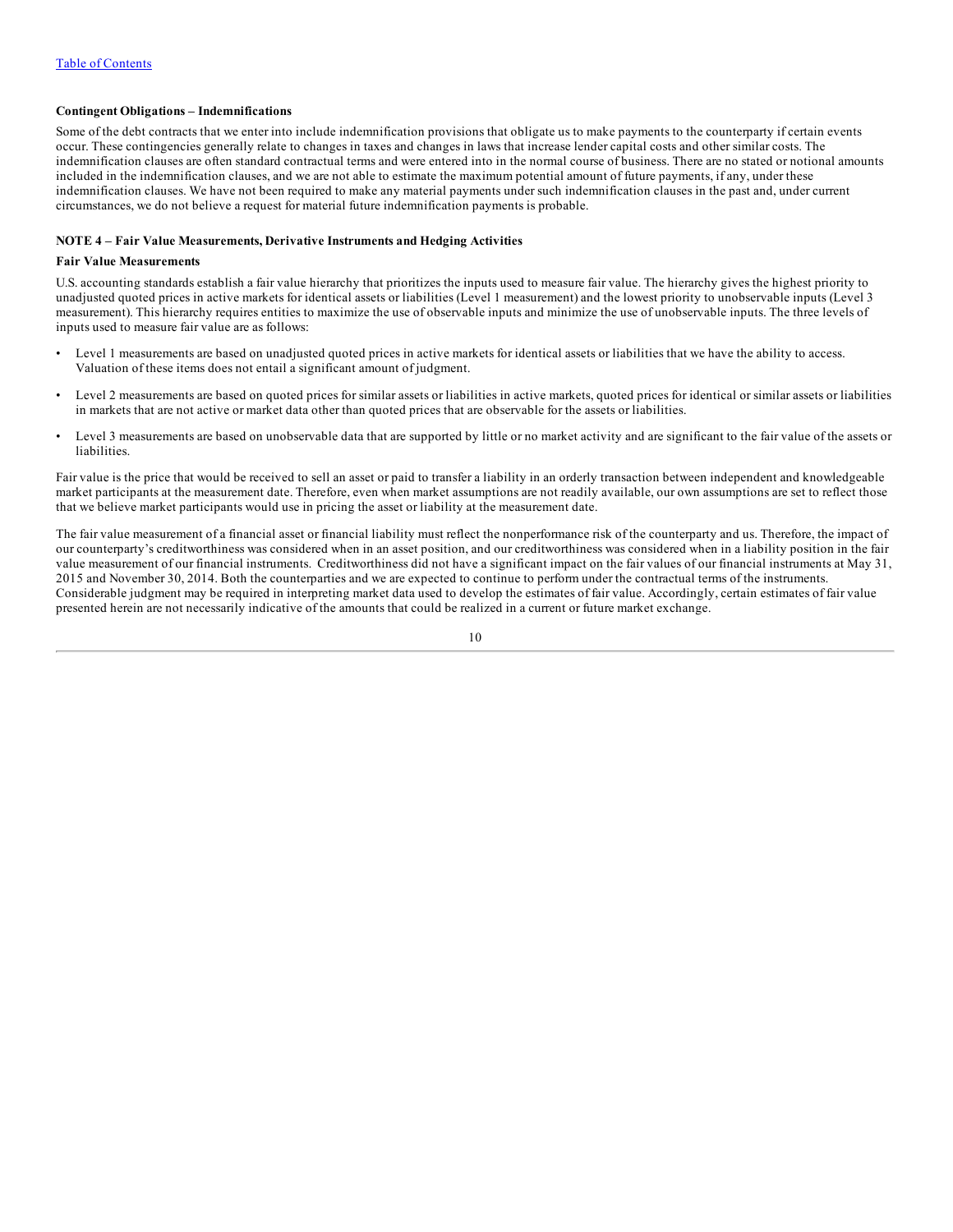# *Financial Instruments that are not Measured at Fair Value on a Recurring Basis*

The carrying values and estimated fair values and basis of valuation of our financial instrument assets and liabilities that are not measured at fair value on a recurring basis were as follows (in millions):

| May 31, 2015                  |                                                |               |       |               |    |              |       | November 30, 2014          |     |              |       |              |         |  |  |  |  |
|-------------------------------|------------------------------------------------|---------------|-------|---------------|----|--------------|-------|----------------------------|-----|--------------|-------|--------------|---------|--|--|--|--|
| <b>Fair Value</b><br>Carrying |                                                |               |       |               |    |              |       | <b>Fair Value</b>          |     |              |       |              |         |  |  |  |  |
|                               |                                                | Level 2       |       | Level 3       |    | Value        |       | Level 1                    |     | Level 2      |       |              | Level 3 |  |  |  |  |
|                               |                                                |               |       |               |    |              |       |                            |     |              |       |              |         |  |  |  |  |
| \$                            | 248                                            | S             |       |               |    | S            | 240   | \$                         | 240 | \$           |       | - \$         |         |  |  |  |  |
|                               | 7                                              |               |       |               |    |              | 11    |                            | 11  |              |       |              |         |  |  |  |  |
|                               |                                                |               | 99    |               | 38 |              | 156   |                            |     |              | 103   |              | 49      |  |  |  |  |
| \$.                           | 256                                            | $\mathcal{S}$ | 99    | \$.           | 38 | \$.          | 407   | \$                         | 252 | S.           | 103   |              | 49      |  |  |  |  |
|                               |                                                |               |       |               |    |              |       |                            |     |              |       |              |         |  |  |  |  |
| \$                            | $\overline{\phantom{a}}$                       | $\mathbb{S}$  |       | <sup>\$</sup> |    | $\mathbb{S}$ |       | S                          |     | $\mathbb{S}$ |       | $\mathbb{S}$ |         |  |  |  |  |
|                               | $\sim$                                         |               | 4,094 |               |    |              | 4,655 |                            |     |              | 4,562 |              |         |  |  |  |  |
|                               |                                                | \$.           | 8,552 |               |    | \$.          |       |                            |     | \$.          | 9,305 |              |         |  |  |  |  |
|                               | 248<br>140<br>395<br>\$4,157<br>4,112<br>8,269 | Level 1       |       | 4,458         |    |              |       | Carrying<br>4,433<br>9,088 |     |              |       | 4,743        |         |  |  |  |  |

(a) Cash and cash equivalents are comprised of cash on hand, and at May 31, 2015, also included a money market deposit account. Due to their short maturities, the carrying values approximate their fair values.

(b) Restricted cash is comprised of a money market deposit account.

(c) At May 31, 2015 and November 30, 2014, long-term other assets were substantially all comprised of notes and other receivables. The fair values of our Level 1 and Level 2 notes and other receivables were based on estimated future cash flows discounted at appropriate market interest rates. The fair values of our Level 3 notes receivable were estimated using risk-adjusted discount rates.

(d) Debt does not include the impact of interest rate swaps. The net difference between the fair value of our fixed rate debt and its carrying value was due to the market interest rates in existence at May 31, 2015 and November 30, 2014 being lower than the fixed interest rates on these debt obligations, including the impact of any changes in our credit ratings. At May 31, 2015 and November 30, 2014, the net difference between the fair value of our floating rate debt and its carrying value was due to the market interest rates in existence at May 31, 2015 and November 30, 2014 being slightly higher than the floating interest rates on these debt obligations, including the impact of any changes in our credit ratings. The fair values of our publicly-traded notes were based on their unadjusted quoted market prices in markets that are not sufficiently active to be Level 1, and accordingly, are considered Level 2. The fair values of our other debt were estimated based on appropriate market interest rates being applied to this debt.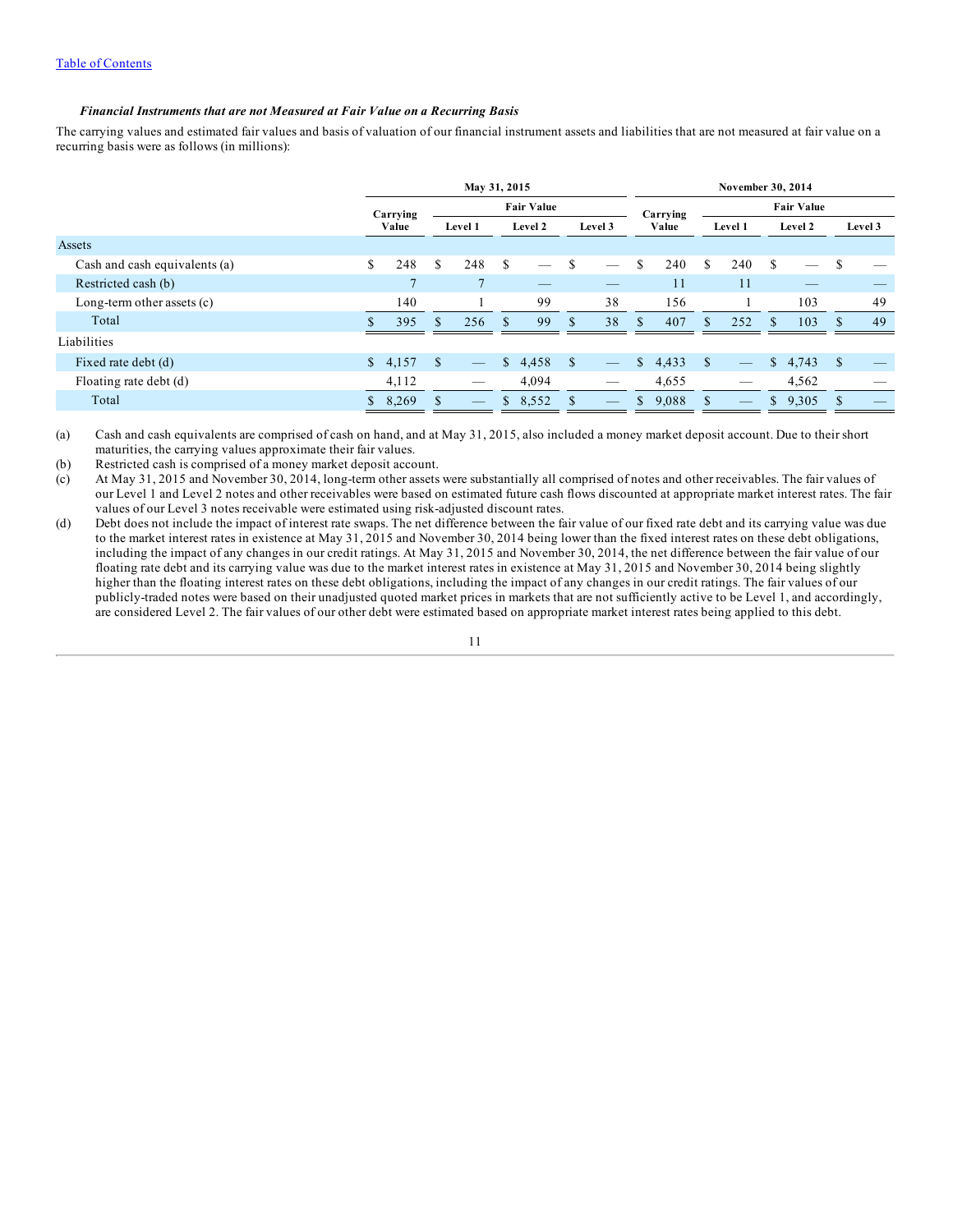## *Financial Instruments that are Measured at Fair Value on a Recurring Basis*

The estimated fair value and basis of valuation of our financial instrument assets and liabilities that are measured at fair value on a recurring basis were as follows (in millions):

|                                                |         |     |               | May 31, 2015 |              | <b>November 30, 2014</b> |               |     |               |                          |     |         |
|------------------------------------------------|---------|-----|---------------|--------------|--------------|--------------------------|---------------|-----|---------------|--------------------------|-----|---------|
|                                                | Level 1 |     |               | Level 2      | Level 3      |                          | Level 1       |     | Level 2       |                          |     | Level 3 |
| Assets                                         |         |     |               |              |              |                          |               |     |               |                          |     |         |
| Cash equivalents (a)                           | S       | 50  | <sup>\$</sup> |              | \$.          |                          | \$            | 91  | <sup>\$</sup> | $\overline{\phantom{a}}$ |     |         |
| Restricted cash (b)                            |         | 23  |               |              |              |                          |               | 19  |               |                          |     |         |
| Marketable securities held in rabbi trusts (c) |         | 106 |               | 15           |              |                          |               | 113 |               | 9                        |     |         |
| Derivative financial instruments (d)           |         |     |               | 20           |              |                          |               |     |               | 14                       |     |         |
| Long-term other asset (e)                      |         |     |               |              |              | 20                       |               |     |               |                          |     | 20      |
| Total                                          |         | 179 | S             | 35           |              | 20                       | $\mathcal{S}$ | 223 | £.            | 23                       | £.  | 20      |
| Liabilities                                    |         |     |               |              |              |                          |               |     |               |                          |     |         |
| Derivative financial instruments (d)           |         |     |               | 369          | $\mathbb{S}$ |                          |               |     | \$            | 278                      | \$. |         |
| Total                                          |         |     |               | 369          |              |                          |               | __  |               | 278                      |     |         |

(a) Cash equivalents are comprised of money market funds.

(b) The majority of restricted cash is comprised of money market funds.

(c) At May 31, 2015 and November 30, 2014, marketable securities held in rabbi trusts were comprised of Level 1 bonds, frequently-priced mutual funds invested in common stocks and money market funds and Level 2 other investments. Their use is restricted to funding certain deferred compensation and non-qualified U.S. pension plans.

(d) See "Derivative Instruments and Hedging Activities" section below for detailed information regarding our derivative financial instruments.

(e) Long-term other asset is comprised of an auction-rate security. The fair value was based on a broker quote in an inactive market, which is considered a Level 3 input. During the six months ended May 31, 2015, there were no purchases or sales pertaining to this auction rate security.

We measure our derivatives using valuations that are calibrated to the initial trade prices. Subsequent valuations are based on observable inputs and other variables included in the valuation models such as interest rate, yield and commodity price curves, forward currency exchange rates, credit spreads, maturity dates, volatilities and netting arrangements. We use the income approach to value derivatives for foreign currency options and forwards, interest rate swaps and fuel derivatives using observable market data for all significant inputs and standard valuation techniques to convert future amounts to a single present value amount, assuming that participants are motivated, but not compelled to transact. We also corroborate our fair value estimates using valuations provided by our counterparties.

#### *Nonfinancial Instruments that are Measured at Fair Value on a Nonrecurring Basis*

#### **Valuation of Goodwill and Other Intangibles**

The reconciliation of the changes in the carrying amounts of our goodwill, which goodwill has been allocated to our North America and Europe, Australia  $\&$ Asia ("EAA") cruise brands, was as follows (in millions):

|                                         | <b>North America</b><br>Cruise Brands | EAA<br><b>Cruise Brands</b> | Total |
|-----------------------------------------|---------------------------------------|-----------------------------|-------|
| Balance at November 30, 2014            | 1.898                                 | .229                        | 3,127 |
| Foreign currency translation adjustment |                                       | (86)                        | (86)  |
| Balance at May 31, 2015                 | .898                                  | 143.                        | 3,041 |

At July 31, 2014, all of our cruise brands carried goodwill, except for Ibero Cruises ("the former Ibero") and Seabourn. As of that date, we performed our annual goodwill impairment reviews and no goodwill was impaired. At May 31, 2015, accumulated goodwill impairment charges were \$153 million, which were all related to the former Ibero.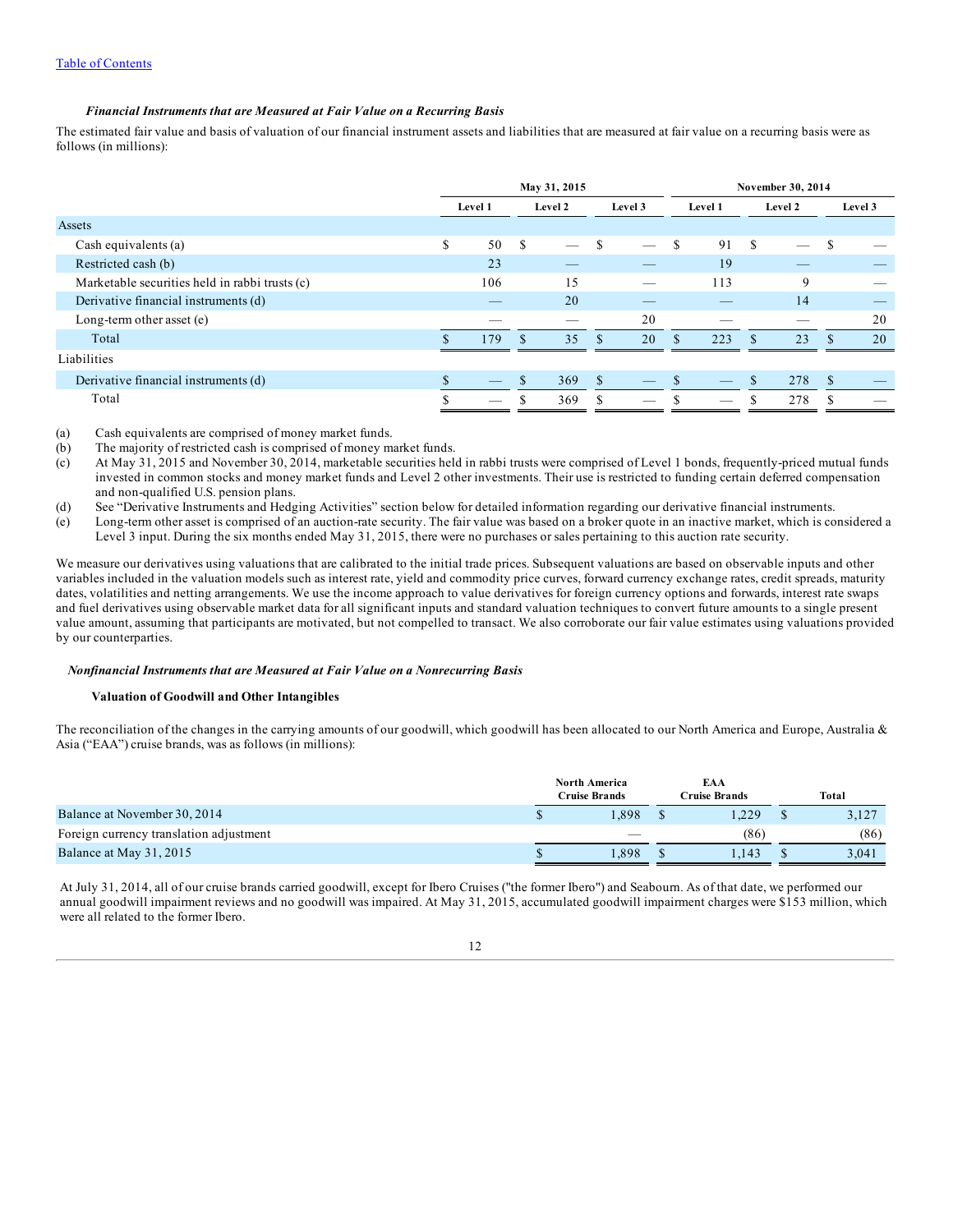The reconciliation of the changes in the carrying amounts of our intangible assets not subject to amortization, which represent trademarks that have been allocated to our North America and EAA cruise brands, was as follows (in millions):

|                                         | <b>North America</b><br><b>Cruise Brands</b> | EAA<br><b>Cruise Brands</b> | Total |
|-----------------------------------------|----------------------------------------------|-----------------------------|-------|
| Balance at November 30, 2014            | 927                                          | 338                         | 1.265 |
| Foreign currency translation adjustment |                                              | (22)                        | (22)  |
| Balance at May 31, 2015                 | 927                                          | 316                         | 1,243 |

As of July 31, 2014, we also performed our annual trademark impairment reviews for our cruise brands that have trademarks recorded, which are AIDA Cruises ("AIDA"), P&O Cruises (Australia), P&O Cruises (UK) and Princess. No trademarks were considered to be impaired at that time.

The determination of our cruise brand, cruise ship and trademark fair values includes numerous assumptions that are subject to various risks and uncertainties. We believe that we have made reasonable estimates and judgments in determining whether our goodwill, cruise ships and trademarks have been impaired. However, if there is a change in assumptions used or if there is a change in the conditions or circumstances influencing fair values in the future, then we may need to recognize an impairment charge.

At May 31, 2015 and November 30, 2014, our intangible assets subject to amortization are not significant to our consolidated financial statements.

## **Derivative Instruments and Hedging Activities**

We utilize derivative and nonderivative financial instruments, such as foreign currency forwards, options and swaps, foreign currency debt obligations and foreign currency cash balances, to manage our exposure to fluctuations in certain foreign currency exchange rates, and interest rate swaps to manage our interest rate exposure in order to achieve a desired proportion of fixed and floating rate debt. In addition, we utilize our fuel derivatives program to mitigate a portion of the risk to our future cash flows attributable to potential fuel price increases, which we define as our "economic risk." Our policy is to not use any financial instruments for trading or other speculative purposes.

All derivatives are recorded at fair value. The changes in fair value are recognized currently in earnings if the derivatives do not qualify as effective hedges, or if we do not seek to qualify for hedge accounting treatment, such as for our fuel derivatives. If a derivative is designated as a fair value hedge, then changes in the fair value of the derivative are offset against the changes in the fair value of the underlying hedged item. If a derivative is designated as a cash flow hedge, then the effective portion of the changes in the fair value of the derivative is recognized as a component of accumulated other comprehensive income ("AOCI") until the underlying hedged item is recognized in earnings or the forecasted transaction is no longer probable. If a derivative or a nonderivative financial instrument is designated as a hedge of our net investment in a foreign operation, then changes in the fair value of the financial instrument are recognized as a component of AOCI to offset a portion of the change in the translated value of the net investment being hedged, until the investment is sold or substantially liquidated. We formally document hedging relationships for all derivative and nonderivative hedges and the underlying hedged items, as well as our risk management objectives and strategies for undertaking the hedge transactions.

We classify the fair values of all our derivative contracts as either current or long-term, depending on whether the maturity date of the derivative contract is within or beyond one year from the balance sheet date. The cash flows from derivatives treated as hedges are classified in our Consolidated Statements of Cash Flows in the same category as the item being hedged. Our cash flows related to fuel derivatives are classified within investing activities.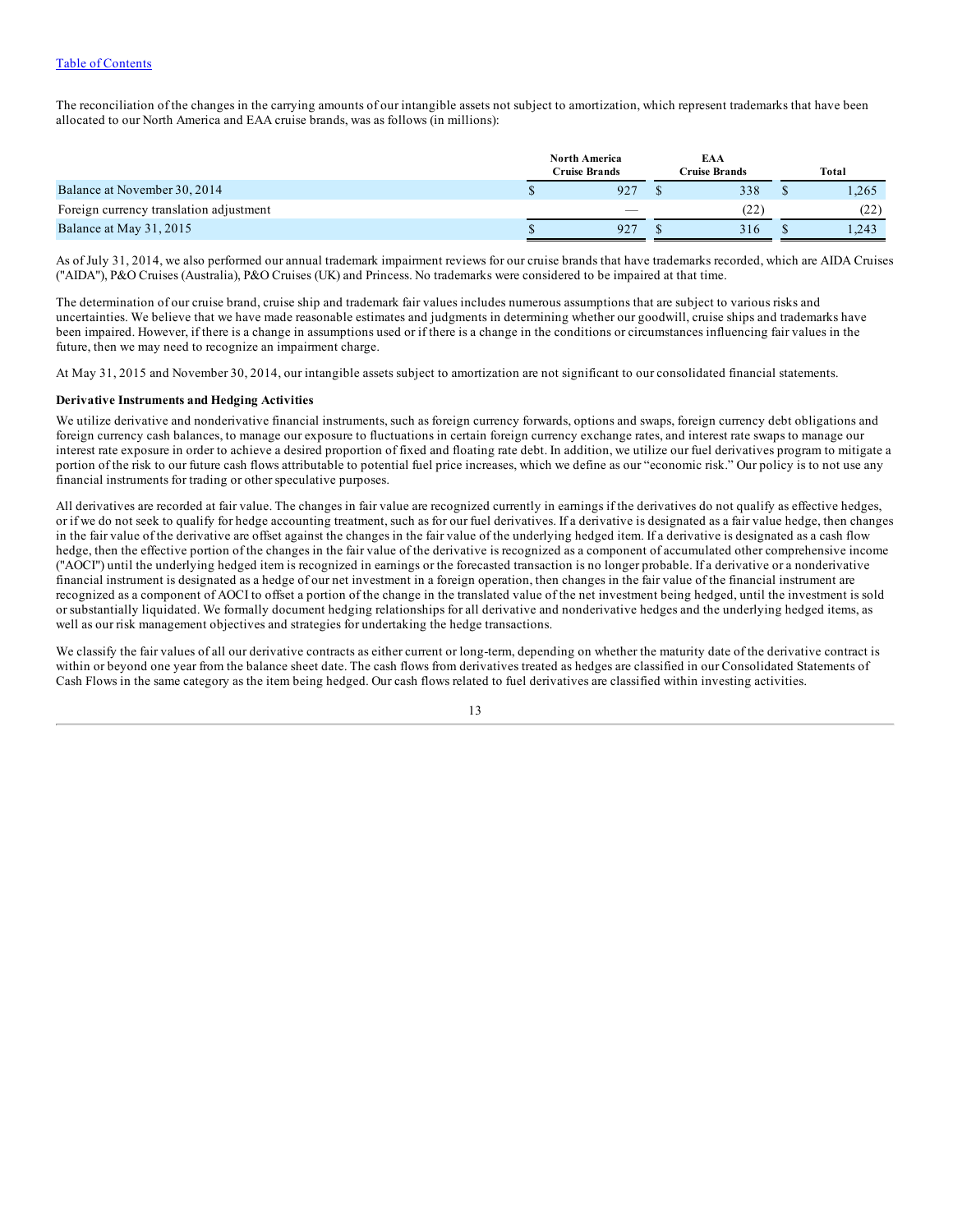The estimated fair values of our derivative financial instruments and their location in the Consolidated Balance Sheets were as follows (in millions):

|                                                   | <b>Balance Sheet Location</b> |              | May 31,<br>2015 |               | November 30, 2014 |
|---------------------------------------------------|-------------------------------|--------------|-----------------|---------------|-------------------|
| <b>Derivative assets</b>                          |                               |              |                 |               |                   |
| Derivatives designated as hedging instruments     |                               |              |                 |               |                   |
| Net investment hedges (a)                         | Prepaid expenses and other    | $\mathbb{S}$ | 9               | $\mathbf S$   | 6                 |
|                                                   | Other assets $-$ long-term    |              | 9               |               | 6                 |
| Interest rate swaps (b)                           | Prepaid expenses and other    |              | $\overline{2}$  |               |                   |
|                                                   | Other assets $-$ long-term    |              |                 |               |                   |
| Total derivative assets                           |                               | $\mathbb{S}$ | 20              | $\mathcal{S}$ | 14                |
| <b>Derivative liabilities</b>                     |                               |              |                 |               |                   |
| Derivatives designated as hedging instruments     |                               |              |                 |               |                   |
| Net investment hedges (a)                         | Accrued liabilities and other | \$           | 4               | <sup>\$</sup> |                   |
|                                                   | Other long-term liabilities   |              | $\overline{4}$  |               |                   |
| Interest rate swaps (b)                           | Accrued liabilities and other |              | 12              |               | 13                |
|                                                   | Other long-term liabilities   |              | 28              |               | 35                |
| Foreign currency zero cost collars (c)            | Accrued liabilities and other |              |                 |               |                   |
|                                                   | Other long-term liabilities   |              | 16              |               |                   |
|                                                   |                               |              | 64              |               | 49                |
| Derivatives not designated as hedging instruments |                               |              |                 |               |                   |
| Fuel $(d)$                                        | Accrued liabilities and other |              | 106             |               | 90                |
|                                                   | Other long-term liabilities   |              | 199             |               | 139               |
|                                                   |                               |              | 305             |               | 229               |
| Total derivative liabilities                      |                               | \$           | 369             | S             | 278               |

- (a) We had foreign currency forwards totaling \$451 million at May 31, 2015 and \$403 million at November 30, 2014 that are designated as hedges of our net investments in foreign operations, which have a euro- and sterling-denominated functional currency. At May 31, 2015, these foreign currency forwards settle through July 2017. At May 31, 2015, we also had foreign currency swaps totaling \$401 million that are designated as hedges of our net investments in foreign operations, which have a euro-denominated functional currency. At May 31, 2015, these foreign currency swaps settle through September 2019.
- (b) We have euro interest rate swaps designated as cash flow hedges whereby we receive floating interest rate payments in exchange for making fixed interest rate payments. These interest rate swap agreements effectively changed \$626 million at May 31, 2015 and \$750 million at November 30, 2014 of EURIBOR-based floating rate euro debt to fixed rate euro debt. These interest rate swaps settle through March 2025. In addition, at May 31, 2015 and November 30, 2014 we had U.S. dollar interest rate swaps designated as fair value hedges whereby we receive fixed interest rate payments in exchange for making floating interest rate payments. At May 31, 2015 and November 30, 2014, these interest rate swap agreements effectively changed \$500 million of fixed rate debt to U.S. dollar LIBOR-based floating rate debt. These interest rate swaps settle through February 2016.
- (c) At May 31, 2015 and November 30, 2014, we had foreign currency derivatives consisting of foreign currency zero cost collars that are designated as foreign currency cash flow hedges for a portion of our euro-denominated shipbuilding payments. See "Newbuild Currency Risks" below for additional information regarding these derivatives.
- (d) At May 31, 2015 and November 30, 2014, we had fuel derivatives consisting of zero cost collars on Brent crude oil ("Brent") to cover a portion of our estimated fuel consumption through 2018. See "Fuel Price Risks" below for additional information regarding these fuel derivatives.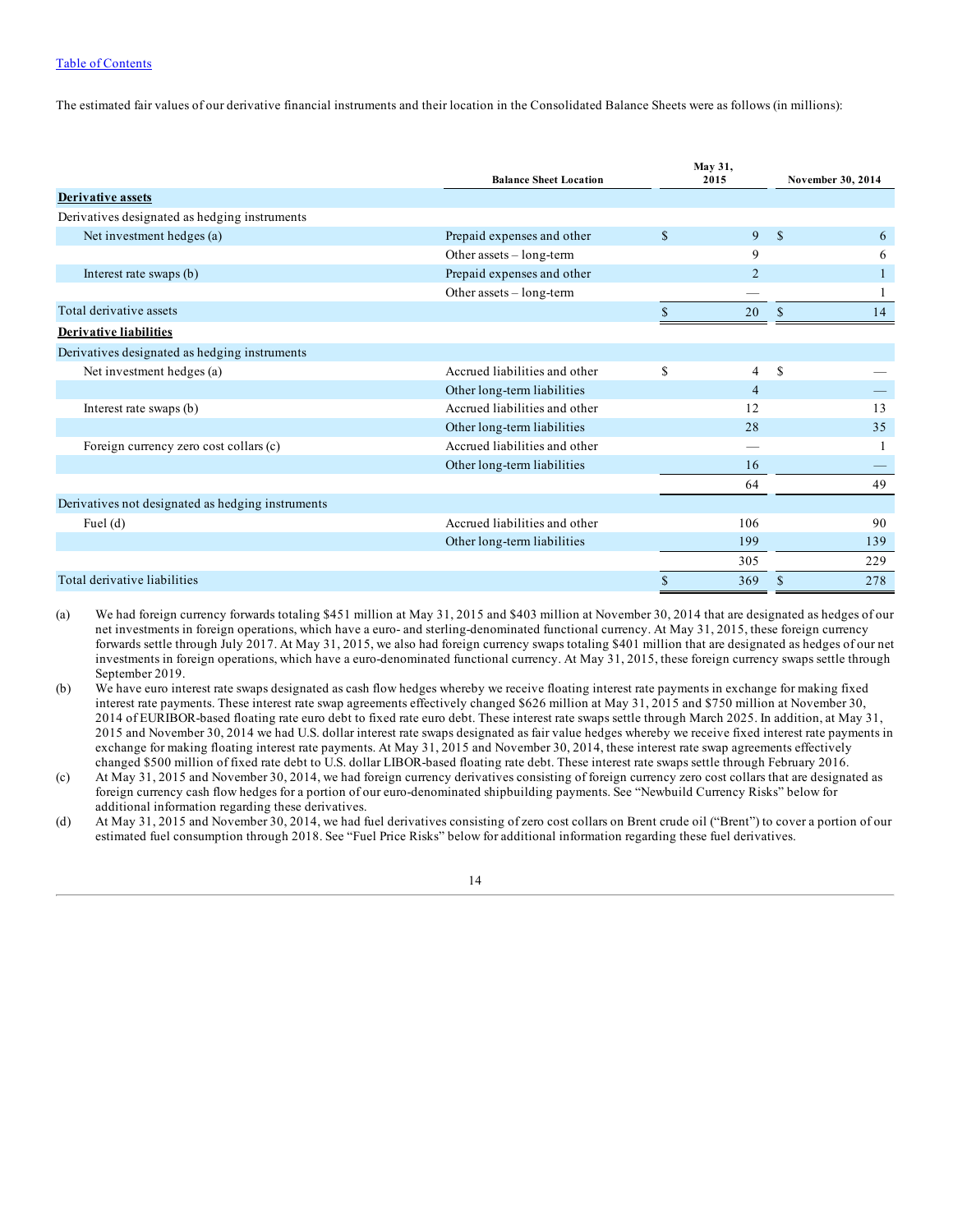Our derivative contracts include rights of offset with our counterparties. We have elected to net certain of our derivative assets and liabilities within counterparties. The amounts recognized within assets and liabilities were as follows (in millions):

|             |                      |     |    |                                                     |    | May 31, 2015                                                         |   |                                                                          |      |                    |
|-------------|----------------------|-----|----|-----------------------------------------------------|----|----------------------------------------------------------------------|---|--------------------------------------------------------------------------|------|--------------------|
|             | <b>Gross Amounts</b> |     |    | <b>Gross Amounts Offset</b><br>in the Balance Sheet |    | <b>Total Net Amounts</b><br>Presented in the<br><b>Balance Sheet</b> |   | <b>Gross Amounts not</b><br>Offset in the Balance<br><b>Sheet</b>        |      | <b>Net Amounts</b> |
| Assets      | аĐ.                  | 34  | -S | (14)                                                | -S | 20                                                                   | S | (20)                                                                     | - \$ | __                 |
| Liabilities | ъ                    | 383 | S  | (14)                                                | -S | 369                                                                  | S | (20)                                                                     | - \$ | 349                |
|             |                      |     |    |                                                     |    | <b>November 30, 2014</b>                                             |   |                                                                          |      |                    |
|             | <b>Gross Amounts</b> |     |    | <b>Gross Amounts Offset</b><br>in the Balance Sheet |    | <b>Total Net Amounts</b><br>Presented in the<br><b>Balance Sheet</b> |   | <b>Gross Amounts not</b><br><b>Offset in the Balance</b><br><b>Sheet</b> |      | <b>Net Amounts</b> |
| Assets      |                      | 78  |    | (64)                                                |    | $\overline{14}$                                                      |   | (14)                                                                     |      |                    |

The effective portions of our derivatives qualifying and designated as hedging instruments recognized in other comprehensive (loss) income were as follows (in millions):

Liabilities \$ 342 \$ (64) \$ 278 \$ (14) \$ 264

|                                                       | Three Months Ended May 31, |          | Six Months Ended May 31, |  |                          |  |  |
|-------------------------------------------------------|----------------------------|----------|--------------------------|--|--------------------------|--|--|
|                                                       | 2015                       | 2014     | 2015                     |  | 2014                     |  |  |
| Net investment hedges                                 | 6 \$                       | $(1)$ \$ | 46S                      |  | $\overline{\phantom{a}}$ |  |  |
| Foreign currency zero cost collars – cash flow hedges | $(10)$ S                   | $(3)$ S  | $(48)$ \$                |  | (6)                      |  |  |
| Interest rate swaps – cash flow hedges                | 5 S                        |          | $(10)$ \$ 3 \$           |  | (14)                     |  |  |

There are no credit risk related contingent features in our derivative agreements, except for bilateral credit provisions within our fuel derivative counterparty agreements. These provisions require interest-bearing, non-restricted cash to be posted or received as collateral to the extent the fuel derivative fair value payable to or receivable from an individual counterparty exceeds \$100 million. At May 31, 2015, we had \$11 million of collateral posted to one of our fuel derivative counterparties, which was all returned to us in June 2015 as the collateral posting was no longer required. At May 31, 2015, no collateral was required to be received from our fuel derivative counterparties. At November 30, 2014, no collateral was required to be posted to or received from our fuel derivative counterparties.

The amount of estimated cash flow hedges' unrealized gains and losses that are expected to be reclassified to earnings in the next twelve months is not significant. We have not provided additional disclosures of the impact that derivative instruments and hedging activities have on our consolidated financial statements as of May 31, 2015 and November 30, 2014 and for the three and six months ended May 31, 2015 and 2014 where such impacts were not significant.

## **Fuel Price Risks**

Our exposure to market risk for changes in fuel prices substantially all relates to the consumption of fuel on our ships. We use our fuel derivatives program to mitigate a portion of our economic risk attributable to potential fuel price increases. We designed our fuel derivatives program to maximize operational flexibility by utilizing derivative markets with significant trading liquidity and our program currently consists of zero cost collars on Brent.

All of our derivatives are based on Brent prices whereas the actual fuel used on our ships is marine fuel. Changes in the Brent prices may not show a high degree of correlation with changes in our underlying marine fuel prices. We will not realize any economic gain or loss upon the monthly maturities of our zero cost collars unless the average monthly price of Brent is above the ceiling price or below the floor price. We believe that these derivatives will act as economic hedges; however, hedge accounting is not applied. As part of our fuel derivatives program, we will continue to evaluate various derivative products and strategies.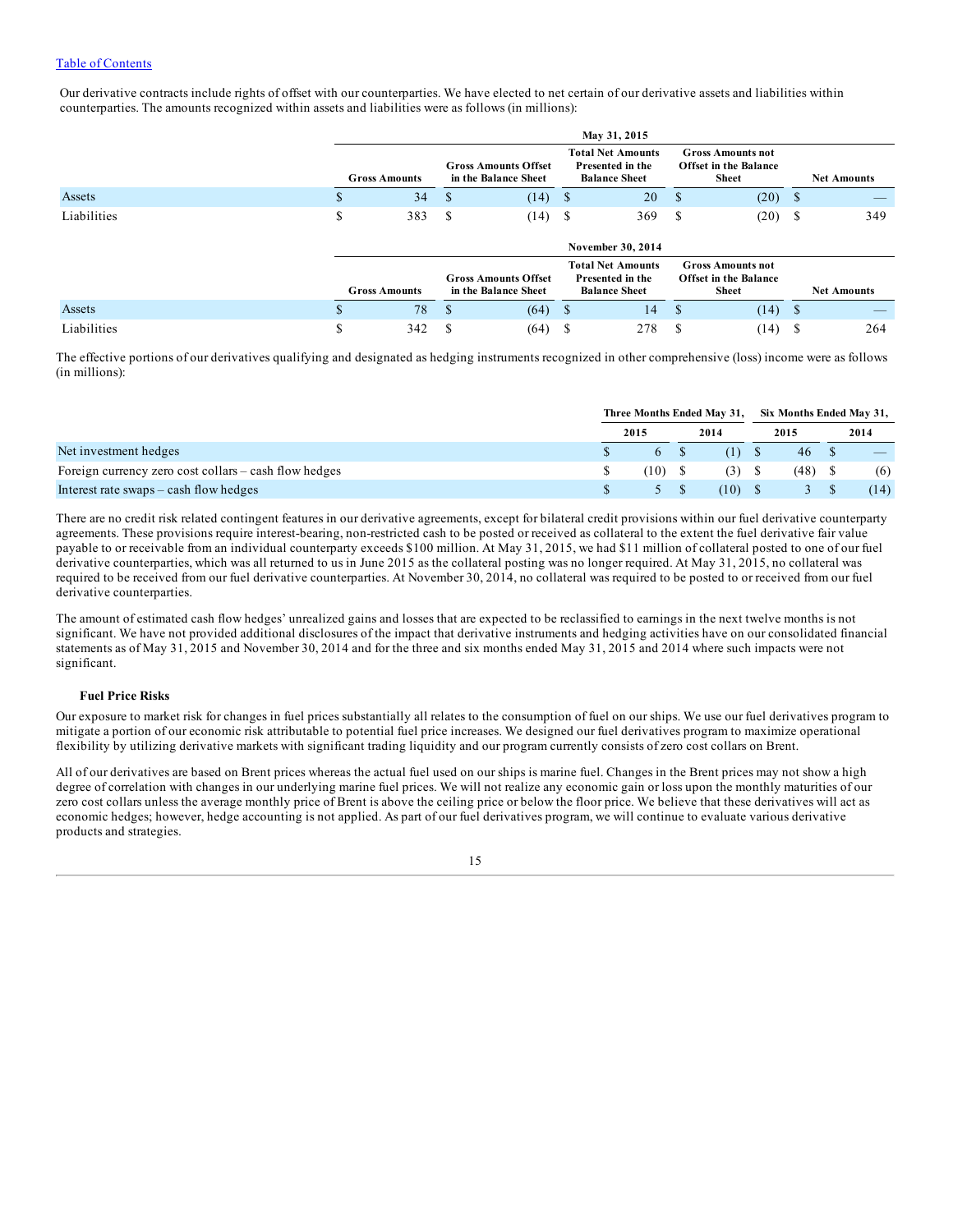Our unrealized and realized gains (losses), net on fuel derivatives were as follows (in millions):

|                                                    |  |      |  | Three Months Ended May 31, |  | Six Months Ended May 31, |  |      |  |      |
|----------------------------------------------------|--|------|--|----------------------------|--|--------------------------|--|------|--|------|
|                                                    |  | 2015 |  |                            |  | 2014                     |  | 2015 |  | 2014 |
| Unrealized gains (losses) on fuel derivatives, net |  | 34   |  | 10                         |  | (78)                     |  | (7)  |  |      |
| Realized (losses) gains on fuel derivatives        |  | (47  |  |                            |  | (103)                    |  |      |  |      |
| (Losses) gains on fuel derivatives, net            |  |      |  |                            |  | (181)                    |  | (6)  |  |      |

At May 31, 2015, our outstanding fuel derivatives consisted of zero cost collars on Brent to cover a portion of our estimated fuel consumption as follows:

| Maturities (a)      | Transaction<br><b>Dates</b> | <b>Barrels</b><br>(in thousands) | Weighted-Average<br><b>Floor Prices</b> |    |                                                                       | Weighted-Average<br><b>Ceiling Prices</b> | <b>Percent of Estimated</b><br><b>Fuel Consumption</b><br>Covered |
|---------------------|-----------------------------|----------------------------------|-----------------------------------------|----|-----------------------------------------------------------------------|-------------------------------------------|-------------------------------------------------------------------|
| Fiscal 2015 (Q3-Q4) |                             |                                  |                                         |    |                                                                       |                                           |                                                                   |
|                     | November 2011               | 1,080                            | \$                                      | 80 | \$                                                                    | 114                                       |                                                                   |
|                     | February 2012               | 1,080                            | \$                                      | 80 | $\mathbb{S}$                                                          | 125                                       |                                                                   |
|                     | June 2012                   | 618                              | \$                                      | 74 | $\mathbb{S}$                                                          | 110                                       |                                                                   |
|                     | April 2013                  | 522                              | $\mathcal{S}$                           | 80 | $\mathcal{S}$                                                         | 111                                       |                                                                   |
|                     | May 2013                    | 942                              | $\mathbb{S}$                            | 80 | $\mathbb{S}$                                                          | 110                                       |                                                                   |
|                     | October 2014                | 960                              | $\mathcal{S}$                           | 79 | $\mathbb{S}$                                                          | 110                                       |                                                                   |
|                     |                             | 5,202                            |                                         |    |                                                                       |                                           | 50%                                                               |
| Fiscal 2016         |                             |                                  |                                         |    |                                                                       |                                           |                                                                   |
|                     | June 2012                   | 3,564                            | \$                                      | 75 | $\mathbb{S}% _{t}\left( t\right) \equiv\mathbb{S}_{t}\left( t\right)$ | 108                                       |                                                                   |
|                     | February 2013               | 2,160                            | $\mathbb{S}$                            | 80 | $\mathbb{S}$                                                          | 120                                       |                                                                   |
|                     | April 2013                  | 3,000                            | \$                                      | 75 | $\mathbb{S}% _{t}\left( t\right) \equiv\mathbb{S}_{t}\left( t\right)$ | 115                                       |                                                                   |
|                     |                             | 8,724                            |                                         |    |                                                                       |                                           | 46%                                                               |
| Fiscal 2017         |                             |                                  |                                         |    |                                                                       |                                           |                                                                   |
|                     | February 2013               | 3,276                            | $\mathcal{S}$                           | 80 | $\mathbb{S}$                                                          | 115                                       |                                                                   |
|                     | April 2013                  | 2,028                            | \$                                      | 75 | $\mathbb{S}$                                                          | 110                                       |                                                                   |
|                     | January 2014                | 1,800                            | $\mathcal{S}$                           | 75 | $\mathbb{S}$                                                          | 114                                       |                                                                   |
|                     | October 2014                | 1,020                            | S                                       | 80 | \$                                                                    | 113                                       |                                                                   |
|                     |                             | 8,124                            |                                         |    |                                                                       |                                           | 43%                                                               |
| Fiscal 2018         |                             |                                  |                                         |    |                                                                       |                                           |                                                                   |
|                     | January 2014                | 2,700                            | $\mathcal{S}$                           | 75 | $\mathbb{S}$                                                          | 110                                       |                                                                   |
|                     | October 2014                | 3,000                            | \$                                      | 80 | $\mathbb{S}% _{t}\left( t\right) \equiv\mathbb{S}_{t}\left( t\right)$ | 114                                       |                                                                   |
|                     |                             | 5,700                            |                                         |    |                                                                       |                                           | 30%                                                               |

(a) Fuel derivatives mature evenly over each month within the above fiscal periods.

## **Foreign Currency Exchange Rate Risks**

### **Overall Strategy**

We manage our exposure to fluctuations in foreign currency exchange rates through our normal operating and financing activities, including netting certain exposures to take advantage of any natural offsets and, when considered appropriate, through the use of derivative and nonderivative financial instruments. Our primary focus is to manage the economic foreign currency exchange risks faced by our operations, which are the ultimate foreign currency exchange risks that would be realized by us if we exchanged one currency for another, and not accounting risks. While we will continue to monitor our exposure to these economic risks, we do not currently hedge our foreign currency exchange risks with derivative or nonderivative financial instruments, with the exception of certain of our ship commitments and net investments in foreign operations. The financial impacts of the hedging instruments we do employ generally offset the changes in the underlying exposures being hedged.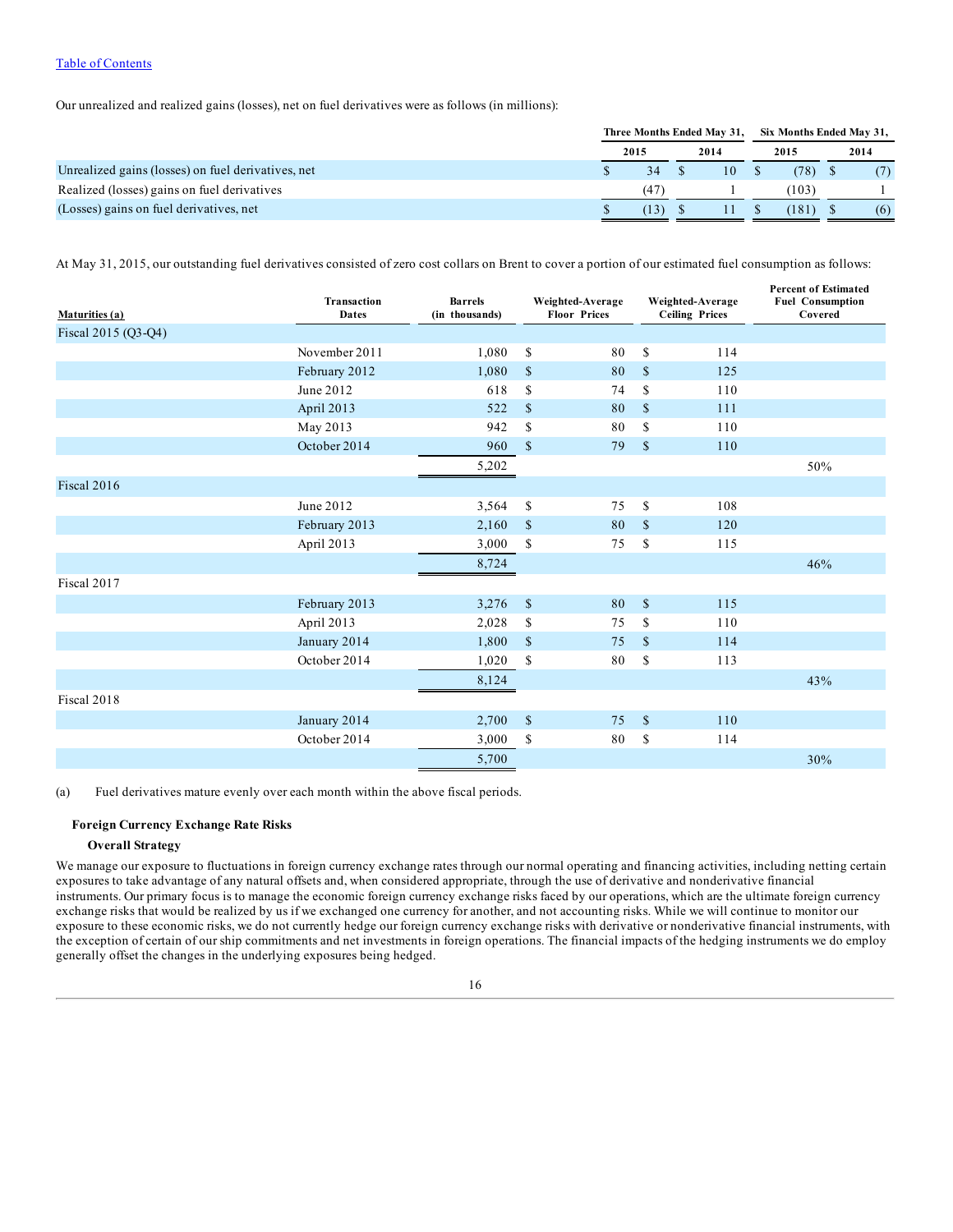#### **Operational Currency Risks**

Our European and Australian cruise brands generate significant revenues and incur significant expenses in their euro, sterling or Australian dollar functional currency, which subjects us to "foreign currency translational" risk related to these currencies. Accordingly, exchange rate fluctuations of the euro, sterling and Australian dollar against the U.S. dollar will affect our reported financial results since the reporting currency for our consolidated financial statements is the U.S. dollar. Any strengthening of the U.S. dollar against these foreign currencies has the financial statement effect of decreasing the U.S. dollar values reported for these cruise brands' revenues and expenses. Any weakening of the U.S. dollar has the opposite effect.

Substantially all of our brands also have non-functional currency risk related to their international sales operations, which has become an increasingly larger part of most of their businesses over time, and principally includes the euro, sterling and Australian, Canadian and U.S. dollars. In addition, all of our brands have non-functional currency expenses for a portion of their operating expenses. Accordingly, we also have "foreign currency transactional" risks related to changes in the exchange rates for our brands' revenues and expenses that are in a currency other than their functional currency. However, these brands' revenues and expenses in non-functional currencies create some degree of natural offset from these currency exchange movements. In addition, we monitor this foreign currency transactional risk in order to measure its impact on our results of operations.

#### **Investment Currency Risks**

We consider our investments in foreign operations to be denominated in relatively stable currencies and of a long-term nature. We partially mitigate our net investment currency exposures by denominating a portion of our foreign currency intercompany payables in our foreign operations' functional currencies, principally sterling. We have designated \$1.9 billion as of May 31, 2015 and \$2.4 billion as of November 30, 2014 of our foreign currency intercompany payables as nonderivative hedges of our net investments in foreign operations. Accordingly, we have included \$449 million at May 31, 2015 and \$359 million at November 30, 2014 of cumulative foreign currency transaction nonderivative gains in the cumulative translation adjustment component of AOCI, which offsets a portion of the losses recorded in AOCI upon translating our foreign operations' net assets into U.S. dollars. During the three and six months ended May 31, 2015 and 2014, we recognized foreign currency nonderivative transaction gains (losses) of \$18 million (\$1 million in 2014) and \$90 million (\$(39) million in 2014), respectively, in the cumulative translation adjustment component of AOCI.

#### **Newbuild Currency Risks**

Our shipbuilding contracts are typically denominated in euros. Our decisions regarding whether or not to hedge a non-functional currency ship commitment for our cruise brands are made on a case-by-case basis, taking into consideration the amount and duration of the exposure, market volatility, economic trends, our overall expected net cash flows by currency and other offsetting risks. We use foreign currency derivative contracts and have used nonderivative financial instruments to manage foreign currency exchange rate risk for some of our ship construction payments.

In January 2015, we entered into foreign currency zero cost collars that are designated as cash flow hedges for a portion of a Princess newbuild's and *Seabourn Encore's* euro-denominated shipyard payments. The Princess newbuild's collars mature in March 2017 at a weighted-average ceiling of \$590 million and a weighted-average floor of \$504 million. The *Seabourn Encore's* collars mature in November 2016 at a weighted-average ceiling of \$221 million and a weighted-average floor of \$185 million. If the spot rate is between the weighted-average ceiling and floor rates on the date of maturity, then we would not owe or receive any payments under these collars.

In February 2015, we settled our foreign currency zero cost collars that were designated as cash flow hedges for the final euro-denominated shipyard payments of P&O Cruises (UK)'s *Britannia*, which resulted in \$33 million being recognized in other comprehensive loss during the three months ended February 28, 2015.

At May 31, 2015, our remaining newbuild currency exchange rate risk relates to euro-denominated newbuild contract payments, which represent a total unhedged commitment of \$1.4 billion and substantially relates to a Carnival Cruise Line, Holland America Line and Seabourn newbuilds all scheduled to be delivered in 2018.

The cost of shipbuilding orders that we may place in the future that is denominated in a different currency than our cruise brands' or the shipyards' functional currency is expected to be affected by foreign currency exchange rate fluctuations. These foreign currency exchange rate fluctuations may affect our desire to order new cruise ships.

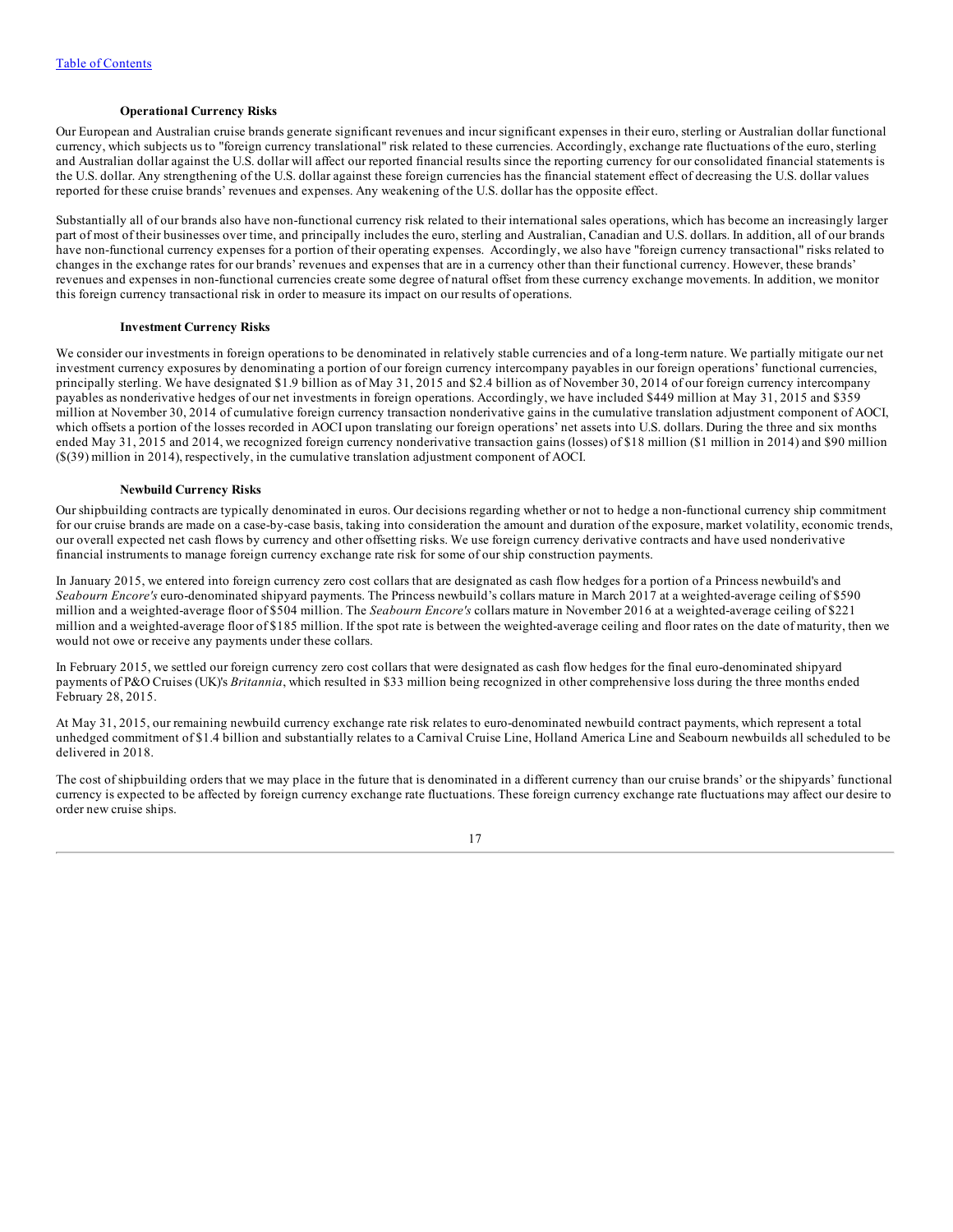#### **Interest Rate Risks**

We manage our exposure to fluctuations in interest rates through our debt portfolio management and investment strategies. We evaluate our debt portfolio to determine whether to make periodic adjustments to the mix of fixed and floating rate debt through the use of interest rate swaps and the issuance of new debt or the early retirement of existing debt. At May 31, 2015 and November 30, 2014, 52% and 48% of our debt bore fixed and floating interest rates, respectively, including the effect of interest rate swaps. In addition, to the extent that we have excess cash available for investment, we purchase high quality short-term investments with floating interest rates, which offset a portion of the impact of interest rate fluctuations arising from our floating interest rate debt portfolio.

#### **Concentrations of Credit Risk**

As part of our ongoing control procedures, we monitor concentrations of credit risk associated with financial and other institutions with which we conduct significant business. Our maximum exposure under foreign currency and fuel derivative contracts and interest rate swap agreements that are in-the-money, which were not material at May 31, 2015, is the replacement cost, net of any collateral received or contractually allowed offset, in the event of nonperformance by the counterparties to the contracts, all of which are currently our lending banks. We seek to minimize these credit risk exposures, including counterparty nonperformance primarily associated with our cash equivalents, investments, committed financing facilities, contingent obligations, derivative instruments, insurance contracts and new ship progress payment guarantees, by normally conducting business with large, well-established financial institutions, insurance companies and export credit agencies, and by diversifying our counterparties. In addition, we have guidelines regarding credit ratings and investment maturities that we follow to help safeguard liquidity and minimize risk. We normally do require collateral and/or guarantees to support notes receivable on significant asset sales, long-term ship charters and new ship progress payments to shipyards. We currently believe the risk of nonperformance by any of these significant counterparties is remote.

We also monitor the creditworthiness of travel agencies and tour operators in Asia, Australia and Europe and credit and debit card providers to which we extend credit in the normal course of our business, which includes charter-hire agreements in Asia prior to sailing. Our credit exposure also includes contingent obligations related to cash payments received directly by travel agents and tour operators for cash collected by them on cruise sales in Australia and most of Europe where we are obligated to honor our guests' cruise payments made by them to their travel agents and tour operators regardless of whether we have received these payments. Concentrations of credit risk associated with these trade receivables, charter-hire agreements and contingent obligations are not considered to be material, principally due to the large number of unrelated accounts within our customer base, the nature of these contingent obligations and their short maturities. We have experienced only minimal credit losses on our trade receivables, charter-hire agreements and contingent obligations. We do not normally require collateral or other security to support normal credit sales.

#### **NOTE 5 – Segment Information**

We have three reportable cruise segments that are comprised of our (1) North America cruise brands, (2) EAA cruise brands and (3) Cruise Support. In addition, we have a Tour and Other segment. Our segments are reported on the same basis as the internally reported information that is provided to our chief operating decision maker ("CODM"), who is the President and Chief Executive Officer of Carnival Corporation and Carnival plc. Decisions to allocate resources and assess performance for Carnival Corporation & plc are made by the CODM upon review of the segment results across all of our cruise brands and other segments.

Our North America cruise segment includes Carnival Cruise Line, Holland America Line, Princess and Seabourn. Our EAA cruise segment includes AIDA, Costa Cruises, Cunard, P&O Cruises (Australia), P&O Cruises (UK) and prior to November 2014, the former Ibero. These individual cruise brand operating segments have been aggregated into two reportable segments based on the similarity of their economic and other characteristics, including types of customers, regulatory environment, maintenance requirements, supporting systems and processes and products and services they provide. Our Cruise Support segment represents certain of our port and related facilities and other services that are provided for the benefit of our cruise brands.

Our Tour and Other segment represents the hotel and transportation operations of Holland America Princess Alaska Tours. In 2014, our Tour and Other segment also included one ship that we chartered to an unaffiliated entity. In November 2014, we entered into a bareboat charter/sale agreement under which *Grand Holiday* was chartered to an unrelated entity in January 2015 through March 2025. Additionally, in December 2014, we entered into a bareboat charter/sale agreement under which *Costa Celebration* was chartered to an unrelated entity in December 2014 through August 2021, as amended. Under these agreements, ownership of *Grand Holiday* and *Costa Celebration* will be transferred to the buyer at the end of their lease term. Neither of these transactions met the criteria to qualify as a sales-type lease and, accordingly, they are being accounted for as operating leases whereby we recognize the charter revenue over the term of the agreements. Subsequent to entering into these agreements, our Tour and Other segment includes these three ships.

Selected information for our segments was as follows (in millions):

|                                 | Three Months Ended May 31, |                 |              |                                           |              |                                         |                    |                                     |               |                            |
|---------------------------------|----------------------------|-----------------|--------------|-------------------------------------------|--------------|-----------------------------------------|--------------------|-------------------------------------|---------------|----------------------------|
|                                 |                            | <b>Revenues</b> |              | <b>Operating costs</b><br>and<br>expenses |              | <b>Selling</b><br>and<br>administrative |                    | Depreciation<br>and<br>amortization |               | Operating<br>income (loss) |
| 2015                            |                            |                 |              |                                           |              |                                         |                    |                                     |               |                            |
| North America Cruise Brands (a) | \$                         | 2,266           | S            | 1,534                                     | \$           | 271                                     | \$                 | 251                                 | <sup>\$</sup> | 210                        |
| <b>EAA Cruise Brands</b>        |                            | 1,279           |              | 849                                       |              | 171                                     |                    | 138                                 |               | 121                        |
| Cruise Support                  |                            | 27              |              | $\overline{7}$                            |              | 47                                      |                    | 6                                   |               | (33)                       |
| Tour and Other (a)              |                            | 35              |              | 31                                        |              | 2                                       |                    | 11                                  |               | (9)                        |
| Intersegment elimination (a)    |                            | (17)            |              | (17)                                      |              |                                         |                    |                                     |               |                            |
|                                 |                            | 3,590           | $\mathbf{s}$ | 2,404                                     | \$           | 491                                     | $\mathbf{\hat{S}}$ | 406                                 |               | 289                        |
| 2014                            |                            |                 |              |                                           |              |                                         |                    |                                     |               |                            |
| North America Cruise Brands (a) | $\mathbb{S}$               | 2,166           | $\mathbb{S}$ | 1,581                                     | $\mathbf{s}$ | 280                                     | $\mathbb{S}$       | 240                                 | $\mathcal{S}$ | 65                         |
| <b>EAA Cruise Brands</b>        |                            | 1,438           |              | 973                                       |              | 178                                     |                    | 157                                 |               | 130                        |
| Cruise Support                  |                            | 12              |              | (1)                                       |              | 44                                      |                    | 5                                   |               | (36)                       |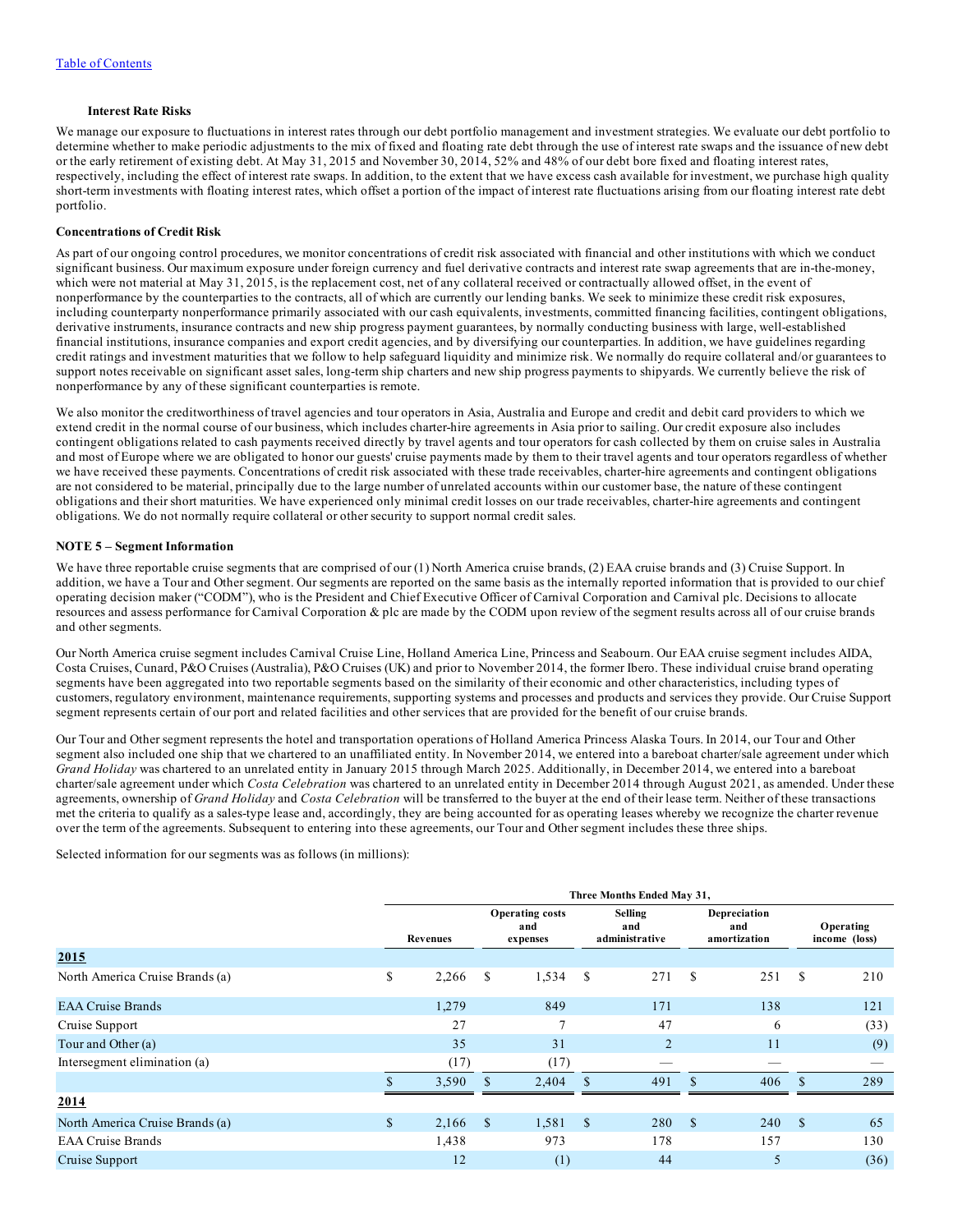| Tour and Other (a)           | υc    | - -        |                          |     | (10)<br>$\perp$ |
|------------------------------|-------|------------|--------------------------|-----|-----------------|
| Intersegment elimination (a) |       | <b>I</b> J | $\overline{\phantom{m}}$ |     |                 |
|                              | 3.033 | ہے رہے۔    | 504                      | 410 |                 |

|                                 |              | Six Months Ended May 31, |              |                                           |                                         |                |                                     |     |               |                            |
|---------------------------------|--------------|--------------------------|--------------|-------------------------------------------|-----------------------------------------|----------------|-------------------------------------|-----|---------------|----------------------------|
|                                 |              | <b>Revenues</b>          |              | <b>Operating costs</b><br>and<br>expenses | <b>Selling</b><br>and<br>administrative |                | Depreciation<br>and<br>amortization |     |               | Operating<br>income (loss) |
| 2015                            |              |                          |              |                                           |                                         |                |                                     |     |               |                            |
| North America Cruise Brands (a) | \$           | 4,459                    | S            | 2,911                                     | \$                                      | 558            | \$                                  | 497 | \$            | 493                        |
| <b>EAA Cruise Brands</b>        |              | 2,582                    |              | 1,792                                     |                                         | 349            |                                     | 276 |               | 165                        |
| Cruise Support                  |              | 52                       |              | 6                                         |                                         | 108            |                                     | 12  |               | (74)                       |
| Tour and Other (a)              |              | 44                       |              | 47                                        |                                         | 5              |                                     | 22  |               | (30)                       |
| Intersegment elimination (a)    |              | (17)                     |              | (17)                                      |                                         |                |                                     |     |               |                            |
|                                 |              | 7,120                    | S            | 4,739                                     | <sup>\$</sup>                           | 1,020          | <sup>S</sup>                        | 807 | <sup>\$</sup> | 554                        |
| 2014                            |              |                          |              |                                           |                                         |                |                                     |     |               |                            |
| North America Cruise Brands (a) | $\mathbb{S}$ | 4,286                    | $\mathbf{s}$ | 3,119                                     | \$                                      | 577            | $\mathbb{S}$                        | 475 | $\mathbb{S}$  | 115                        |
| <b>EAA Cruise Brands</b>        |              | 2,870                    |              | 2,012                                     |                                         | 365            |                                     | 309 |               | 184                        |
| Cruise Support                  |              | 37                       |              |                                           |                                         | 79             |                                     | 14  |               | (56)                       |
| Tour and Other (a)              |              | 38                       |              | 46                                        |                                         | $\overline{4}$ |                                     | 17  |               | (29)                       |
| Intersegment elimination (a)    |              | (13)                     |              | (13)                                      |                                         |                |                                     |     |               |                            |
|                                 | \$           | 7,218                    | S            | 5,164                                     | \$                                      | 1,025          | \$                                  | 815 | S             | 214                        |

(a) A portion of the North America cruise brands' segment revenues includes revenues for the tour portion of a cruise when a land tour package is sold along with a cruise by Holland America Line and Princess. These intersegment tour revenues, which are included in our Tour and Other segment, are eliminated directly against the North America cruise brands' segment revenues and operating expenses in the line "Intersegment elimination."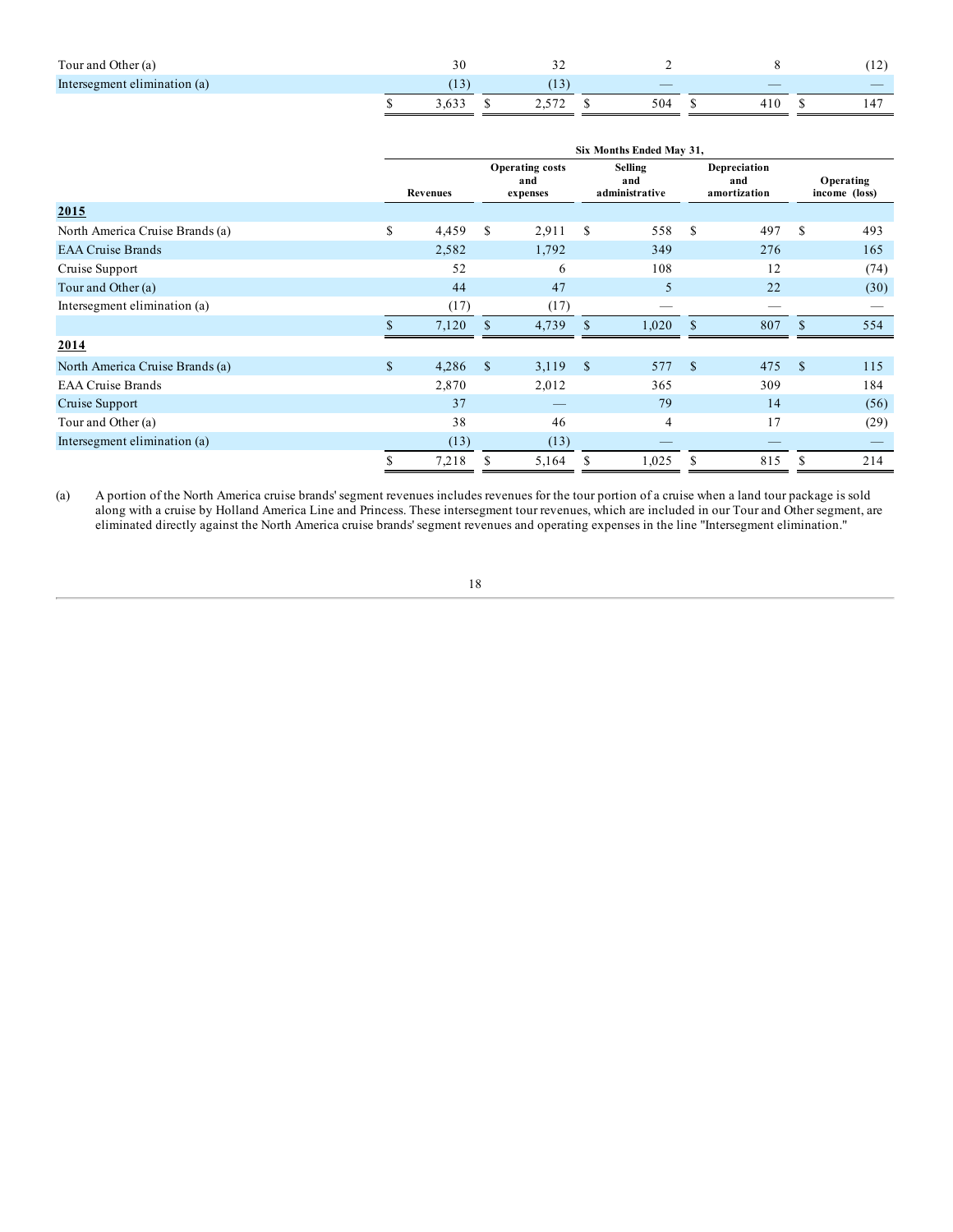# <span id="page-19-0"></span>**NOTE 6 – Earnings Per Share**

Our basic and diluted earnings per share were computed as follows (in millions, except per share data):

|                                                                                      |              | <b>Three Months Ended</b> | May 31, |      | <b>Six Months Ended</b> | May 31, |      |  |
|--------------------------------------------------------------------------------------|--------------|---------------------------|---------|------|-------------------------|---------|------|--|
|                                                                                      | 2014<br>2015 |                           | 2015    |      | 2014                    |         |      |  |
| Net income for basic and diluted earnings per share                                  |              | 222                       |         | 98   | 271                     |         | 78   |  |
| Weighted-average common and ordinary shares outstanding                              |              | 778                       |         | 776  | 777                     |         | 776  |  |
| Dilutive effect of equity plans                                                      |              |                           |         |      |                         |         |      |  |
| Diluted weighted-average shares outstanding                                          |              | 780                       |         | 778  | 780                     |         | 778  |  |
| Basic and diluted earnings per share                                                 |              | 0.29                      |         | 0.13 | 0.35                    |         | 0.10 |  |
| Anti-dilutive equity awards excluded from diluted earnings per share<br>computations |              |                           |         |      |                         |         |      |  |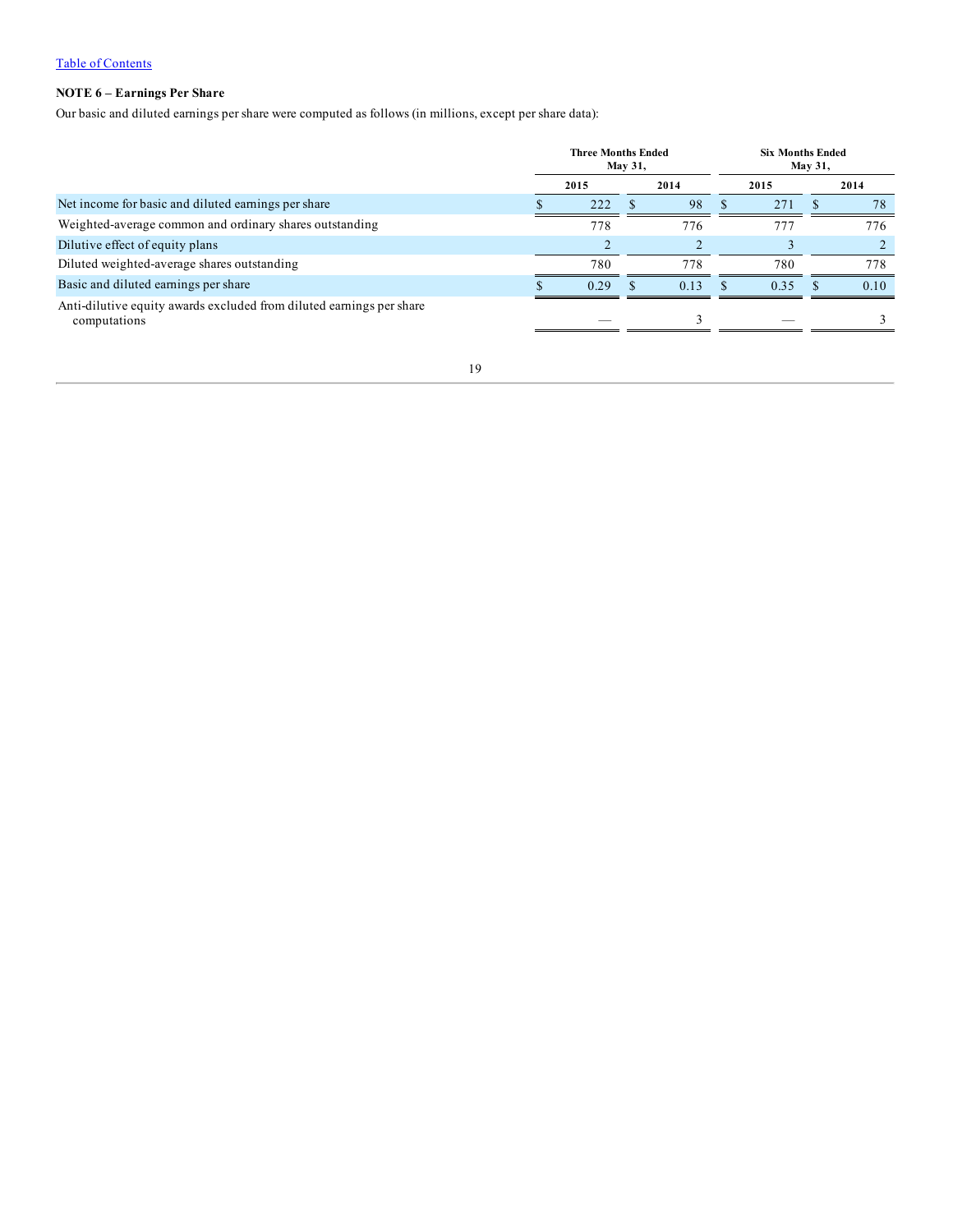## **Item 2. Management's Discussion and Analysis of Financial Condition and Results of Operations.**

## **Cautionary Note Concerning Factors That May Affect Future Results**

Some of the statements, estimates or projections contained in this joint Quarterly Report on Form 10-Q are "forward-looking statements" that involve risks, uncertainties and assumptions with respect to us, including some statements concerning future results, outlooks, plans, goals and other events which have not yet occurred. These statements are intended to qualify for the safe harbors from liability provided by Section 27A of the Securities Act of 1933 and Section 21E of the Securities Exchange Act of 1934. All statements other than statements of historical facts are statements that could be deemed forward-looking. These statements are based on current expectations, estimates, forecasts and projections about our business and the industry in which we operate and the beliefs and assumptions of our management. We have tried, whenever possible, to identify these statements by using words like "will," "may," "could," "should," "would," "believe," "depends," "expect," "goal," "anticipate," "forecast," "project," "future," "intend," "plan," "estimate," "target," "indicate" and similar expressions of future intent or the negative of such terms.

Forward-looking statements include those statements that may impact, among other things, the forecasting of our non-GAAP earnings per share; net revenue yields; booking levels; pricing; occupancy; operating, financing and tax costs, including fuel expenses; net cruise costs per available lower berth day; estimates of ship depreciable lives and residual values; liquidity; goodwill, ship and trademark fair values and outlook. Because forward-looking statements involve risks and uncertainties, there are many factors that could cause our actual results, performance or achievements to differ materially from those expressed or implied in this joint Quarterly Report on Form 10-Q. This note contains important cautionary statements of the known factors that we consider could materially affect the accuracy of our forward-looking statements and adversely affect our business, results of operations and financial position. It is not possible to predict or identify all such risks. There may be additional risks that we consider immaterial or which are unknown. These factors include, but are not limited to, the following:

- general economic and business conditions;
- increases in fuel prices;
- incidents, the spread of contagious diseases and threats thereof, adverse weather conditions or other natural disasters and other incidents affecting the health, safety, security and satisfaction of guests and crew;
- the international political climate, armed conflicts, terrorist and pirate attacks, vessel seizures, and threats thereof, and other world events affecting the safety and security of travel;
- negative publicity concerning the cruise industry in general or us in particular, including any adverse environmental impacts of cruising;
- geographic regions in which we try to expand our business may be slow to develop and ultimately not develop how we expect;
- economic, market and political factors that are beyond our control, which could increase our operating, financing and other costs;
- changes in and compliance with laws and regulations relating to the protection of persons with disabilities, employment, environment, health, safety, security, tax and other regulations under which we operate;
- our inability to implement our shipbuilding programs and ship repairs, maintenance and refurbishments on terms that are favorable or consistent with our expectations;
- increases to our repairs and maintenance expenses and refurbishment costs as our fleet ages;
- lack of continuing availability of attractive, convenient and safe port destinations on terms that are favorable or consistent with our expectations;
- continuing financial viability of our travel agent distribution system, air service providers and other key vendors in our supply chain and reductions in the availability of, and increases in the prices for, the services and products provided by these vendors;
- disruptions and other damages to our information technology and other networks and operations, and breaches in data security;
- failure to keep pace with developments in technology;
- competition from and overcapacity in the cruise ship and land-based vacation industry;
- loss of key personnel or our ability to recruit or retain qualified personnel;
- union disputes and other employee relationship issues;
- disruptions in the global financial markets or other events that may negatively affect the ability of our counterparties and others to perform their obligations to us;
- the continued strength of our cruise brands and our ability to implement our strategies;
- additional risks to our international operations not generally applicable to our U.S. operations;
- our decisions to self-insure against various risks or our inability to obtain insurance for certain risks at reasonable rates;
- litigation, enforcement actions, fines or penalties;
- fluctuations in foreign currency exchange rates;
- whether our future operating cash flow will be sufficient to fund future obligations and whether we will be able to obtain financing, if necessary, in sufficient amounts and on terms that are favorable or consistent with our expectations;
- risks associated with our dual listed company arrangement;
- uncertainties of a foreign legal system as Carnival Corporation and Carnival plc are not U.S. corporations and
- the ability of a small group of shareholders to effectively control the outcome of shareholder voting.

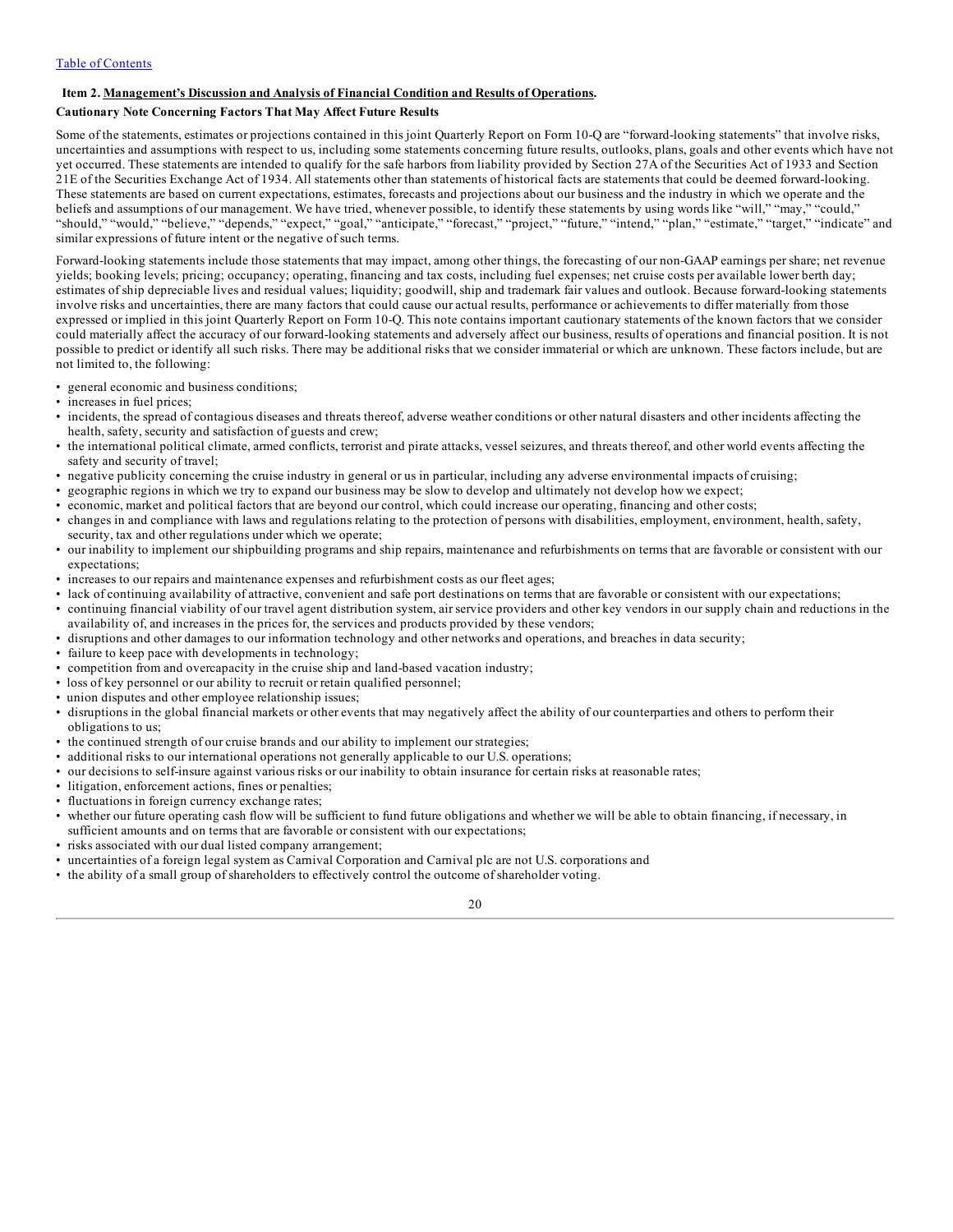Forward-looking statements should not be relied upon as a prediction of actual results. Subject to any continuing obligations under applicable law or any relevant stock exchange rules, we expressly disclaim any obligation to disseminate, after the date of this joint Quarterly Report on Form 10-Q, any updates or revisions to any such forward-looking statements to reflect any change in expectations or events, conditions or circumstances on which any such statements are based.

#### **Outlook**

On June 23, 2015, we said that we expected our non-GAAP diluted earnings per share for the 2015 third quarter to be in the range of \$1.56 to \$1.60 and 2015 full year to be in the range of \$2.35 to \$2.50 (see "Key Performance Non-GAAP Financial Indicators"). Our guidance was based on the following assumptions:

|                                   | Third Quarter 2015 | Full Year 2015 |
|-----------------------------------|--------------------|----------------|
| Fuel cost per metric ton consumed | \$492              | \$444          |
| Currencies                        |                    |                |
| U.S. dollar to $\epsilon$ 1       | \$1.13             | \$1.13         |
| U.S. dollar to $£1$               | \$1.54             | \$1.53         |
| U.S. dollar to Australian dollar  | \$0.77             | \$0.78         |
| U.S. dollar to Canadian dollar    | \$0.80             | \$0.81         |

The fuel and currency assumptions used in our guidance change daily and, accordingly, our forecasts change daily based on the changes in these assumptions.

The above forward-looking statements involve risks, uncertainties and assumptions with respect to us. There are many factors that could cause our actual results to differ materially from those expressed above including, but not limited to, general economic and business conditions, increases in fuel prices, incidents, spread of contagious diseases, adverse weather conditions, geopolitical events, negative publicity and other factors that could adversely impact our revenues, costs and expenses. You should read the above forward-looking statements together with the discussion of these and other risks under "Cautionary Note Concerning Factors That May Affect Future Results."

#### **Critical Accounting Estimates**

For a discussion of our critical accounting estimates, see "Management's Discussion and Analysis of Financial Condition and Results of Operations" that is included in the 2014 Form 10-K.

#### **Seasonality**

Our revenues from the sale of passenger tickets are seasonal. Historically, demand for cruises has been greatest during our third quarter, which includes the Northern Hemisphere summer months. This higher demand during the third quarter results in higher ticket prices and occupancy levels and, accordingly, the largest share of our operating income is earned during this period. The seasonality of our results also increases due to ships being taken out-of-service for maintenance, which we schedule during non-peak demand periods. In addition, substantially all of Holland America Princess Alaska Tours' revenue and net income is generated from May through September in conjunction with the Alaska cruise season.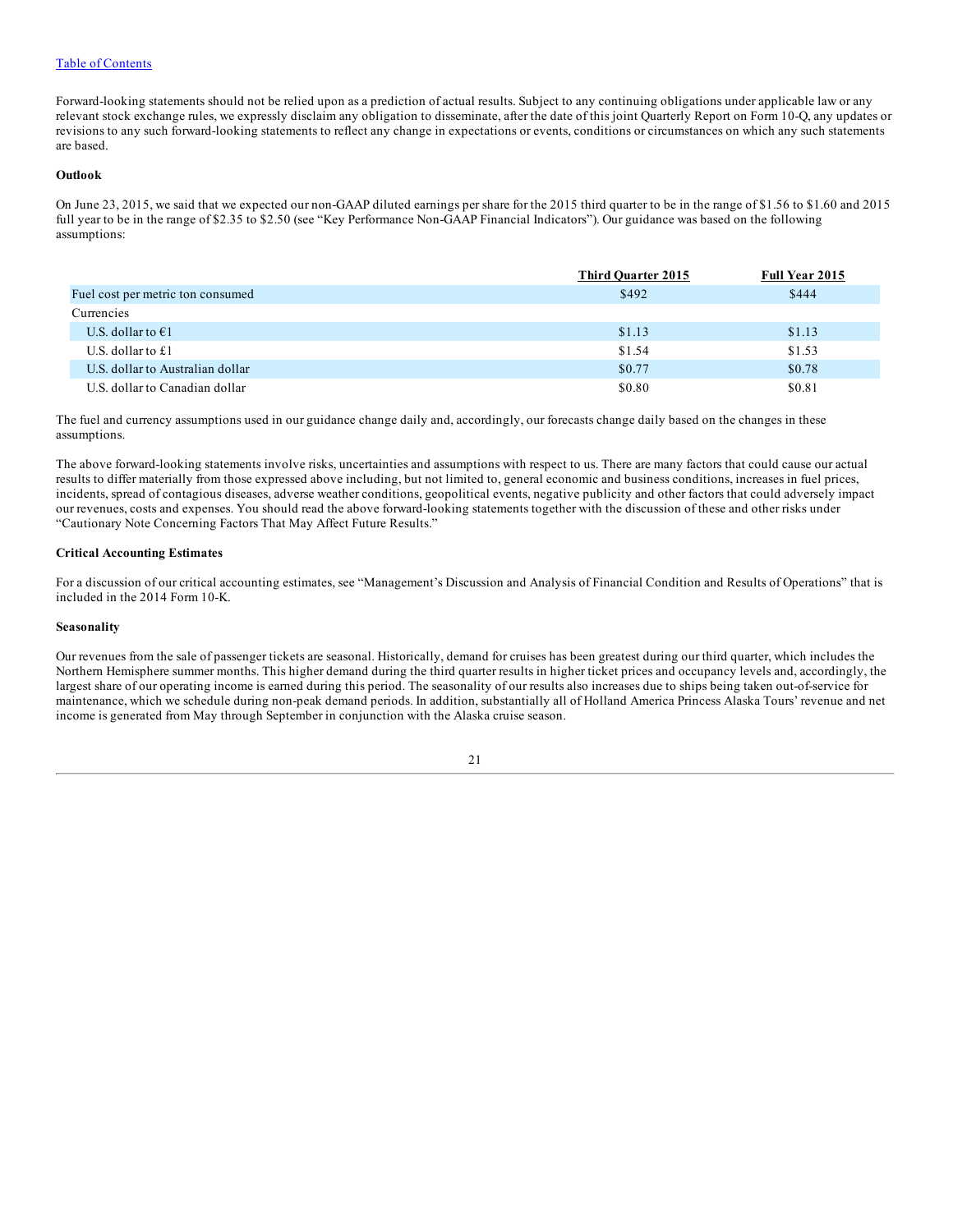## **Statistical Information**

|                                                             |    | <b>Three Months Ended</b><br><b>May 31,</b> |               |        |     | <b>Six Months Ended</b><br><b>May 31,</b> |               |        |
|-------------------------------------------------------------|----|---------------------------------------------|---------------|--------|-----|-------------------------------------------|---------------|--------|
|                                                             |    | 2015                                        |               | 2014   |     | 2015                                      |               | 2014   |
| Available lower berth days ("ALBDs") (in thousands) (a) (b) |    | 19.307                                      |               | 18,872 |     | 37.891                                    |               | 37,158 |
| Occupancy percentage (c)                                    |    | 102.8%                                      |               | 102.2% |     | 102.9%                                    |               | 102.6% |
| Passengers carried (in thousands)                           |    | 2,608                                       |               | 2,551  |     | 5,071                                     |               | 4,960  |
| Fuel consumption in metric tons (in thousands)              |    | 810                                         |               | 802    |     | 1,593                                     |               | 1,603  |
| Fuel consumption in metric tons per ALBD                    |    | 0.042                                       |               | 0.043  |     | 0.042                                     |               | 0.043  |
| Fuel cost per metric ton consumed                           | \$ | 411                                         | S             | 657    | S   | 408                                       | S             | 655    |
| Currencies                                                  |    |                                             |               |        |     |                                           |               |        |
| U.S. dollar to $\epsilon$ 1                                 | S  | 1.10                                        | \$.           | 1.38   | \$. | 1.13                                      | <b>S</b>      | 1.37   |
| U.S. dollar to $£1$                                         | \$ | 1.52                                        | $\mathcal{S}$ | 1.67   | \$. | 1.53                                      | <sup>\$</sup> | 1.66   |
| U.S. dollar to Australian dollar                            | \$ | 0.78                                        | \$.           | 0.92   | S   | 0.79                                      | \$.           | 0.91   |
| U.S. dollar to Canadian dollar                              | \$ | 0.81                                        | \$            | 0.91   |     | 0.81                                      | \$            | 0.91   |

(a) ALBD is a standard measure of passenger capacity for the period that we use to approximate rate and capacity variances, based on consistently applied formulas that we use to perform analyses to determine the main non-capacity driven factors that cause our cruise revenues and expenses to vary. ALBDs assume that each cabin we offer for sale accommodates two passengers and is computed by multiplying passenger capacity by revenueproducing ship operating days in the period.

(b) For the three months ended May 31, 2015 compared to the three months ended May 31, 2014, we had a 2.3% capacity increase in ALBDs comprised of a 6.2 % capacity increase in our EAA brands, while our North America brands' capacity was flat.

Our EAA brands' capacity increase was caused by:

- full quarter impact from one Costa 3,692-passenger capacity ship delivered in 2014 and
- full quarter impact from one P&O Cruises (UK) 3,647-passenger capacity ship delivered in 2015.

These increases were partially offset by the full quarter impact from the bareboat charter/sale of a Costa ship and a former Ibero ship.

Our North America brands' capacity was caused by the full quarter impact from one Princess 3,560-passenger capacity ship delivered in 2014, which was offset by more ship dry-dock days in 2015 compared to 2014.

For the six months ended May 31, 2015 compared to the six months ended May 31, 2014, we had a 2.0% capacity increase in ALBDs comprised of a 3.0% capacity increase in our EAA brands and a 1.3% capacity increase in our North America brands.

Our EAA brands' capacity increase was caused by:

- full period impact from one Costa 3,692-passenger capacity ship delivered in 2014 and
- partial period impact from one P&O Cruises (UK) 3,647-passenger capacity ship delivered in 2015.

These increases were partially offset by:

- full period impact from the bareboat charter/sale of a Costa ship and a former Ibero ship and
- more ship dry-dock days in 2015 compared to 2014.

Our North America brands' capacity increase was caused by the full period impact from one Princess 3,560-passenger capacity ship delivered in 2014, which was partially offset by more ship dry-dock days in 2015 compared to 2014.

(c) In accordance with cruise industry practice, occupancy is calculated using a denominator of ALBDs, which assumes two passengers per cabin even though some cabins can accommodate three or more passengers. Percentages in excess of 100% indicate that on average more than two passengers occupied some cabins.

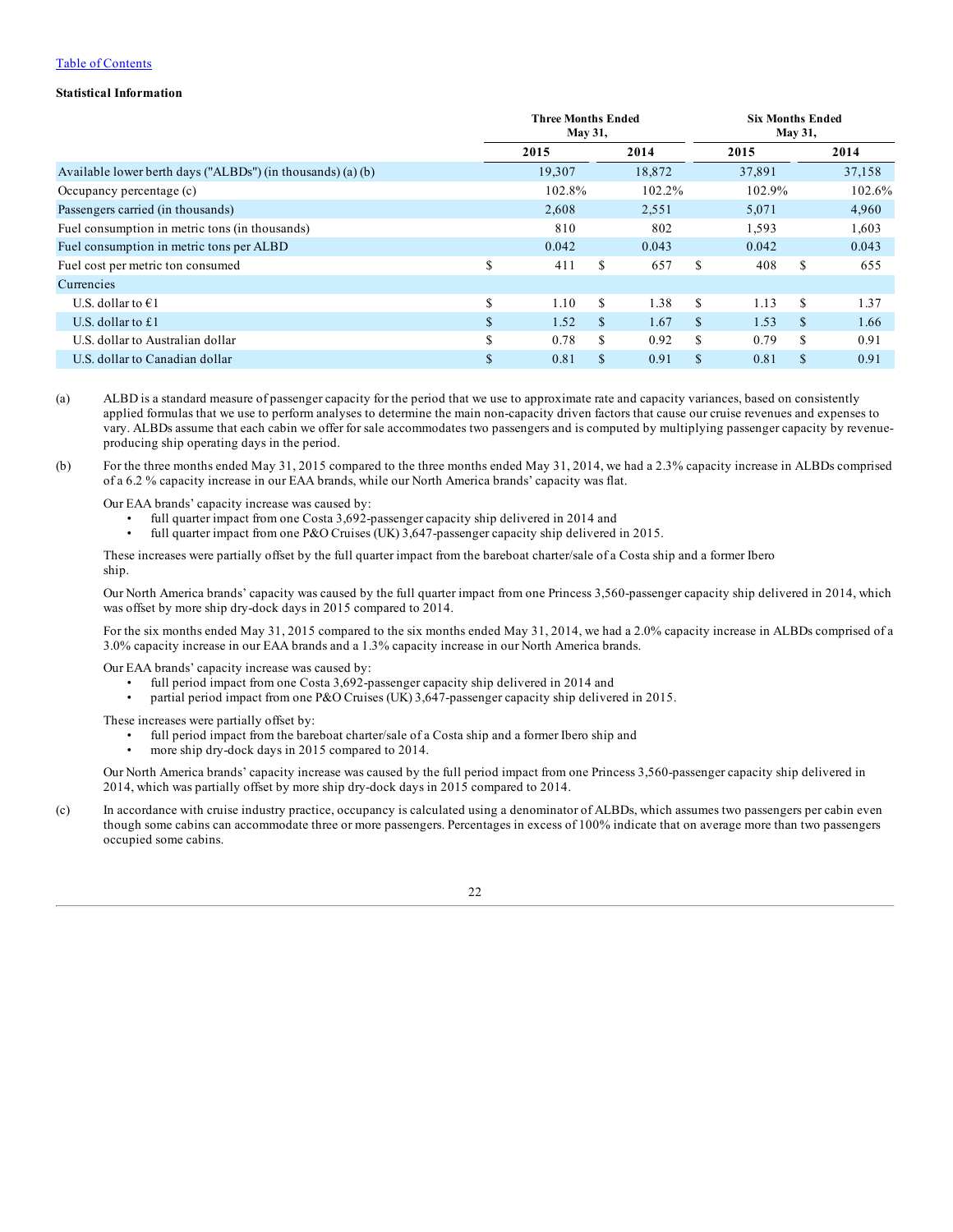#### **Three Months Ended May 31, 2015 ("2015") Compared to Three Months Ended May 31, 2014 ("2014")**

#### **Revision of Prior Period Financial Statements**

Management's discussion and analysis of the results of operations is based on the revised Consolidated Statement of Income for the three months ended May 31, 2014 (see "Note 1- General - Revision of Prior Period Financial Statements" in the consolidated financial statements for additional discussion).

#### **Revenues**

#### **Consolidated**

Cruise passenger ticket revenues made up 73% of our 2015 total revenues. Cruise passenger ticket revenues decreased by \$70 million, or 2.6%, to \$2.6 billion in 2015 from \$2.7 billion in 2014.

This decrease was caused by:

- \$207 million foreign currency translational impact from a stronger U.S. dollar against the euro, sterling and the Australian dollar ("currency impact") and
- \$13 million decrease in air transportation revenues from guests who purchased their tickets from us.

These decreases were partially offset by:

- \$71 million increase in cruise ticket pricing, driven primarily by improvements in Caribbean, Mediterranean and North European itineraries, partially offset by unfavorable foreign currency transactional impacts;
- \$62 million 2.3% capacity increase in ALBDs and
- \$15 million slight percentage point increase in occupancy.

The remaining 27% of 2015 total revenues were substantially all comprised of onboard and other cruise revenues, which increased by \$22 million, or 2.4%, to \$927 million in 2015 from \$905 million in 2014.

This increase was caused by:

- \$49 million higher onboard spending by our guests and
- \$21 million 2.3% capacity increase in ALBDs.

These increases were partially offset by the currency impact, which accounted for \$48 million.

Onboard and other revenues included concession revenues that decreased by \$5 million, or 1.9%, to \$253 million in 2015 from \$258 million in 2014. This decrease was caused by the currency impact.

#### **North America Brands**

Cruise passenger ticket revenues made up 71% of our 2015 total revenues. Cruise passenger ticket revenues increased by \$61 million, or 4.0%, to \$1.6 billion in 2015 from \$1.5 billion in 2014. This increase was caused by our 3.2 percentage point increase in occupancy, which accounted for \$48 million, and an increase in cruise ticket pricing, which accounted for \$22 million. The increase in cruise ticket pricing was driven primarily by improvements in Caribbean itineraries, partially offset by unfavorable foreign currency transactional impacts.

The remaining 29% of 2015 total revenues were comprised of onboard and other cruise revenues, which increased by \$35 million, or 5.6%, to \$656 million in 2015 from \$621 million in 2014.

This increase was caused by:

- \$33 million higher onboard spending by our guests and
- \$20 million 3.2 percentage point increase in occupancy.

These increases were partially offset by lower third-party revenues, which accounted for \$17 million.

Onboard and other revenues included concession revenues that increased by \$6 million, or 3.5%, to \$177 million in 2015 from \$171 million in 2014.

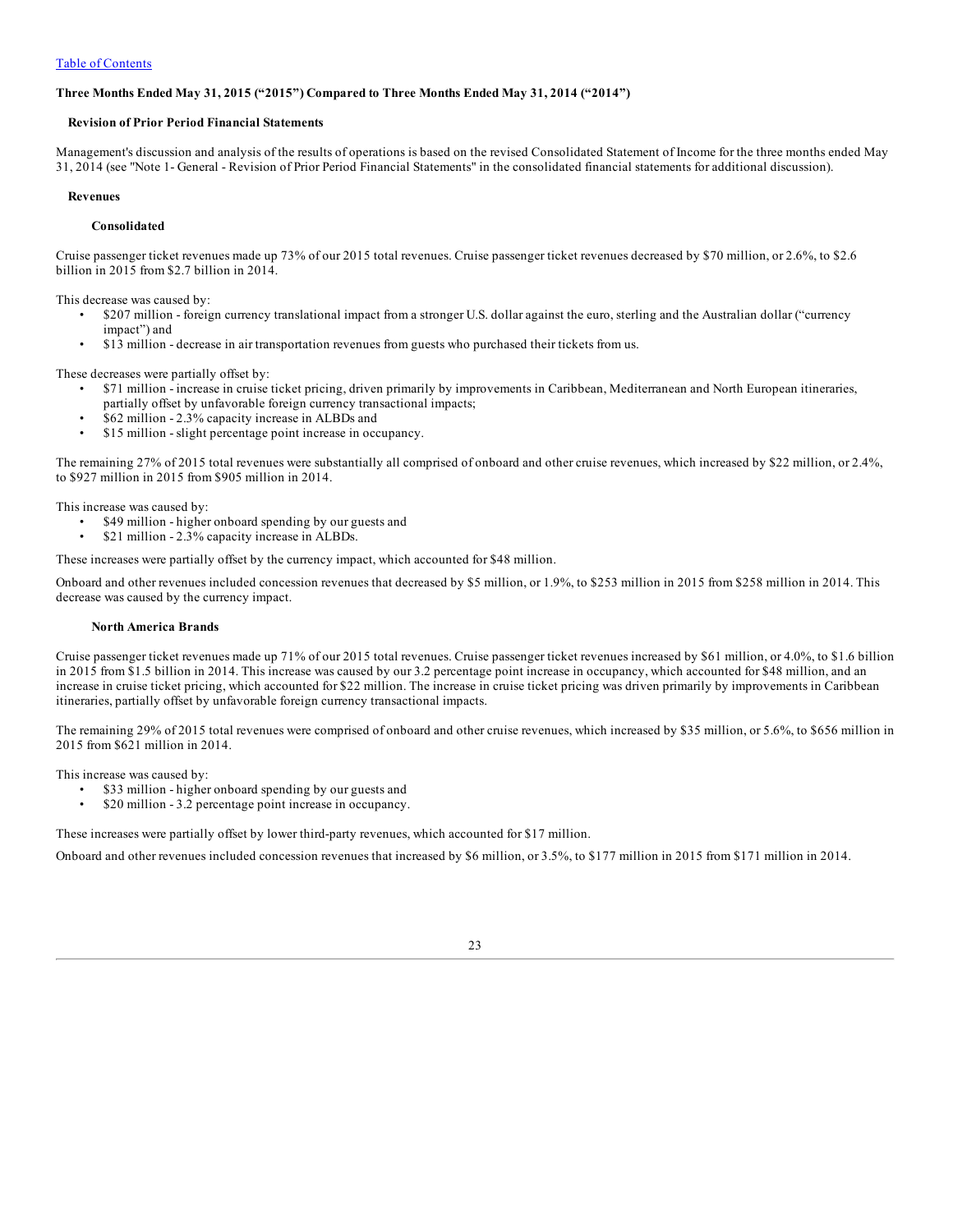## **EAA Brands**

Cruise passenger ticket revenues made up 81% of our 2015 total revenues. Cruise passenger ticket revenues decreased by \$128 million, or 11%, to \$1.0 billion in 2015 from \$1.2 billion in 2014.

This decrease was caused by:

- \$207 million currency impact and
- \$40 million 3.5 percentage point decrease in occupancy.

These decreases were partially offset by:

- \$72 million 6.2% capacity increase in ALBDs and
- \$51 million increase in cruise ticket pricing, driven primarily by improvements in Mediterranean and North European itineraries.

The remaining 19% of 2015 total revenues were comprised of onboard and other cruise revenues, which decreased by \$31 million, or 12%, to \$238 million in 2015 from \$269 million in 2014.

This decrease was caused by:

- \$48 million currency impact and
- \$9 million 3.5 percentage point decrease in occupancy.

These decreases were partially offset by:

- \$17 million 6.2% capacity increase in ALBDs and
- \$11 million higher onboard spending by our guests.

Onboard and other revenues included concession revenues that decreased by \$12 million, or 14%, to \$76 million in 2015 from \$88 million in 2014. This decrease was caused by the currency impact.

## **Costs and Expenses**

#### **Consolidated**

Operating costs and expenses decreased by \$168 million, or 6.5%, to \$2.4 billion in 2015 from \$2.6 billion in 2014.

This decrease was caused by:

- $$199$  million lower fuel prices;<br>•  $$149$  million currency impact a
- \$149 million currency impact and
- \$22 million nonrecurrence of an impairment charge incurred in 2014 related to *Grand Celebration.*

These decreases were partially offset by:

- \$91 million higher dry-dock expenses and other ship repair and maintenance expenses;
- \$59 million 2.3% capacity increase in ALBDs;
- \$37 million nonrecurrence of a gain from the sale of *Costa Voyager* recognized in 2014 and
- \$15 million various other operating expenses, net.

Selling and administrative expenses decreased by \$13 million, or 2.6%, to \$491 million in 2015 from \$504 million in 2014.

Depreciation and amortization expenses decreased slightly by \$4 million, to \$406 million in 2015 from \$410 million in 2014.

Our total costs and expenses as a percentage of revenues decreased to 92% in 2015 from 96% in 2014.

#### **North America Brands**

Operating costs and expenses decreased by \$51 million, or 3.3%, to \$1.5 billion in 2015 from \$1.6 billion in 2014.

This decrease was caused by:

- \$127 million lower fuel prices and
- \$25 million various other operating expenses, net.

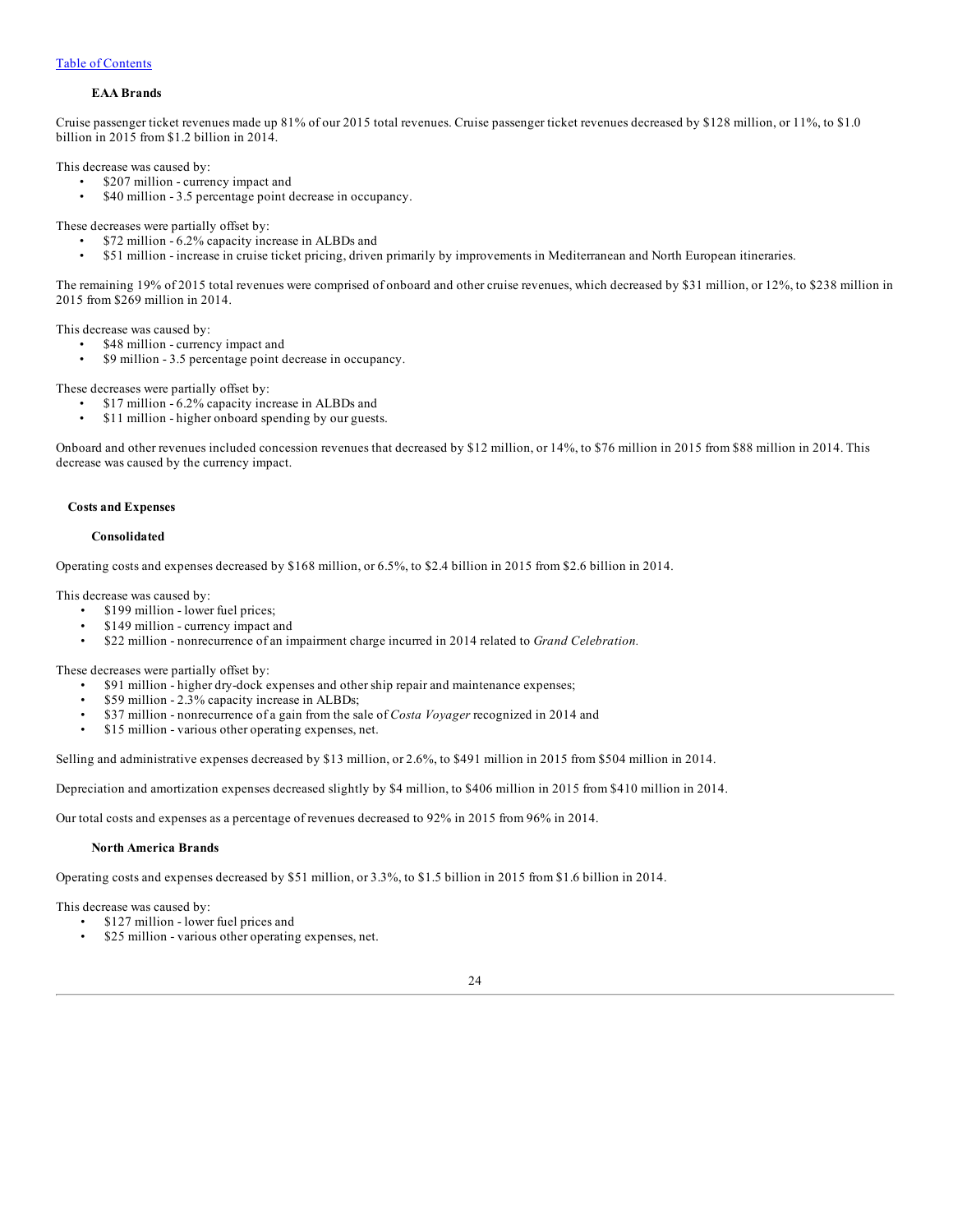These decreases were partially offset by:

- \$85 million higher dry-dock expenses and other ship repair and maintenance expenses and
- \$16 million 3.2 percentage point increase in occupancy.

Our total costs and expenses as a percentage of revenues decreased to 91% in 2015 from 97% in 2014.

## **EAA Brands**

Operating costs and expenses decreased by \$124 million, or 13%, to \$849 million in 2015 from \$1.0 billion in 2014.

This decrease was caused by:

- \$149 million currency impact;
- \$72 million lower fuel prices;
- \$22 million nonrecurrence of an impairment charge incurred in 2014 related to *Grand Celebration* and
- *•* \$13 million 3.5 percentage point decrease in occupancy.

These decreases were partially offset by:

- \$60 million 6.2% capacity increase in ALBDs;
- \$37 million nonrecurrence of a gain from the sale of *Costa Voyager* recognized in 2014 and
- \$35 million various other operating expenses, net.

Depreciation and amortization expenses decreased by \$19 million, or 12%, to \$138 million in 2015 from \$157 million in 2014.

Our total costs and expenses as a percentage of revenues remained at 91% in both 2015 and 2014.

## **Operating Income**

Our consolidated operating income increased by \$142 million, or 97%, to \$289 million in 2015 from \$147 million in 2014. Our North America brands' operating income increased by \$145 million, or 223%, to \$210 million in 2015 from \$65 million in 2014, and our EAA brands' operating income decreased by \$9 million, or 6.9%, to \$121 million in 2015 from \$130 million in 2014. These changes were primarily due to the reasons discussed above.

## **Nonoperating Expense**

Net interest expense decreased by \$15 million, or 21%, to \$57 million in 2015 from \$72 million in 2014.

(Losses) gains on fuel derivatives, net were comprised of the following:

|                                             |      | 31, | <b>Three Months Ended May</b> |
|---------------------------------------------|------|-----|-------------------------------|
|                                             | 2015 |     | 2014                          |
| Unrealized gains on fuel derivatives, net   | 34   |     | 10                            |
| Realized (losses) gains on fuel derivatives | (47) |     |                               |
| (Losses) gains on fuel derivatives, net     |      |     |                               |

## **Key Performance Non-GAAP Financial Indicators**

We use net cruise revenues per ALBD ("net revenue yields"), net cruise costs per ALBD and net cruise costs excluding fuel per ALBD as significant non-GAAP financial measures of our cruise segments' financial performance. These measures enable us to separate the impact of predictable capacity changes from the more unpredictable rate changes that affect our business; gains and losses on ship sales and ship impairments, net; and restructuring expenses that are not part of our core operating business. We believe these non-GAAP measures provide useful information to investors and expanded insight to measure our revenue and cost performance as a supplement to our U.S. GAAP consolidated financial statements.

Net revenue yields are commonly used in the cruise industry to measure a company's cruise segment revenue performance and for revenue management purposes. We use "net cruise revenues" rather than "gross cruise revenues" to calculate net revenue yields. We believe that net cruise revenues is a more meaningful measure in determining revenue yield than gross cruise revenues because it reflects the cruise revenues earned net of our most significant variable costs, which are travel agent commissions, cost of air and

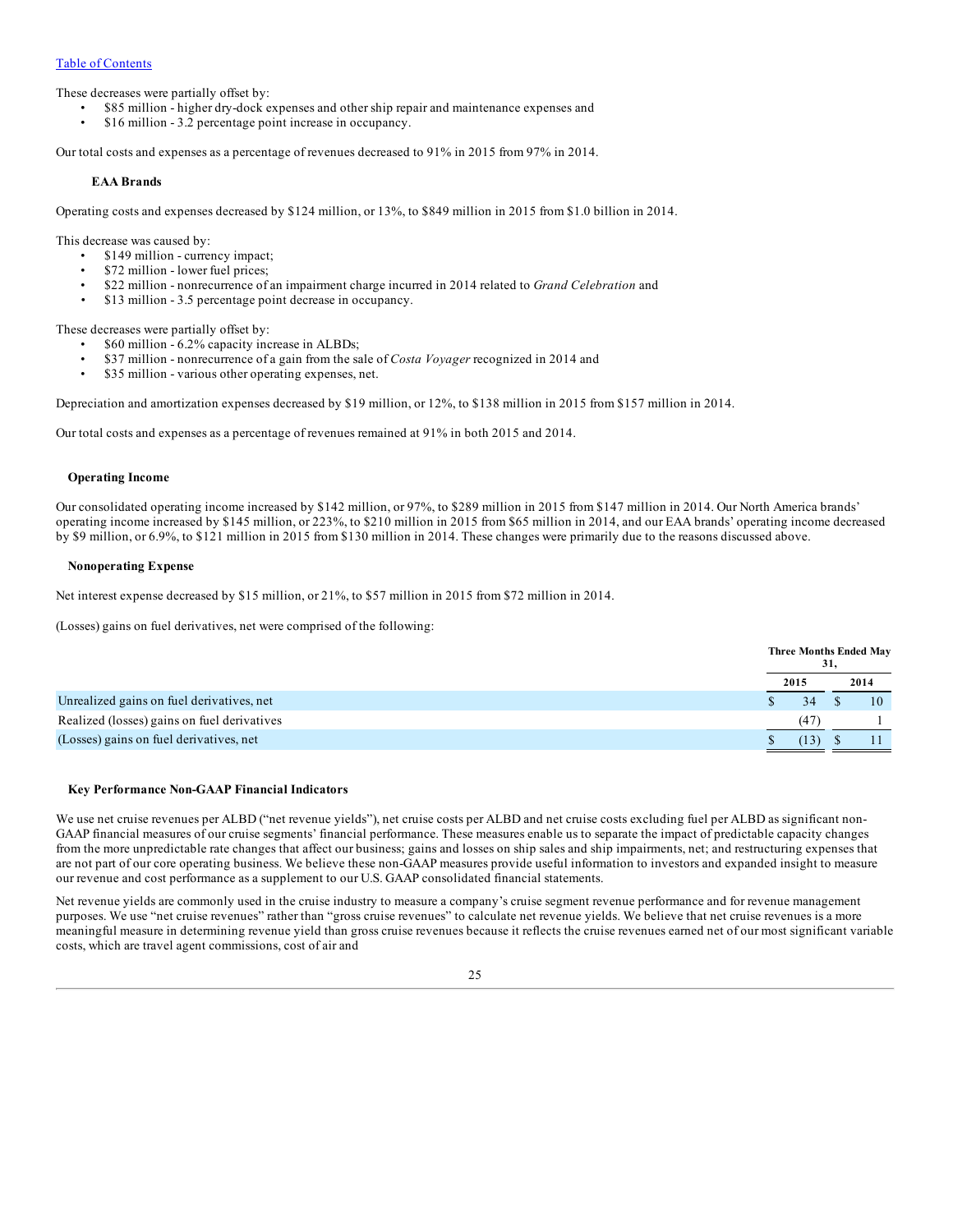other transportation, certain other costs that are directly associated with onboard and other revenues and credit and debit card fees. Substantially all of our remaining cruise costs are largely fixed, except for the impact of changing prices and food expenses, once our ship capacity levels have been determined.

Net passenger ticket revenues reflect gross passenger ticket revenues, net of commissions, transportation and other costs. Net onboard and other revenues reflect gross onboard and other revenues, net of onboard and other cruise costs. Net passenger ticket revenue yields and net onboard and other revenue yields are computed by dividing net passenger ticket revenues and net onboard and other revenues by ALBDs.

Net cruise costs per ALBD and net cruise costs excluding fuel per ALBD are the most significant measures we use to monitor our ability to control our cruise segments' costs rather than gross cruise costs per ALBD. We exclude the same variable costs that are included in the calculation of net cruise revenues to calculate net cruise costs with and without fuel to avoid duplicating these variable costs in our non-GAAP financial measures. In addition, we exclude gains and losses on ship sales and ship impairments, net and restructuring expenses from our calculation of net cruise costs with and without fuel as they are not considered part of our core operating business and, therefore, are not an indication of our future earnings performance. As such, we also believe it is more meaningful for gains and losses on ship sales and ship impairments, net and restructuring expenses to be excluded from our net income and earnings per share and, accordingly, we present non-GAAP net income and non-GAAP earnings per share excluding these items.

As a result of our revision of 2014 cruise ship operating expenses, our previously reported results changed as follows (in millions, except per ALBD data):

|                                          | Three Months Ended May 31,       |                   |                                  |                   |  |  |
|------------------------------------------|----------------------------------|-------------------|----------------------------------|-------------------|--|--|
|                                          | 2014                             |                   | Six Months Ended May 31, 2014    |                   |  |  |
|                                          | <b>As Previously</b><br>Reported | <b>As Revised</b> | <b>As Previously</b><br>Reported | <b>As Revised</b> |  |  |
| Gross cruise costs per ALBD              | \$160.80                         | \$161.18          | \$164.89                         | \$165.20          |  |  |
| Net cruise costs per ALBD                | \$127.95                         | \$128.33          | \$128.45                         | \$128.77          |  |  |
| Net cruise costs excluding fuel per ALBD | \$100.00                         | \$100.38          | \$100.18                         | \$100.50          |  |  |
| U.S. GAAP net income                     | \$106                            | \$98              | \$91                             | \$78              |  |  |
| Non-GAAP net income                      | \$80                             | \$73              | \$83                             | \$70              |  |  |

In addition, because our EAA cruise brands utilize the euro, sterling and Australian dollar as their functional currency to measure their results and financial condition, the translation of those operations to our U.S. dollar reporting currency results in decreases in reported U.S. dollar revenues and expenses if the U.S. dollar strengthens against these foreign currencies and increases in reported U.S. dollar revenues and expenses if the U.S. dollar weakens against these foreign currencies. Accordingly, we also monitor and report these non-GAAP financial measures assuming the 2015 periods' currency exchange rates have remained constant with the 2014 periods' rates, or on a "constant dollar basis," in order to remove the impact of changes in exchange rates on the translation of our EAA brands. We believe that this is a useful measure since it facilitates a comparative view of the changes in our business in a fluctuating currency exchange rate environment.

Although our constant dollar basis measure removes the foreign currency translational impact as discussed above, it does not remove the foreign currency transactional impact from changes in exchange rates on our brands' revenues and expenses that are denominated in a currency other than their functional currency. Historically, the foreign currency transactional impact had not been significant when measuring the periodic changes in our results of operations. However, given the continuing expansion of our global business and the heightened volatility in foreign currency exchange rates, we believe the foreign currency transactional impact is more significant in measuring our 2015 results compared to 2014, than in previous years. Together, the foreign currency translational and transactional impacts discussed above are referred to as on the "constant currency basis." See "Quantitative and Qualitative Disclosures About Market Risk" for a further discussion of the 2015 impact of currency exchange rate changes.

Under U.S. GAAP, the realized and unrealized gains and losses on fuel derivatives not qualifying as fuel hedges are recognized currently in earnings. We believe that unrealized gains and losses on fuel derivatives are not an indication of our earnings performance since they relate to future periods and may not ultimately be realized in our future earnings. Therefore, we believe it is more meaningful for the unrealized gains and losses on fuel derivatives to be excluded from our net income and earnings per share and, accordingly, we present non-GAAP net income and non-GAAP earnings per share excluding these unrealized gains and losses.

We have not included in our earnings guidance the impact of unrealized gains and losses on fuel derivatives because these unrealized amounts involve a significant amount of uncertainty, and we do not believe they are an indication of our future earnings performance. Accordingly, our earnings guidance is presented on a non-GAAP basis only. As a result, we did not present a reconciliation between forecasted non-GAAP diluted earnings per share guidance and forecasted U.S. GAAP diluted earnings per share guidance, since we

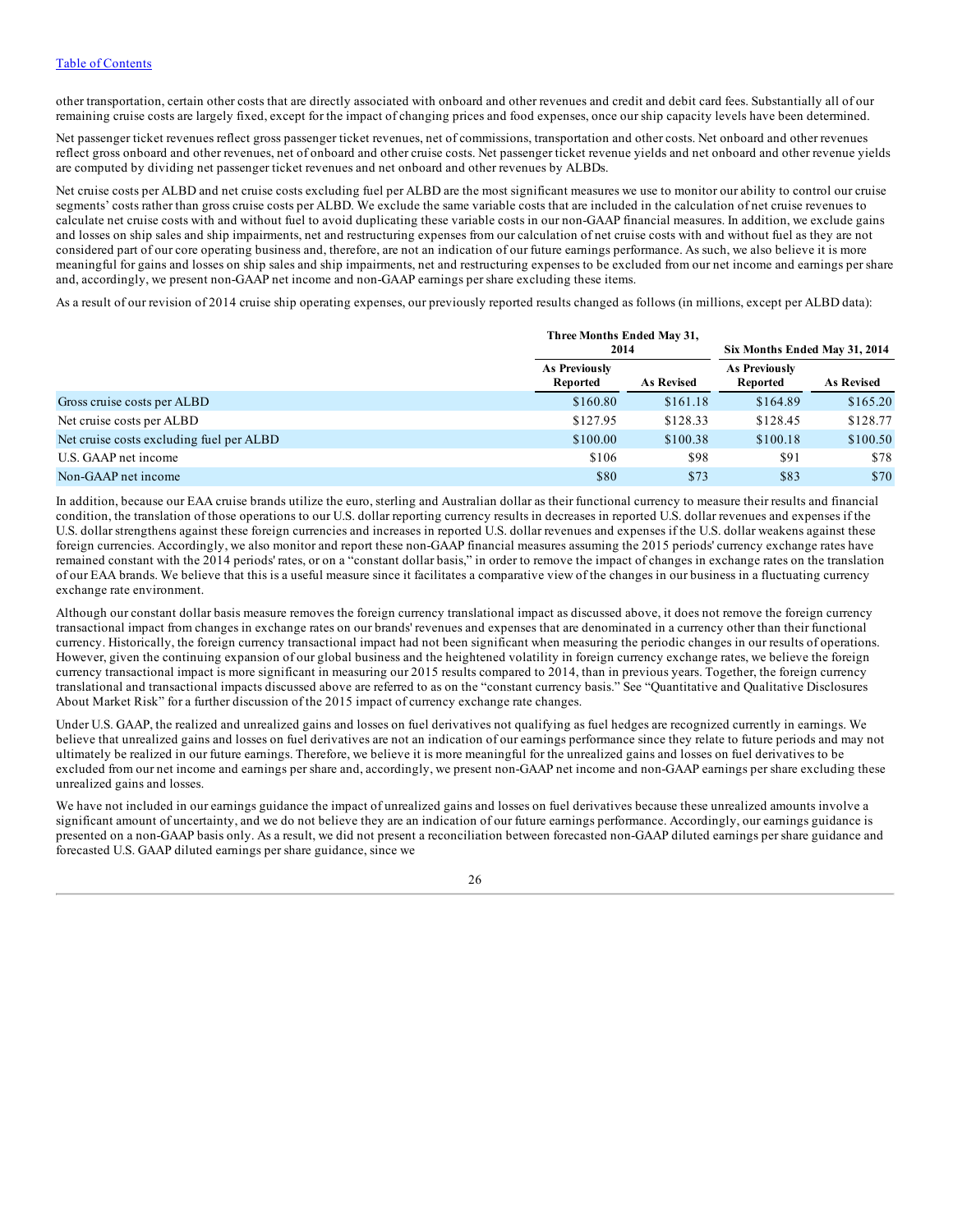do not believe that the reconciliation information would be meaningful. However, we do forecast realized gains and losses on fuel derivatives by applying current Brent prices to the derivatives that settle in the forecast period.

Our consolidated financial statements are prepared in accordance with U.S. GAAP. The presentation of our non-GAAP financial information is not intended to be considered in isolation from, as substitute for, or superior to the financial information prepared in accordance with U.S. GAAP. There are no specific rules for determining our non-GAAP current and constant dollar financial measures and, accordingly, they are susceptible to varying calculations, and it is possible that they may not be exactly comparable to the like-kind information presented by other companies, which is a potential risk associated with using these measures to compare us to other companies.

Consolidated gross and net revenue yields were computed by dividing the gross and net cruise revenues by ALBDs as follows (dollars in millions, except yields):

|                                       |              | Three Months Ended May 31, |               |                                   |               |            |  |  |  |
|---------------------------------------|--------------|----------------------------|---------------|-----------------------------------|---------------|------------|--|--|--|
|                                       | 2015         |                            |               | 2015<br>Constant<br><b>Dollar</b> |               | 2014       |  |  |  |
| Passenger ticket revenues             | $\mathbb{S}$ | 2,628                      | $\mathbf S$   | 2,835                             | $\mathbb{S}$  | 2,698      |  |  |  |
| Onboard and other revenues            |              | 927                        |               | 976                               |               | 905        |  |  |  |
| <b>Gross cruise revenues</b>          |              | 3,555                      |               | 3,811                             |               | 3,603      |  |  |  |
| Less cruise costs                     |              |                            |               |                                   |               |            |  |  |  |
| Commissions, transportation and other |              | (481)                      |               | (530)                             |               | (520)      |  |  |  |
| Onboard and other                     |              | (114)                      |               | (121)                             |               | (115)      |  |  |  |
|                                       |              | (595)                      |               | (651)                             |               | (635)      |  |  |  |
| Net passenger ticket revenues         |              | 2,147                      |               | 2,305                             |               | 2,178      |  |  |  |
| Net onboard and other revenues        |              | 813                        |               | 855                               |               | 790        |  |  |  |
| Net cruise revenues                   |              | 2,960                      | \$            | 3,160                             |               | 2,968      |  |  |  |
| <b>ALBDs</b>                          |              | 19,306,832                 |               | 19,306,832                        |               | 18,872,035 |  |  |  |
| Gross revenue yields                  | \$           | 184.15                     | $\mathcal{S}$ | 197.38                            | \$            | 190.92     |  |  |  |
| % (decrease) increase vs. 2014        |              | $(3.5)\%$                  |               | 3.4%                              |               |            |  |  |  |
| Net revenue yields                    | \$           | 153.29                     | <sup>\$</sup> | 163.66                            | S             | 157.27     |  |  |  |
| % (decrease) increase vs. 2014        |              | $(2.5)\%$                  |               | 4.1%                              |               |            |  |  |  |
| Net passenger ticket revenue yields   | \$           | 111.20                     | <sup>\$</sup> | 119.41                            | <sup>\$</sup> | 115.40     |  |  |  |
| % (decrease) increase vs. 2014        |              | $(3.6)\%$                  |               | 3.5%                              |               |            |  |  |  |
| Net onboard and other revenue yields  | \$           | 42.09                      | <sup>\$</sup> | 44.25                             | <sup>\$</sup> | 41.87      |  |  |  |
| $%$ increase vs. 2014                 |              | $0.5\%$                    |               | 5.7%                              |               |            |  |  |  |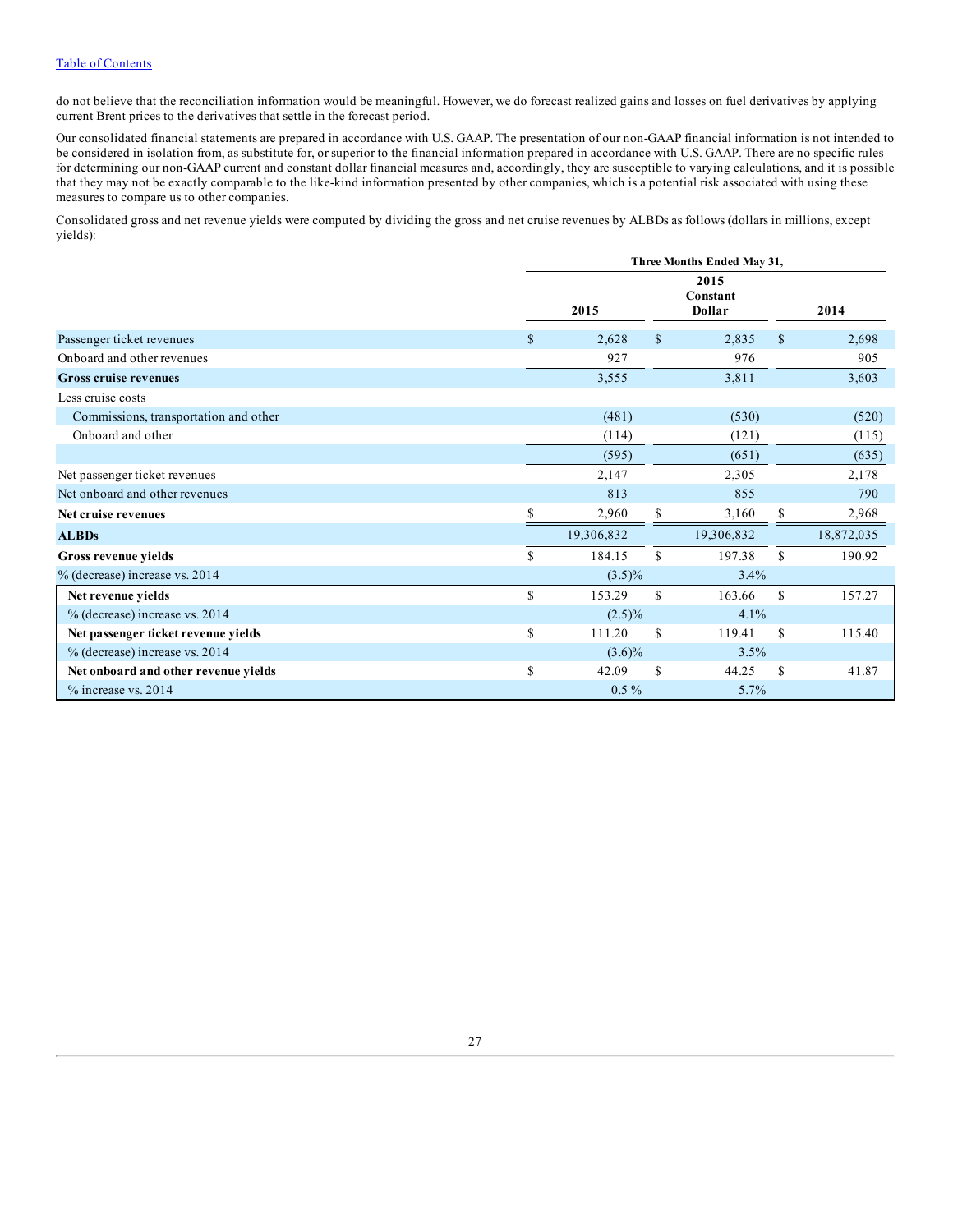Consolidated gross and net cruise costs and net cruise costs excluding fuel per ALBD were computed by dividing the gross and net cruise costs and net cruise costs excluding fuel by ALBDs as follows (dollars in millions, except costs per ALBD):

|                                              |              | Three Months Ended May 31, |              |                                   |              |            |  |  |  |  |
|----------------------------------------------|--------------|----------------------------|--------------|-----------------------------------|--------------|------------|--|--|--|--|
|                                              |              | 2015                       |              | 2015<br>Constant<br><b>Dollar</b> |              | 2014       |  |  |  |  |
| Cruise operating expenses                    | $\mathbb{S}$ | 2,373                      | \$           | 2,523                             | \$           | 2,540      |  |  |  |  |
| Cruise selling and administrative expenses   |              | 489                        |              | 524                               |              | 502        |  |  |  |  |
| <b>Gross cruise costs</b>                    |              | 2,862                      |              | 3,047                             |              | 3,042      |  |  |  |  |
| Less cruise costs included above             |              |                            |              |                                   |              |            |  |  |  |  |
| Commissions, transportation and other        |              | (481)                      |              | (530)                             |              | (520)      |  |  |  |  |
| Onboard and other                            |              | (114)                      | (121)        |                                   |              | (115)      |  |  |  |  |
| Gains on ship sales and ship impairment, net |              | $\overline{2}$             |              | $\overline{2}$                    |              | 15         |  |  |  |  |
| Restructuring expenses                       |              | (7)                        |              | (8)                               |              |            |  |  |  |  |
| <b>Net cruise costs</b>                      |              | 2,262                      |              | 2,390                             |              | 2,422      |  |  |  |  |
| Less fuel                                    |              | (333)                      |              | (333)                             |              | (527)      |  |  |  |  |
| Net cruise costs excluding fuel              | $\mathbb{S}$ | 1,929                      | \$           | 2,057                             | \$           | 1,895      |  |  |  |  |
| <b>ALBDs</b>                                 |              | 19,306,832                 |              | 19,306,832                        |              | 18,872,035 |  |  |  |  |
| Gross cruise costs per ALBD                  | $\mathbb{S}$ | 148.22                     | $\mathbb{S}$ | 157.78                            | $\mathbb{S}$ | 161.18     |  |  |  |  |
| % decrease vs. 2014                          |              | $(8.0)\%$                  |              | $(2.1)\%$                         |              |            |  |  |  |  |
| Net cruise costs per ALBD                    | $\mathbb{S}$ | 117.11                     | \$           | 123.73                            | $\mathbb{S}$ | 128.33     |  |  |  |  |
| % decrease vs. 2014                          |              | $(8.7)\%$                  |              | $(3.6)\%$                         |              |            |  |  |  |  |
| Net cruise costs excluding fuel per ALBD     | $\mathbb{S}$ | 99.88                      | $\mathbf S$  | 106.50                            | $\mathbb{S}$ | 100.38     |  |  |  |  |
| % (decrease) increase vs. 2014               |              | $(0.5)\%$                  |              | $6.1\%$                           |              |            |  |  |  |  |

Non-GAAP diluted earnings per share was computed as follows (in millions, except per share data):

|                                                | <b>Three Months Ended</b><br><b>May 31,</b> |        |     |              |
|------------------------------------------------|---------------------------------------------|--------|-----|--------------|
|                                                |                                             | 2015   |     | 2014         |
| Net income - diluted                           |                                             |        |     |              |
| <b>U.S. GAAP net income</b>                    | \$                                          | 222    | S   | 98           |
| (Gains) on ship sales and ship impairment, net |                                             | (2)    |     | $(15)$ (a)   |
| Restructuring expenses                         |                                             |        |     |              |
| Unrealized gains on fuel derivatives, net      |                                             | (34)   |     | (10)         |
| <b>Non-GAAP</b> net income                     |                                             | 193    |     | 73           |
| Weighted-average shares outstanding - diluted  |                                             | 780    |     | 778          |
| Earnings per share - diluted                   |                                             |        |     |              |
| U.S. GAAP earnings per share                   | $\mathbb{S}$                                | 0.29   | \$. | 0.13         |
| (Gains) on ship sales and ship impairment, net |                                             |        |     | $(0.02)$ (a) |
| Restructuring expenses                         |                                             | 0.01   |     |              |
| Unrealized gains on fuel derivatives, net      |                                             | (0.05) |     | (0.02)       |
| Non-GAAP earnings per share                    |                                             | 0.25   |     | 0.09         |

(a) Represents a \$37 million gain from the sale of *Costa Voyager*, partially offset by an impairment charge of \$22 million related to *Grand Celebration*.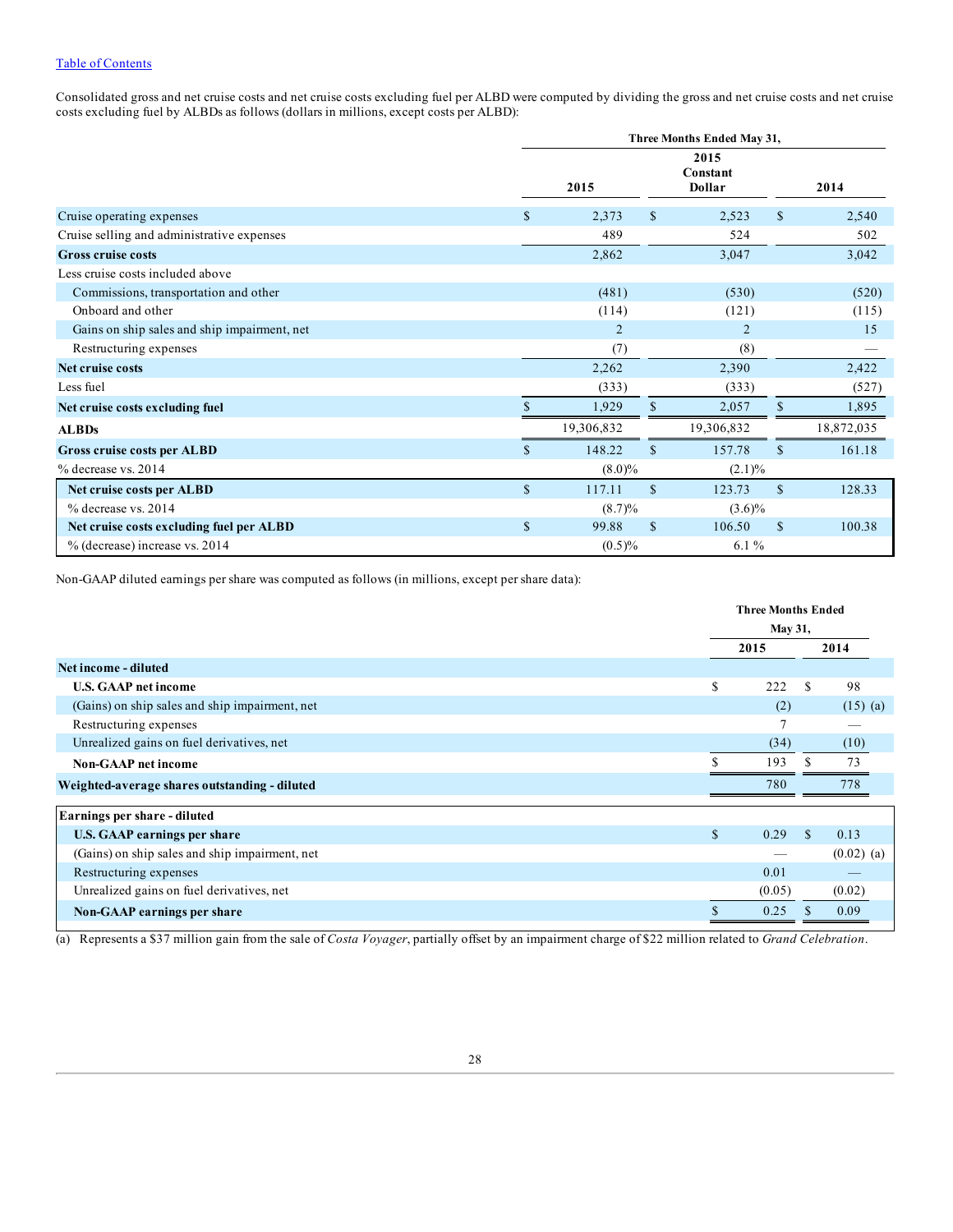Net cruise revenues decreased slightly by \$8 million and remained at \$3.0 billion in 2015 and 2014. The slight decrease was caused by the currency impact, which accounted for \$200 million.

This decrease in net cruise revenues was partially offset by:

- \$123 million 4.1% increase in constant dollar net revenue yields and
- \$68 million 2.3% capacity increase in ALBDs.

The 4.1% increase in net revenue yields on a constant dollar basis was due to a 3.5% increase in net passenger ticket revenue yields and a 5.7% increase in net onboard and other revenue yields.

The 3.5% increase in net passenger ticket revenue yields was caused by a 5.0% increase from our North America brands and a 1.2% increase from our EAA brands. The increase in net passenger ticket revenue yields was driven primarily by improvements in Caribbean, Mediterranean and North European itineraries, partially offset by unfavorable foreign currency transactional impacts**.**

The 5.7% increase in net onboard and other revenue yields was substantially all due to our North America brands.

Gross cruise revenues decreased by \$48 million, or 1.3%, and remained at \$3.6 billion in 2015 and 2014 for largely the same reasons as discussed above.

Net cruise costs excluding fuel increased by \$34 million, or 1.8%, and remained at \$1.9 billion in both 2015 and 2014.

This increase was caused by:

- \$118 million 6.1% increase in constant dollar net cruise costs excluding fuel per ALBD and
- \$44 million 2.3% capacity increase in ALBDs.

These increases in net cruise costs excluding fuel were partially offset by the currency impact, which accounted for \$128 million.

The 6.1% increase in constant dollar net cruise costs excluding fuel per ALBD was caused by:

- \$91 million higher dry-dock expenses and other ship repair and maintenance expenses and<br>• \$27 million various other expenses net
- \$27 million various other expenses, net.

Fuel costs decreased by \$194 million, or 37%, to \$333 million in 2015 from \$527 million in 2014. This was substantially due to lower fuel prices, which accounted for \$199 million, partially offset by our 2.3% capacity increase in ALBDs, which accounted for \$12 million.

Gross cruise costs decreased by \$180 million, or 5.9%, to \$2.9 billion in 2015 from \$3.0 billion in 2014 for principally the same reasons as discussed above.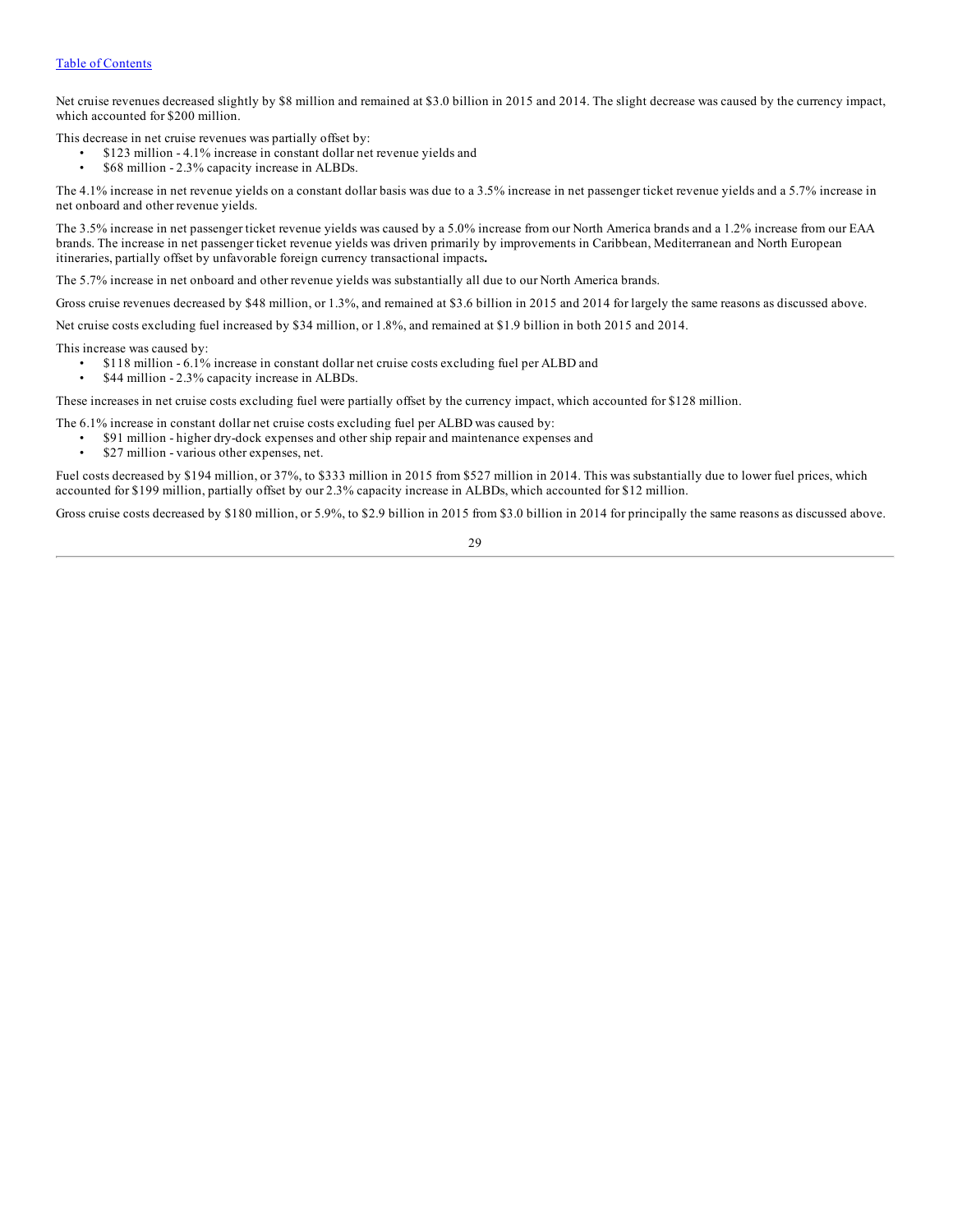## **Six Months Ended May 31, 2015 ("2015") Compared to Six Months Ended May 31, 2014 ("2014")**

#### **Revision of Prior Period Financial Statements**

Management's discussion and analysis of the results of operations is based on the revised Consolidated Statement of Income for the six months ended May 31, 2014 (see "Note 1- General - Revision of Prior Period Financial Statements" in the consolidated financial statements for additional discussion).

#### **Revenues**

#### **Consolidated**

Cruise passenger ticket revenues made up 74% of our 2015 total revenues. Cruise passenger ticket revenues decreased by \$165 million, or 3.0%, to \$5.3 billion in 2015 from \$5.4 billion in 2014. This decrease was caused by the currency impact, which accounted for \$349 million.

This decrease was partially offset by:

- \$107 million 2.0% capacity increase in ALBDs;
- \$55 million increase in cruise ticket pricing, driven primarily by improvements in Caribbean, Mediterranean and North European itineraries, partially offset by unfavorable foreign currency transactional impacts and
- \$19 million slight percentage point increase in occupancy.

The remaining 26% of 2015 total revenues were substantially all comprised of onboard and other cruise revenues, which increased by \$61 million, or 3.5%, and remained at \$1.8 billion in both 2015 and 2014.

This increase was caused by:

- \$105 million higher onboard spending by our guests and
- \$35 million 2.0% capacity increase in ALBDs.

These increases were partially offset by the currency impact, which accounted for \$81 million.

Onboard and other revenues included concession revenues that decreased by \$10 million, or 2.0%, to \$489 million in 2015 from \$499 million in 2014. This decrease was caused by the currency impact.

## **North America Brands**

Cruise passenger ticket revenues made up 71% of our 2015 total revenues. Cruise passenger ticket revenues increased by \$83 million, or 2.7%, to \$3.2 billion in 2015 and \$3.1 billion in 2014.

This increase was caused by:

- \$44 million 1.5 percentage point increase in occupancy;
- \$41 million 1.3% capacity increase in ALBDs and
- \$8 million increase in cruise ticket pricing, driven primarily by improvements in Caribbean itineraries, partially offset by unfavorable foreign currency transactional impacts.

The remaining 29% of 2015 total revenues were comprised of onboard and other cruise revenues, which increased by \$86 million, or 7.3%, to \$1.3 billion in 2015 from \$1.2 billion in 2014.

This increase was caused by:

- \$70 million higher onboard spending by our guests;
- \$17 million 1.5 percentage point increase in occupancy and
- \$16 million 1.3% capacity increase in ALBDs.

These increases were partially offset by lower third-party revenues, which accounted for \$16 million.

Onboard and other revenues included concession revenues that increased by \$10 million, or 3.0%, to \$339 million in 2015 from \$329 million in 2014.

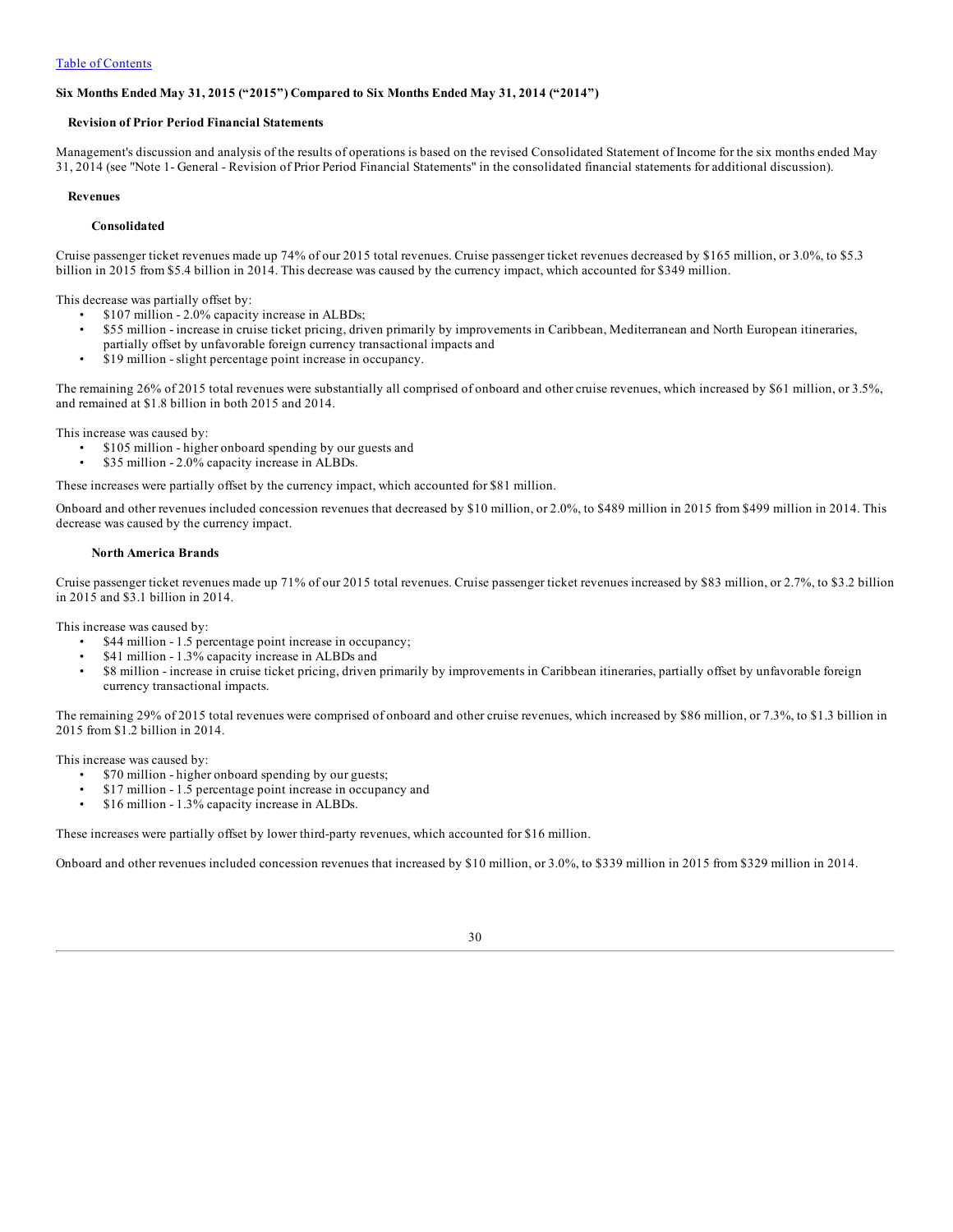## **EAA Brands**

Cruise passenger ticket revenues made up 81% of our 2015 total revenues. Cruise passenger ticket revenues decreased by \$244 million, or 10%, to \$2.1 billion in 2015 from \$2.3 billion in 2014.

This decrease was caused by:

- \$349 million currency impact and
- \$33 million 1.4 percentage point decrease in occupancy.

These decreases were partially offset by:

- \$71 million 3.0% capacity increase in ALBDs and
- \$51 million increase in cruise ticket pricing, driven primarily by improvements in Mediterranean and North European itineraries.

The remaining 19% of 2015 total revenues were comprised of onboard and other cruise revenues, which decreased by \$45 million, or 8.6%, to \$480 million in 2015 from \$525 million in 2014. This decrease was caused by the currency impact, which accounted for \$81 million.

This decrease was partially offset by:

- \$29 million higher onboard spending by our guests and
- \$16 million 3.0% capacity increase in ALBDs.

Onboard and other revenues included concession revenues that decreased by \$20 million, or 12%, to \$150 million in 2015 from \$170 million in 2014. This decrease was caused by the currency impact.

## **Costs and Expenses**

## **Consolidated**

Operating costs and expenses decreased by \$425 million, or 8.2%, to \$4.7 billion in 2015 from \$5.2 billion in 2014.

This decrease was caused by:

- \$394 million lower fuel prices;
- \$259 million currency impact;
- \$27 million lower fuel consumption per ALBD;
- \$22 million nonrecurrence of an impairment charge incurred in 2014 related to *Grand Celebration* and
- \$20 million gain on a litigation settlement.

These decreases were partially offset by:

- \$101 million 2.0% capacity increase in ALBDs;
- \$101 million higher dry-dock expenses;
- \$37 million nonrecurrence of a gain from the sale of *Costa Voyager* recognized in 2014 and
- \$58 million various other operating expenses, net.

Selling and administrative expenses decreased slightly by \$5 million, and remained at \$1.0 billion in both 2015 and 2014.

Depreciation and amortization expenses decreased slightly by \$8 million to \$807 million in 2015 from \$815 million in 2014.

Our total costs and expenses as a percentage of revenues decreased to 92% in 2015 from 97% in 2014.

## **North America Brands**

Operating costs and expenses decreased by \$212 million, or 6.8%, to \$2.9 billion in 2015 from \$3.1 billion in 2014.

This decrease was caused by:

- \$257 million lower fuel prices;
- \$19 million gain on a litigation settlement;
- \$18 million lower fuel consumption per ALBD and
- \$36 million various other operating expenses, net.

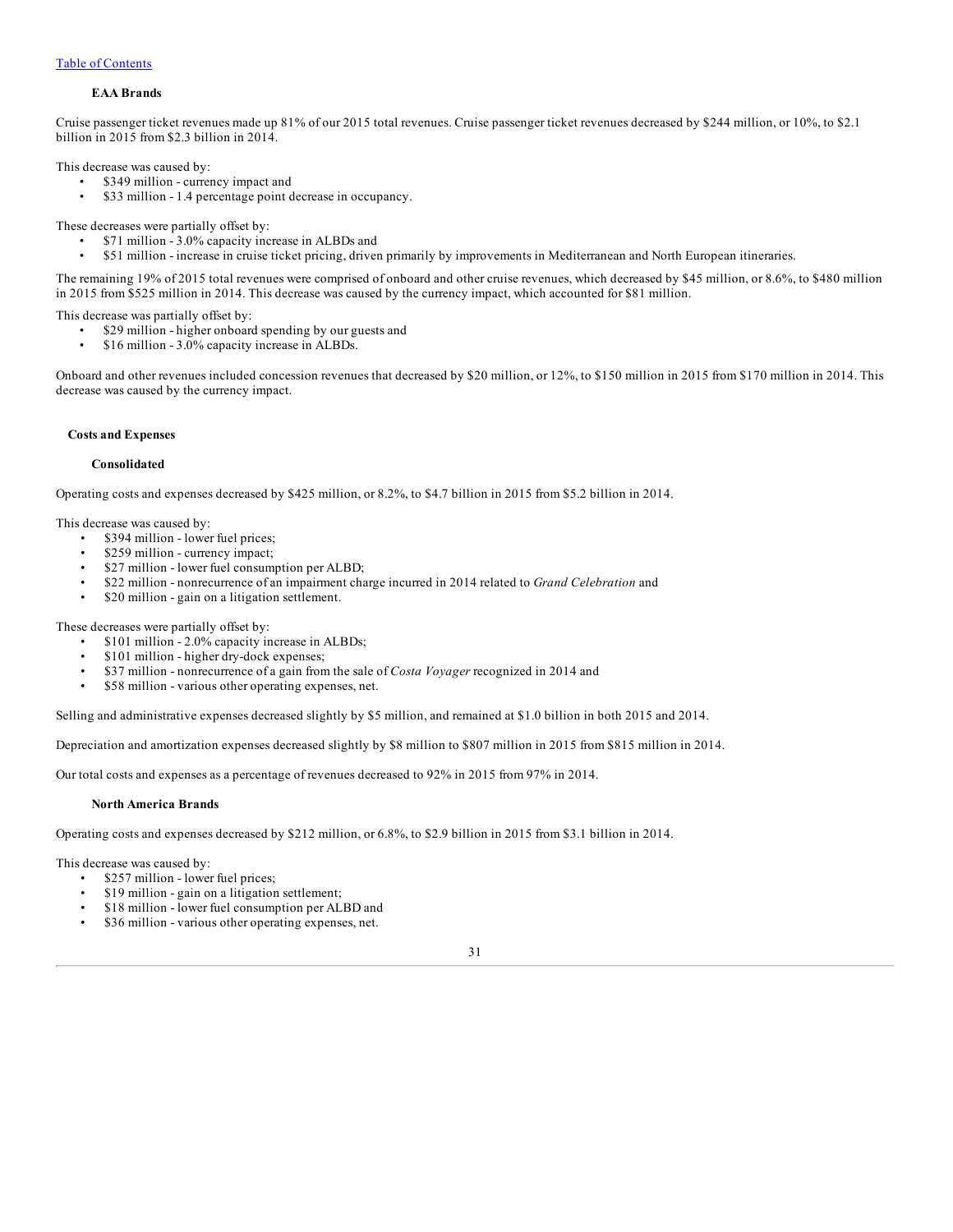These decreases were partially offset by:

- \$62 million higher dry-dock expenses;
- \$41 million 1.3% capacity increase in ALBDs and
- \$15 million 1.5 percentage point increase in occupancy.

Our total costs and expenses as a percentage of revenues decreased to 89% in 2015 from 97% in 2014.

## **EAA Brands**

Operating costs and expenses decreased by \$220 million, or 11%, to \$1.8 billion in 2015 from \$2.0 billion in 2014.

This decrease was caused by:

- \$259 million currency impact;
- \$136 million lower fuel prices and
- \$22 million nonrecurrence of an impairment charge incurred in 2014 related to *Grand Celebration*.

These decreases were partially offset by:

- \$61 million 3.0% capacity increase in ALBDs;
- \$39 million higher dry-dock expenses;
- \$37 million nonrecurrence of a gain from the sale of *Costa Voyager* recognized in 2014;
- \$31 million increases in commissions, transportation and other related expenses and
- \$29 million various other operating expenses, net.

Depreciation and amortization expenses decreased by \$33 million, or 11%, to \$276 million in 2015 from \$309 million in 2014. This decrease was caused by the currency impact, which accounted for \$46 million, partially offset by a 3% capacity increase in ALBDs, which accounted for \$9 million.

Our total costs and expenses as a percentage of revenues remained at 94% in both 2015 and 2014.

#### **Operating Income**

Our consolidated operating income increased by \$340 million, or 159%, to \$554 million in 2015 from \$214 million in 2014. Our North America brands' operating income increased by \$378 million, or 329%, to \$493 million in 2015 from \$115 million in 2014, and our EAA brands' operating income decreased by \$19 million, or 10%, to \$165 million in 2015 from \$184 million in 2014. These changes were primarily due to the reasons discussed above.

## **Nonoperating Expense**

Net interest expense decreased by \$29 million, or 20%, to \$114 million in 2015 from \$143 million in 2014.

Losses on fuel derivatives, net were comprised of the following:

|                                              |      | <b>Six Months Ended May</b> | 31, |      |
|----------------------------------------------|------|-----------------------------|-----|------|
|                                              | 2015 |                             |     | 2014 |
| Unrealized (losses) on fuel derivatives, net |      | (78)                        |     | (7)  |
| Realized (losses) gains on fuel derivatives  |      | (103)                       |     |      |
| Losses on fuel derivatives, net              |      | (181)                       |     | (6)  |

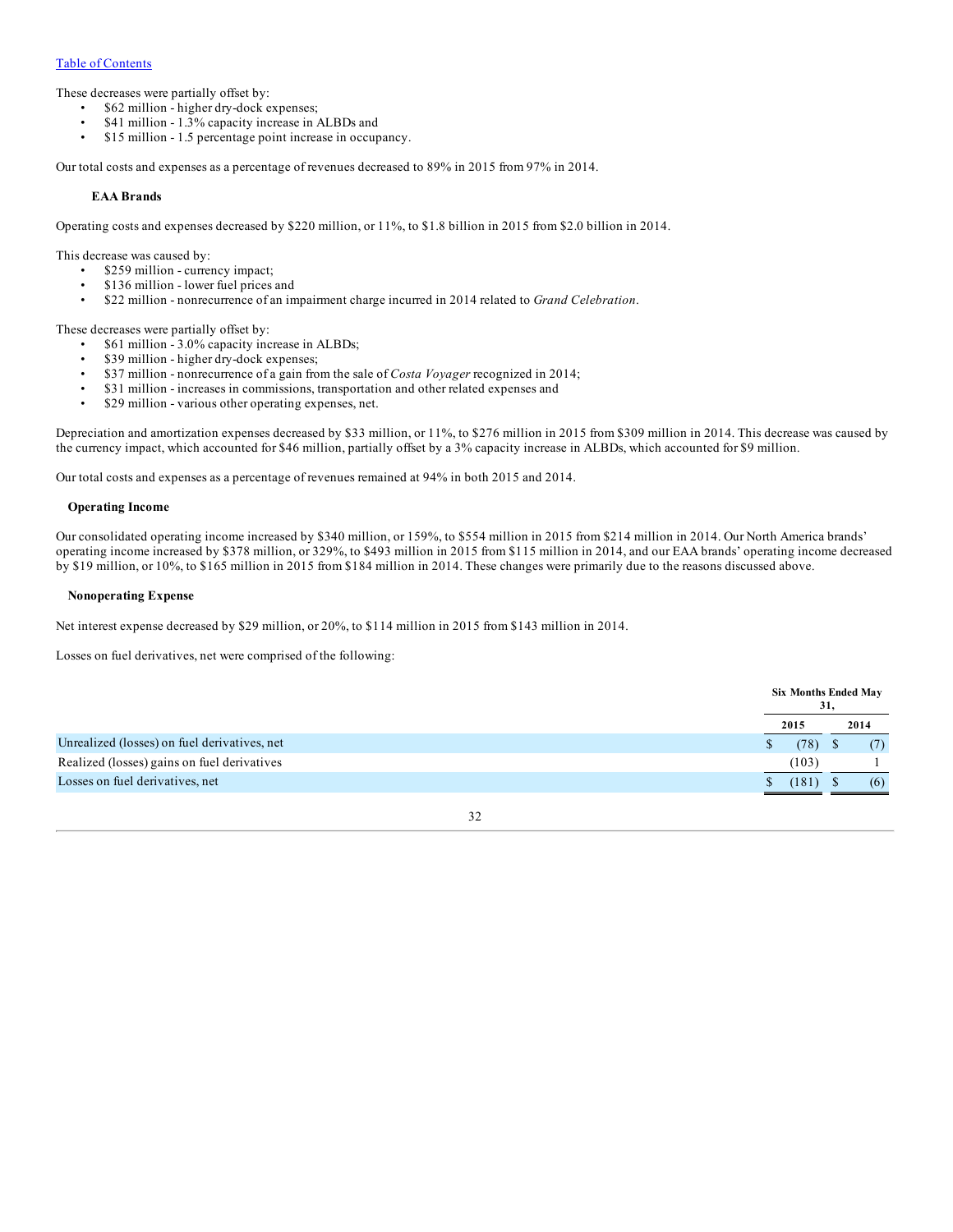# **Key Performance Non-GAAP Financial Indicators**

Consolidated gross and net revenue yields were computed by dividing the gross and net cruise revenues by ALBDs as follows (dollars in millions, except yields):

|                                       |     | Six Months Ended May 31, |            |                                |            |               |            |  |
|---------------------------------------|-----|--------------------------|------------|--------------------------------|------------|---------------|------------|--|
|                                       |     | 2015                     |            | 2015 Constant<br><b>Dollar</b> |            |               | 2014       |  |
| Passenger ticket revenues             | \$  |                          | 5,260      | $\mathbb{S}$                   | 5,609      | $\mathbf{s}$  | 5,425      |  |
| Onboard and other revenues            |     |                          | 1,816      |                                | 1,897      |               | 1,755      |  |
| <b>Gross cruise revenues</b>          |     |                          | 7,076      |                                | 7,506      |               | 7,180      |  |
| Less cruise costs                     |     |                          |            |                                |            |               |            |  |
| Commissions, transportation and other |     |                          | (1,067)    |                                | (1,162)    |               | (1,141)    |  |
| Onboard and other                     |     |                          | (225)      |                                | (236)      |               | (228)      |  |
|                                       |     |                          | (1,292)    |                                | (1, 398)   |               | (1,369)    |  |
| Net passenger ticket revenues         |     |                          | 4,193      |                                | 4,447      |               | 4,284      |  |
| Net onboard and other revenues        |     |                          | 1,591      |                                | 1,661      |               | 1,527      |  |
| Net cruise revenues                   | \$. |                          | 5,784      | \$                             | 6,108      | \$.           | 5,811      |  |
| <b>ALBDs</b>                          |     |                          | 37,890,712 |                                | 37,890,712 |               | 37,158,340 |  |
| Gross revenue yields                  | \$  |                          | 186.76     | \$.                            | 198.11     | $\mathcal{S}$ | 193.23     |  |
| % (decrease) increase vs. 2014        |     |                          | $(3.3)\%$  |                                | 2.5%       |               |            |  |
| Net revenue yields                    | \$  |                          | 152.65     | $\mathbf S$                    | 161.20     | $\mathbb{S}$  | 156.39     |  |
| % (decrease) increase vs. 2014        |     |                          | $(2.4)\%$  |                                | 3.1%       |               |            |  |
| Net passenger ticket revenue yields   | \$  |                          | 110.66     | S.                             | 117.36     | \$            | 115.29     |  |
| % (decrease) increase vs. 2014        |     |                          | $(4.0)\%$  |                                | 1.8%       |               |            |  |
| Net onboard and other revenue yields  | \$  |                          | 41.99      | \$                             | 43.83      | <sup>\$</sup> | 41.10      |  |
| $%$ increase vs. 2014                 |     |                          | $2.2\%$    |                                | 6.7%       |               |            |  |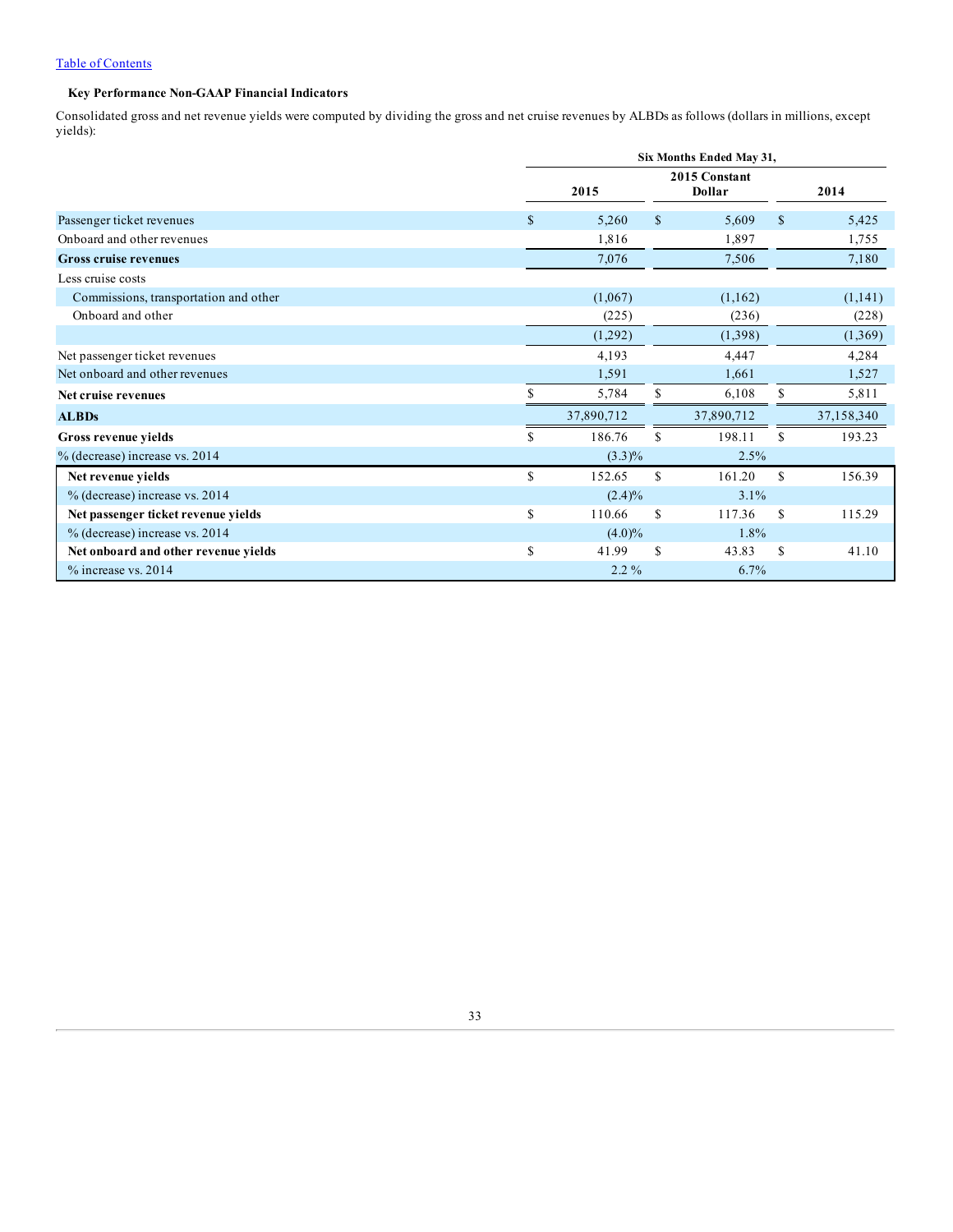Consolidated gross and net cruise costs and net cruise costs excluding fuel per ALBD were computed by dividing the gross and net cruise costs and net cruise costs excluding fuel by ALBDs as follows (dollars in millions, except costs per ALBD):

|                                              |              | Six Months Ended May 31, |               |                                |               |            |  |  |
|----------------------------------------------|--------------|--------------------------|---------------|--------------------------------|---------------|------------|--|--|
|                                              |              | 2015                     |               | 2015 Constant<br><b>Dollar</b> |               | 2014       |  |  |
| Cruise operating expenses                    | $\mathbb{S}$ | 4,692                    | \$            | 4,951                          | $\mathbb{S}$  | 5,118      |  |  |
| Cruise selling and administrative expenses   |              | 1,016                    |               | 1,074                          |               | 1,021      |  |  |
| <b>Gross cruise costs</b>                    |              | 5,708                    |               | 6,025                          |               | 6,139      |  |  |
| Less cruise costs included above             |              |                          |               |                                |               |            |  |  |
| Commissions, transportation and other        |              | (1,067)                  |               | (1,162)                        |               | (1,141)    |  |  |
| Onboard and other                            |              | (225)                    |               | (236)                          |               | (228)      |  |  |
| Gains on ship sales and ship impairment, net |              | $\overline{4}$           |               | 4                              |               | 15         |  |  |
| Restructuring expenses                       |              | (7)                      |               | (9)                            |               |            |  |  |
| <b>Net cruise costs</b>                      |              | 4,413                    |               | 4,622                          |               | 4,785      |  |  |
| Less fuel                                    |              | (650)                    |               | (650)                          |               | (1,050)    |  |  |
| Net cruise costs excluding fuel              | $\mathbf{s}$ | 3,763                    | $\mathbb{S}$  | 3,972                          | $\mathcal{S}$ | 3,735      |  |  |
| <b>ALBDs</b>                                 |              | 37,890,712               |               | 37,890,712                     |               | 37,158,340 |  |  |
| Gross cruise costs per ALBD                  | \$           | 150.64                   | $\mathcal{S}$ | 159.01                         | <sup>\$</sup> | 165.20     |  |  |
| $%$ decrease vs. 2014                        |              | $(8.8)\%$                |               | $(3.7)\%$                      |               |            |  |  |
| Net cruise costs per ALBD                    | $\mathbb{S}$ | 116.45                   | $\mathcal{S}$ | 121.98                         | $\mathcal{S}$ | 128.77     |  |  |
| $%$ decrease vs. 2014                        |              | $(9.6)\%$                |               | $(5.3)\%$                      |               |            |  |  |
| Net cruise costs excluding fuel per ALBD     | \$           | 99.28                    | $\mathbb{S}$  | 104.81                         | <sup>\$</sup> | 100.50     |  |  |
| % (decrease) increase vs. 2014               |              | $(1.2)\%$                |               | 4.3 $%$                        |               |            |  |  |

Non-GAAP fully diluted earnings per share was computed as follows (in millions, except per share data):

|                                                | Six Months Ended May 31, |        |     |              |
|------------------------------------------------|--------------------------|--------|-----|--------------|
|                                                | 2015                     |        |     | 2014         |
| Net income - diluted                           |                          |        |     |              |
| <b>U.S. GAAP net income</b>                    | \$                       | 271    | \$. | 78           |
| (Gains) on ship sales and ship impairment, net |                          | (4)    |     | $(15)$ (a)   |
| Restructuring expenses                         |                          | 7      |     |              |
| Unrealized losses on fuel derivatives, net     |                          | 78     |     |              |
| <b>Non-GAAP</b> net income                     |                          | 352    |     | 70           |
| Weighted-average shares outstanding - diluted  |                          | 780    |     | 778          |
| Earnings per share - diluted                   |                          |        |     |              |
| <b>U.S. GAAP earnings per share</b>            | $\mathbf{s}$             | 0.35   | -S  | 0.10         |
| (Gains) on ship sales and ship impairment, net |                          | (0.01) |     | $(0.02)$ (a) |
| Restructuring expenses                         |                          | 0.01   |     |              |
| Unrealized losses on fuel derivatives, net     |                          | 0.10   |     | 0.01         |
| Non-GAAP earnings per share                    |                          | 0.45   |     | 0.09         |

(a) Represents a \$37 million gain from the sale of *Costa Voyager*, partially offset by an impairment charge of \$22 million related to *Grand Celebration*.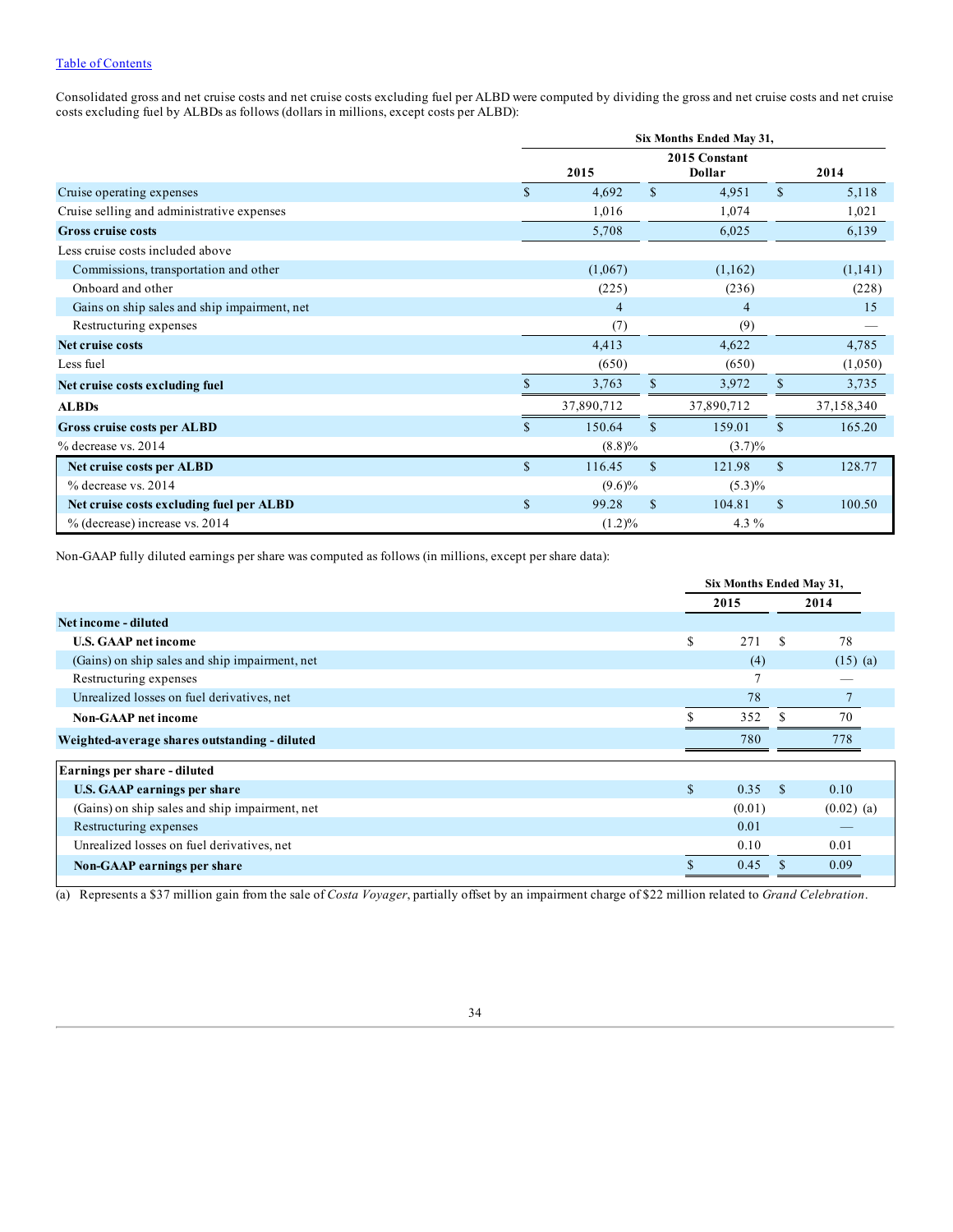Net cruise revenues decreased slightly by \$27 million, and remained at \$5.8 billion in both 2015 and 2014. The slight decrease was caused by the currency impact, which accounted for \$324 million.

This decrease in net cruise revenues was partially offset by:

- \$182 million 3.1% increase in constant dollar net revenue yields and
- \$115 million 2.0% capacity increase in ALBDs.

The 3.1% increase in net revenue yields on a constant dollar basis was due to a 6.7% increase in net onboard and other revenue yields and a 1.8% increase in net passenger ticket revenue yields.

The 6.7% increase in net onboard and other revenue yields was caused by a 6.4% increase from our North America brands and a 4.0% increase from our EAA brands.

The 1.8% increase in net passenger ticket revenue yields was caused by a 2.6% increase from our North America brands and a slight increase from our EAA brands. The increase in net passenger ticket revenue yields was driven primarily by improvements in Caribbean, Mediterranean and North European itineraries, partially offset by unfavorable foreign currency transactional impacts.

Gross cruise revenues decreased by \$104 million, or 1.4%, to \$7.1 billion in 2015 from \$7.2 billion in 2014 for largely the same reasons as discussed above.

Net cruise costs excluding fuel increased slightly by \$28 million to \$3.8 billion in 2015 from \$3.7 billion in 2014.

The slight increase in net cruise costs excluding fuel was caused by:

- \$163 million 4.3% increase in constant dollar net cruise costs excluding fuel per ALBD and
- \$74 million 2.0% capacity increase in ALBDs.

These increases in net cruise costs excluding fuel were partially offset by the currency impact, which accounted for \$209 million.

The 4.3% increase in constant dollar net cruise costs excluding fuel per ALBD was primarily due to higher dry-dock expenses, which accounted for \$101 million.

Fuel costs decreased by \$400 million, or 38%, to \$650 million in 2015 from \$1.0 billion in 2014.

This decrease was caused by:

- \$394 million lower fuel prices and
- \$27 million lower fuel consumption per ALBD.

These decreases in fuel costs were partially offset by our 2.0% capacity increase in ALBDs, which accounted for \$21 million.

Gross cruise costs decreased by \$431 million, or 7.0%, to \$5.7 billion in 2015 from \$6.1 billion in 2014 for principally the same reasons as discussed above.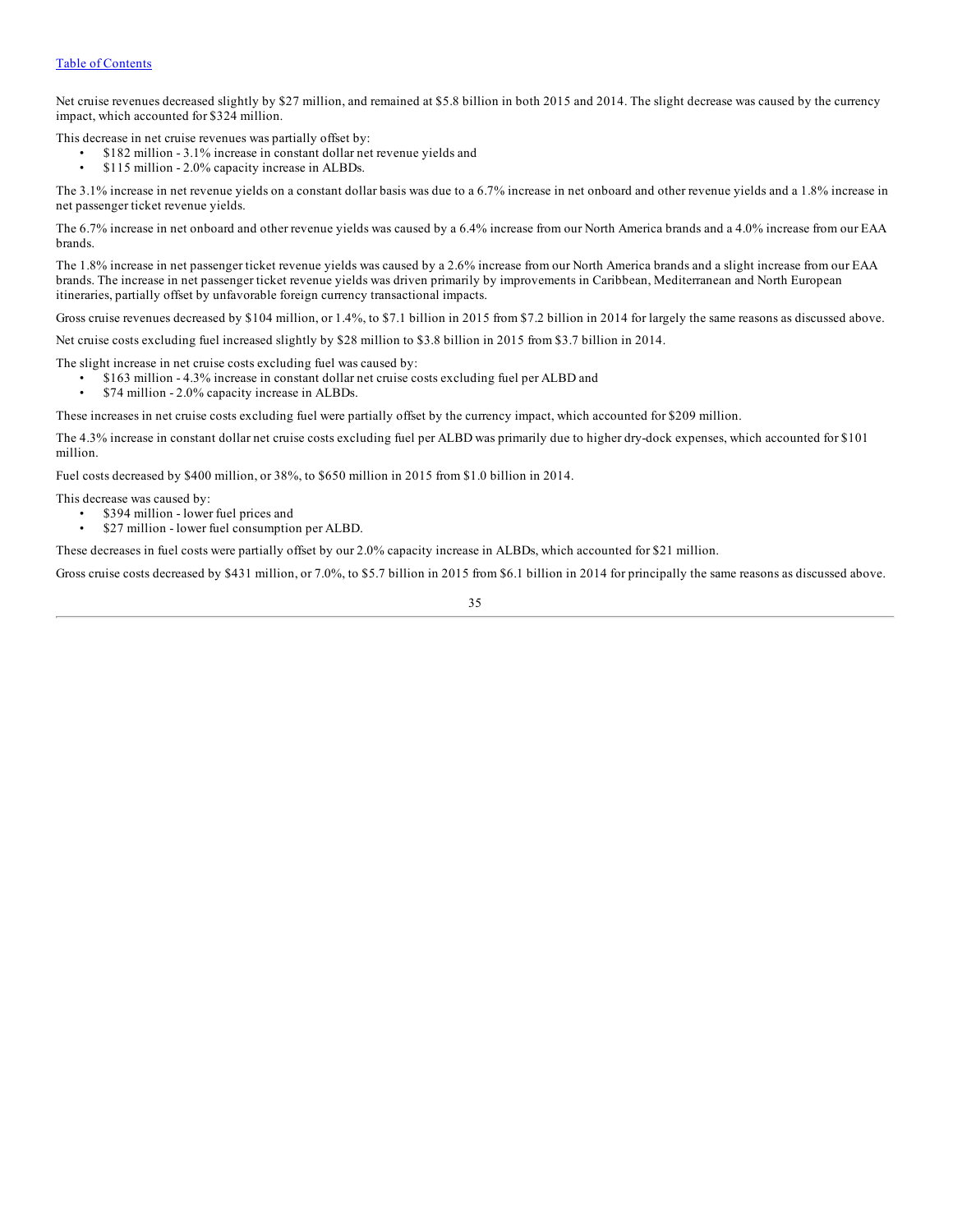#### **Liquidity, Financial Condition and Capital Resources**

Our primary financial goals are to profitably grow our cruise business and increase our return on invested capital ("ROIC"), reaching double digit returns in the next three to four years, while maintaining a strong balance sheet. (We define ROIC as the twelve month non-GAAP earnings before interest divided by the monthly average of debt plus equity minus construction-in-progress). Our ability to generate significant operating cash flows allows us to internally fund our capital investments. Our goal is to return excess free cash flows to our shareholders in the form of additional dividends and/or share buybacks. In addition, we are committed to maintaining our strong investment grade credit ratings, which are among the highest in the leisure travel industry. Other objectives of our capital structure policy are to maintain a sufficient level of liquidity with our available cash and cash equivalents and committed financings for immediate and future liquidity needs, and a reasonable debt maturity profile that is spread out over a number of years.

Based on our historical results, projections and financial condition, we believe that our future operating cash flows and liquidity will be sufficient to fund all of our expected capital projects including shipbuilding commitments, ship improvements, debt service requirements, working capital needs and other firm commitments over the next several years. We believe that our ability to generate significant operating cash flows and our strong balance sheet as evidenced by our investment grade credit ratings provide us with the ability in most financial credit market environments to obtain debt financing, as needed. Our future operating cash flows and our ability to issue debt can be adversely impacted by numerous factors outside our control including, but not limited to, those noted under "Cautionary Note Concerning Factors That May Affect Future Results." If our long-term senior unsecured credit ratings were to be downgraded or assigned a negative outlook, our access to and cost of debt financing may be negatively impacted.

At May 31, 2015, we had a working capital deficit of \$6.2 billion. This deficit included \$3.9 billion of current customer deposits, which represent the passenger revenues already collected for cruises departing over the next twelve months and, accordingly, are substantially more like deferred revenue balances rather than actual current cash liabilities. Our May 31, 2015 working capital deficit also included \$1.6 billion of current debt obligations. We continue to generate significant cash from operations and have a strong balance sheet. This strong balance sheet provides us with the ability to refinance our current debt obligations before, or as they become due, in most financial credit market environments. We also have our revolving credit facilities available to provide long-term rollover financing should the need arise, or if we choose to do so. After excluding current customer deposits and current debt obligations from our May 31, 2015 working capital deficit balance, our non-GAAP adjusted working capital deficit was \$676 million. Our business model, along with our strong balance sheet and unsecured revolving credit facilities, allows us to operate with a working capital deficit and still meet our operating, investing and financing needs. We believe we will continue to have working capital deficits for the foreseeable future.

At November 30, 2014, the U.S. dollar was \$1.56 to sterling, \$1.25 to the euro and \$0.85 to the Australian dollar. Had these November 30, 2014 currency exchange rates been used to translate our May 31, 2015 non-U.S. dollar functional currency operations' assets and liabilities instead of the May 31, 2015 U.S. dollar exchange rates of \$1.53 to sterling, \$1.10 to the euro and \$0.76 to the Australian dollar, our total assets would have been higher by \$1.4 billion and our total liabilities would have been higher by \$725 million.

#### **Sources and Uses of Cash**

#### *Operating Activities*

Our business provided \$2.3 billion of net cash from operations during the six months ended May 31, 2015, an increase of \$613 million, or 37%, compared to \$1.7 billion for the same period in 2014. This increase was caused by more cash being provided from our operating results and an increase in customer deposits, partially offset by more cash being used for our other working capital needs.

#### *Investing Activities*

During the six months ended May 31, 2015, net cash used in investing activities was \$1.4 billion. This was caused by our expenditures for capital projects, of which \$685 million was spent on our ongoing new shipbuilding program, primarily for P&O Cruises (UK)'s *Britannia*. In addition to our new shipbuilding program, we had capital expenditures of \$585 million for ship improvements and replacements and \$110 million for information technology, buildings and improvements and other assets. Furthermore, during the six months ended May 31, 2015 we received cash installments of \$25 million from the sales of *Ocean Princess*, *Seabourn Legend* and *Seabourn Spirit*. Finally, we paid \$95 million of fuel derivative settlements.

During the six months ended May 31, 2014, net cash used in investing activities was \$1.3 billion. This was caused by our expenditures for capital projects, of which \$782 million was spent on our ongoing new shipbuilding program, principally for *Regal Princess*. In addition to our new shipbuilding program, we had capital expenditures of \$398 million for ship improvements and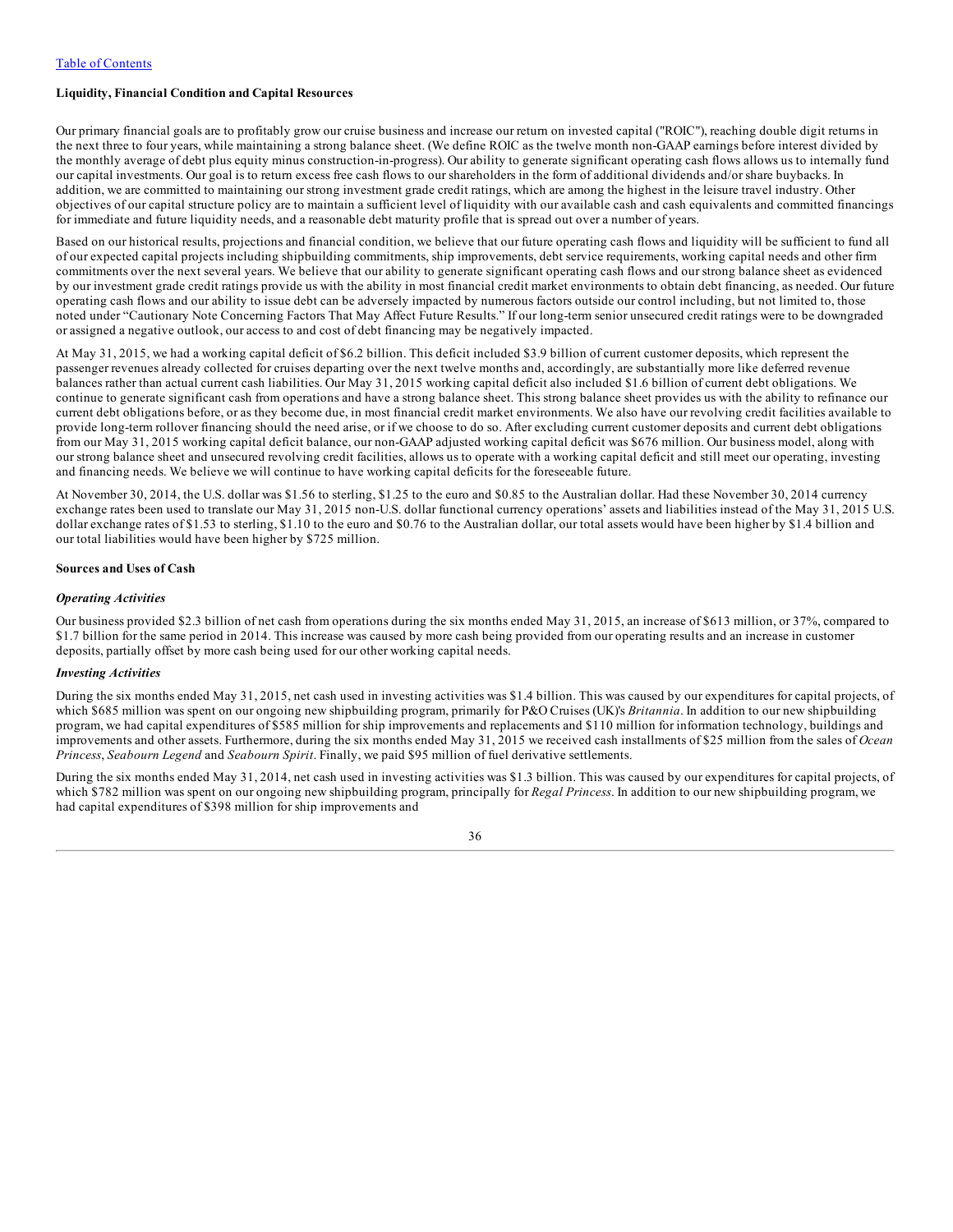replacements and \$150 million for information technology, buildings and improvements and other assets. Furthermore, during the six months ended May 31, 2014, we sold *Costa Voyager* and received \$42 million in cash proceeds.

### *Financing Activities*

During the six months ended May 31, 2015, net cash used in financing activities of \$861 million was substantially due to the following:

- repaid a net \$357 million of short-term borrowings in connection with our availability of, and needs for, cash at various times throughout the period; • repaid \$584 million of long-term debt;
- borrowed \$472 million of long-term debt under an export credit facility and
- paid cash dividends of \$388 million.

During the six months ended May 31, 2014, net cash used in financing activities of \$519 million was substantially due to the following:

- borrowed a net \$448 million of short-term borrowings in connection with our availability of, and needs for, cash at various times throughout the period;
- repaid \$1.4 billion of long-term debt, including early repayments of \$339 million of two bank loans and \$409 million of two export credit facilities;
- borrowed \$829 million of new long-term debt under an export credit facility and a bank loan and
- paid cash dividends of \$388 million.

#### **Future Commitments and Funding Sources**

Our contractual cash obligations as of May 31, 2015 have changed compared to November 30, 2014 primarily as a result of our debt borrowings and repayments and new ship payments as noted above under "Sources and Uses of Cash."

The year-over-year percentage increase in our capacity is expected to be 0.6% for the third quarter of 2015 and 3.3% for the fourth quarter of 2015. The yearover-year percentage increase in our annual capacity is currently expected to be 2.0% in 2015, 3.7% in 2016, 3.5% in 2017 and 2.0% in 2018. These percentage increases are expected to result primarily from contracted new ships entering service. These increases are partially offset by *Seabourn Pride* (April 2014)*, Costa Celebration* (December 2014)*, Grand Holiday* (January 2015)*, Seabourn Legend* (April 2015) and *Seabourn Spirit* (May 2015) having left the fleet and *Ocean Princess* leaving the fleet in March 2016.

At May 31, 2015, we had liquidity of \$4.9 billion. Our liquidity consisted of \$60 million of cash and cash equivalents, which excludes \$238 million of cash used for current operations, \$2.5 billion available for borrowing under our revolving credit facilities, net of our commercial paper borrowings, and \$2.4 billion under our committed future financings, which are comprised of ship export credit facilities. Of this \$2.4 billion, \$0.4 billion is scheduled to be funded in 2015, \$1.5 billion in 2016 and \$0.5 billion in 2017. At May 31, 2015, our revolving credit facilities are scheduled to mature in 2020. These commitments are from numerous large and well-established banks and export credit agencies, which we believe will honor their contractual agreements with us.

Substantially all of our debt agreements contain financial covenants as described in Note 5 - "Unsecured Debt" in the annual consolidated financial statements, which is included within our 2014 Form 10-K. At May 31, 2015, we believe we were in compliance with our debt covenants. In addition, based on, among other things, our forecasted operating results, financial condition and cash flows, we expect to be in compliance with our debt covenants for the foreseeable future. Generally, if an event of default under any debt agreement occurs, then pursuant to cross default acceleration clauses, substantially all of our outstanding debt and derivative contract payables could become due, and all debt and derivative contracts could be terminated.

#### **Strategic Memorandums of Agreement**

On March 26, 2015, we signed two long-term strategic Memorandums of Agreement ("MOAs") with Italian shipbuilder, Fincantieri S.p.A., and German shipbuilder, Meyer Werft, that will add a total of nine new cruise ships to our fleet over a four-year period from 2019 through 2022. These MOAs are consistent with our long-term strategy of measured capacity growth over time and are subject to several conditions, including obtaining satisfactory financing.

Pursuant to one of our MOAs discussed above, on June 15, 2015 we signed a multi-billion dollar contract with Meyer Werft to build four next-generation cruise ships to be delivered between 2019 and 2020, each with more than 5,000 lower berths and at a cost per lower berth in line with our existing order book of newbuilds.

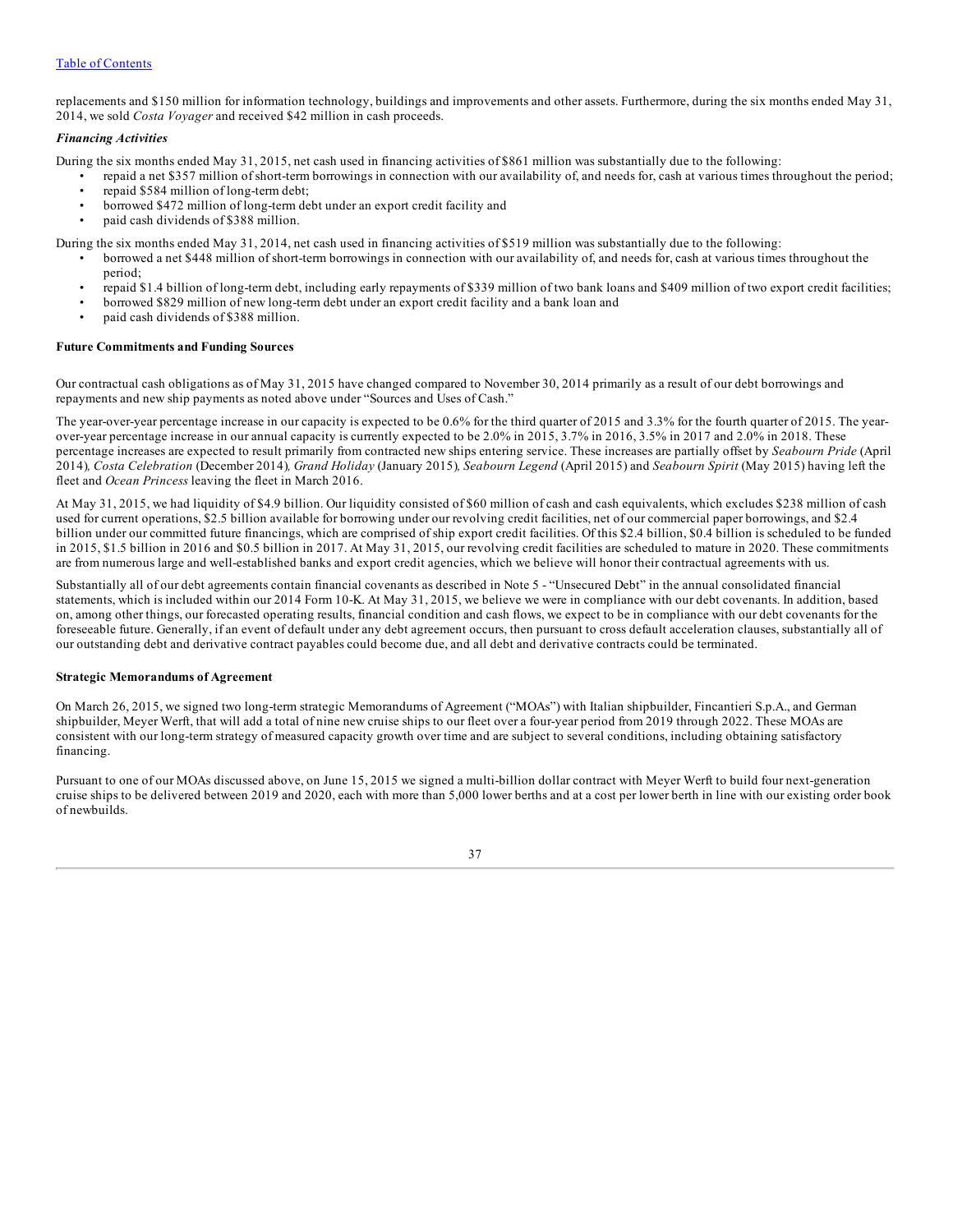#### <span id="page-38-0"></span>**Off-Balance Sheet Arrangements**

We are not a party to any off-balance sheet arrangements, including guarantee contracts, retained or contingent interests, certain derivative instruments and variable interest entities that either have, or are reasonably likely to have, a current or future material effect on our consolidated financial statements.

#### **Item 3. Quantitative and Qualitative Disclosures About Market Risk.**

For a discussion of our fuel derivatives, hedging strategies and market risks, see the discussion below and "Note 4 - Fair Value Measurements, Derivative Instruments and Hedging Activities" in the consolidated financial statements and Management's Discussion and Analysis of Financial Condition and Results of Operations within our 2014 Form 10-K.

#### **Foreign Currency Exchange Rate Risks**

At May 31, 2015 62% and 38% (67% and 33% at November 30, 2014) of our debt was U.S. dollar- and euro-denominated, respectively, including the effect of foreign currency swaps.

During the three months ended February 28, 2015, we entered into foreign currency zero cost collars that are designated as cash flow hedges for a portion of a Princess newbuild's and *Seabourn Encore's* euro-denominated shipyard payments. The Princess newbuild's collars mature in March 2017 at a weightedaverage ceiling of \$590 million and a weighted-average floor of \$504 million. The *Seabourn Encore's* collars mature in November 2016 at a weightedaverage ceiling of \$221 million and a weighted-average floor of \$185 million. If the spot rate is between the weighted-average ceiling and floor rates on the date of maturity, then we would not owe or receive any payments under these collars.

During the three months ended May 31, 2015, we entered into foreign currency swaps totaling \$401 million that are designated as hedges of our net investments in foreign operations, which have a euro-denominated functional currency. These foreign currency swaps settle through September 2019.

We have foreign operations that have functional currencies other than the U.S. dollar, which result in foreign currency translational impacts. Our operations execute transactions in a number of currencies different than their functional currencies, principally the euro, sterling and Australian, Canadian and U.S. dollars, which result in foreign currency transactional impacts. Based on a 10% hypothetical change in all currency exchange rates that were used in our 2015 June guidance, we estimate (including both the foreign currency translational and transactional impacts) that our non-GAAP diluted earnings per share 2015 June guidance would change by the following:

- \$0.25 per share on an annualized basis;
- \$0.18 per share for the remaining two quarters and
- \$0.12 per share for the third quarter.

#### **Fuel Price Risks**

At May 31, 2015, the estimated fair value of our outstanding fuel derivative contracts was a \$305 million liability.

#### **Item 4. Controls and Procedures.**

#### **A. Evaluation of Disclosure Controls and Procedures**

Disclosure controls and procedures are designed to provide reasonable assurance that information required to be disclosed by us in the reports that we file or submit under the Securities Exchange Act of 1934 is recorded, processed, summarized and reported, within the time periods specified in the U.S. Securities and Exchange Commission's rules and forms. Disclosure controls and procedures include, without limitation, controls and procedures designed to ensure that information required to be disclosed by us in our reports that we file or submit under the Securities Exchange Act of 1934 is accumulated and communicated to our management, including our principal executive and principal financial officers, or persons performing similar functions, as appropriate to allow timely decisions regarding required disclosure.

Our President and Chief Executive Officer and our Chief Financial Officer have evaluated our disclosure controls and procedures and have concluded, as of May 31, 2015, that they are effective at a reasonable level of assurance, as described above.

#### **B. Changes in Internal Control over Financial Reporting**

There have been no changes in our internal control over financial reporting during the quarter ended May 31, 2015 that have materially affected or are reasonably likely to materially affect our internal control over financial reporting.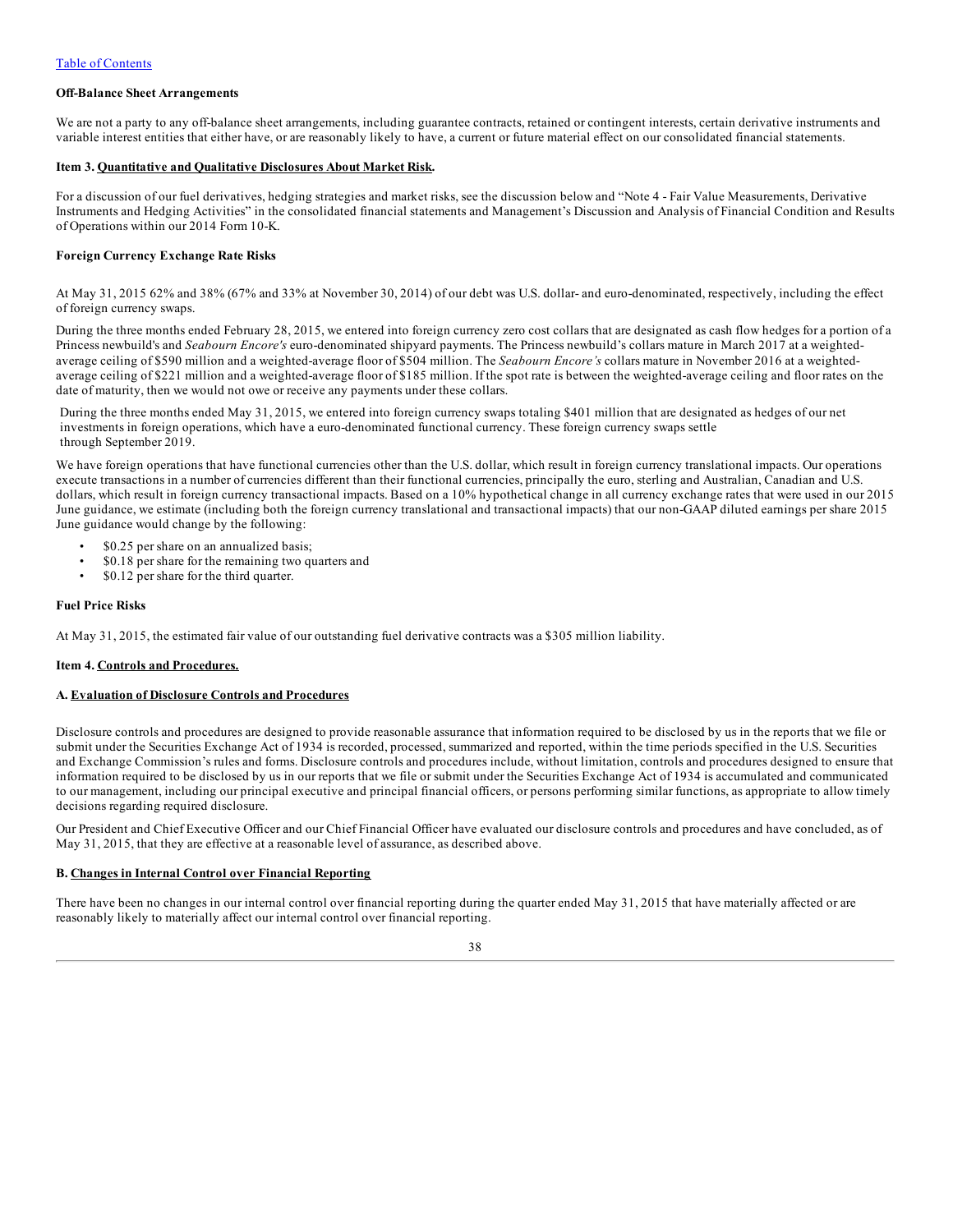## **PART II - OTHER INFORMATION**

## <span id="page-39-0"></span>**Item 1. Legal Proceedings.**

In March 2015, the Alaska Department of Environmental Conservation issued Notices of Violations to all of the major cruise lines who had operated in the state of Alaska, including Carnival Cruise Line, Holland America Line and Princess Cruises, for alleged violations of the Alaska Marine Vessel Visible Emission Standards that occurred over the last several years. We are cooperating with the state of Alaska and conducting our own internal investigation into these matters. However, we do not believe the ultimate outcome will have a significant impact on our results of operations.

#### **Item 1A. Risk Factors.**

The risk factors that affect our business and financial results are discussed in "Item 1A. Risk Factors," included in the 2014 Form 10-K, and there has been no material change to these risk factors since the 2014 Form 10-K filing. We wish to caution the reader that the risk factors discussed in "Item 1A. Risk Factors," included in the 2014 Form 10-K, and those described elsewhere in this report or other Securities and Exchange Commission filings, could cause future results to differ materially from those stated in any forward-looking statements. Additional risks and uncertainties not currently known to us or that we currently deem to be immaterial also may materially adversely affect our business, financial condition or future results.

#### **Item 2. Unregistered Sales of Equity Securities and Use of Proceeds.**

#### **A. Repurchase Authorizations**

Our Boards of Directors have authorized, subject to certain restrictions, the repurchase of up to an aggregate of \$1 billion of Carnival Corporation common stock and/or Carnival plc ordinary shares (the "Repurchase Program"). The Repurchase Program does not have an expiration date and may be discontinued by our Boards of Directors at any time. During the six months ended May 31, 2015, there were no repurchases of Carnival Corporation common stock or Carnival plc ordinary shares under the Repurchase Program. Since March 2013, the remaining availability under the Repurchase Program has been \$975 million.

In addition to the Repurchase Program, the Boards of Directors authorized, in October 2008, the repurchase of up to 19.2 million Carnival plc ordinary shares and, in January 2013, the repurchase of up to 32.8 million shares of Carnival Corporation common stock under the Stock Swap programs described below. At June 23, 2015, the remaining availability under the Stock Swap programs was 18.1 million Carnival plc ordinary shares and 32.0 million shares of Carnival Corporation common stock.

Carnival plc ordinary share repurchases under both the Repurchase Program and the Stock Swap programs require annual shareholder approval. The existing shareholder approval is limited to a maximum of 21.5 million ordinary shares and is valid until the earlier of the conclusion of the Carnival plc 2016 annual general meeting or July 13, 2016. Depending on market conditions and other factors, we may purchase shares of Carnival Corporation common stock and/or Carnival plc ordinary shares under the Repurchase Program and the Stock Swap programs concurrently.

#### **B. Stock Swap Programs**

We use the Stock Swap programs in situations where we can obtain an economic benefit because either Carnival Corporation common stock or Carnival plc ordinary shares are trading at a price that is at a premium or discount to the price of Carnival plc ordinary shares or Carnival Corporation common stock, as the case may be. Any realized economic benefit under the Stock Swap programs is used for general corporate purposes, which could include repurchasing additional stock under the Repurchase Program.

In the event that Carnival Corporation common stock trades at a premium to Carnival plc ordinary shares, we may elect to issue and sell shares of Carnival Corporation common stock through a sales agent, from time to time at prevailing market prices in ordinary brokers' transactions, and use the sale proceeds to repurchase Carnival plc ordinary shares in the UK market on at least an equivalent basis. Based on an authorization provided by the Board of Directors in October 2008, Carnival Corporation was authorized to issue and sell up to 19.2 million shares of its common stock in the U.S. market and had 18.1 million shares remaining at June 23, 2015. Any sales of Carnival Corporation shares have been or will be registered under the Securities Act of 1933.

In the event that Carnival Corporation common stock trades at a discount to Carnival plc ordinary shares, we may elect to sell existing ordinary shares of Carnival plc, with such sales made by Carnival Corporation or Carnival Investments Limited, a subsidiary of Carnival Corporation, through a sales agent, from time to time at prevailing market prices in ordinary brokers' transactions, and use the sale proceeds to repurchase shares of Carnival Corporation common stock in the U.S. market on at least an equivalent basis. Based on an authorization provided by the Board of Directors in January 2013, Carnival Corporation or Carnival Investments Limited was authorized to

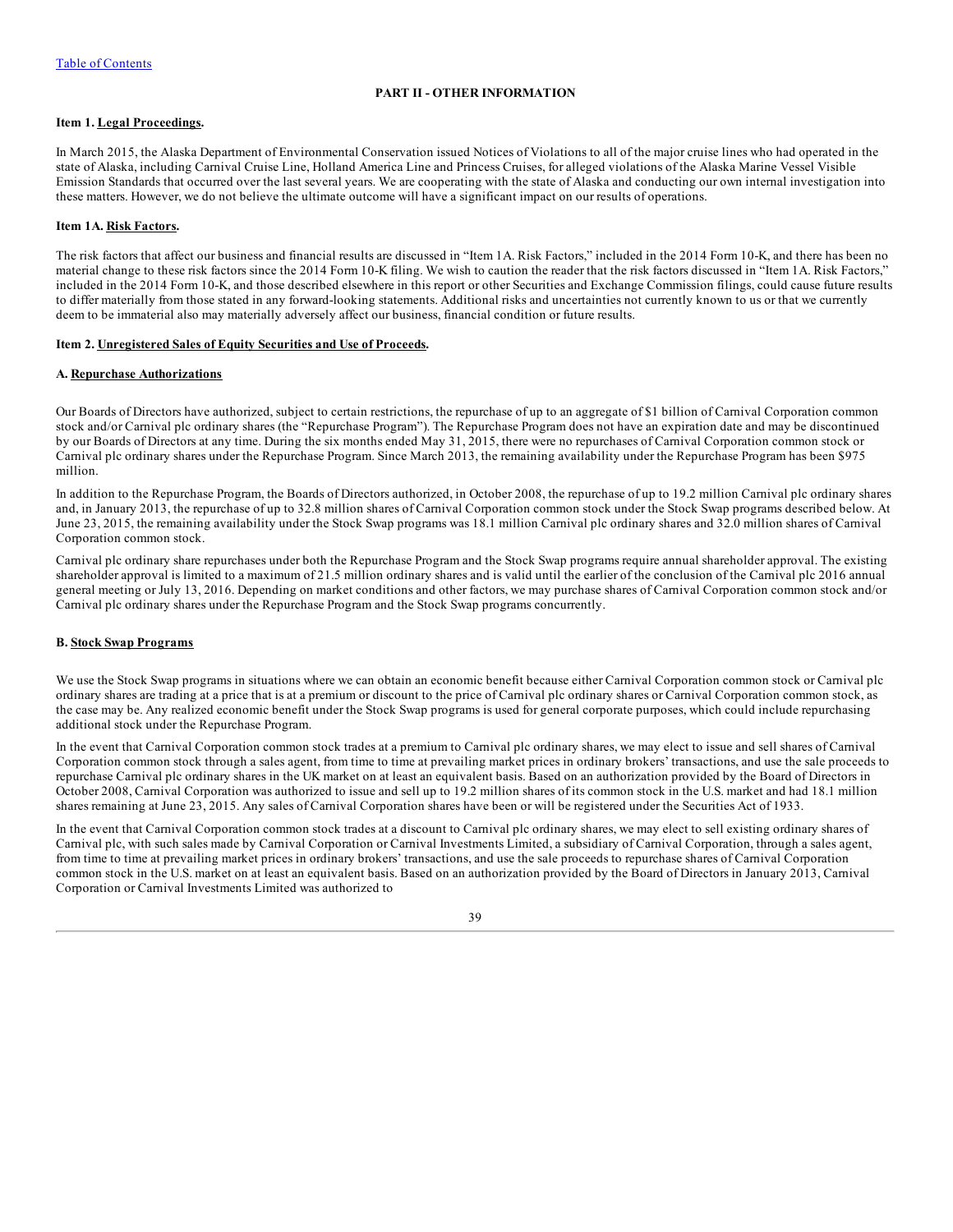## <span id="page-40-0"></span>Table of [Contents](#page-1-0)

sell up to 32.8 million Carnival plc ordinary shares in the UK market and had 32.0 million shares remaining at June 23, 2015. Any sales of Carnival plc ordinary shares have been or will be registered under the Securities Act of 1933.

During the six months ended May 31, 2015, no Carnival Corporation common stock or Carnival plc ordinary shares were sold or repurchased under the Stock Swap programs.

### *Change in UK Tax Law*

The following information is provided to update the prospectus of Carnival plc, dated January 31, 2013 (the "Carnival plc Prospectus"), related to the Stock Swap programs for a change in UK tax law.

The government of the UK introduced a new statutory residence test effective from April 6, 2013, which replaced the existing rules on residence and abolished the concept of ordinary residence.

Under the current rules, a U.S. Holder who is an individual and who is not resident in the UK will not generally be subject to UK taxation of capital gains on the disposal or deemed disposal of our shares unless they are carrying on a trade, profession or vocation in the UK through a branch or agency in connection with which our shares are used, held or acquired.

A U.S. Holder who is an individual, who has ceased to be resident for tax purposes in the UK or is treated as resident outside the UK for purposes of the double tax treaty ("Treaty non-resident") for a period of five years or less (or, for departures before April 6, 2013, ceases to be resident or ordinarily resident or becomes Treaty non-resident for a period of less than five years) and who disposes of all or part of his shares during that period may be liable for capital gains tax on his return to the UK, subject to any available exemptions or reliefs.

As used in the preceding paragraphs, the term "U.S. Holder" has the meaning given to it in the Carnival plc Prospectus.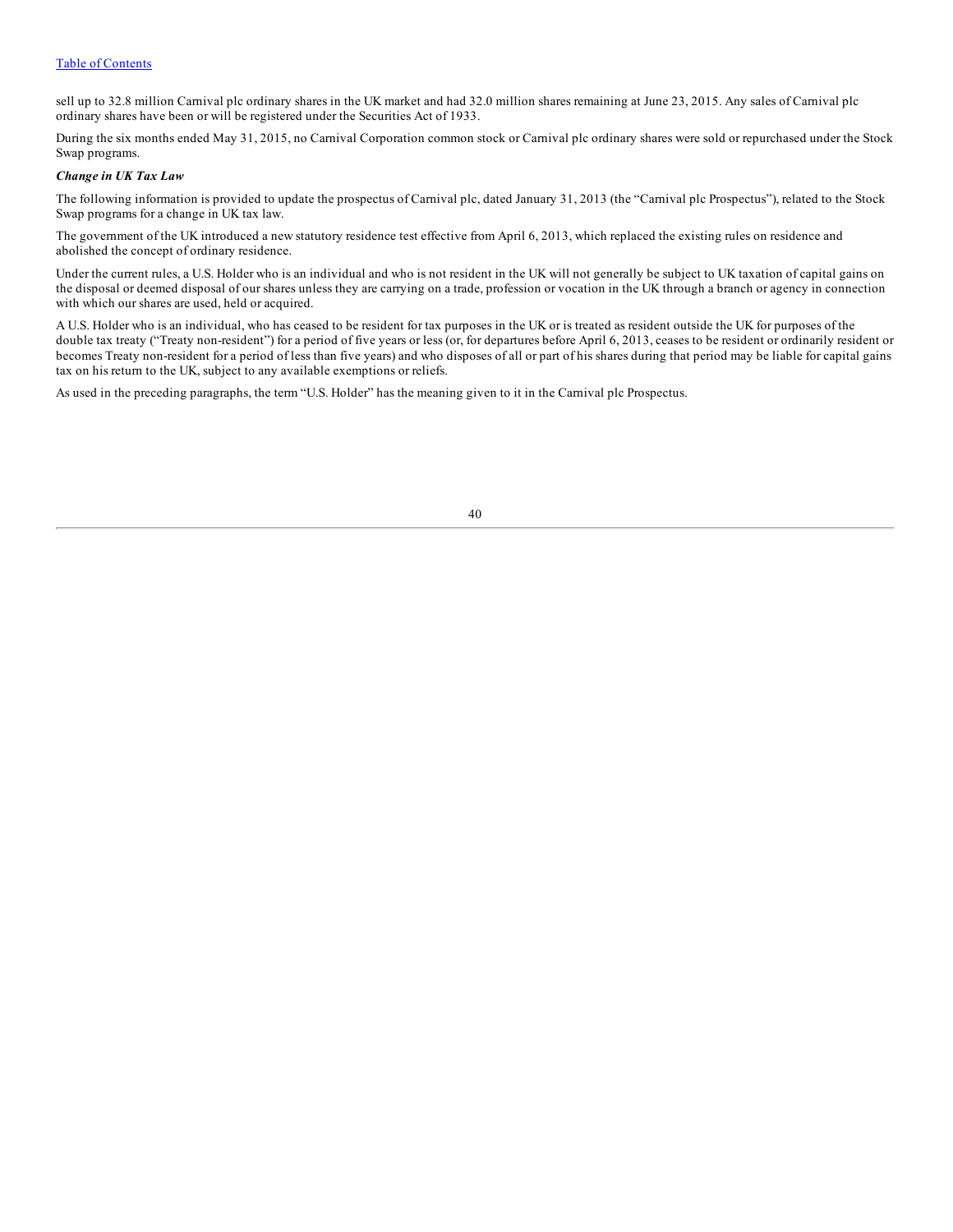# **Item 6. Exhibits. INDEX TO EXHIBITS**

|                                    |                                                                                                                                                                                                              | <b>Incorporated by Reference</b> |         |                | Filed/                              |
|------------------------------------|--------------------------------------------------------------------------------------------------------------------------------------------------------------------------------------------------------------|----------------------------------|---------|----------------|-------------------------------------|
| <b>Exhibit</b><br><b>Number</b>    | <b>Exhibit Description</b>                                                                                                                                                                                   | Form                             | Exhibit | Filing<br>Date | <b>Furnished</b><br><b>Herewith</b> |
|                                    | Articles of incorporation and by-laws                                                                                                                                                                        |                                  |         |                |                                     |
| 3.1                                | Third Amended and Restated Articles of Incorporation of Carnival Corporation.                                                                                                                                | 8-K                              | 3.1     | 4/17/2003      |                                     |
| 3.2                                | Third Amended and Restated By-Laws of Carnival Corporation.                                                                                                                                                  | $8-K$                            | 3.1     | 4/20/2009      |                                     |
| 3.3                                | Articles of Association of Carnival plc.                                                                                                                                                                     | $8-K$                            | 3.3     | 4/20/2009      |                                     |
| 3.4                                | Memorandum of Association of Carnival plc.                                                                                                                                                                   | $8-K$                            | 3.2     | 4/20/2009      |                                     |
| <b>Material Contracts</b>          |                                                                                                                                                                                                              |                                  |         |                |                                     |
| $10.1*$                            | Form of Carnival Corporation Performance-Based Restricted Stock Unit Agreement<br>for the Carnival Corporation 2011 Stock Plan.                                                                              |                                  |         |                | X                                   |
| $10.2*$                            | Form of Carnival plc Performance-Based Restricted Stock Unit Agreement for the<br>Carnival plc 2014 Employee Share Plan.                                                                                     |                                  |         |                | X                                   |
| $10.3*$                            | Carnival Corporation & plc Management Incentive Plan (adopted 2015).                                                                                                                                         |                                  |         |                | $\mathbf X$                         |
|                                    | Statement regarding computations of ratios                                                                                                                                                                   |                                  |         |                |                                     |
| 12                                 | Ratio of Earnings to Fixed Charges.                                                                                                                                                                          |                                  |         |                | $\mathbf X$                         |
|                                    | Consents of experts and counsel                                                                                                                                                                              |                                  |         |                |                                     |
| 23.1                               | Consent of Independent Registered Certified Public Accounting Firm.                                                                                                                                          |                                  |         |                | X                                   |
|                                    | Rule 13a-14(a)/15d-14(a) Certifications                                                                                                                                                                      |                                  |         |                |                                     |
| 31.1                               | Certification of President and Chief Executive Officer of Carnival Corporation<br>pursuant to Rule 13a-14(a), as adopted pursuant to Section 302 of the Sarbanes-Oxley<br>Act of 2002.                       |                                  |         |                | X                                   |
| 31.2                               | Certification of Chief Financial Officer of Carnival Corporation pursuant to Rule 13a-<br>14(a), as adopted pursuant to Section 302 of the Sarbanes-Oxley Act of 2002.                                       |                                  |         |                | X                                   |
| 31.3                               | Certification of President and Chief Executive Officer of Carnival plc pursuant to<br>Rule 13a-14(a), as adopted pursuant to Section 302 of the Sarbanes-Oxley Act of<br>2002.                               |                                  |         |                | X                                   |
| 31.4                               | Certification of Chief Financial Officer of Carnival plc pursuant to Rule 13a-14(a), as<br>adopted pursuant to Section 302 of the Sarbanes-Oxley Act of 2002.                                                |                                  |         |                | X                                   |
| <b>Section 1350 Certifications</b> |                                                                                                                                                                                                              |                                  |         |                |                                     |
| $32.1**$                           | Certification of President and Chief Executive Officer of Carnival Corporation<br>pursuant to 18 U.S.C. Section 1350, as adopted pursuant to Section 906 of the                                              |                                  |         |                | X                                   |
| 32.2**                             | Sarbanes-Oxley Act of 2002.<br>Certification of Chief Financial Officer of Carnival Corporation pursuant to 18 U.S.C.<br>Section 1350, as adopted pursuant to Section 906 of the Sarbanes-Oxley Act of 2002. |                                  |         |                | X                                   |
| $32.3**$                           | Certification of President and Chief Executive Officer of Carnival plc pursuant to 18<br>U.S.C. Section 1350, as adopted pursuant to Section 906 of the Sarbanes-Oxley Act of<br>2002.                       |                                  |         |                | X                                   |
| $32.4**$                           | Certification of Chief Financial Officer of Carnival plc pursuant to 18 U.S.C. Section<br>1350, as adopted pursuant to Section 906 of the Sarbanes-Oxley Act of 2002.                                        |                                  |         |                | X                                   |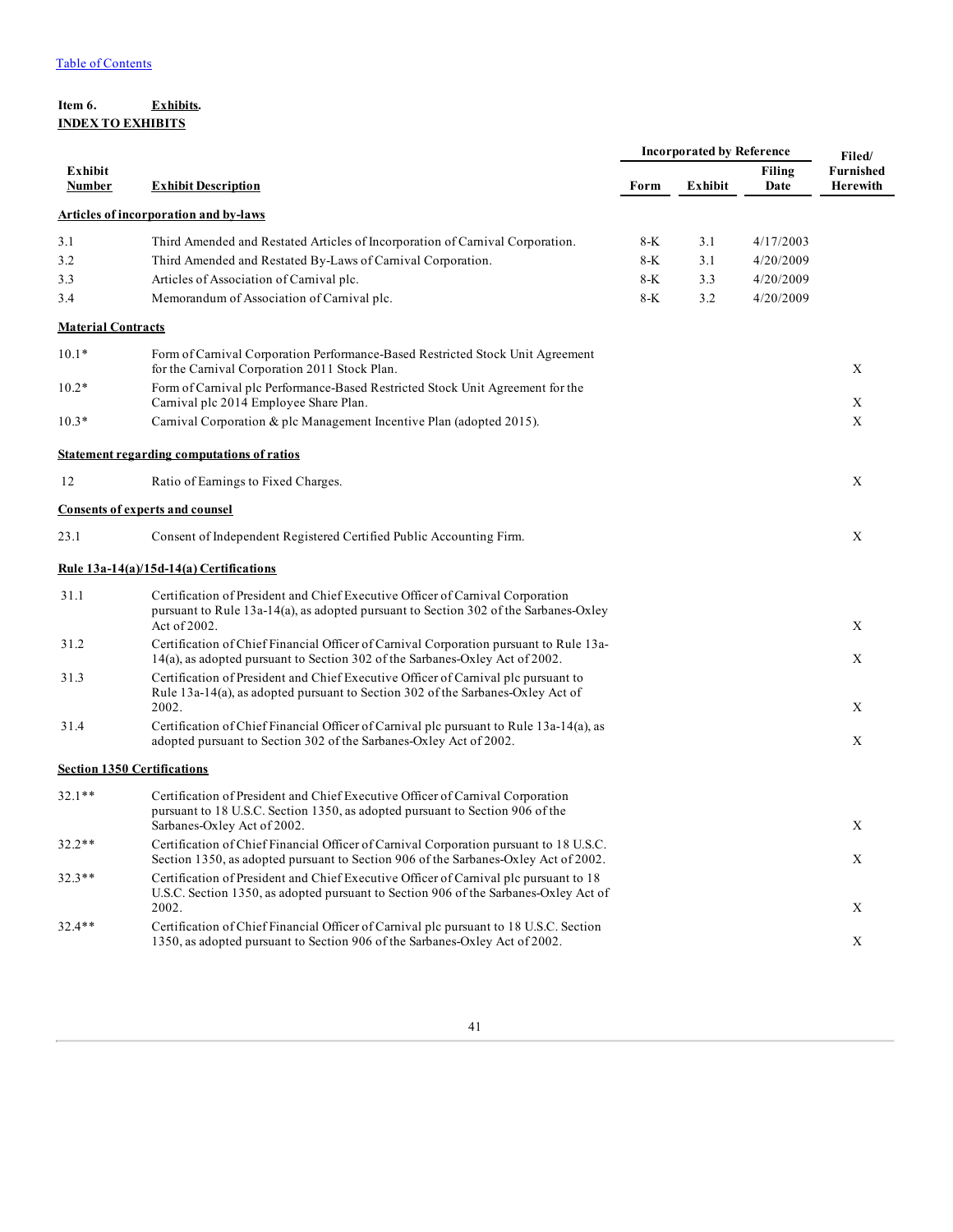# <span id="page-42-0"></span>**Interactive Data File**

| 101 | The consolidated financial statements from Carnival Corporation & plc's joint<br>Quarterly Report on Form 10-Q for the quarter ended May 31, 2015, as filed with the<br>Securities and Exchange Commission on July 1, 2015 formatted in XBRL, are as<br>follows: |   |
|-----|------------------------------------------------------------------------------------------------------------------------------------------------------------------------------------------------------------------------------------------------------------------|---|
|     | (i) the Consolidated Statements of Income for the three and six months ended May 31,<br>2015 and 2014;                                                                                                                                                           | X |
|     | (ii) the Consolidated Statements of Comprehensive Income (Loss) for the three and<br>six months ended May $31, 2015$ and $2014$ ;                                                                                                                                | X |
|     | (iii) the Consolidated Balance Sheets at May 31, 2015 and November 30, 2014;                                                                                                                                                                                     | X |
|     | (iv) the Consolidated Statements of Cash Flows for the six months ended May 31,<br>2015 and 2014 and                                                                                                                                                             | X |
|     | (v) the notes to the consolidated financial statements, tagged in summary and detail.                                                                                                                                                                            | X |

- \* Indicates a compensation plan.
- \*\* These items are furnished and not filed.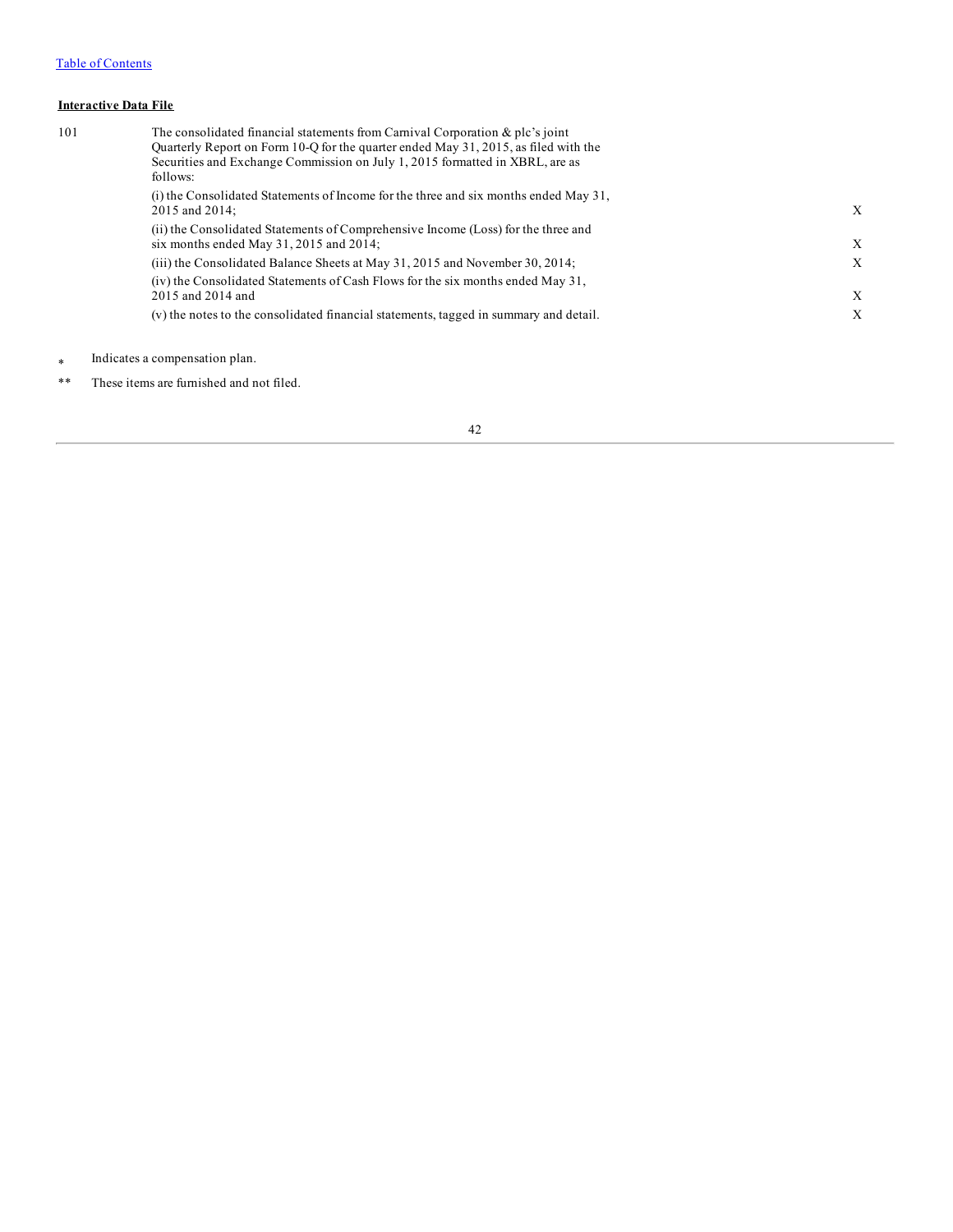#### **SIGNATURES**

Pursuant to the requirements of the Securities Exchange Act of 1934, each of the registrants has duly caused this report to be signed on its behalf by the undersigned thereunto duly authorized.

## **CARNIVAL CORPORATION CARNIVAL PLC**

By:/s/ Arnold W. Donald By:/s/ Arnold W. Donald Arnold W. Donald Arnold W. Donald

By:/s/ David Bernstein By:/s/ David Bernstein David Bernstein David Bernstein Chief Financial Officer Chief Financial Officer

Date: July 1, 2015 Date: July 1, 2015

President and Chief Executive Officer President and Chief Executive Officer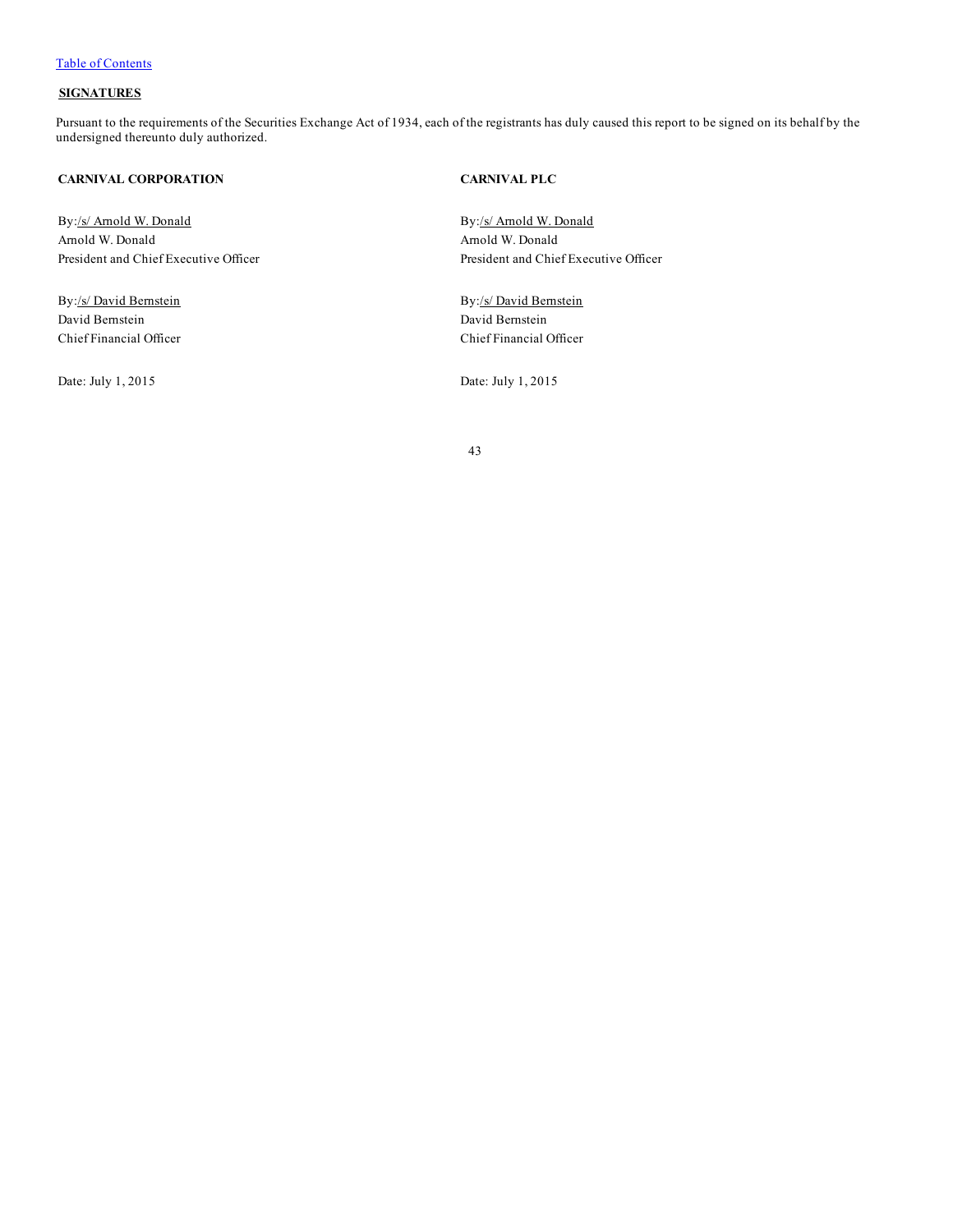# **FORM OF CARNIVAL CORPORATION PERFORMANCE-BASED RESTRICTED STOCK UNIT AGREEMENT FOR THE CARNIVAL CORPORATION 2011 STOCK PLAN**

THIS [YEAR] PERFORMANCE-BASED RESTRICTED STOCK UNIT AGREEMENT (this "Agreement"), shall apply to the award of performance-based Restricted Stock Units granted to employees of Carnival Corporation, a corporation organized under the laws of the Republic of Panama, (the "Company") or employees of an Affiliate, on [DATE] under the [PLAN NAME] (the "Plan") that are evidenced by a Grant Certificate that specifically refers to this Agreement (the "Grant Certificate").

WHEREAS, the Company has adopted the Plan, pursuant to which restricted stock units may be granted in respect of shares of the Company's common stock, par value \$0.01 per share ("Stock"); and

WHEREAS, the Compensation Committee of the Company (the "Committee") has determined that it is in the best interests of the Company and its stockholders to grant the restricted stock units provided for herein to the Participant subject to the terms set forth herein.

NOW, THEREFORE, for and in consideration of the premises and the covenants of the parties contained in this Agreement, and for other good and valuable consideration, the receipt of which is hereby acknowledged, the parties hereto, for themselves, their successors and assigns, hereby agree as follows:

## 1.Grant of Restricted Stock Units.

(a) Grant. The Company hereby grants to the individual named in the Grant Certificate (the "Participant") a target number of restricted stock units (the "RSUs") set forth in Participant's Grant Certficate (the "Target Amount"), on the terms and conditions set forth in the Grant Certificate, the Plan and this Agreement. Each RSU represents the right to receive payment in respect of one share of Stock as of the Settlement Date (as defined below), to the extent the Participant is vested in such RSUs as of the Settlement Date, subject to the terms of this Agreement, the Grant Certificate and the Plan. The RSUs are subject to the restrictions described herein, including forfeiture under the circumstances described in Section 3 hereof (the "Restrictions"). The Restrictions shall lapse and the RSUs shall vest and become nonforfeitable in accordance with Section 2 and Section 3 hereof.

(b) Incorporation by Reference, Etc. The provisions of the Plan and the Grant Certificate are hereby incorporated herein by reference. Except as otherwise expressly set forth herein, this Agreement and the Grant Certificate shall be construed in accordance with the provisions of the Plan and any interpretations, amendments, rules and regulations promulgated by the Committee from time to time pursuant to the Plan. Any capitalized terms not otherwise defined in this Agreement or the Grant Certificate shall have the definitions set forth in the Plan. The Committee shall have final authority to interpret and construe the Plan, this Agreement and the Grant Certificate, and to make any and all determinations under them. The Committee's decision shall be binding and conclusive upon the Participant and his legal representative in respect of any questions arising under the Plan, this Agreement or the Grant Certificate. In the event there is any inconsistency between the provisions of the Plan and this Agreement or the Grant Certificate, the provisions of the Plan shall govern.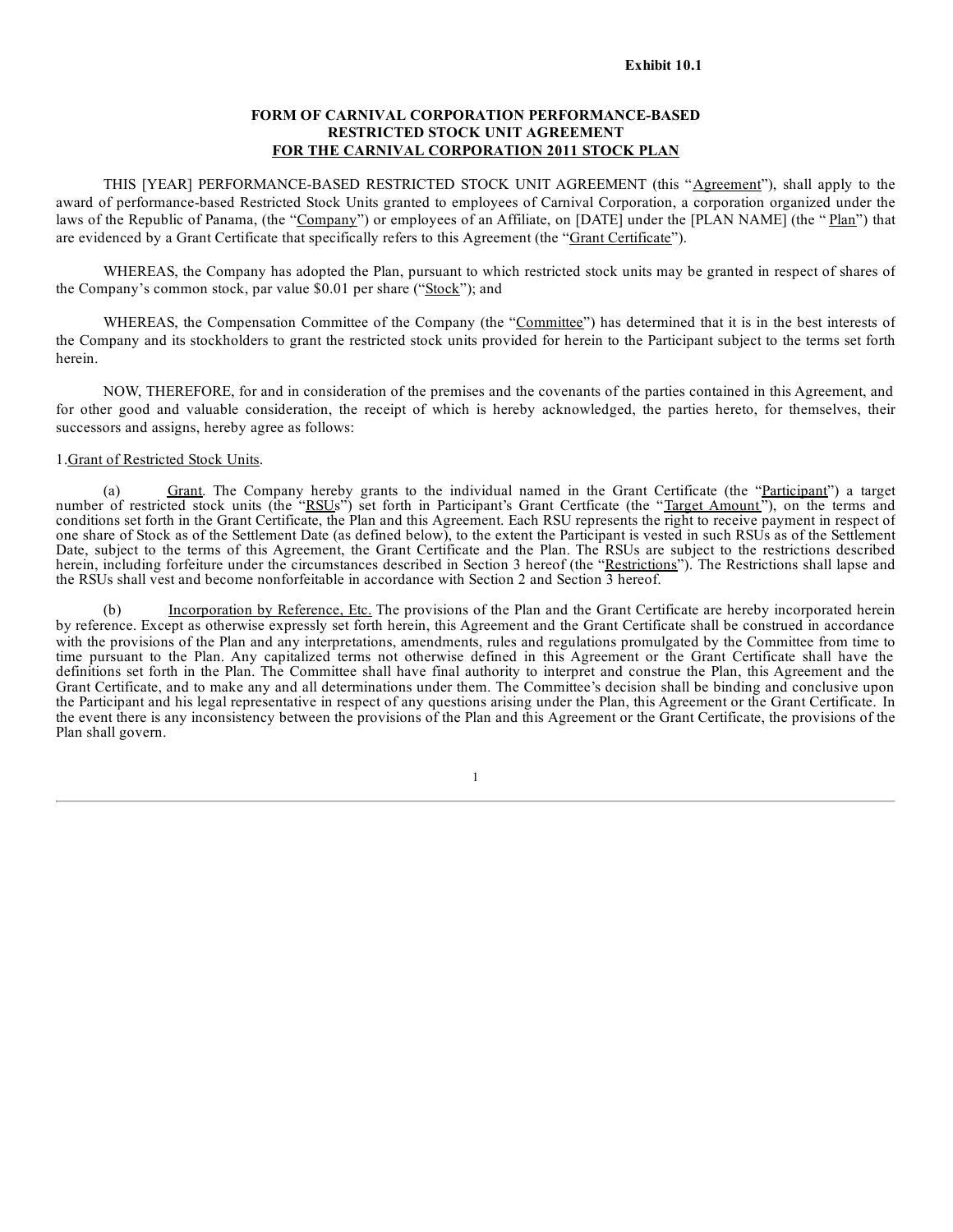## 2.Terms and Conditions.

## (a) Performance Target.

(i) [Sub](#page-1-0)ject to the Participant's continued employment or service with the Company, a specified percentage of the [RSUs](#page-1-0) shall vest if both (A) the Participant remains in continuous employment or continuous service with [th](#page-1-0)e Company through the Settlement Date as defined in Sub-section (b) below, and (B) the Company achieves, at a minimum, the threshold level of [performance](#page-19-0) with respect to the performance goals set forth on Exhibit A (the "Performance Targets"). Unless prov[ide](#page-19-0)d otherwise by the Committee, the Participant shall be deemed to not be in continuous employment or continuous service if the Participant's status changes from employee to [non-employee,](#page-38-0) or vice-versa. The actual number of RSUs that may vest may range [from](#page-38-0) zero to [MAXIMUM %] of the Target Amount based on the extent to which the Performance Targets are achieved, and may be further adjusted up or [down](#page-38-0) by up to [TSR %] based upon [th](#page-38-0)e Company's Relative Total Shareholder Return (as defined on Exhibit A) at the end of the 3-year performance cycle as set forth on Exhibit  $\hat{A}$ , in accordance with the methodology set out on Exhibit A, subject to a [maximum](#page-39-0) payout cap of [MAXIMUM %]. (I) if the Company does not achieve the threshold level of the Performance Targets as set out on Exhibit A, then no [RSUs](#page-39-0) shall vest and this grant of RSUs shall be cancelled in its entirety, and (II) no vesting shall occur unless [an](#page-39-0)d until the Committee certifies that the Performance Targets have been met and determined the Company's Relative Total Shareholder Return (the ["Certificatio](#page-39-0)n").

(ii) At any time [following](#page-39-0) the Date of Grant, the Committee shall make adjustments or modificatio[ns](#page-39-0) to the Performance Targets and the calculation of the Performance Targets as it determines, in its sole discretion, are necessary in order to avoid dilution or [en](#page-40-0)largement of the intended benefits to be provided to the Participant under this Agreement, to reflect the follo[win](#page-40-0)g events: (A) asset write-downs; (B) litigation or claim judgments or settlements; (C) the effect of changes in tax laws, accounting [principles,](#page-42-0) or other laws or regulatory rules affecting reported results; (D) any reorganization and restructuring programs; [\(E](#page-42-0)) extraordinary nonrecurring items as described in Accounting Standards Codification Topic 225-20 (or any successor pronouncement thereto) and/or in management's discussion and analysis of financial condition and results of operations appearing in the Company's annual report to stockholders for the applicable year; (F) acquisitions or divestitures; (G) foreign exchange gains and losses; (H) discontinued operations and nonrecurring charges; (I) a change in the Company's fiscal year; and/or (J) any other specific, unusual or nonrecurring events.

(b) Settlement. The obligation to make payments and distributions with respect to RSUs shall be satisfied through the issuance of one share of Stock for each vested RSU, less applicable withholding taxes (the "settlement"), and the settlement of the RSUs may be subject to such conditions, restrictions and contingencies as the Committee shall determine. The RSUs shall be settled as soon as practicable after the end of the three-year performance cycle and Certification (as applicable, the "Settlement Date"), but in no event later than March 15 of the year following the calendar year in which Certification occurs, except as otherwise specified in Section 4(a). Notwithstanding the foregoing, the payment dates set forth in this Section 2(b) have been specified for the purpose of complying with the provisions of Section 409A of the Code ("Section 409A"). To the extent payments are made during the periods permitted under Section 409A (including any applicable periods before or after the specified payment dates set forth in this Section 2(b)), the Company shall be deemed to have satisfied its obligations under the Plan and shall be deemed not to be in breach of its payments obligations hereunder.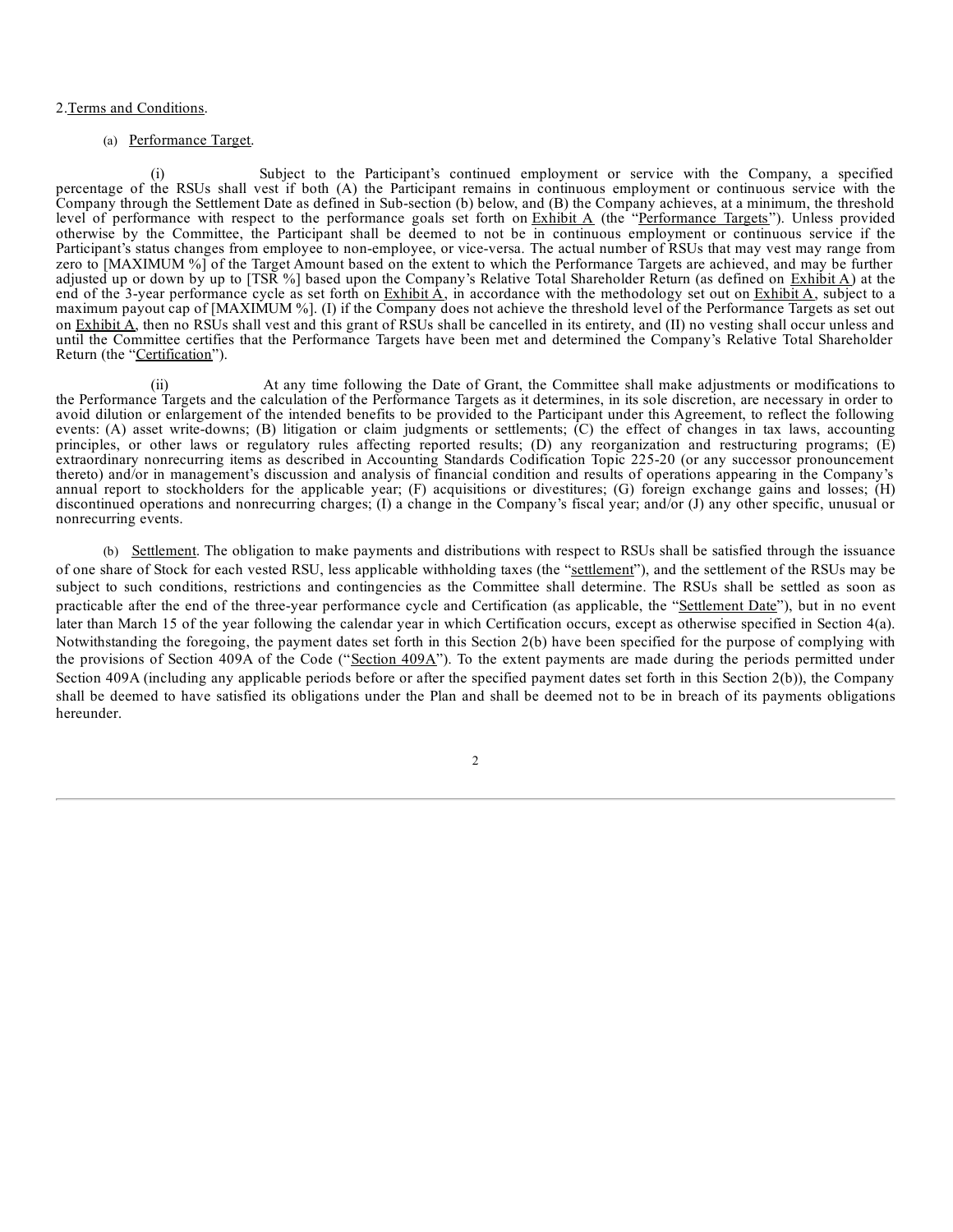(c) Dividends and Voting Rights. Subject to the limitation set forth in Exhibit A (8), each RSU subject to this grant shall be credited with dividend equivalents equal to the dividends (including extraordinary dividends if so determined by the Committee) declared and paid to other shareholders of the Company in respect of one share of Stock. Dividend equivalents shall not bear interest. On the Settlement Date, such dividend equivalents in respect of each vested RSU shall be settled by delivery to the Participant of a number of shares of Stock equal to the quotient obtained by dividing (i) the aggregate accumulated value of such dividend equivalents by (ii) the Fair Market Value of a share of Stock on the date that is 14 days prior to the Settlement Date or other applicable vesting date set forth in Section 3(b), rounded down to the nearest whole share, less any applicable withholding taxes. No dividend equivalents shall be accrued for the benefit of the Participant with respect to record dates occurring prior to the Date of Grant, or with respect to record dates occurring on or after the date, if any, on which the Participant has forfeited the RSUs. The Participant shall have no voting rights with respect to the RSUs or any dividend equivalents.

## 3.Termination of Employment or Service with the Company.

(a) Termination by the Company for Cause. If the Participant's employment or service with the Company terminates for Cause, then all outstanding RSUs shall immediately terminate on the date of termination of employment or service.

(b) Death or Disability. If the Participant's employment or service with the Company terminates due to the Participant's death or is terminated by the Company due to the Participant's Disability, then the Participant shall be deemed to have vested on the date of termination in a number of RSUs equal to the product of (i) the Target Amount of RSUs multiplied by (ii) a fraction, the numerator of which is the number of days elapsed during the period commencing on December 1, [PRIOR YEAR] through and including the date of termination, and the denominator of which is the total number of days in the performance cycle, rounded down to the nearest whole RSU, and the remaining unvested portion of the RSUs shall terminate on the date of termination of employment or service. The vested RSUs (and any associated dividend equivalents) shall be settled in accordance with Section 2(b) and 2(c), respectively.

(c) Other Termination. If the Participant's employment or service with the Company terminates for any reason other than as otherwise described in the foregoing provisions of this Section 3 (whether due to voluntary termination, Retirement, termination by the Company without Cause, or otherwise), then all outstanding RSUs shall immediately terminate on the date of termination of employment or service.

(d) Released RSUs. Following Participant's termination of employment or service with the Company for any reason, Participant (or Participant's beneficiary, if applicable) must provide for all Stock underlying released RSUs (including those issued under this Agreement as well as Shares underlying released RSUs issued under any other similar agreement, whether on account of termination or previously released in connection with the vesting terms of such similar agreement) to be liquidated or transferred to a third party broker after all required documentation and tax withholding guidance is received no later than six months following the later of (i) Participant's date of termination or (ii) the latest Settlement Date or other applicable vesting date (whether under this Agreement or a similar agreement) occurring following Participant's termination. If Participant (or Participant's beneficiary, as applicable) fails to liquidate or transfer the Stock prior to the end of the applicable six month period, the Company is hereby authorized and directed by Participant either, in the Company's discretion: (i) to sell any such remaining Stock on Participant's (or Participant's beneficiary's) behalf on the next trading date following the end of such period on which the Company is not prohibited from selling such Stock; or (ii) to transfer such Shares to the Company's stock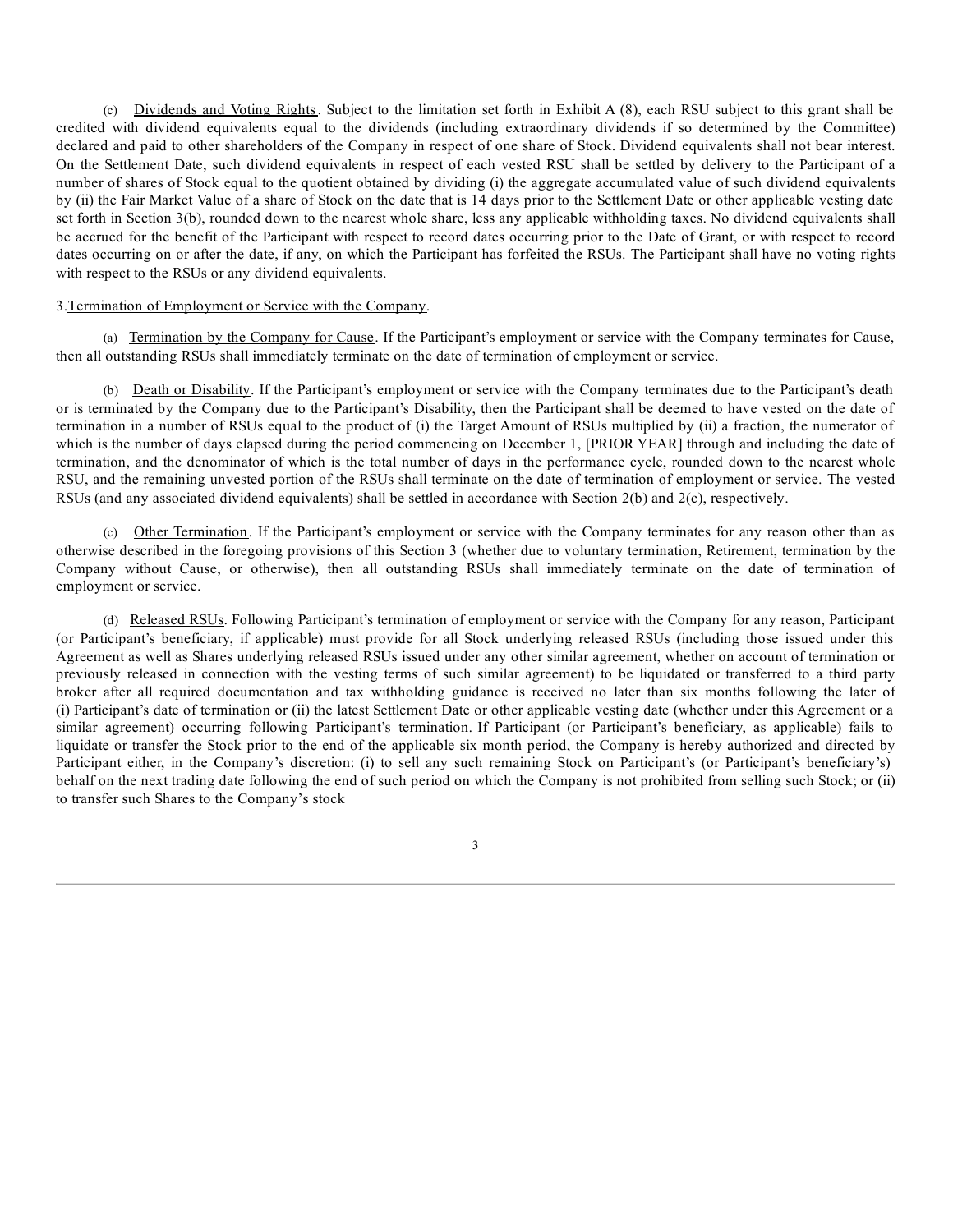transfer agent for registration in Participant's (or Participant's beneficiary's) name. The Company will not be responsible for any gain or loss or taxes incurred with respect to the Stock underlying the released RSUs in connection with such liquidation or transfer.

Except as otherwise provided in Section 3(b), in no event shall any RSUs be settled unless and until both (i) at least the threshold Performance Targets are achieved, and (ii) the Certification occurs.

## 4.Miscellaneous.

(a) Compliance with Legal Requirements. The granting and settlement of the RSUs, and any other obligations of the Company under this Agreement, shall be subject to all applicable federal, state, local and foreign laws, rules and regulations and to such approvals by any regulatory or governmental agency as may be required. If the settlement of the RSUs would be prohibited by law or the Company's dealing rules, the settlement shall be delayed until the earliest date on which the settlement would not be so prohibited.

(b) Transferability. Unless otherwise provided by the Committee in writing, the RSUs shall not be assigned, alienated, pledged, attached, sold or otherwise transferred or encumbered by the Participant other than by will or the laws of descent and distribution and any such purported assignment, alienation, pledge, attachment, sale, transfer or encumbrance shall be void and unenforceable against the Company; provided that, the designation of a beneficiary shall not constitute an assignment, alienation, pledge, attachment, sale, transfer or encumbrance.

(c) Tax Withholding. All distributions under the Plan are subject to withholding of all applicable federal, state, local and foreign taxes, and the Committee may condition the settlement of the RSUs on satisfaction of the applicable withholding obligations. The Company, Carnival plc or any Affiliate of the Company or Carnival plc has the right, but not the obligation, to withhold or retain any Shares or other property deliverable to the Participant in connection with the grant of RSUs or from any compensation or other amounts owing to the Participant the amount (in cash, Shares or other property) of any required tax withholding in respect of the Shares and to take such other action as may be necessary in the opinion of the Company to satisfy all obligations for the payment of such taxes.

## (d) Clawback/Forfeiture.

(i) In the case of fraud, negligence, intentional or gross misconduct or other wrongdoing on the part of Participant (or any other event or circumstance set forth in any clawback policy implemented by the Company, including, without limitation, any clawback policy adopted to comply with the requirements of the Dodd-Frank Wall Street Reform and Consumer Protection Act and any rules or regulations promulgated thereunder) that results in a material restatement of the Company's issued financial statements, such Participant will be required to reimburse the Company for all or a portion, as determined by the Committee in its sole discretion, of any income or gain realized on the settlement of the RSUs or the subsequent sale of shares of Stock acquired upon settlement of the RSUs with respect to any fiscal year in which the Company's financial results are negatively impacted by such restatement. The Participant agrees to and shall be required to repay any such amount to the Company within 30 days after the Company demands repayment. In addition, if the Company is required by law to include an additional "clawback" or "forfeiture" provision to outstanding awards, under the Dodd-Frank Wall Street Reform and Consumer Protection Act or otherwise, then such clawback or forfeiture provision shall also apply to this Agreement as if it had been included on the Date of Grant and the Company shall promptly notify the Participant of such additional provision. In addition, if a Participant has engaged or is engaged in Detrimental Activity after the Participant's employment or service with the Company or its subsidiaries has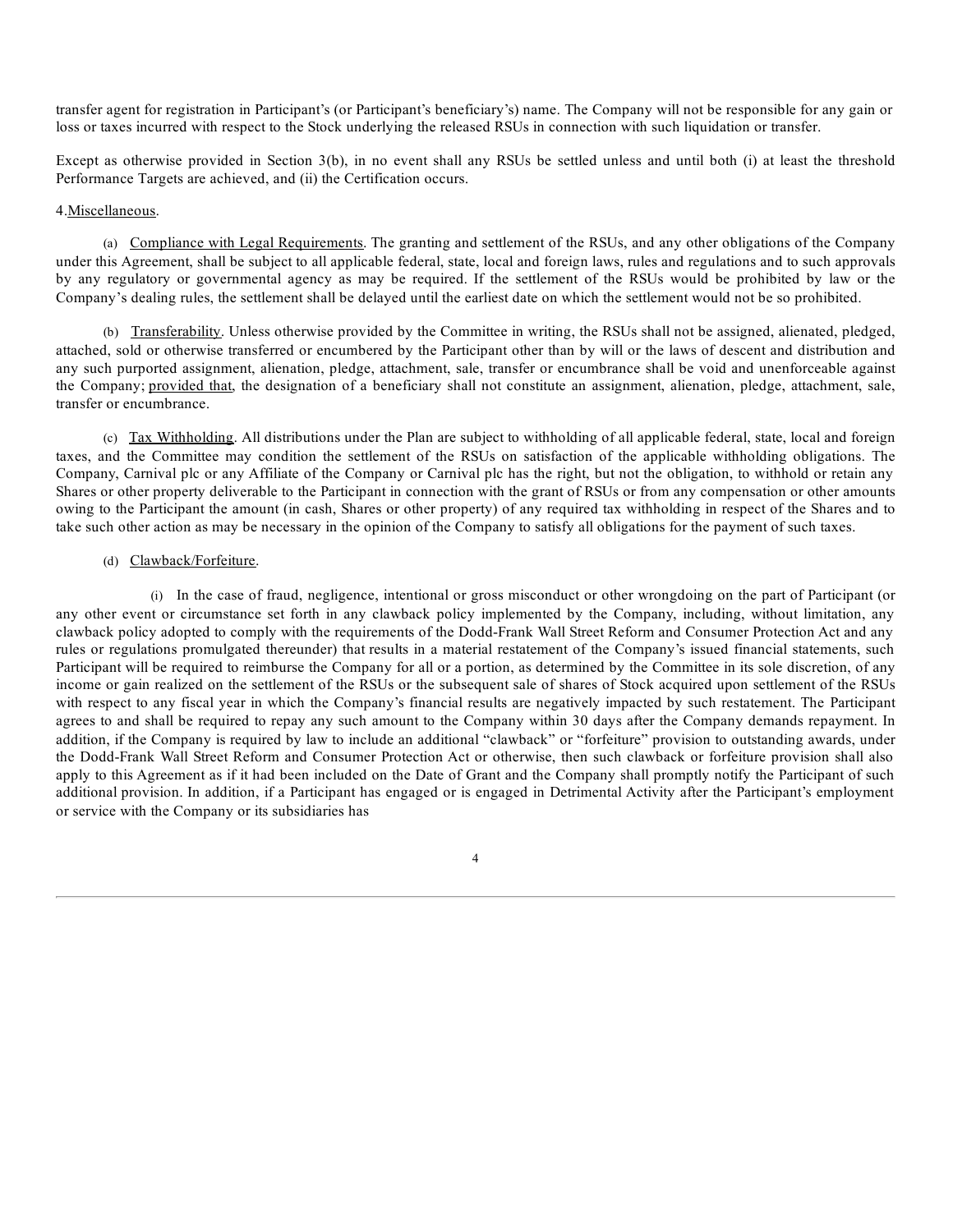ceased, then the Participant, within 30 days after written demand by the Company, shall return any income or gain realized on the settlement of the RSUs or the subsequent sale of shares of Stock acquired upon settlement of the RSUs.

(ii) For purposes of this Agreement, "Detrimental Activity" means any of the following: (i) unauthorized disclosure of any confidential or proprietary information of the Combined Group, (ii) any activity that would be grounds to terminate the Participant's employment or service with the Combined Group for Cause, (iii) whether in writing or orally, maligning, denigrating or disparaging the Combined Group or their respective predecessors and successors, or any of the current or former directors, officers, employees, shareholders, partners, members, agents or representatives of any of the foregoing, with respect to any of their respective past or present activities, or otherwise publishing (whether in writing or orally) statements that tend to portray any of the aforementioned persons or entities in an unfavorable light, or (iv) the breach of any noncompetition, nonsolicitation or other agreement containing restrictive covenants, with the Combined Group. For purposes of the preceding sentence the phrase "the Combined Group" shall mean "any member of the Combined Group or any Affiliate".

(e) No Rights as Stockholder. The Participant shall not be deemed for any purpose to be the owner of any shares of Stock subject to the RSUs. The Company shall not be required to set aside any fund for the payment of the RSUs.

(f) Waiver. Any right of the Company contained in this Agreement may be waived in writing by the Committee. No waiver of any right hereunder by any party shall operate as a waiver of any other right, or as a waiver of the same right with respect to any subsequent occasion for its exercise, or as a waiver of any right to damages. No waiver by any party of any breach of this Agreement shall be held to constitute a waiver of any other breach or a waiver of the continuation of the same breach.

(g) Notices. Any written notices provided for in this Agreement or the Plan shall be in writing and shall be deemed sufficiently given if either hand delivered or if sent by fax or overnight courier, or by postage paid first class mail. Notices sent by mail shall be deemed received three business days after mailing but in no event later than the date of actual receipt. Notices shall be directed, if to the Participant, at the Participant's address indicated by the Company's records, or if to the Company, at the Company's principal executive office.

Severability. The invalidity or unenforceability of any provision of this Agreement shall not affect the validity or enforceability of any other provision of this Agreement, and each other provision of this Agreement shall be severable and enforceable to the extent permitted by law.

(i) No Rights to Continued Employment. Nothing in the Plan, the Grant Certificate or in this Agreement shall be construed as giving the Participant any right to be retained, in any position, as an employee, consultant or director of the Company or its Affiliates or shall interfere with or restrict in any way the right of the Company or its Affiliates, which are hereby expressly reserved, to remove, terminate or discharge the Participant at any time for any reason whatsoever. The rights and obligations of the Participant under the terms and conditions of the Participant's office or employment shall not be affected by this Agreement or the Grant Certificate. The Participant waives all and any rights to compensation and damages in consequence of the termination of the Participant's office or employment with any member of the Combined Group or any of its Affiliates for any reason whatsoever (whether lawfully or unlawfully) insofar as those rights arise, or may arise, from the Participant's ceasing to have rights under or the Participant's entitlement to the RSUs under this Agreement as a result of such termination or from the loss or diminution in value of such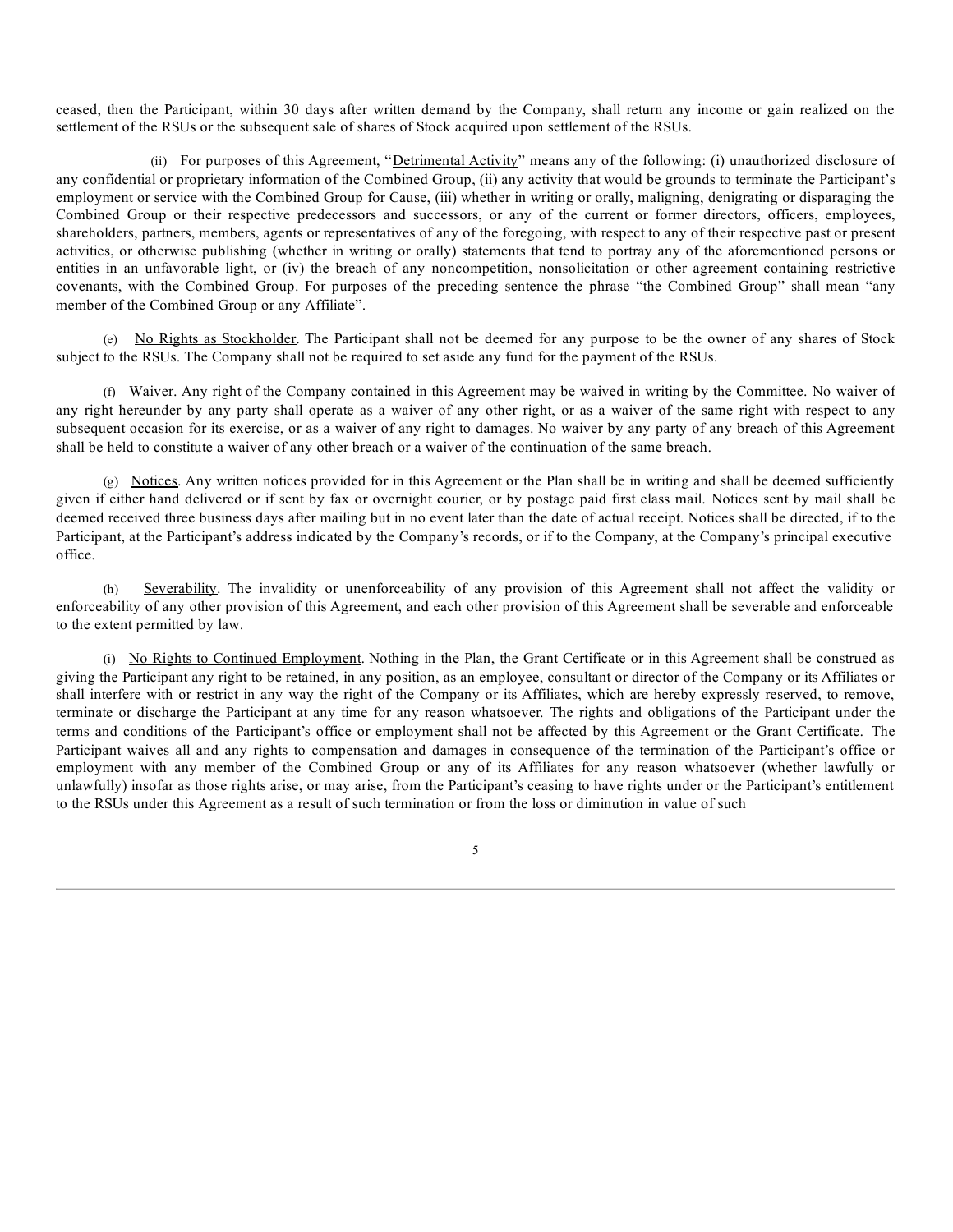rights or entitlements. In the event of conflict between the terms of this Section 4(i) and the Participant's terms of employment, this Section will take precedence.

(j) Beneficiary. If no beneficiary designated in a valid will survives the Participant, the Participant's estate shall be deemed to be the Participant's beneficiary.

(k) Successors. The terms of this Agreement and the Grant Certificate shall be binding upon and inure to the benefit of the Company and its successors and assigns, and of the Participant and the beneficiaries, executors, administrators, heirs and successors of the Participant.

(l) Entire Agreement. This Agreement, the Grant Certificate and the Plan contain the entire agreement and understanding of the parties hereto with respect to the subject matter contained herein and supersede all prior communications, representations and negotiations in respect thereto. No change, modification or waiver of any provision of this Agreement shall be valid unless the same be in writing and signed by the parties hereto, except for any changes permitted without consent of the Participant in accordance with the Plan.

(m) Governing Law; JURY TRIAL WAIVER . This Agreement and the Grant Certificate shall be construed and interpreted in accordance with the laws of the State of Florida without regard to principles of conflicts of law thereof, or principles of conflicts of laws of any other jurisdiction which could cause the application of the laws of any jurisdiction other than the State of Florida. THE PARTIES EXPRESSLY AND KNOWINGLY WAIVE ANY RIGHT TO A JURY TRIAL IN THE EVENT ANY ACTION ARISING UNDER OR IN CONNECTION WITH THIS AGREEMENT AND/OR THE GRANT CERTIFICATE IS LITIGATED OR HEARD IN ANY COURT.

(n) Data Protection. By accepting the grant of the RSUs the Participant agrees and consents:

(i) to the collection, use, processing and transfer by the Company of certain personal information about the Participant, including the Participant's name, home address and telephone number, date of birth, other employee information, details of the RSUs granted to the Participant, and of Stock issued or transferred to the Participant pursuant to this Agreement ("Data"); and

(ii) to the Company transferring Data to any subsidiary or Affiliate of the Company for the purposes of implementing, administering and managing this Agreement; and

(iii) to the use of such Data by any person for such purposes; and

(iv) to the transfer to and retention of such Data by third parties in connection with such purposes.

(o) Headings. The headings of the Sections hereof are provided for convenience only and are not to serve as a basis for interpretation or construction, and shall not constitute a part, of this Agreement.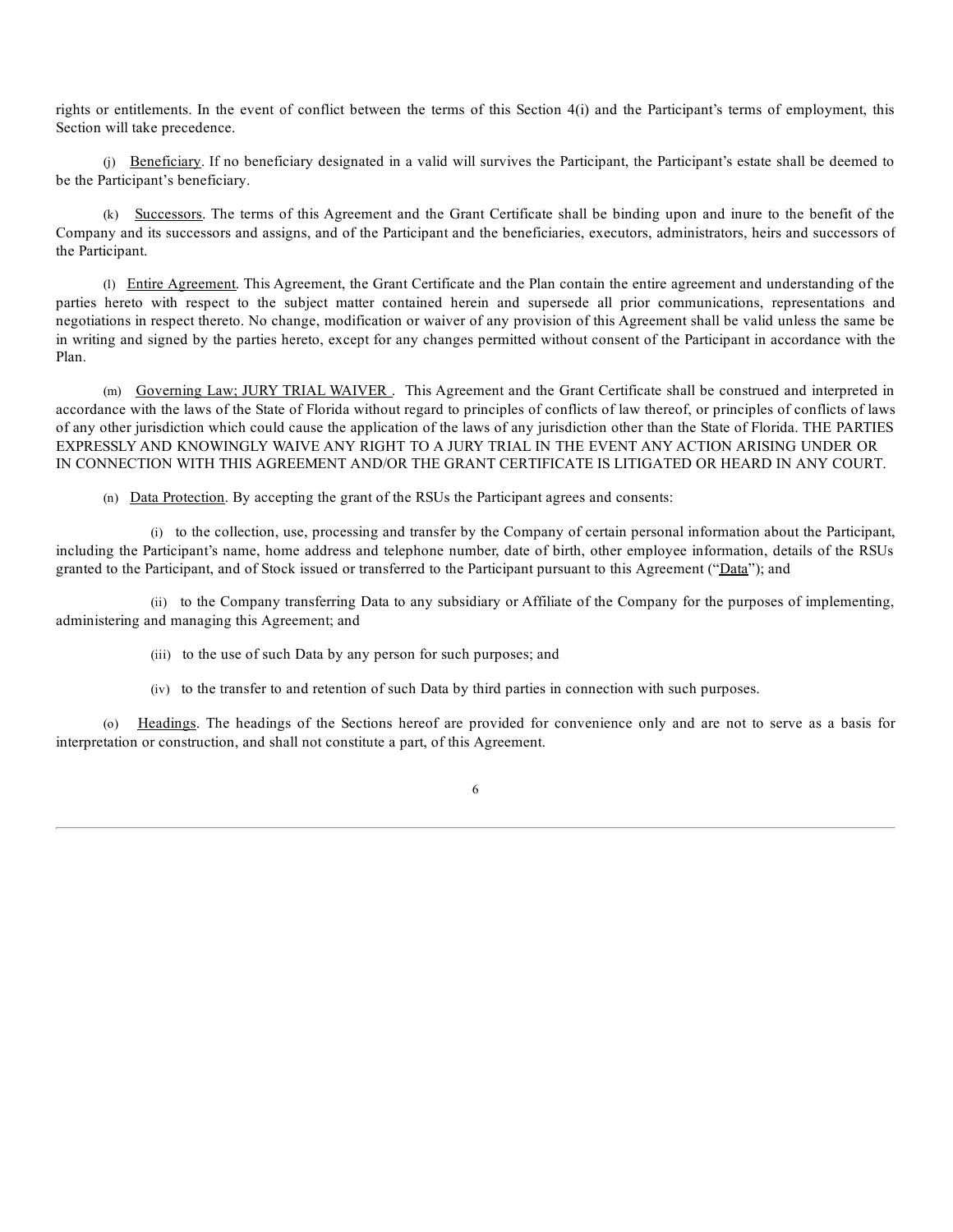## **Performance Target and Relative Total Shareholder Return Vesting Matrix**

The percentage of the Target Amount of RSUs that shall vest will be based upon the extent to which the Combined Group's non-GAAP annual operating income ("OI"), as adjusted for [ANNUALADJUSTMENTS] for each of the three fiscal years in the [PERFORMANCE PERIOD DATES] performance cycle ("Performance Cycle") exceeds the Combined Group's [ANNUAL BASELINE OI] ([WEIGHT %] weighting); and (ii) the extent to which the Combined Group's non-GAAP return on invested capital ("ROIC") at the end of the Performance Cycle compares to the performance goals for such period ([WEIGHT %] weighting); and (iii) as modified at the end of the Performance Cycle for the Company's Relative Total Shareholder Return, in accordance with this Exhibit. All OI and/or ROIC figures referred to herein along with any figures used to obtain OI and/or ROIC are determined on a non-GAAP basis as set forth herein.

# [PERFORMANCE-BASED CRITERIA FOR AWARD]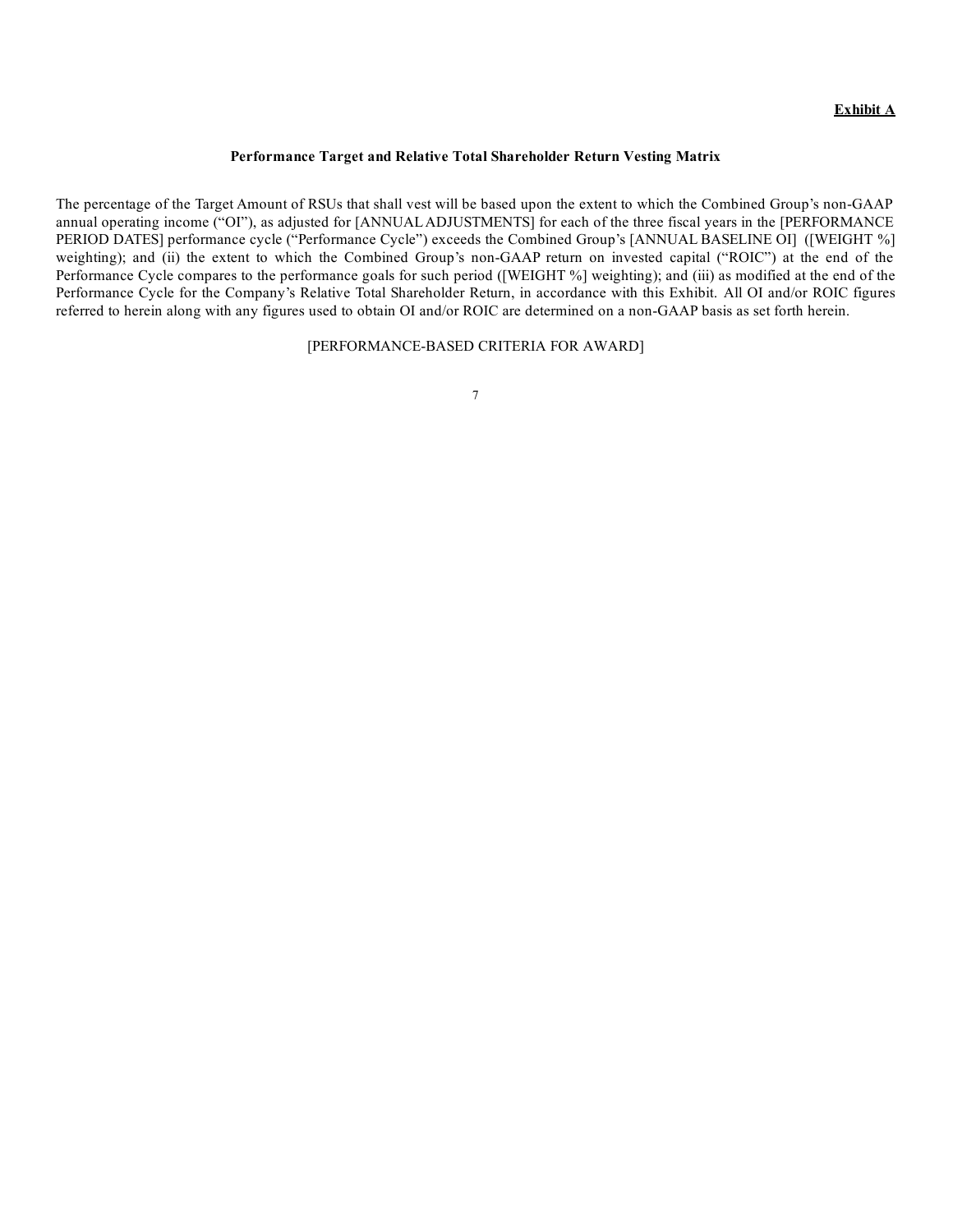# **FORM OF CARNIVAL PLC PERFORMANCE‑BASED RESTRICTED STOCK UNIT AGREEMENT FOR THE CARNIVAL PLC 2014 EMPLOYEE SHARE PLAN**

THIS [YEAR] PERFORMANCE-BASED RESTRICTED STOCK UNIT AGREEMENT (this "Agreement"), shall apply to the award of performance-based Restricted Stock Units granted to employees of Carnival plc, a corporation organized under the laws of England and Wales (the "Company"), or employees of an Affiliate, on [DATE] under the [PLAN NAME] (the " Plan") that are evidenced by a Grant Certificate that specifically refers to this Agreement (the "Grant Certificate").

WHEREAS, the Company has adopted the Plan, pursuant to which restricted stock units may be granted in respect of the Company's ordinary shares, par value \$1.66 per share ("Stock"); and

WHEREAS, the Compensation Committee of the Company (the "Committee") has determined that it is in the best interests of the Company and its stockholders to grant the restricted stock units provided for herein to the Participant subject to the terms set forth herein.

NOW, THEREFORE, for and in consideration of the premises and the covenants of the parties contained in this Agreement, and for other good and valuable consideration, the receipt of which is hereby acknowledged, the parties hereto, for themselves, their successors and assigns, hereby agree as follows:

## 1. Grant of Restricted Stock Units.

(a) Grant. The Company hereby grants to the individual named in the Grant Certificate (the "Participant") a target number of restricted stock units (the "RSUs") set forth in Participant's Grant Certficate (the "Target Amount"), on the terms and conditions set forth in the Grant Certificate, the Plan and this Agreement. Each RSU represents the right to receive payment in respect of one share of Stock as of the Settlement Date (as defined below), to the extent the Participant is vested in such RSUs as of the Settlement Date, subject to the terms of this Agreement, the Grant Certificate and the Plan. The RSUs are subject to the restrictions described herein, including forfeiture under the circumstances described in Section 3 hereof (the "Restrictions"). The Restrictions shall lapse and the RSUs shall vest and become nonforfeitable in accordance with Section 2 and Section 3 hereof.

(b) Incorporation by Reference, Etc. The provisions of the Plan and the Grant Certificate are hereby incorporated herein by reference. Except as otherwise expressly set forth herein, this Agreement and the Grant Certificate shall be construed in accordance with the provisions of the Plan and any interpretations, amendments, rules and regulations promulgated by the Committee from time to time pursuant to the Plan. Any capitalized terms not otherwise defined in this Agreement or the Grant Certificate shall have the definitions set forth in the Plan. The Committee shall have final authority to interpret and construe the Plan, this Agreement and the Grant Certificate, and to make any and all determinations under them. The Committee's decision shall be binding and conclusive upon the Participant and his legal representative in respect of any questions arising under the Plan, this Agreement or the Grant Certificate. In the event there is any inconsistency between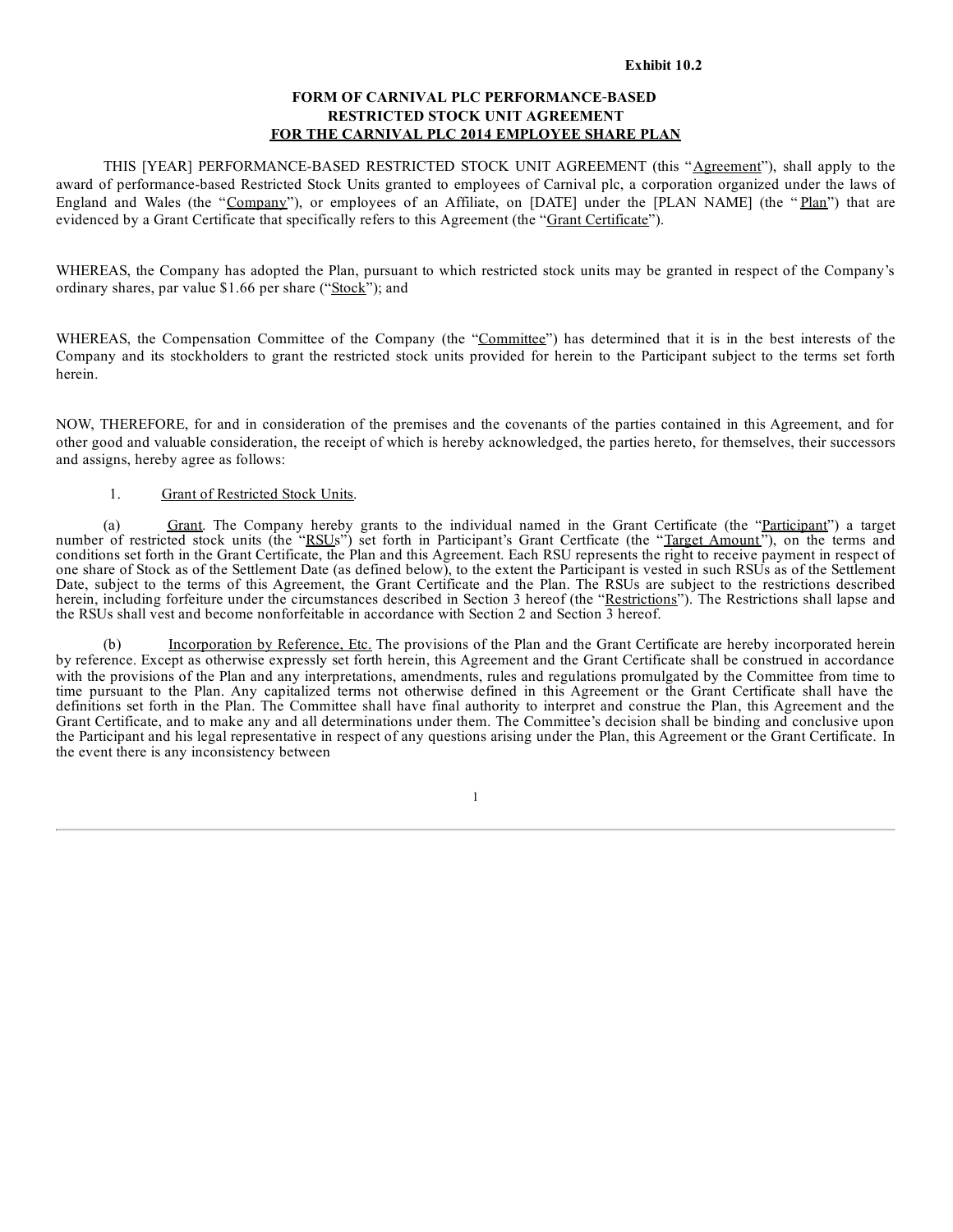the provisions of the Plan and this Agreement or the Grant Certificate, the provisions of the Plan shall govern.

## 2. Terms and Conditions.

## (a) [Performance](#page-1-0) Target.

(i) Subject to the Participant's continued employment or service with the Company, a specified percentage of the RSUs shall vest if both (A) the Participant remains in continuous [employment](#page-19-0) or continuous service with the Company through [th](#page-19-0)e Settlement Date as defined in Sub-section (b) below, and (B) the Company achieves, at a minimum, the threshold level of performance with respect to the [performance](#page-38-0) goals set forth on  $Exhibit A$  (the "Performance Targets"). Unless provided otherwise by the Comm[itte](#page-38-0)e, the Participant shall be deemed to not be in continuous employment or continuous service if the Participant's status changes f[rom](#page-38-0) employee to [non-employee,](#page-38-0) or vice-versa. The actual number of RSUs that may vest may range from zero to [MAXIMUM %] of the Target [Amount](#page-39-0) based on the extent to which the Performance Targets are achieved, and may be further adjusted up or down by up to [TSR %] based upon the Company's Relative Total Shareholder Return (as defined on  $\overline{Exhibit A}$ ) at the end of the 3-year performance cycle as set forth on [Exhibi](#page-39-0)t A, in accordance with the methodology set out on Exhibit A, subject to a maximum [p](#page-39-0)ayout cap of [MAXIMUM %]. (I) if the Company does not achieve the threshold level of the Performance Targets as set out on Exhibit A, then no RSUs shall vest [and](#page-39-0) this grant of RSUs shall be cancelled in its entirety, and (II) no vesting shall occur unless and until the Comm[itte](#page-39-0)e certifies that the Performance Targets have been met and determined the Company's Relative Total Shareholder Return [\(th](#page-39-0)e "Certificatio[n"\).](#page-39-0)

[\(ii\)](#page-40-0) At any time following the Date of Grant, the Committee shall make adjustments or modifications to [th](#page-40-0)e [Performance](#page-42-0) Targets and the calculation of the Performance Targets as it determines, in its sole discretion, are necessary in order to avoid dilution or enlargement of the intended benefits to be provided to the Participant under this Agreement, to reflect the follo[win](#page-42-0)g events: (A) asset write-downs; (B) litigation or claim judgments or settlements; (C) the effect of changes in tax laws, accounting principles, or other laws or regulatory rules affecting reported results; (D) any reorganization and restructuring programs; (E) extraordinary nonrecurring items as described in Accounting Standards Codification Topic 225-20 (or any successor pronouncement thereto) and/or in management's discussion and analysis of financial condition and results of operations appearing in the Company's annual report to stockholders for the applicable year;  $(F)$  acquisitions or divestitures;  $(G)$  foreign exchange gains and losses;  $(H)$ discontinued operations and nonrecurring charges; (I) a change in the Company's fiscal year; and/or (J) any other specific, unusual or nonrecurring events.

(b) Settlement. The obligation to make payments and distributions with respect to RSUs shall be satisfied through the issuance of one share of Stock for each vested RSU, less applicable withholding taxes (the "settlement"), and the settlement of the RSUs may be subject to such conditions, restrictions and contingencies as the Committee shall determine. The RSUs shall be settled as soon as practicable after the end of the three-year performance cycle and Certification (as applicable, the "Settlement Date"), but in no event later than March 15 of the year following the calendar year in which Certification occurs, except as otherwise specified in Section 4(a). Notwithstanding the foregoing, the payment dates set forth in this Section 2(b) have been specified for the purpose of complying with the provisions of Section 409A of the Code ("Section 409A"). To the extent payments are made during the periods permitted under Section 409A (including any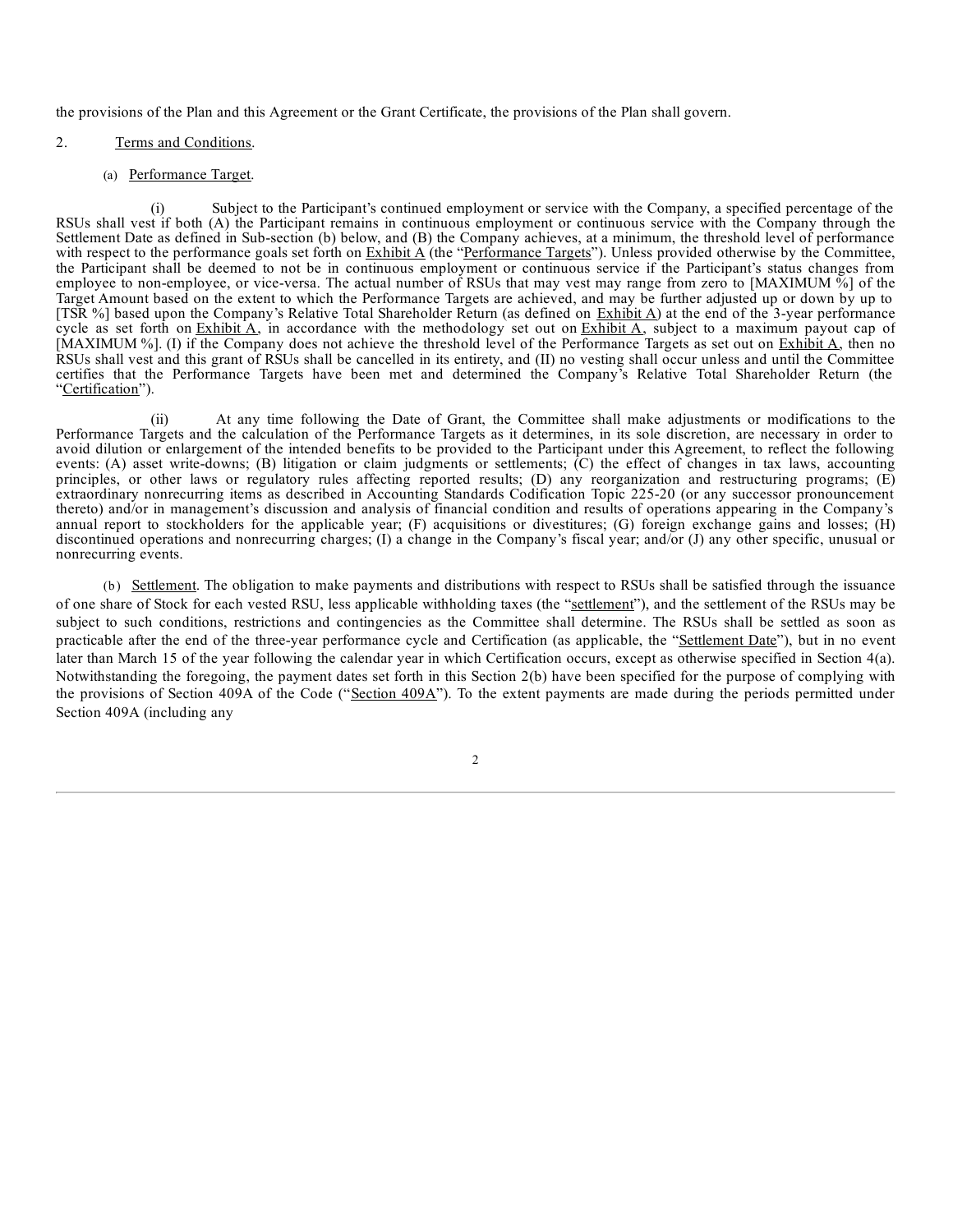applicable periods before or after the specified payment dates set forth in this Section 2(b)), the Company shall be deemed to have satisfied its obligations under the Plan and shall be deemed not to be in breach of its payments obligations hereunder.

( c ) Dividends and Voting Rights. Subject to the limitation set forth in Exhibit A (8), each RSU subject to this grant shall be credited with dividend equivalents equal to the dividends (including extraordinary dividends if so determined by the Committee) declared and paid to other shareholders of the Company in respect of one share of Stock. Dividend equivalents shall not bear interest. On the Settlement Date, such dividend equivalents in respect of each vested RSU shall be settled by delivery to the Participant of a number of shares of Stock equal to the quotient obtained by dividing (i) the aggregate accumulated value of such dividend equivalents by (ii) the Fair Market Value of a share of Stock on the date that is 14 days prior to the Settlement Date or other applicable vesting date set forth in Section 3(b), rounded down to the nearest whole share, less any applicable withholding taxes. No dividend equivalents shall be accrued for the benefit of the Participant with respect to record dates occurring prior to the Date of Grant, or with respect to record dates occurring on or after the date, if any, on which the Participant has forfeited the RSUs. The Participant shall have no voting rights with respect to the RSUs or any dividend equivalents.

## 3. Termination of Employment or Service with the Company.

(a) Termination by the Company for Cause. If the Participant's employment or service with the Company terminates for Cause, then all outstanding RSUs shall immediately terminate on the date of termination of employment or service.

(b) Death or Disability. If the Participant's employment or service with the Company terminates due to the Participant's death or is terminated by the Company due to the Participant's Disability, then the Participant shall be deemed to have vested on the date of termination in a number of RSUs equal to the product of (i) the Target Amount of RSUs multiplied by (ii) a fraction, the numerator of which is the number of days elapsed during the period commencing on December 1, [PRIOR YEAR] through and including the date of termination, and the denominator of which is the total number of days in the performance cycle, rounded down to the nearest whole RSU, and the remaining unvested portion of the RSUs shall terminate on the date of termination of employment or service. The vested RSUs (and any associated dividend equivalents) shall be settled in accordance with Section 2(b) and 2(c), respectively.

( c ) Other Termination. If the Participant's employment or service with the Company terminates for any reason other than as otherwise described in the foregoing provisions of this Section 3 (whether due to voluntary termination, Retirement, termination by the Company without Cause, or otherwise), then all outstanding RSUs shall immediately terminate on the date of termination of employment or service.

(d) Released RSUs. Following Participant's termination of employment or service with the Company for any reason, Participant (or Participant's beneficiary, if applicable) must provide for all Stock underlying released RSUs (including those issued under this Agreement as well as Shares underlying released RSUs issued under any other similar agreement, whether on account of termination or previously released in connection with the vesting terms of such similar agreement) to be liquidated or transferred to a third party broker after all required documentation and tax withholding guidance is received no later than six months following the later of (i) Participant's date of termination or (ii) the latest Settlement Date or other applicable vesting date (whether under this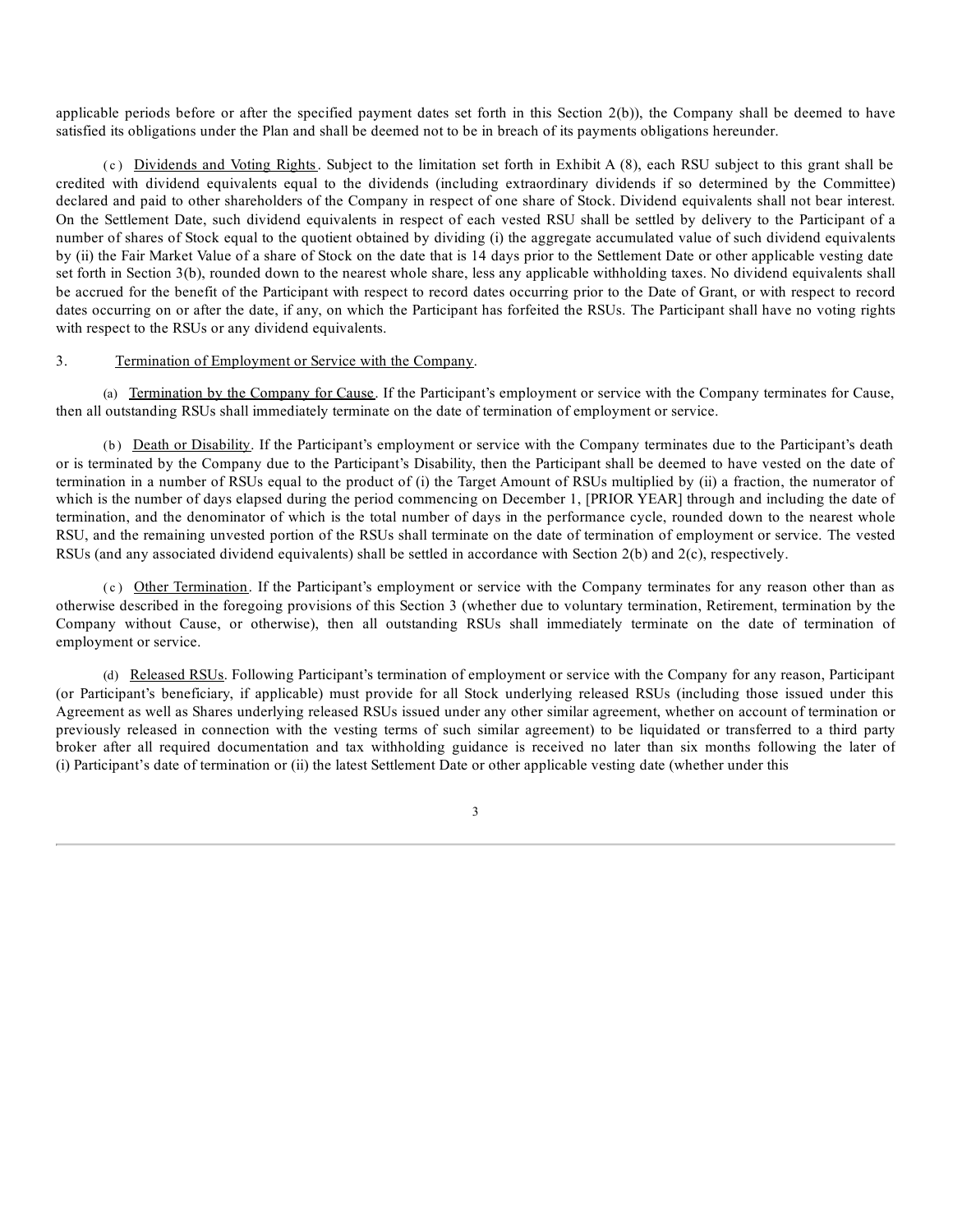Agreement or a similar agreement) occurring following Participant's termination. If Participant (or Participant's beneficiary, as applicable) fails to liquidate or transfer the Stock prior to the end of the applicable six month period, the Company is hereby authorized and directed by Participant either, in the Company's discretion: (i) to sell any such remaining Stock on Participant's (or Participant's beneficiary's) behalf on the next trading date following the end of such period on which the Company is not prohibited from selling such Stock; or (ii) to transfer such Shares to the Company's stock transfer agent for registration in Participant's (or Participant's beneficiary's) name. The Company will not be responsible for any gain or loss or taxes incurred with respect to the Stock underlying the released RSUs in connection with such liquidation or transfer.

Except as otherwise provided in Section 3(b), in no event shall any RSUs be settled unless and until both (i) at least the threshold Performance Targets are achieved, and (ii) the Certification occurs.

## 4. Miscellaneous.

(a) Compliance with Legal Requirements. The granting and settlement of the RSUs, and any other obligations of the Company under this Agreement, shall be subject to all applicable federal, state, local and foreign laws, rules and regulations and to such approvals by any regulatory or governmental agency as may be required. If the settlement of the RSUs would be prohibited by law or the Company's dealing rules, the settlement shall be delayed until the earliest date on which the settlement would not be so prohibited.

(b) Transferability. Unless otherwise provided by the Committee in writing, the RSUs shall not be assigned, alienated, pledged, attached, sold or otherwise transferred or encumbered by the Participant other than by will or the laws of descent and distribution and any such purported assignment, alienation, pledge, attachment, sale, transfer or encumbrance shall be void and unenforceable against the Company; provided that, the designation of a beneficiary shall not constitute an assignment, alienation, pledge, attachment, sale, transfer or encumbrance.

(c) Tax Withholding. All distributions under the Plan are subject to withholding of all applicable federal, state, local and foreign taxes, and the Committee may condition the settlement of the RSUs on satisfaction of the applicable withholding obligations. The Company, Carnival plc or any Affiliate of the Company or Carnival plc has the right, but not the obligation, to withhold or retain any Shares or other property deliverable to the Participant in connection with the grant of RSUs or from any compensation or other amounts owing to the Participant the amount (in cash, Shares or other property) of any required tax withholding in respect of the Shares and to take such other action as may be necessary in the opinion of the Company to satisfy all obligations for the payment of such taxes.

## (d) Clawback/Forfeiture.

(i) In the case of fraud, negligence, intentional or gross misconduct or other wrongdoing on the part of Participant (or any other event or circumstance set forth in any clawback policy implemented by the Company, including, without limitation, any clawback policy adopted to comply with the requirements of the Dodd-Frank Wall Street Reform and Consumer Protection Act and any rules or regulations promulgated thereunder) that results in a material restatement of the Company's issued financial statements, such Participant will be required to reimburse the Company for all or a portion, as determined by the Committee in its sole discretion, of any income or gain realized on the settlement of the RSUs or the subsequent sale of shares of Stock acquired upon settlement of the RSUs with respect to any fiscal year in which the Company's financial results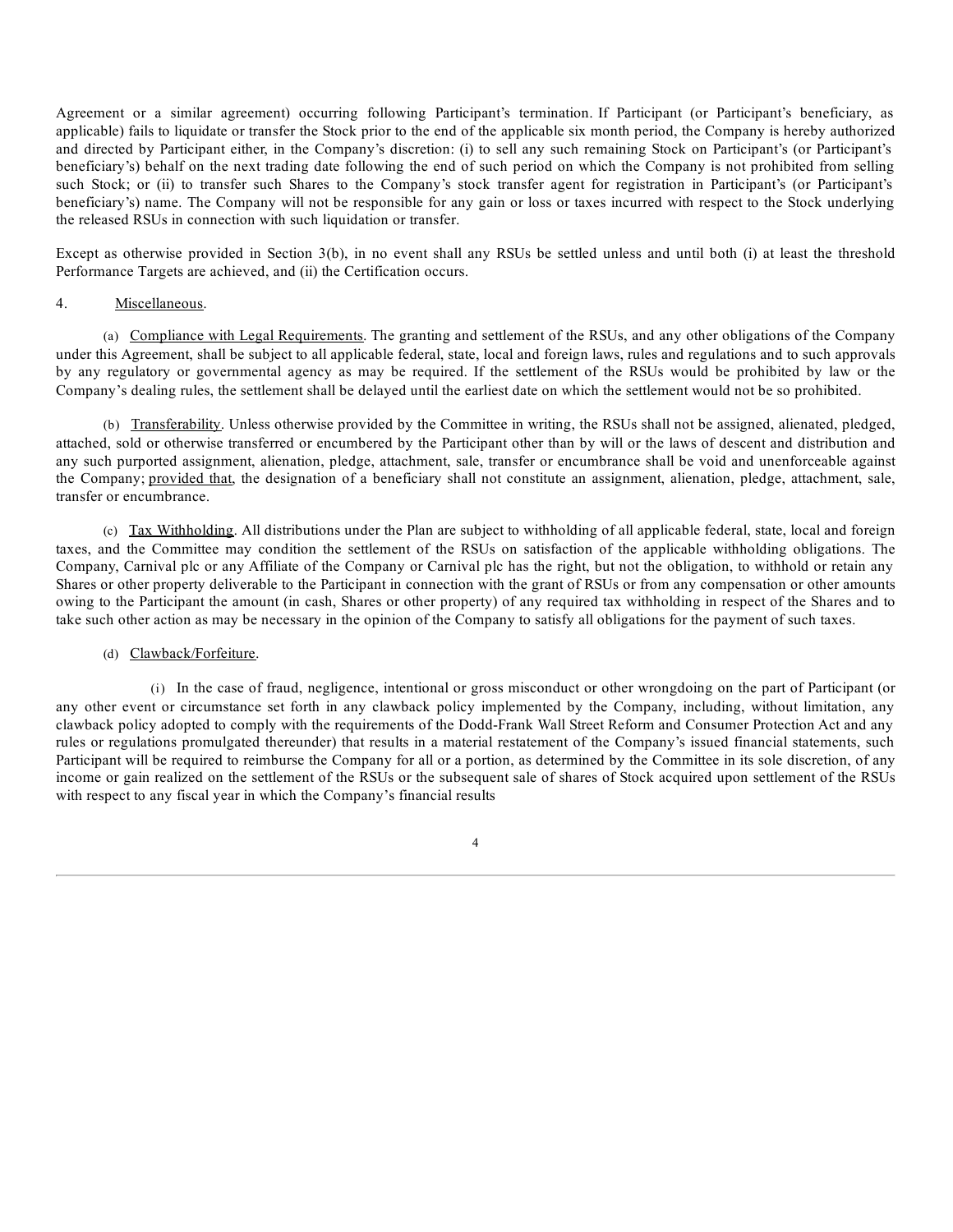are negatively impacted by such restatement. The Participant agrees to and shall be required to repay any such amount to the Company within 30 days after the Company demands repayment. In addition, if the Company is required by law to include an additional "clawback" or "forfeiture" provision to outstanding awards, under the Dodd-Frank Wall Street Reform and Consumer Protection Act or otherwise, then such clawback or forfeiture provision shall also apply to this Agreement as if it had been included on the Date of Grant and the Company shall promptly notify the Participant of such additional provision. In addition, if a Participant has engaged or is engaged in Detrimental Activity after the Participant's employment or service with the Company or its subsidiaries has ceased, then the Participant, within 30 days after written demand by the Company, shall return any income or gain realized on the settlement of the RSUs or the subsequent sale of shares of Stock acquired upon settlement of the RSUs.

(ii) For purposes of this Agreement, "Detrimental Activity" means any of the following: (i) unauthorized disclosure of any confidential or proprietary information of the Combined Group, (ii) any activity that would be grounds to terminate the Participant's employment or service with the Combined Group for Cause, (iii) whether in writing or orally, maligning, denigrating or disparaging the Combined Group or their respective predecessors and successors, or any of the current or former directors, officers, employees, shareholders, partners, members, agents or representatives of any of the foregoing, with respect to any of their respective past or present activities, or otherwise publishing (whether in writing or orally) statements that tend to portray any of the aforementioned persons or entities in an unfavorable light, or (iv) the breach of any noncompetition, nonsolicitation or other agreement containing restrictive covenants, with the Combined Group. For purposes of the preceding sentence the phrase "the Combined Group" shall mean "any member of the Combined Group or any Affiliate".

( e ) No Rights as Stockholder. The Participant shall not be deemed for any purpose to be the owner of any shares of Stock subject to the RSUs. The Company shall not be required to set aside any fund for the payment of the RSUs.

(f) Waiver. Any right of the Company contained in this Agreement may be waived in writing by the Committee. No waiver of any right hereunder by any party shall operate as a waiver of any other right, or as a waiver of the same right with respect to any subsequent occasion for its exercise, or as a waiver of any right to damages. No waiver by any party of any breach of this Agreement shall be held to constitute a waiver of any other breach or a waiver of the continuation of the same breach.

(g) Notices. Any written notices provided for in this Agreement or the Plan shall be in writing and shall be deemed sufficiently given if either hand delivered or if sent by fax or overnight courier, or by postage paid first class mail. Notices sent by mail shall be deemed received three business days after mailing but in no event later than the date of actual receipt. Notices shall be directed, if to the Participant, at the Participant's address indicated by the Company's records, or if to the Company, at the Company's principal executive office.

( h ) Severability. The invalidity or unenforceability of any provision of this Agreement shall not affect the validity or enforceability of any other provision of this Agreement, and each other provision of this Agreement shall be severable and enforceable to the extent permitted by law.

(i) No Rights to Continued Employment. Nothing in the Plan, the Grant Certificate or in this Agreement shall be construed as giving the Participant any right to be retained, in any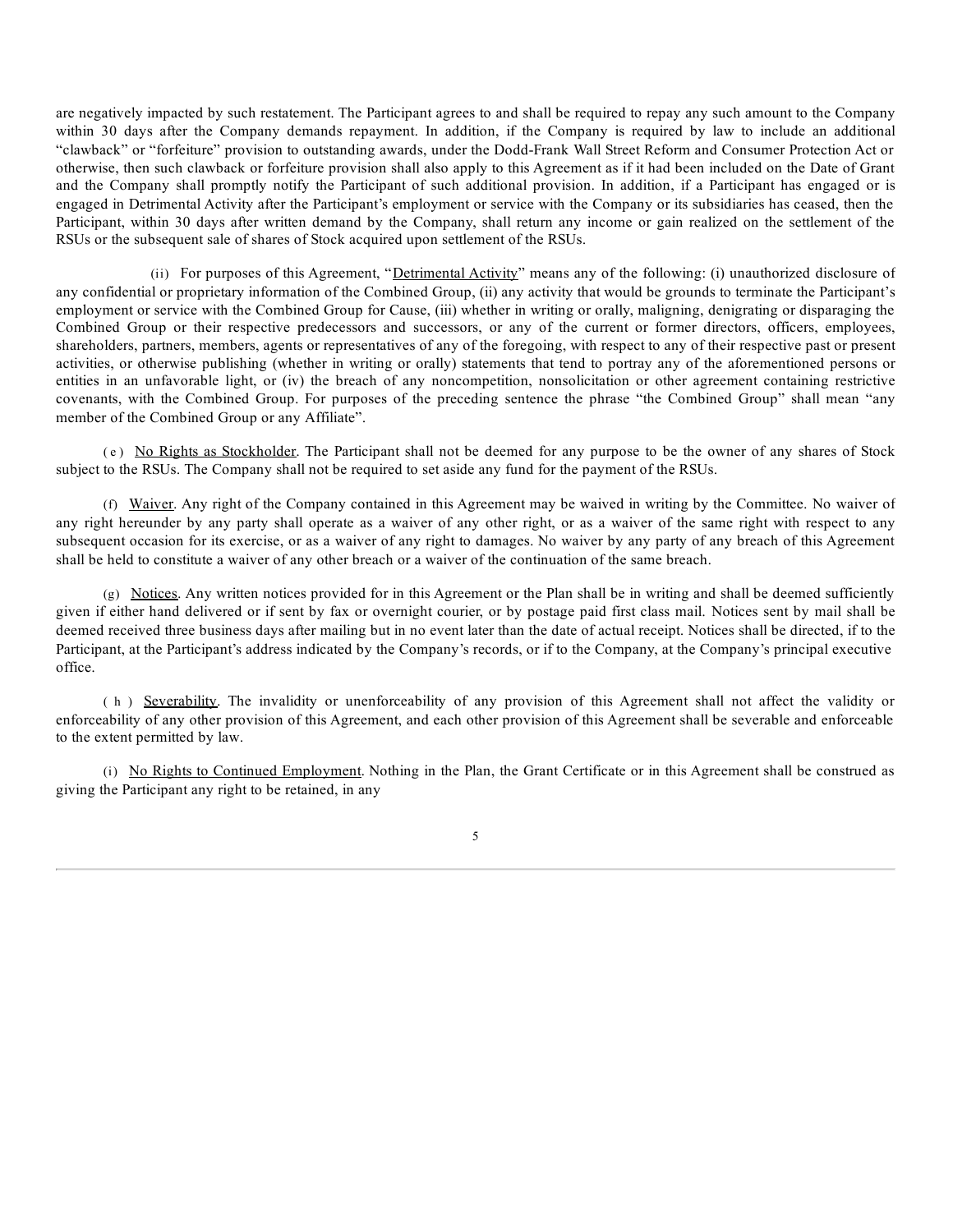position, as an employee, consultant or director of the Company or its Affiliates or shall interfere with or restrict in any way the right of the Company or its Affiliates, which are hereby expressly reserved, to remove, terminate or discharge the Participant at any time for any reason whatsoever. The rights and obligations of the Participant under the terms and conditions of the Participant's office or employment shall not be affected by this Agreement or the Grant Certificate. The Participant waives all and any rights to compensation and damages in consequence of the termination of the Participant's office or employment with any member of the Combined Group or any of its Affiliates for any reason whatsoever (whether lawfully or unlawfully) insofar as those rights arise, or may arise, from the Participant's ceasing to have rights under or the Participant's entitlement to the RSUs under this Agreement as a result of such termination or from the loss or diminution in value of such rights or entitlements. In the event of conflict between the terms of this Section 4(i) and the Participant's terms of employment, this Section will take precedence.

(j) Beneficiary. If no beneficiary designated in a valid will survives the Participant, the Participant's estate shall be deemed to be the Participant's beneficiary.

( k ) Successors. The terms of this Agreement and the Grant Certificate shall be binding upon and inure to the benefit of the Company and its successors and assigns, and of the Participant and the beneficiaries, executors, administrators, heirs and successors of the Participant.

(l) Entire Agreement. This Agreement, the Grant Certificate and the Plan contain the entire agreement and understanding of the parties hereto with respect to the subject matter contained herein and supersede all prior communications, representations and negotiations in respect thereto. No change, modification or waiver of any provision of this Agreement shall be valid unless the same be in writing and signed by the parties hereto, except for any changes permitted without consent of the Participant in accordance with the Plan.

(m) Governing Law; JURY TRIAL WAIVER . This Agreement and the Grant Certificate shall be construed and interpreted in accordance with the laws of the State of Florida without regard to principles of conflicts of law thereof, or principles of conflicts of laws of any other jurisdiction which could cause the application of the laws of any jurisdiction other than the State of Florida. THE PARTIES EXPRESSLY AND KNOWINGLY WAIVE ANY RIGHT TO A JURY TRIAL IN THE EVENT ANY ACTION ARISING UNDER OR IN CONNECTION WITH THIS AGREEMENT AND/OR THE GRANT CERTIFICATE IS LITIGATED OR HEARD IN ANY COURT.

(n) Data Protection. By accepting the grant of the RSUs the Participant agrees and consents:

(i) to the collection, use, processing and transfer by the Company of certain personal information about the Participant, including the Participant's name, home address and telephone number, date of birth, other employee information, details of the RSUs granted to the Participant, and of Stock issued or transferred to the Participant pursuant to this Agreement ("Data"); and

(ii) to the Company transferring Data to any subsidiary or Affiliate of the Company for the purposes of implementing, administering and managing this Agreement; and

(iii) to the use of such Data by any person for such purposes; and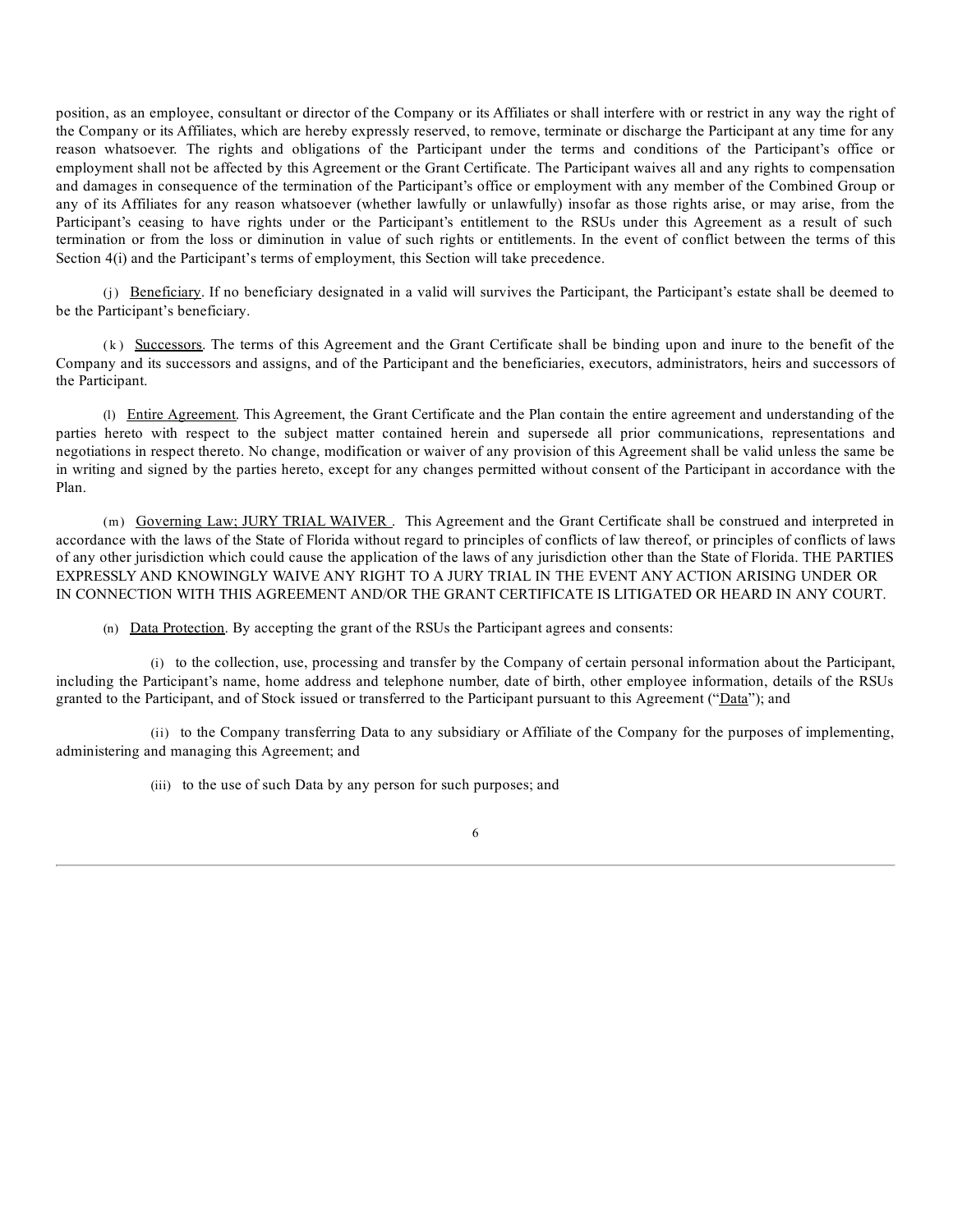(iv) to the transfer to and retention of such Data by third parties in connection with such purposes.

( o ) Headings. The headings of the Sections hereof are provided for convenience only and are not to serve as a basis for interpretation or construction, and shall not constitute a part, of this Agreement.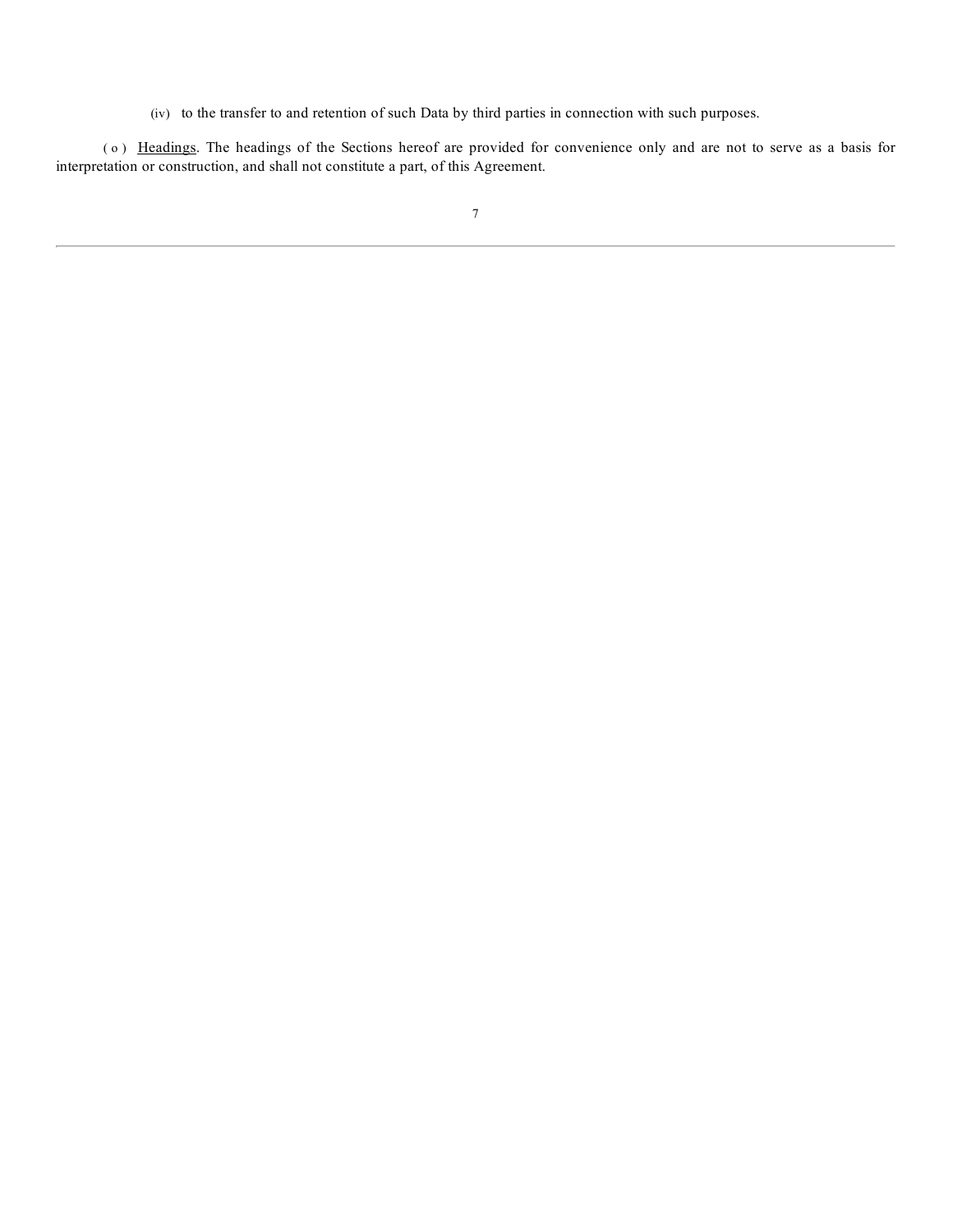## **Exhibit A**

#### **Performance Target and Relative Total Shareholder Return Vesting Matrix**

The percentage of the Target Amount of RSUs that shall vest will be based upon the extent to which the Combined Group's non-GAAP annual operating income ("OI"), as adjusted for [ANNUALADJUSTMENTS] for each of the three fiscal years in the [PERFORMANCE PERIOD DATES] performance cycle ("Performance Cycle") exceeds the Combined Group's [ANNUAL BASELINE OI] ([WEIGHT %] weighting); and (ii) the extent to which the Combined Group's non-GAAP return on invested capital ("ROIC") at the end of the Performance Cycle compares to the performance goals for such period ([WEIGHT %] weighting); and (iii) as modified at the end of the Performance Cycle for the Company's Relative Total Shareholder Return, in accordance with this Exhibit. All OI and/or ROIC figures referred to herein along with any figures used to obtain OI and/or ROIC are determined on a non-GAAP basis as set forth herein.

# [PERFORMANCE-BASED CRITERIA FOR AWARD]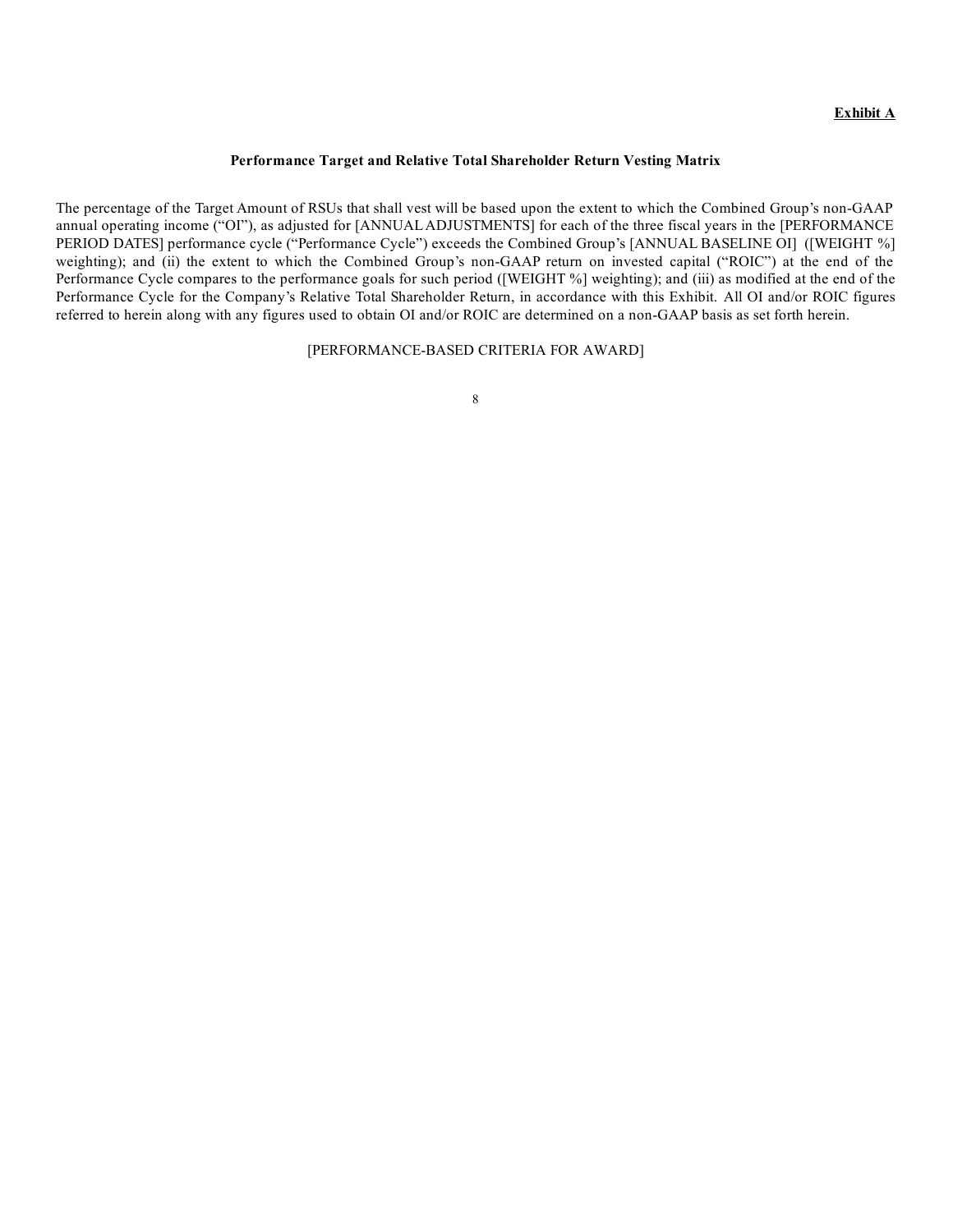# **CARNIVAL CORPORATION & PLC MANAGEMENT INCENTIVE PLAN**

# 1. OBJECTIVE

This Carnival Corporation & plc Management Incentive Plan (the "**Plan**") is designed to focus the attention of certain officers and employees of Carnival Corporation & plc and/or its subsidiaries (the "**Corporation**") on achieving outstanding performance results as reflected in the operating income of the Corporation and, to the extent applicable, the operating income of one or any combination of the following entities, operating companies or business divisions: (1) the Holland America Group, (2) Holland America Line, (3) Seabourn Cruise Line, (4) Carnival Australia, (5) Carnival Cruise Line, (6) Carnival UK, (7) Cunard Line, (8) P&O Cruises, (9) Princess Cruises, (10) Global Fine Arts, (11) Costa Cruises, (12) Costa Asia, (13) AIDA Cruises, or (14) any other operating company of the Corporation (each individually and, as applicable, collectively a "**Brand**"), as well as other relevant measures.

# 2. PLAN ADMINISTRATION

The administrators of the Plan are the Compensation Committees of the Boards of Directors of the Corporation (the "**Compensation Committees**"). Notwithstanding anything herein to the contrary, the Compensation Committees shall administer the Plan and have sole discretion in resolving any questions regarding the administration or terms of the Plan not addressed in this document, as well as in resolving any ambiguities that may exist in this document, with respect to Plan participants who are "**Executive Officers**" (as defined by Rule 16a-1 of the Securities Exchange Act) of the Corporation.

The Compensation Committees may delegate the authority to administer the Plan with respect to participants who are not Executive Officers of the Corporation, as follows:

- A. to a committee comprised of the Chairman, Chief Executive Officer and Chief Human Resources Officer of the Corporation (the "**Senior Management Committee**") with respect to:
	- i. the All Brands Group ("**ABG**") Plan participants who are not Executive Officers (the "**ABG Participants**");
	- ii. the ten (10) highest paid Plan participants (other than any Executive Officers) with respect to any Brand (based on total target compensation) (the "**Top Ten Participants**"); and
	- iii. determining the maximum aggregate bonus amount payable (on a Brand-by-Brand basis) for all Plan participants other than the Executive Officers; and
- B. to the senior most executive of the respective Brands (the "**Senior Brand Leader**") with respect to all other Plan participants other than the Executive Officers.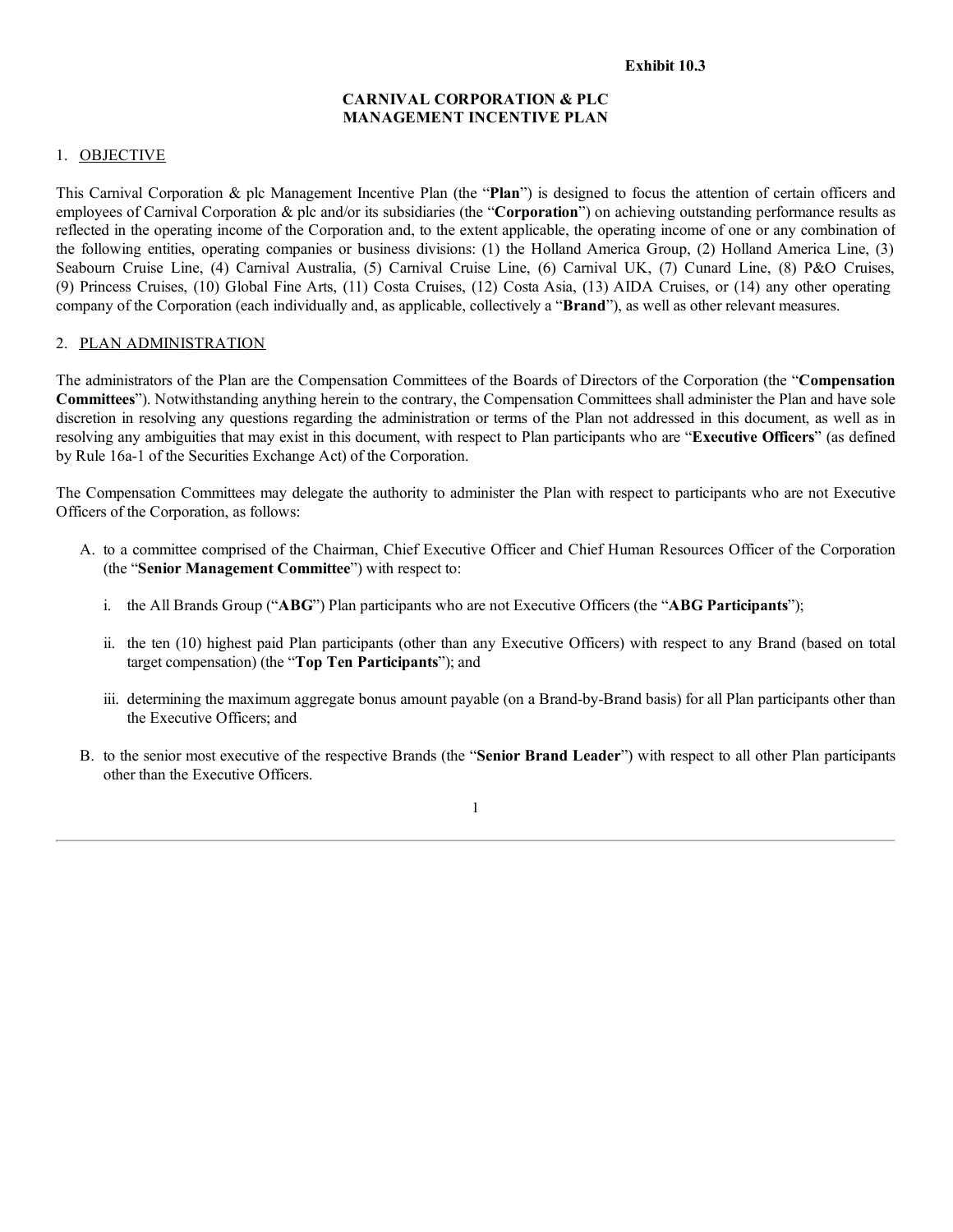The term "**Administrators**" as used hereafter shall refer to the Compensation Committees with respect to bonus determinations for the Executive Officers participating in the Plan; to the Senior Management Committee with respect to bonus determinations for the ABG Participants and Top Ten Participants; and to the applicable Senior Brand Leader with respect to bonus determinations for all other Plan participants (subject to the approval by the Senior Management Committee of the aggregate amount of cash bonus payable to all Plan [participants](#page-1-0) for a particular Brand other than the Executive Officers).

# 3. PLAN [YEAR](#page-19-0)

The "**Plan Year**" shall be the [12-month](#page-38-0) period ending November 30 of each year.

# 4. PARTI[CIPATION](#page-38-0)

Prior to the [commencement](#page-39-0) of each Plan Year, the applicable Administrators shall determine which employees shall participate in [the](#page-39-0) Plan for such Plan Year.

In general, all employees of the [Corporation](#page-39-0) at the level of Vice President and above and who are not covered by a separate ince[ntiv](#page-39-0)e plan of the Corporation or a subsidiary or operating unit of the Corporation shall be eligible to participate in the Plan. In their discretion, the [Admi](#page-40-0)nistrators may select other employees to participate in the Plan or establish separate criteria to determine the b[onu](#page-40-0)s of [specified](#page-42-0) employees.

Persons who commence employment or are promoted to an eligible position following the beginning of the Plan Year may, with the approval of the applicable Administrators, be allowed to participate in the Plan.

In order to receive a cash bonus under the Plan, a participant must be employed by the Corporation or one of its subsidiaries on the day the bonus is paid (and, with respect to employees of Carnival Australia or Carnival UK, not have given or received notice of termination); provided, however, that if a participant is on a leave of absence (other than, with respect to employees of Carnival Australia or Carnival UK, paid annual leave) that does not meet the requirements of The Family and Medical Leave Act of 1993 on the day the bonus is paid to the other participants, such bonus shall not be payable until the participant returns to active duty. The only exceptions to this requirement are for participants whose employment is terminated prior to the day the bonus is paid as the result of death, disability or Retirement ("**Early Termination Employees**") or for other circumstances approved by the applicable Administrators on a case-by-case basis. If employment is terminated by reason of death, disability or Retirement, a participant or his/her estate will receive a pro-rata bonus based on the portion of the Plan Year the participant was employed. For purposes of this section, "**Retirement**" means a termination of employment by a participant (A) on or after the earlier of (i) age 65 with at least five years of employment with Carnival Corporation, Carnival plc or any successor thereto and/or their subsidiaries or (ii) age 60 with at least 15 years of employment with Carnival Corporation, Carnival plc or any successor thereto and/or their subsidiaries.

 $\overline{2}$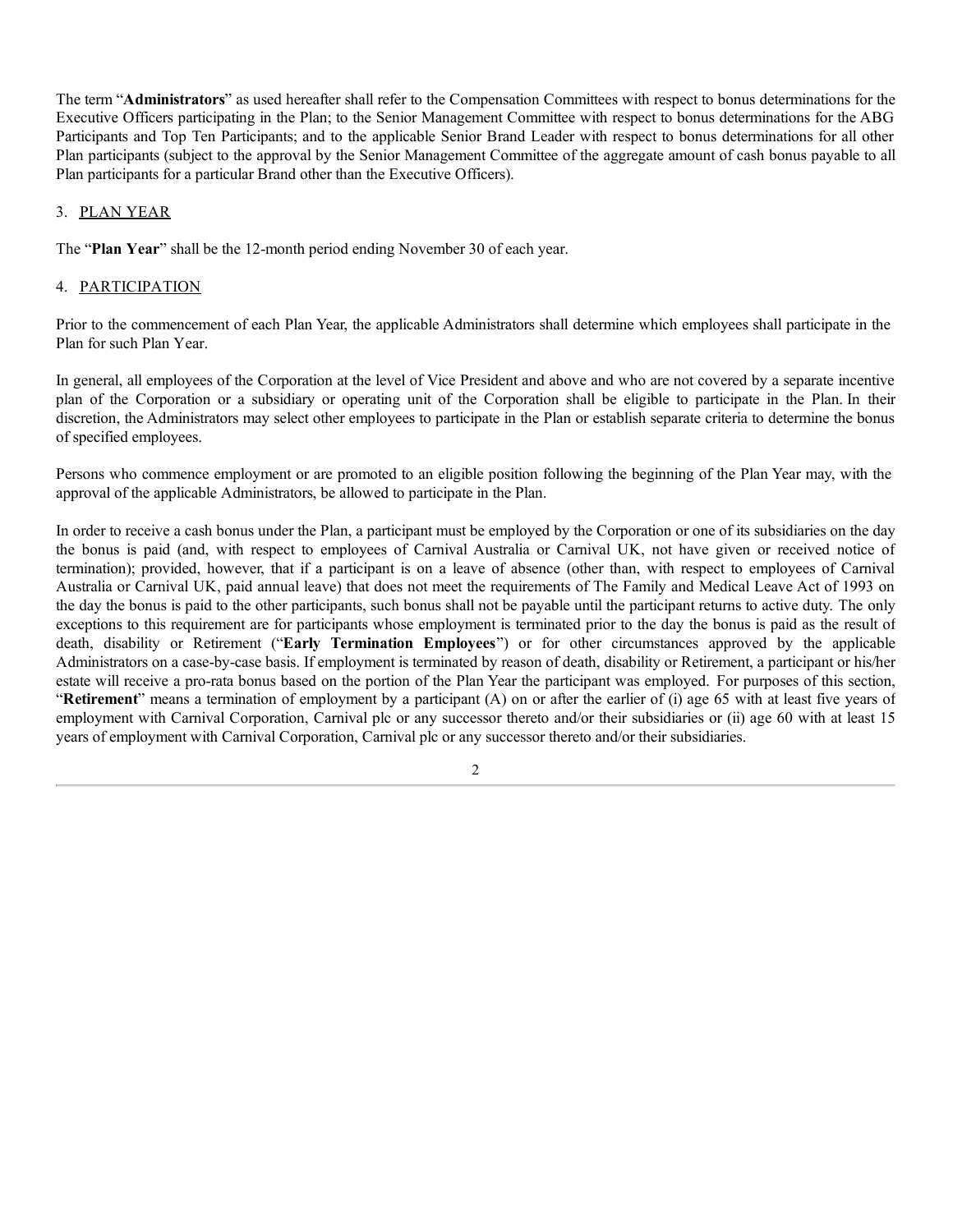Notwithstanding the forgoing, with respect to the chief executive officer of Costa Crociere S.p.A., in order to receive a cash bonus under the Plan, the Employment Contract between Costa Crociere S.p.A. and Costa CEO, as amended from time to time shall have to remain in force, without any notice of termination, until the completion of the applicable Plan Year.

# 5. BONUS

A. For purposes of this Plan, the terms below shall be defined as follows:

- i. The "**Corporation Operating Income**" shall mean the Non-GAAP net income of the Corporation excluding interest income and expense and other non-operating income and expense and income taxes, as reported by the Corporation for the Plan Year.
- ii. The "**Corporation Operating Income Target**" for each Plan Year will be established by the Compensation Committees (or, if delegated to the Senior Management Committee, the Senior Management Committee) as soon as practicable following the commencement of such Plan Year, taking into account historical performance, investor guidance, company/industry growth, the Corporation's annual plan, consultation with management and such other factors as the Compensation Committees (or, if applicable, Senior Management Committee) deem appropriate.
- iii. The "**Brand Operating Income**" with respect to any Brand or group of Brands (a "**Group**") shall mean the Non-GAAP net income of the Brand or Group excluding interest income and expense and other non-operating income and expense and income taxes, as reported by the applicable Brand or Group for the Plan Year.
- iv. The "**Brand Operating Income Target**" for each Plan Year will be established by the Compensation Committees (or, if delegated to the Senior Management Committee, the Senior Management Committee) as soon as practicable following the commencement of such Plan Year, taking into account historical performance, company/industry growth, the Brand's or Group's annual plan, consultation with management and such other factors as the Compensation Committees (or, if applicable, Senior Management Committee) deem appropriate.
- v. The "**Bonus Schedule**" for a Plan Year will be defined as soon as practicable following the commencement of such Plan Year by the Compensation Committees (or, if applicable, Senior Management Committee) in conjunction with the Corporation and Brand Operating Income Targets and will establish the performance levels required to achieve specified payout levels. The performance range in the Bonus Schedule will correspond to a payout range from 0% to 200%.

vi. The "**Target Bonus**" is the preliminary level of bonus for a participant if 100% of the applicable Brand and Corporation Operating Income Targets are achieved, prior to the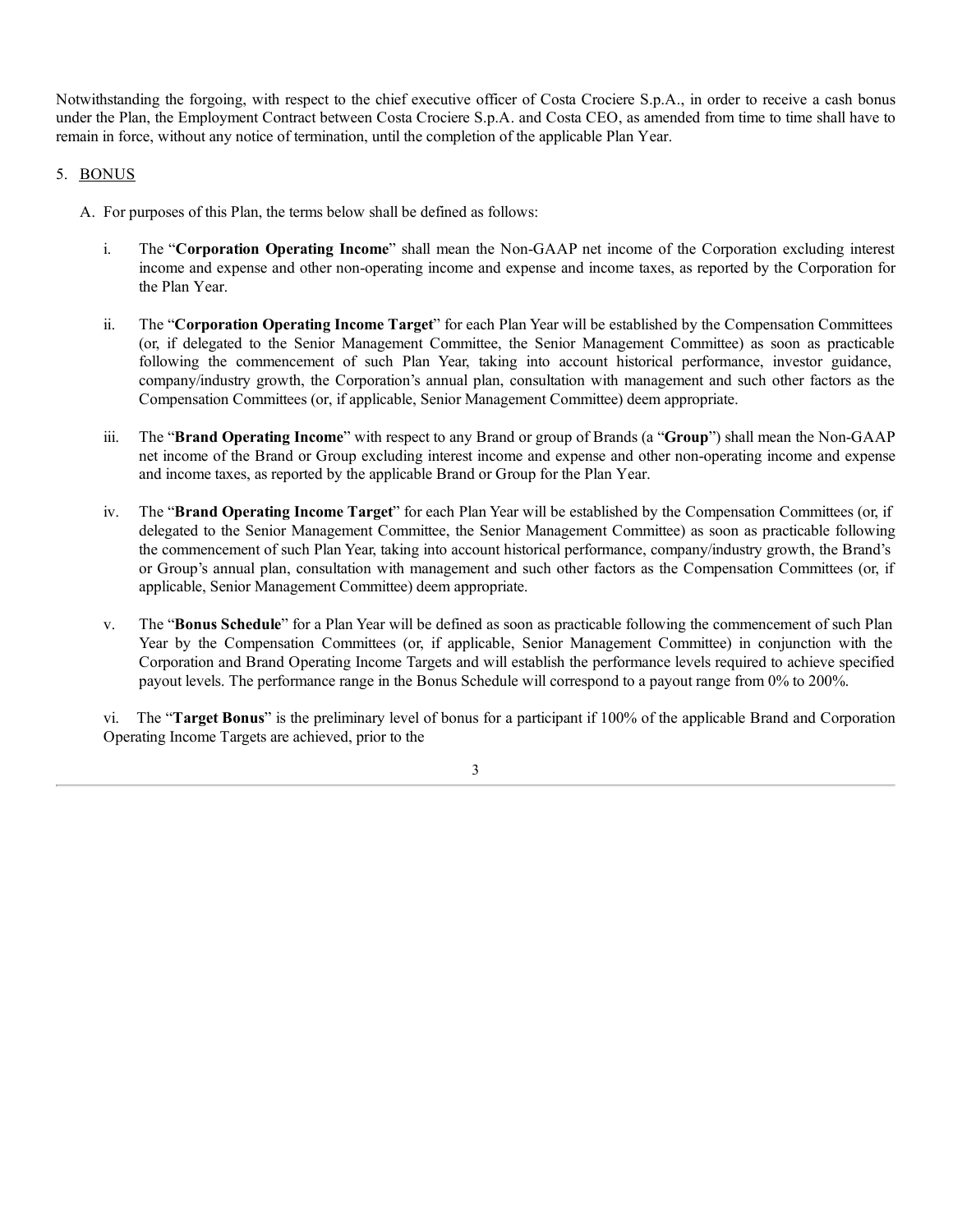Administrators exercising discretion to increase or decrease the bonus payable to a participant as provided in 5.C.ii.

The Compensation Committees (or, if applicable, Senior Management Committee) may, in their discretion, increase or decrease the Brand and/or Corporation Operating Income Targets or establish alternative targets for any reason they deem appropriate. In addition, in the discretion of the Compensation Committees (or, if applicable, Senior Management Committee), certain items, including, but not limited to, gains or losses on ship sales can be excluded from the Brand and/or Corporation Operating Income Targets and the actual Brand and/or Corporation Operating Income for any Plan Year.

- B. As soon as practicable following the commencement of each Plan Year, the applicable Administrators will, in their discretion, establish a Target Bonus (in the currency of his/her base salary) for each participant for the current Plan Year, which Brand Operating Income Targets (which may include one or more Brands and/or Groups), if any, will apply to such participant and the relative weighting of the Brand Operating Income Target (if applicable) and Corporation Operating Income Target for such participant. The Target Bonus may be based on recommendations from the applicable Brands or Brand CEOs, and may, in the Administrators' discretion, be increased or decreased for any reason(s) deemed appropriate by them. Notwithstanding anything herein to the contrary, (i) with respect to Brand CEOs, 50% of the Target Bonus will be based upon achievement of a Brand Operating Income Target and 50% will be based upon achievement of the Corporation Operating Income Target, (ii) for all other non-ABG Plan participants, the relative weighting will either be (x) 35% for the Corporation Operating Income Target and 65% for a Brand Operating Income Target or (y) 25% for the Corporation Operating Income Target and 75% for a Brand Operating Income Target (and it is recommended that director reports to the Brand CEOs be assigned the 35%/65% mix with other participants being assigned the 25%/75% mix), and (iii) for all ABG Plan participants, 100% of the Target Bonus will be based upon the achievement of the Corporation Operating Income Target. The Administrators may, in their sole discretion, establish any other such combination for a participant as deemed appropriate for a given Plan Year.
- C. As soon as practicable days following the end of each Plan Year, the Administrators shall determine each participant's bonus for the prior Plan Year as follows:
	- i. The actual Corporation and Brand Operating Income, adjusted to eliminate the impact of both fuel price and currency for the Plan Year will be confirmed, and the Administrators shall determine the preliminary bonus amount for each participant by reference to the **Bonus Schedule** for the Plan Year and the relative weightings of each of the Brand and Corporation Operating Income Targets, as applicable.
	- ii. The Administrators may then consider other factors deemed, in their discretion, relevant to the performance of the Corporation, including, but not limited to, the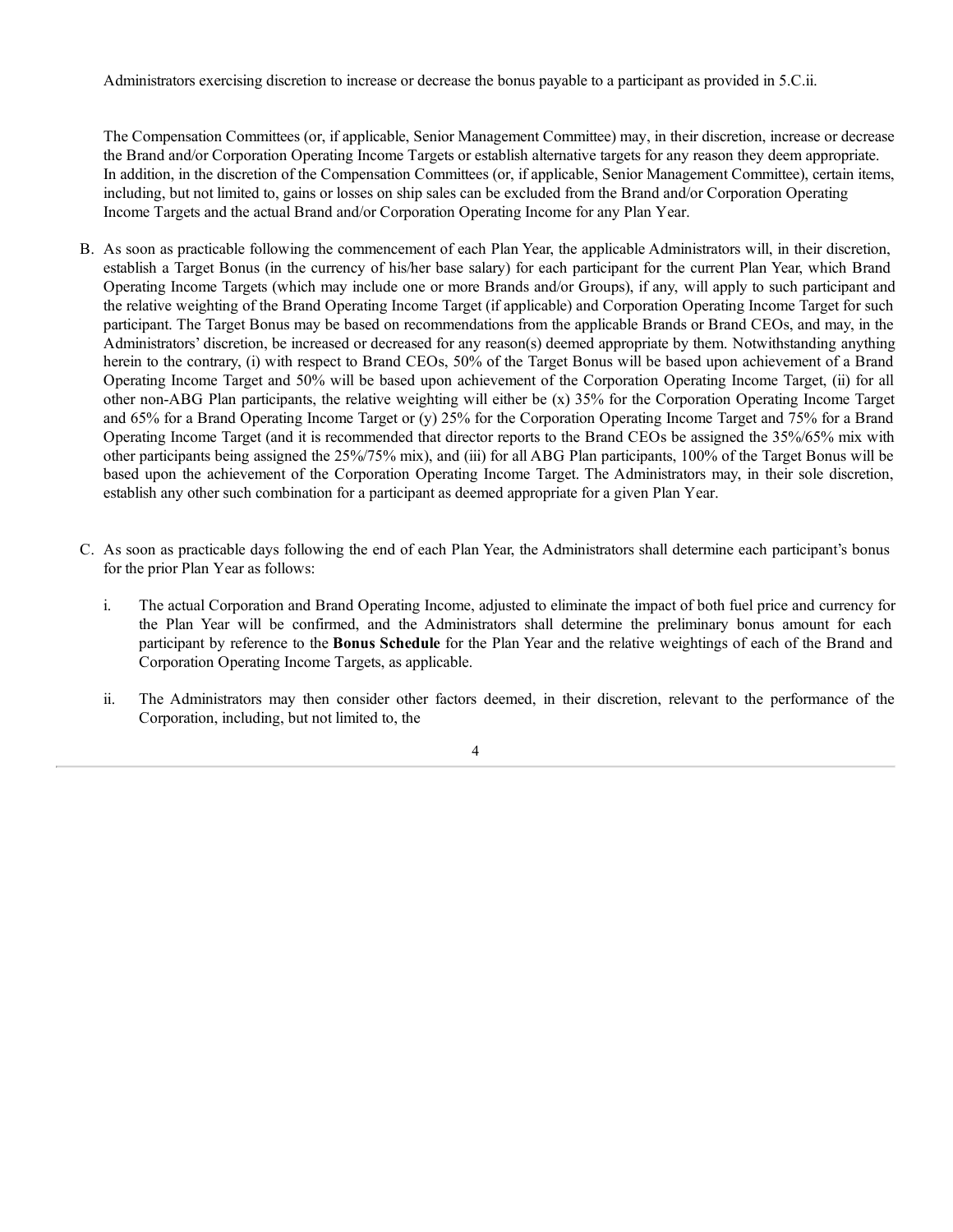impacts of changes in accounting principles, unusual gains and/or losses and other events outside the control of management. The Administrators may also consider other factors it deems, in their discretion, relevant to the performance of the Corporation, the applicable Brand or Group and/or each individual participant, including, but not limited to, operating performance metrics (such as return on investment, revenue yield, costs per available lower berth days), successful implementation of strategic initiatives and business transactions, significant business contracts, departmental accomplishments, executive recruitment, new ship orders, and management of health, environment, safety and security matters. Based on such factors, the Administrators may, in their discretion, increase or decrease the preliminary bonus amount calculated pursuant to Section 5.C.i. by any amount deemed appropriate to determine the final bonus amount. The final bonus amount shall not exceed 200% of the Target Bonus of the participant.

In addition, the Administrators may adjust a participant's bonus amount for any unpaid leaves of absence (or, with respect to employees of Carnival Australia or Carnival UK, any leave of absence other than paid annual leave) regardless of the nature of the leave.

# 6. PAYMENT OF BONUS

Except as otherwise provided in the section entitled "Participation," bonuses shall be paid as soon as administratively practicable following determination of the bonuses by the Administrators. At the discretion of the Administrators, special arrangements may be made for earlier payment to Early Termination Employees.

# Notwithstanding any other provision of this Plan, the issuance of bonuses is at the sole discretion of the Administrators. The **Administrators, in their sole discretion, may increase, decrease or withhold bonuses.**

## 7. DURATION OF PLAN

The Plan will be effective until terminated by the Compensation Committees.

# 8. AMENDMENT OF PLAN

The Compensation Committees may amend the Plan from time to time in such respects as the Compensation Committees may deem advisable

## 9. GOVERNING LAW AND JURISDICTION

For participants employed by Carnival Australia only, the Plan shall be governed by and construed in accordance with the laws of New South Wales and the courts of that state shall have exclusive jurisdiction. For participants employed by Carnival UK only, the Plan shall be governed by and construed in accordance with English law and courts of England shall have exclusive jurisdiction. For all other participants, the Plan shall, to the extent not otherwise governed by the laws of the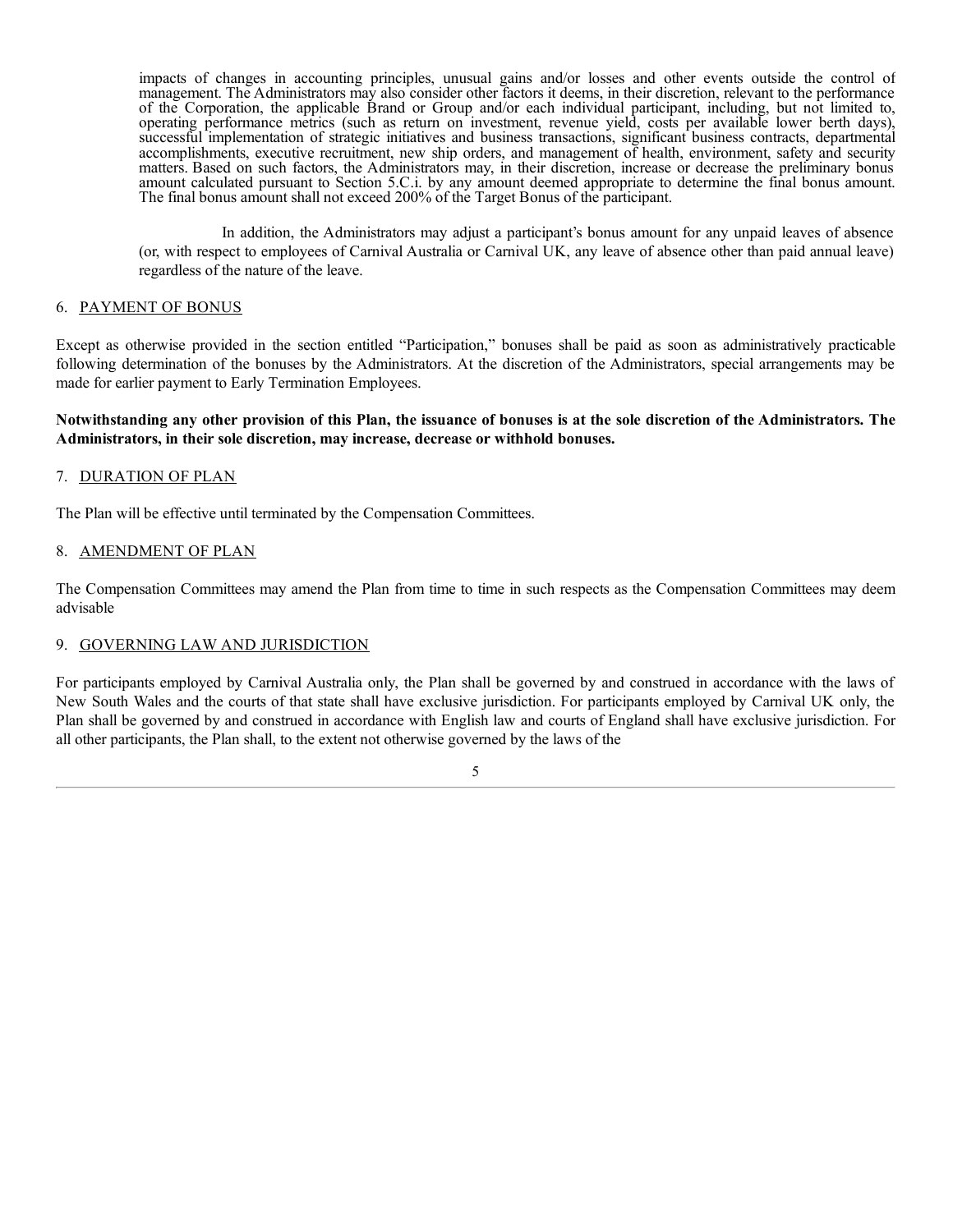United States, be governed by and construed in accordance with the laws of the State of Florida, without giving effect to principles of conflicts of laws.

# 10. CLAWBACK PROVISION

In the case of fraud, negligence, intentional or gross misconduct or other wrongdoing on the part of a Plan participant (or any other event or circumstance set forth in any clawback policy implemented by the Corporation, including, without limitation, any clawback policy adopted to comply with the requirements of the Dodd-Frank Wall Street Reform Act and any rules or regulations promulgated thereunder) that results in a material restatement of the Corporation's issued financial statements, such participant will be required to reimburse the Corporation for all or a portion, as determined by the Administrators , in such Administrators' sole discretion, of any payments received under the Plan with respect to any fiscal year in which the Corporation's financial results are negatively impacted by such restatement. A participant shall be required to repay any such amount to the Corporation within 30 days after the Corporation demands repayment.

#9897619v1 – Carnival Corporation & plc Management Incentive Plan (adopted 2015)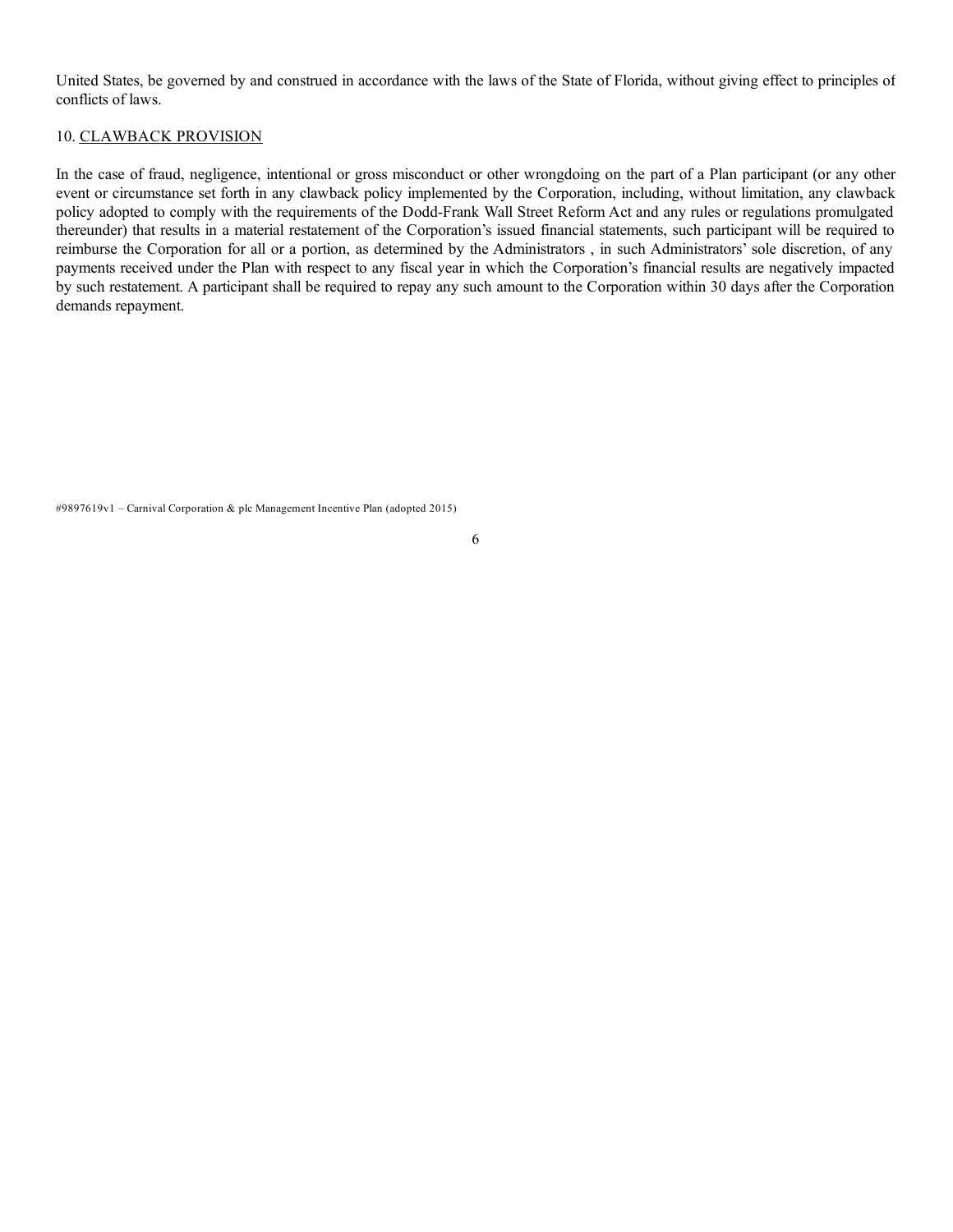## **Exhibit 12**

# **CARNIVAL CORPORATION & PLC Ratio of Earnings to Fixed Charges**

(in millions, except ratios)

|                                      |      | <b>Six Months Ended</b><br>May 31, |                     |  |  |
|--------------------------------------|------|------------------------------------|---------------------|--|--|
|                                      |      |                                    |                     |  |  |
|                                      | 2015 |                                    | 2014(a)             |  |  |
| Net income                           | \$   | 271                                | 78<br><sup>\$</sup> |  |  |
| Income tax expense, net              |      |                                    | 2                   |  |  |
| Income before income taxes           |      | 278                                | 80                  |  |  |
| Fixed charges                        |      |                                    |                     |  |  |
| Interest expense, net                |      | 114                                | 143                 |  |  |
| Interest portion of rent expense (b) |      | 11                                 | 10                  |  |  |
| Capitalized interest                 |      | 10                                 | 11                  |  |  |
| Total fixed charges                  |      | 135                                | 164                 |  |  |
| Fixed charges not affecting earnings |      |                                    |                     |  |  |
| Capitalized interest                 |      | (10)                               | (11)                |  |  |
| Earnings before fixed charges        |      | 403                                | 233                 |  |  |
| Ratio of earnings to fixed charges   |      | 3.0                                | 1.4                 |  |  |

(a) Revised as discussed in Note 1 to the consolidated financial statements.

(b) Represents one-third of rent expense, which we believe to be representative of the interest portion of rent expense.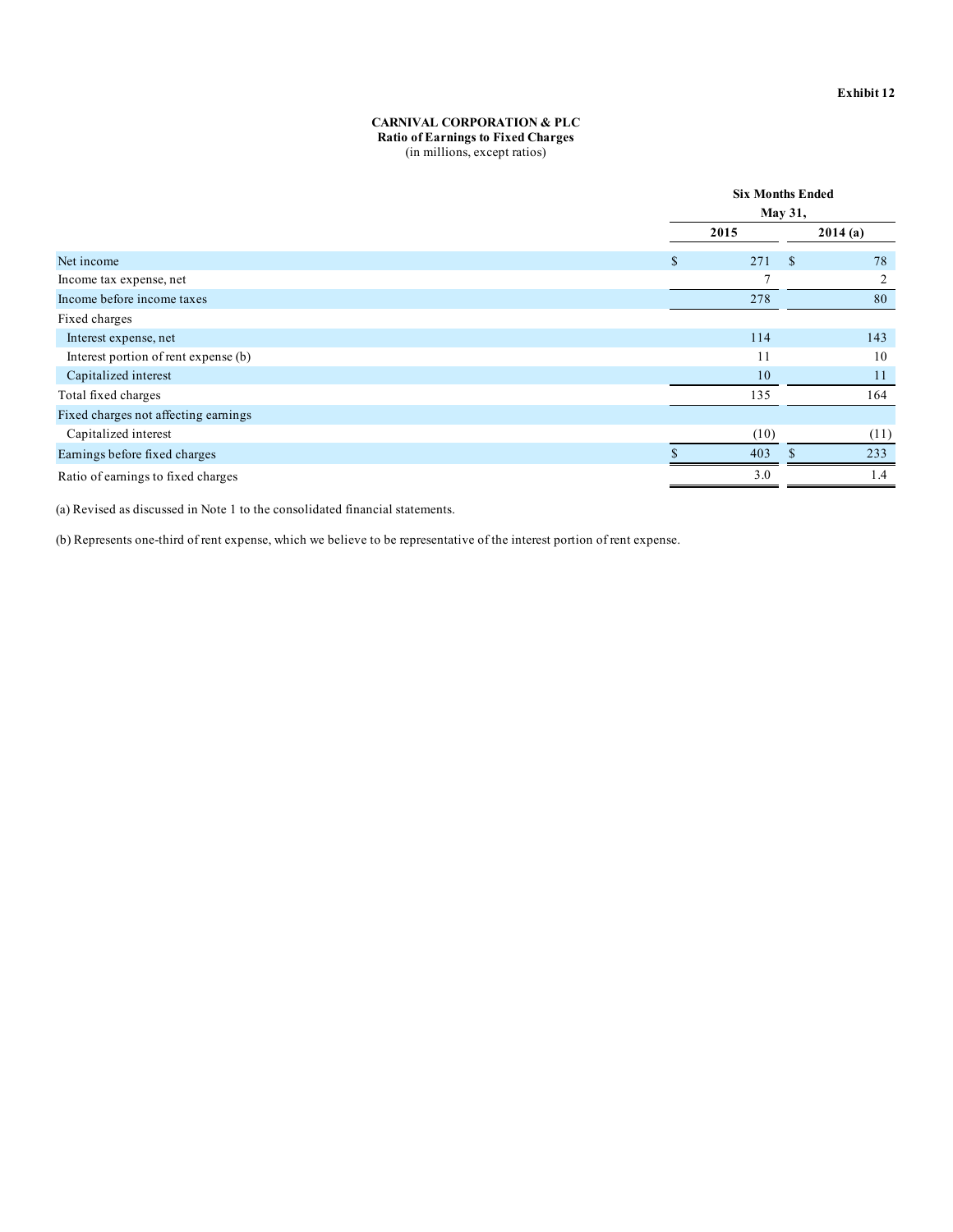## **CONSENT OF INDEPENDENT REGISTERED CERTIFIED PUBLIC ACCOUNTING FIRM**

We hereby consent to the incorporation by reference in Registration Statement on Form S-3 (File No. 333-186338) of Carnival plc, of our report dated January 29, 2015 relating to the financial statements and the effectiveness of internal control over financial reporting, which appears in the Annual Report to Shareholders, which is incorporated in the joint Annual Report on Form 10-K.

/s/ PricewaterhouseCoopers LLP Miami, Florida July 1, 2015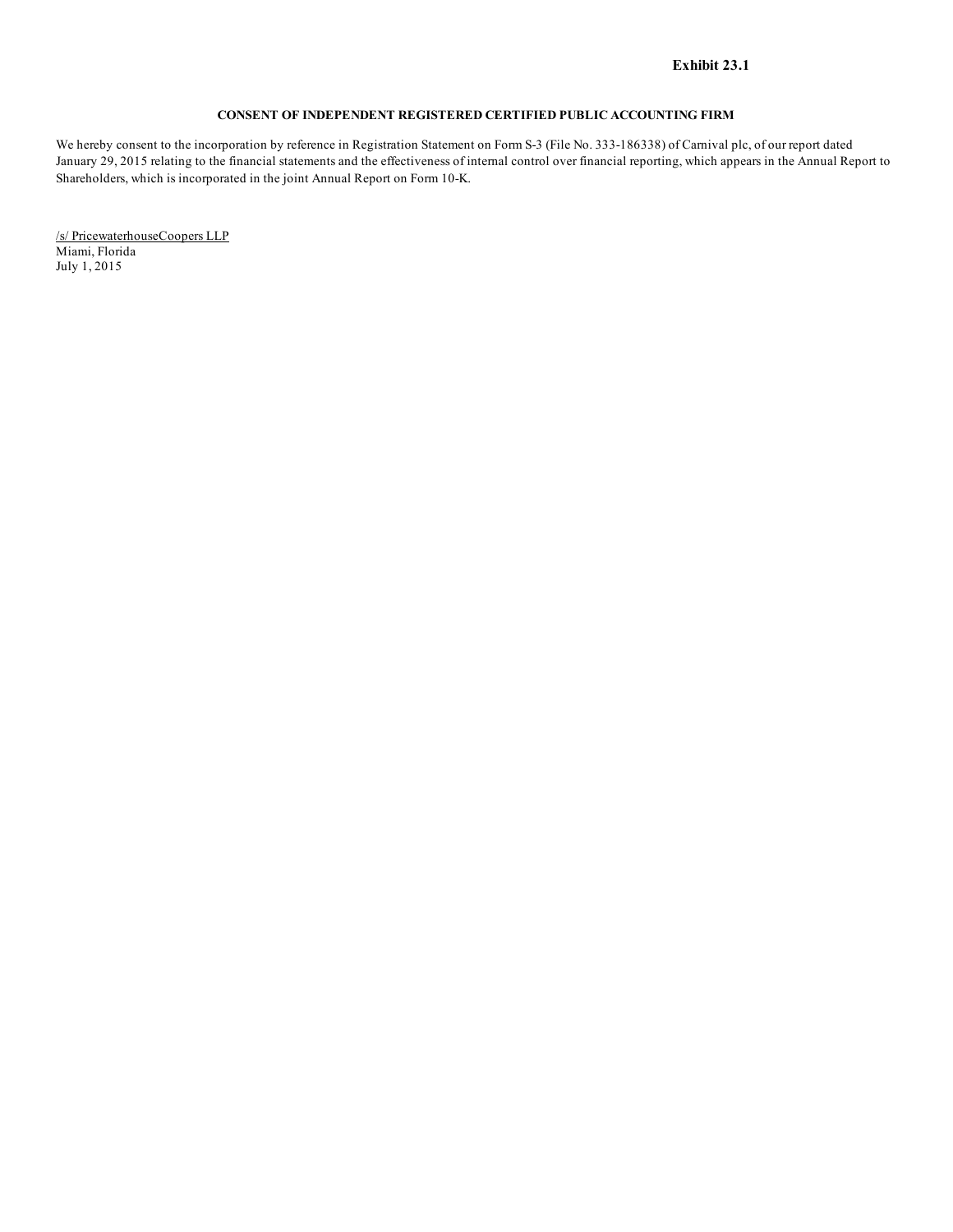I, Arnold W. Donald, certify that:

1. I have reviewed this quarterly report on Form 10-Q of Carnival Corporation;

2. Based on my knowledge, this report does not contain any untrue statement of a material fact or omit to state a material fact necessary to make the statements made, in light of the circumstances under which such statements were made, not misleading with respect to the period covered by this report;

3. Based on my knowledge, the financial statements, and other financial information included in this report, fairly present in all material respects the financial condition, results of operations and cash flows of the registrant as of, and for, the periods presented in this report;

4. The registrant's other certifying officer and I are responsible for establishing and maintaining disclosure controls and procedures (as defined in Exchange Act Rules 13a-15(e) and 15d-15(e)) and internal control over financial reporting (as defined in Exchange Act Rules 13a-15(f) and 15d–15(f)) for the registrant and have:

(a) Designed such disclosure controls and procedures, or caused such disclosure controls and procedures to be designed under our supervision, to ensure that material information relating to the registrant, including its consolidated subsidiaries, is made known to us by others within those entities, particularly during the period in which this report is being prepared;

(b) Designed such internal control over financial reporting, or caused such internal control over financial reporting to be designed under our supervision, to provide reasonable assurance regarding the reliability of financial reporting and the preparation of financial statements for external purposes in accordance with generally accepted accounting principles;

(c) Evaluated the effectiveness of the registrant's disclosure controls and procedures and presented in this report our conclusions about the effectiveness of the disclosure controls and procedures, as of the end of the period covered by this report based on such evaluation; and

(d) Disclosed in this report any change in the registrant's internal control over financial reporting that occurred during the registrant's most recent fiscal quarter (the registrant's fourth fiscal quarter in the case of an annual report) that has materially affected, or is reasonably likely to materially affect, the registrant's internal control over financial reporting; and

5. The registrant's other certifying officer and I have disclosed, based on our most recent evaluation of internal control over financial reporting, to the registrant's auditors and the audit committee of the registrant's board of directors (or persons performing the equivalent functions):

(a) All significant deficiencies and material weaknesses in the design or operation of internal control over financial reporting which are reasonably likely to adversely affect the registrant's ability to record, process, summarize and report financial information; and

(b) Any fraud, whether or not material, that involves management or other employees who have a significant role in the registrant's internal control over financial reporting.

Date: July 1, 2015

By:/s:/ Arnold W. Donald Arnold W. Donald President and Chief Executive Officer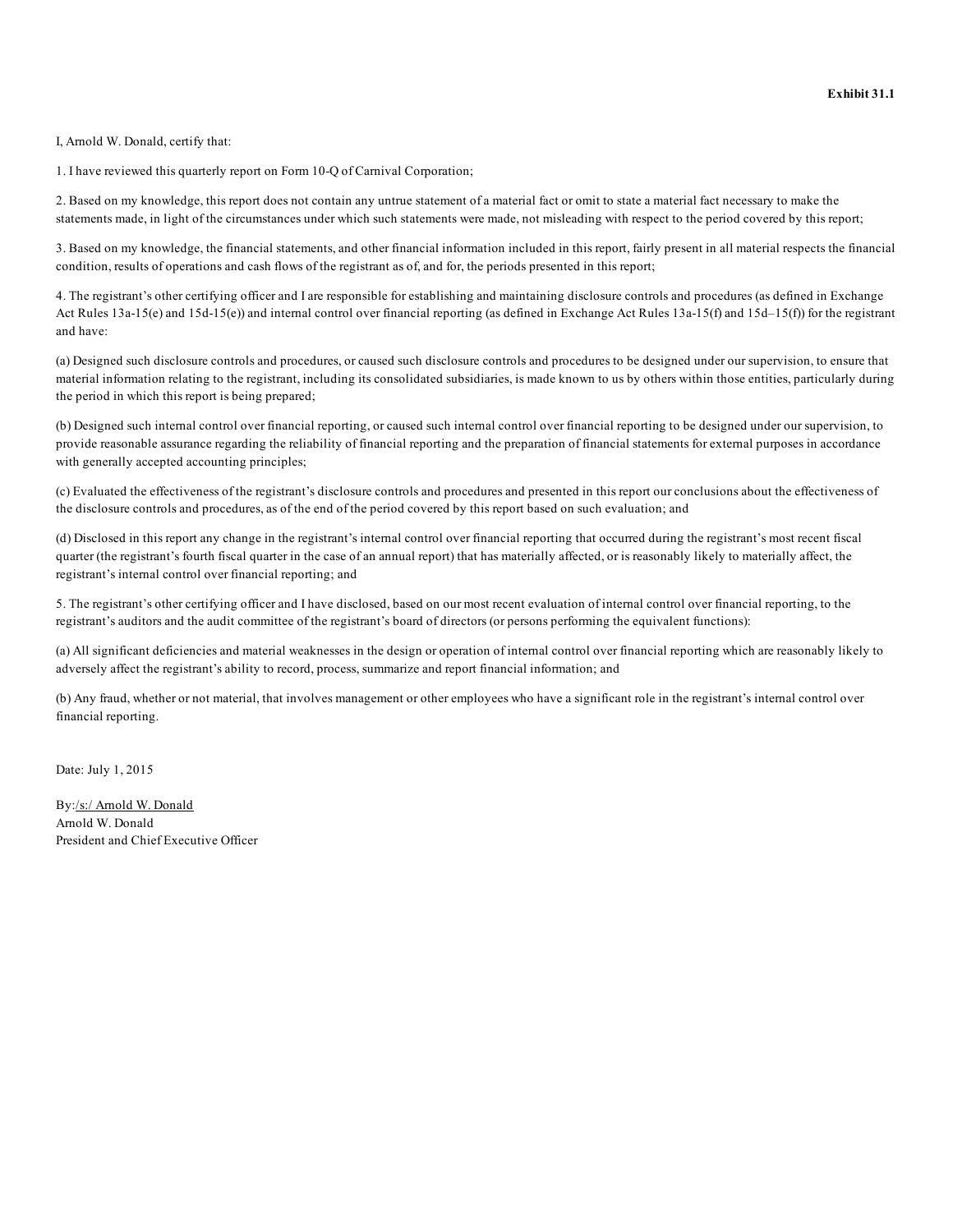I, David Bernstein, certify that:

1. I have reviewed this quarterly report on Form 10-Q of Carnival Corporation;

2. Based on my knowledge, this report does not contain any untrue statement of a material fact or omit to state a material fact necessary to make the statements made, in light of the circumstances under which such statements were made, not misleading with respect to the period covered by this report;

3. Based on my knowledge, the financial statements, and other financial information included in this report, fairly present in all material respects the financial condition, results of operations and cash flows of the registrant as of, and for, the periods presented in this report;

4. The registrant's other certifying officer and I are responsible for establishing and maintaining disclosure controls and procedures (as defined in Exchange Act Rules 13a-15(e) and 15d-15(e)) and internal control over financial reporting (as defined in Exchange Act Rules 13a-15(f) and 15d–15(f)) for the registrant and have:

(a) Designed such disclosure controls and procedures, or caused such disclosure controls and procedures to be designed under our supervision, to ensure that material information relating to the registrant, including its consolidated subsidiaries, is made known to us by others within those entities, particularly during the period in which this report is being prepared;

(b) Designed such internal control over financial reporting, or caused such internal control over financial reporting to be designed under our supervision, to provide reasonable assurance regarding the reliability of financial reporting and the preparation of financial statements for external purposes in accordance with generally accepted accounting principles;

(c) Evaluated the effectiveness of the registrant's disclosure controls and procedures and presented in this report our conclusions about the effectiveness of the disclosure controls and procedures, as of the end of the period covered by this report based on such evaluation; and

(d) Disclosed in this report any change in the registrant's internal control over financial reporting that occurred during the registrant's most recent fiscal quarter (the registrant's fourth fiscal quarter in the case of an annual report) that has materially affected, or is reasonably likely to materially affect, the registrant's internal control over financial reporting; and

5. The registrant's other certifying officer and I have disclosed, based on our most recent evaluation of internal control over financial reporting, to the registrant's auditors and the audit committee of the registrant's board of directors (or persons performing the equivalent functions):

(a) All significant deficiencies and material weaknesses in the design or operation of internal control over financial reporting which are reasonably likely to adversely affect the registrant's ability to record, process, summarize and report financial information; and

(b) Any fraud, whether or not material, that involves management or other employees who have a significant role in the registrant's internal control over financial reporting.

Date: July 1, 2015

By:/s/ David Bernstein David Bernstein Chief Financial Officer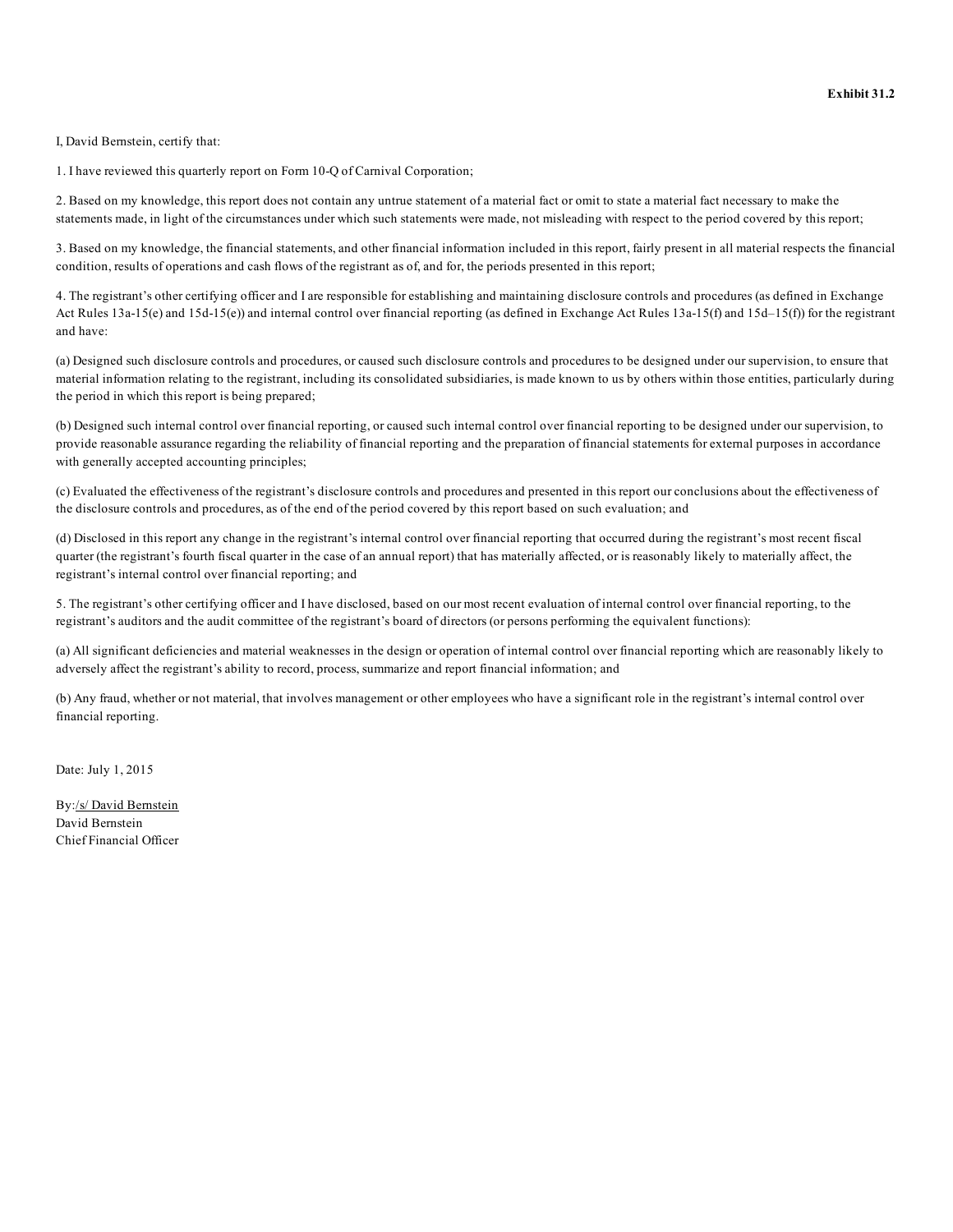I, Arnold W. Donald, certify that:

1. I have reviewed this quarterly report on Form 10-Q of Carnival plc;

2. Based on my knowledge, this report does not contain any untrue statement of a material fact or omit to state a material fact necessary to make the statements made, in light of the circumstances under which such statements were made, not misleading with respect to the period covered by this report;

3. Based on my knowledge, the financial statements, and other financial information included in this report, fairly present in all material respects the financial condition, results of operations and cash flows of the registrant as of, and for, the periods presented in this report;

4. The registrant's other certifying officer and I are responsible for establishing and maintaining disclosure controls and procedures (as defined in Exchange Act Rules 13a-15(e) and 15d-15(e)) and internal control over financial reporting (as defined in Exchange Act Rules 13a-15(f) and 15d-15(f)) for the registrant and have:

(a) Designed such disclosure controls and procedures, or caused such disclosure controls and procedures to be designed under our supervision, to ensure that material information relating to the registrant, including its consolidated subsidiaries, is made known to us by others within those entities, particularly during the period in which this report is being prepared;

(b) Designed such internal control over financial reporting, or caused such internal control over financial reporting to be designed under our supervision, to provide reasonable assurance regarding the reliability of financial reporting and the preparation of financial statements for external purposes in accordance with generally accepted accounting principles;

(c) Evaluated the effectiveness of the registrant's disclosure controls and procedures and presented in this report our conclusions about the effectiveness of the disclosure controls and procedures, as of the end of the period covered by this report based on such evaluation; and

(d) Disclosed in this report any change in the registrant's internal control over financial reporting that occurred during the registrant's most recent fiscal quarter (the registrant's fourth fiscal quarter in the case of an annual report) that has materially affected, or is reasonably likely to materially affect, the registrant's internal control over financial reporting; and

5. The registrant's other certifying officer and I have disclosed, based on our most recent evaluation of internal control over financial reporting, to the registrant's auditors and the audit committee of the registrant's board of directors (or persons performing the equivalent functions):

(a) All significant deficiencies and material weaknesses in the design or operation of internal control over financial reporting which are reasonably likely to adversely affect the registrant's ability to record, process, summarize and report financial information; and

(b) Any fraud, whether or not material, that involves management or other employees who have a significant role in the registrant's internal control over financial reporting.

Date: July 1, 2015

By:/s/ Arnold W. Donald Arnold W. Donald President and Chief Executive Officer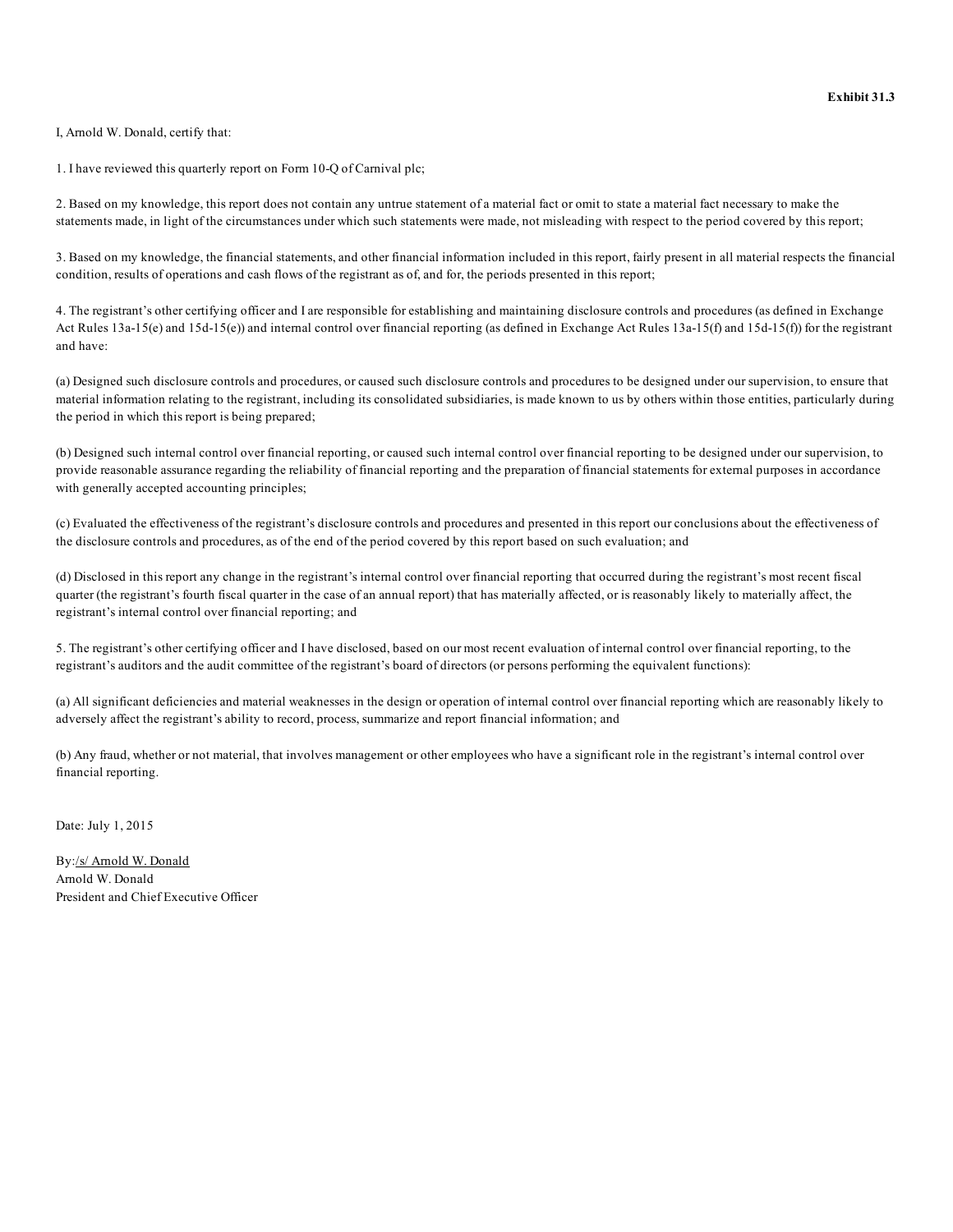I, David Bernstein, certify that:

1. I have reviewed this quarterly report on Form 10-Q of Carnival plc;

2. Based on my knowledge, this report does not contain any untrue statement of a material fact or omit to state a material fact necessary to make the statements made, in light of the circumstances under which such statements were made, not misleading with respect to the period covered by this report;

3. Based on my knowledge, the financial statements, and other financial information included in this report, fairly present in all material respects the financial condition, results of operations and cash flows of the registrant as of, and for, the periods presented in this report;

4. The registrant's other certifying officer and I are responsible for establishing and maintaining disclosure controls and procedures (as defined in Exchange Act Rules 13a-15(e) and 15d-15(e)) and internal control over financial reporting (as defined in Exchange Act Rules 13a-15(f) and 15d-15(f)) for the registrant and have:

(a) Designed such disclosure controls and procedures, or caused such disclosure controls and procedures to be designed under our supervision, to ensure that material information relating to the registrant, including its consolidated subsidiaries, is made known to us by others within those entities, particularly during the period in which this report is being prepared;

(b) Designed such internal control over financial reporting, or caused such internal control over financial reporting to be designed under our supervision, to provide reasonable assurance regarding the reliability of financial reporting and the preparation of financial statements for external purposes in accordance with generally accepted accounting principles;

(c) Evaluated the effectiveness of the registrant's disclosure controls and procedures and presented in this report our conclusions about the effectiveness of the disclosure controls and procedures, as of the end of the period covered by this report based on such evaluation; and

(d) Disclosed in this report any change in the registrant's internal control over financial reporting that occurred during the registrant's most recent fiscal quarter (the registrant's fourth fiscal quarter in the case of an annual report) that has materially affected, or is reasonably likely to materially affect, the registrant's internal control over financial reporting; and

5. The registrant's other certifying officer and I have disclosed, based on our most recent evaluation of internal control over financial reporting, to the registrant's auditors and the audit committee of the registrant's board of directors (or persons performing the equivalent functions):

(a) All significant deficiencies and material weaknesses in the design or operation of internal control over financial reporting which are reasonably likely to adversely affect the registrant's ability to record, process, summarize and report financial information; and

(b) Any fraud, whether or not material, that involves management or other employees who have a significant role in the registrant's internal control over financial reporting.

Date: July 1, 2015

By:/s/ David Bernstein David Bernstein Chief Financial Officer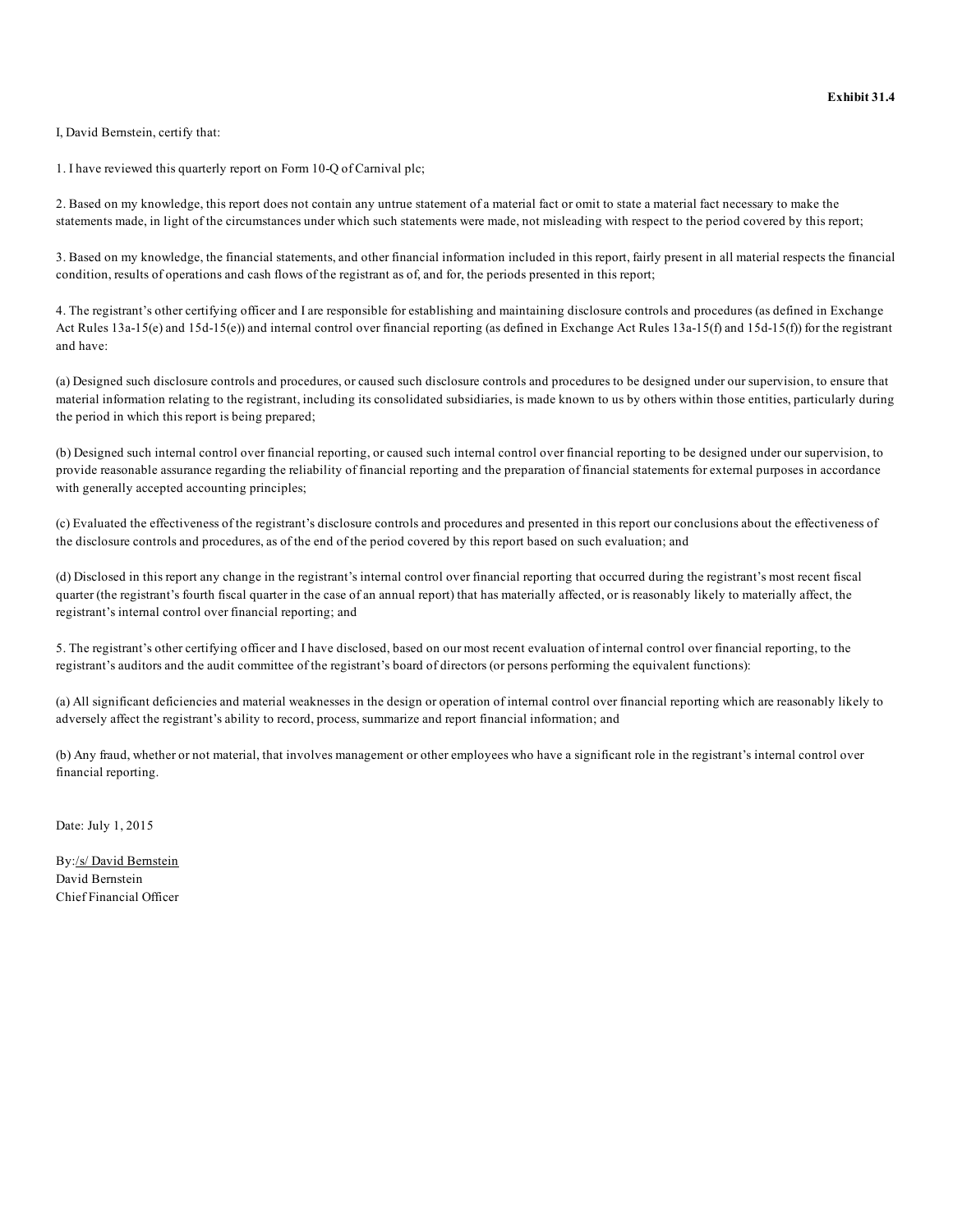In connection with the Quarterly Report on Form 10-Q for the quarter ended May 31, 2015 as filed by Carnival Corporation with the Securities and Exchange Commission on the date hereof (the "Report"), I certify pursuant to 18 U.S.C. Section 1350, as adopted pursuant to Section 906 of the Sarbanes-Oxley Act of 2002, that:

(1) The Report fully complies with the requirements of Section 13(a) or 15(d) of the Securities Exchange Act of 1934; and

(2) The information contained in the Report fairly presents, in all material respects, the financial condition and results of operations of Carnival Corporation.

Date: July 1, 2015

By:/s/ Arnold W. Donald Arnold W. Donald President and Chief Executive Officer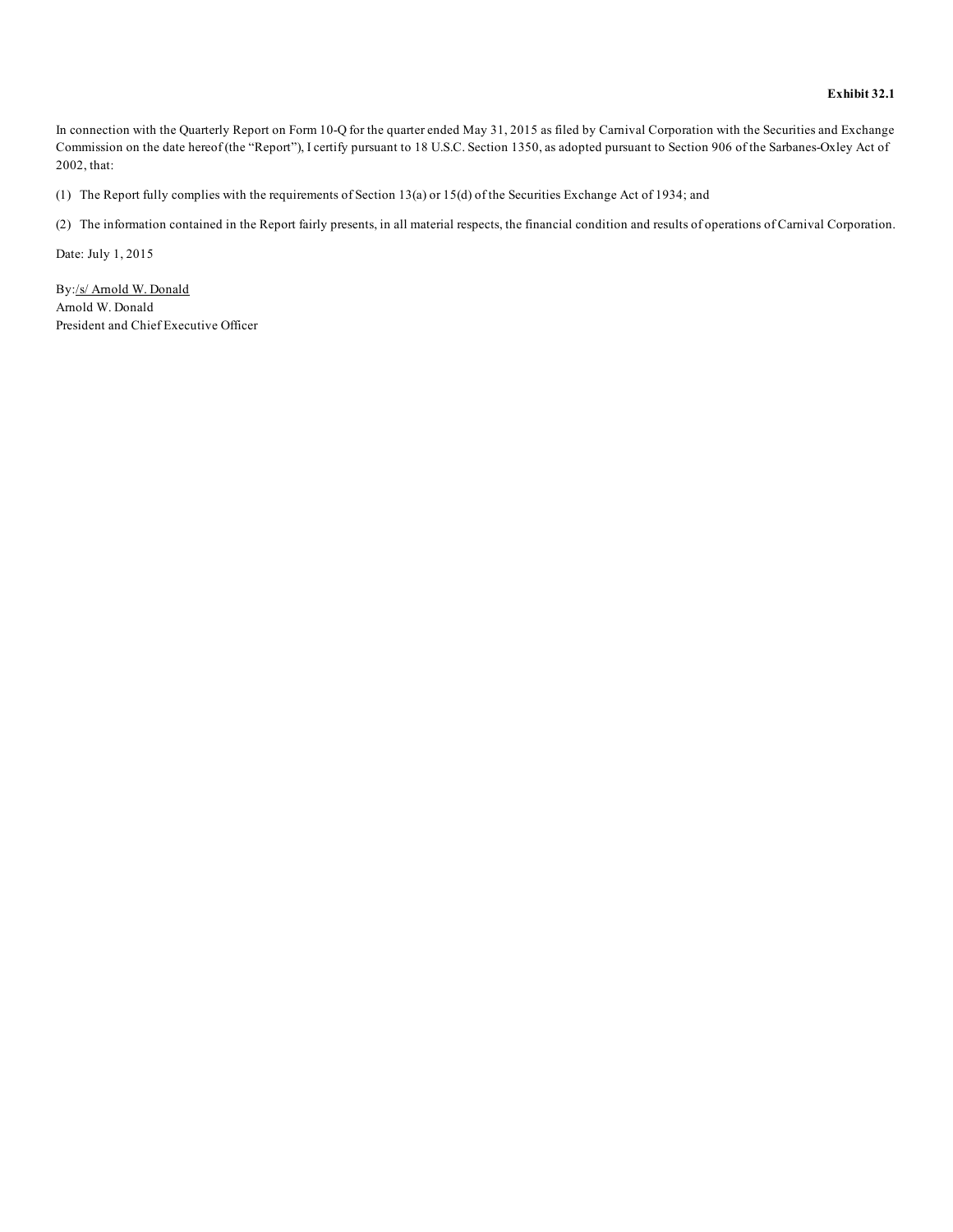In connection with the Quarterly Report on Form 10-Q for the quarter ended May 31, 2015 as filed by Carnival Corporation with the Securities and Exchange Commission on the date hereof (the "Report"), I certify pursuant to 18 U.S.C. Section 1350, as adopted pursuant to Section 906 of the Sarbanes-Oxley Act of 2002, that:

(1) The Report fully complies with the requirements of Section 13(a) or 15(d) of the Securities Exchange Act of 1934; and

(2) The information contained in the Report fairly presents, in all material respects, the financial condition and results of operations of Carnival Corporation.

Date: July 1, 2015

By:/s/ David Bernstein David Bernstein Chief Financial Officer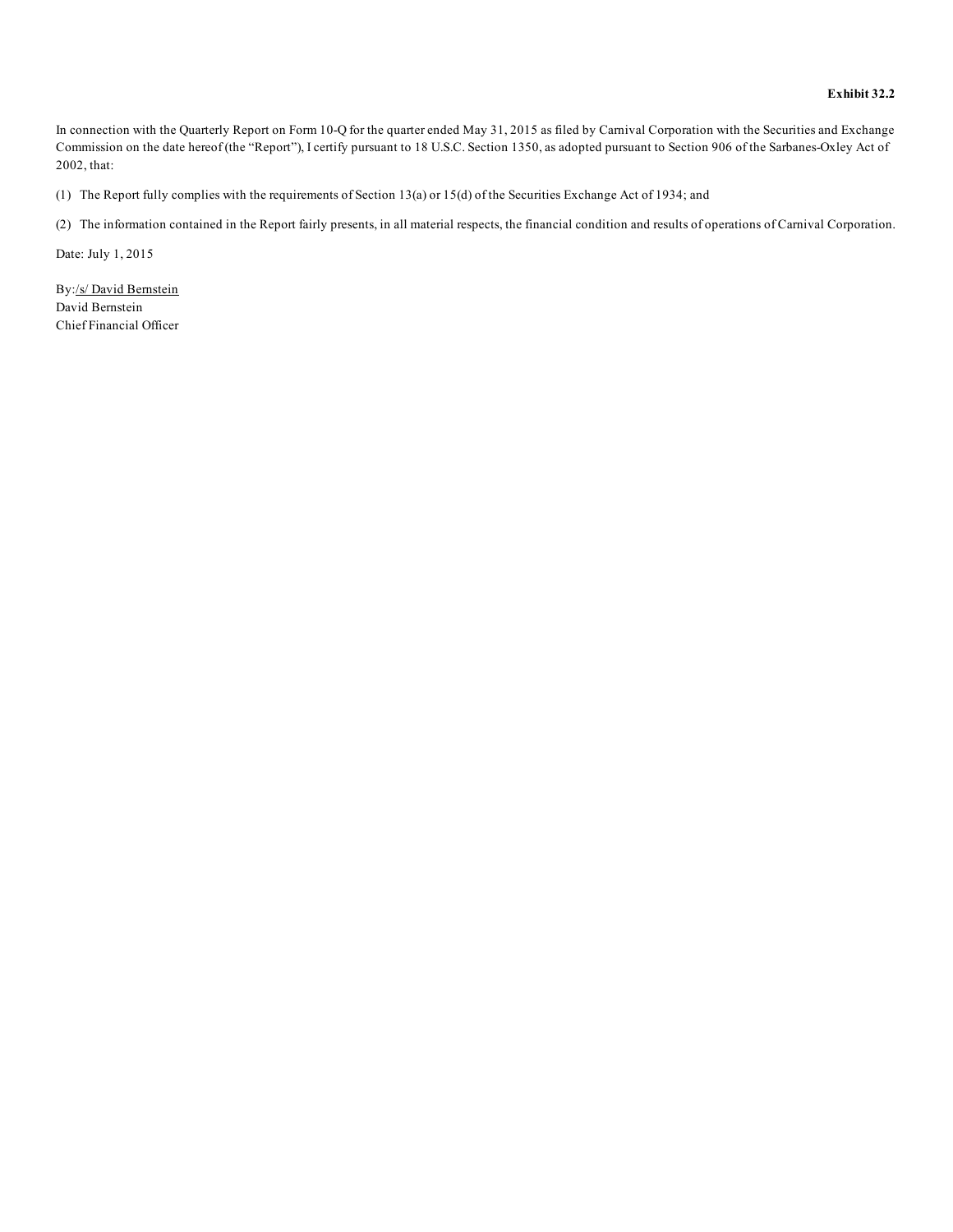In connection with the Quarterly Report on Form 10-Q for the quarter ended May 31, 2015 as filed by Carnival plc with the Securities and Exchange Commission on the date hereof (the "Report"), I certify pursuant to 18 U.S.C. Section 1350, as adopted pursuant to Section 906 of the Sarbanes-Oxley Act of 2002, that:

(1) The Report fully complies with the requirements of Section 13(a) or 15(d) of the Securities Exchange Act of 1934; and

(2) The information contained in the Report fairly presents, in all material respects, the financial condition and results of operations of Carnival plc.

Date: July 1, 2015

By:/s/ Arnold W. Donald Arnold W. Donald President and Chief Executive Officer